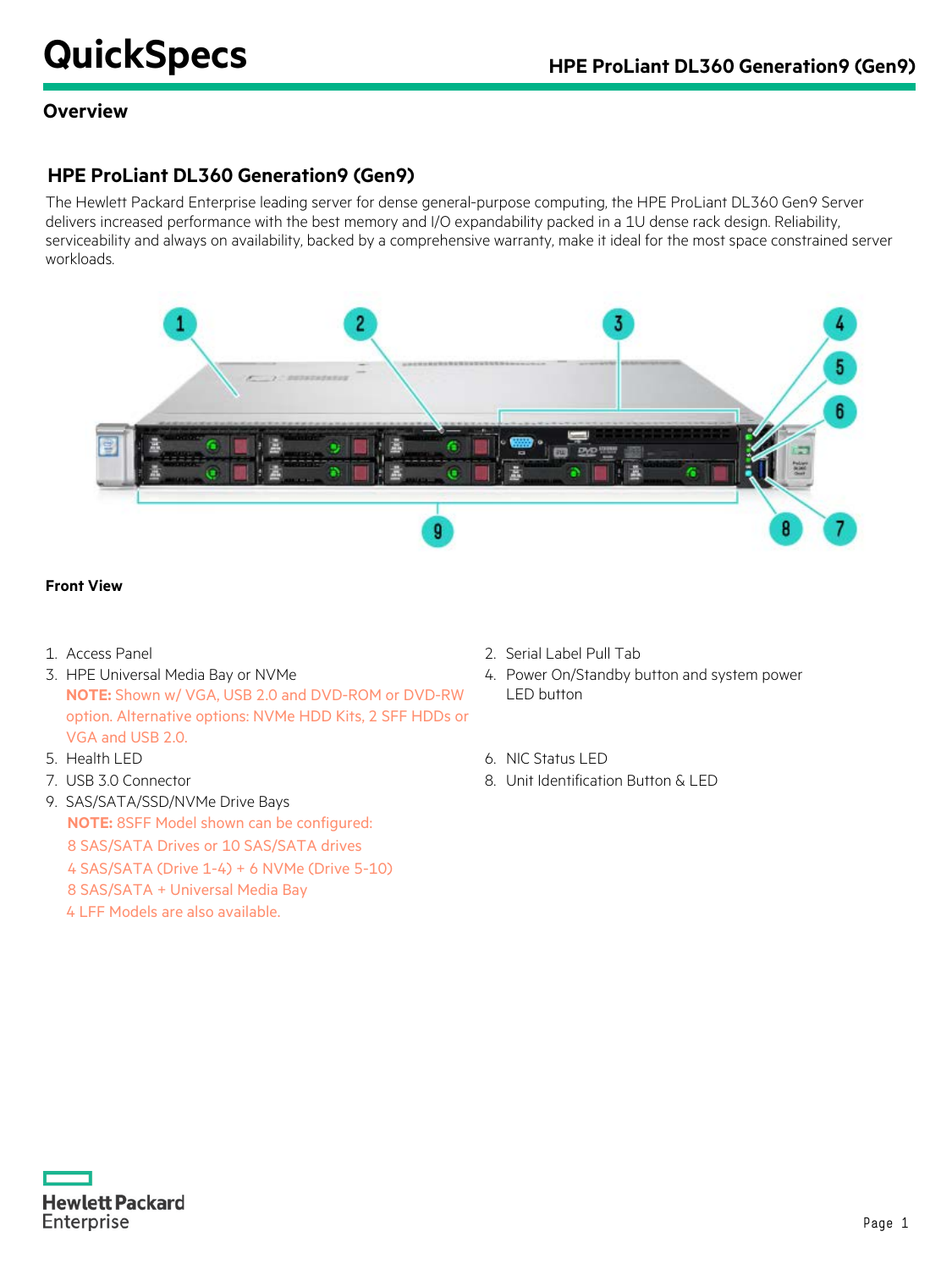### **Overview**



### **Rear View**

- 1. PCIe 3.0 Slots 1-3 **NOTE:** Slot 1 and 2 Riser Ships Standard, Slot 3 Optional one FH/ ¾ length and two Low Profile slots available (shown) or two FH/ ¾ length slots.
- 
- 5. HPE Flexible Slot Power Supply Bay 1 6. Power Supply 1 Status LED
- 7. Power Supply 1 C13 Connection 8. Video Connector
- 9. Embedded 4x1GbE Network Adapter 10. Dedicated iLO 4 connector
- 11. Serial Port Connector (Optional) 12. USB 3.0 Connectors (2)
- 
- 2. HPE Flexible Slot Power Supply Bay 2
- 3. Power Supply 2 Status LED 6. The Supply 2 Case of the Supply 2 Case of the Supply 2 Case of the Supply 2 Case of the Supply 2 Case of the Supply 2 Case of the Supply 2 Case of the Supply 2 Case of the Supply 2 Case of t
	-
	-
	-
	-
- 13. Unit Identification LED 14. FlexibleLOM bay (Optional) **NOTE:** Shown: 4x1Gbe.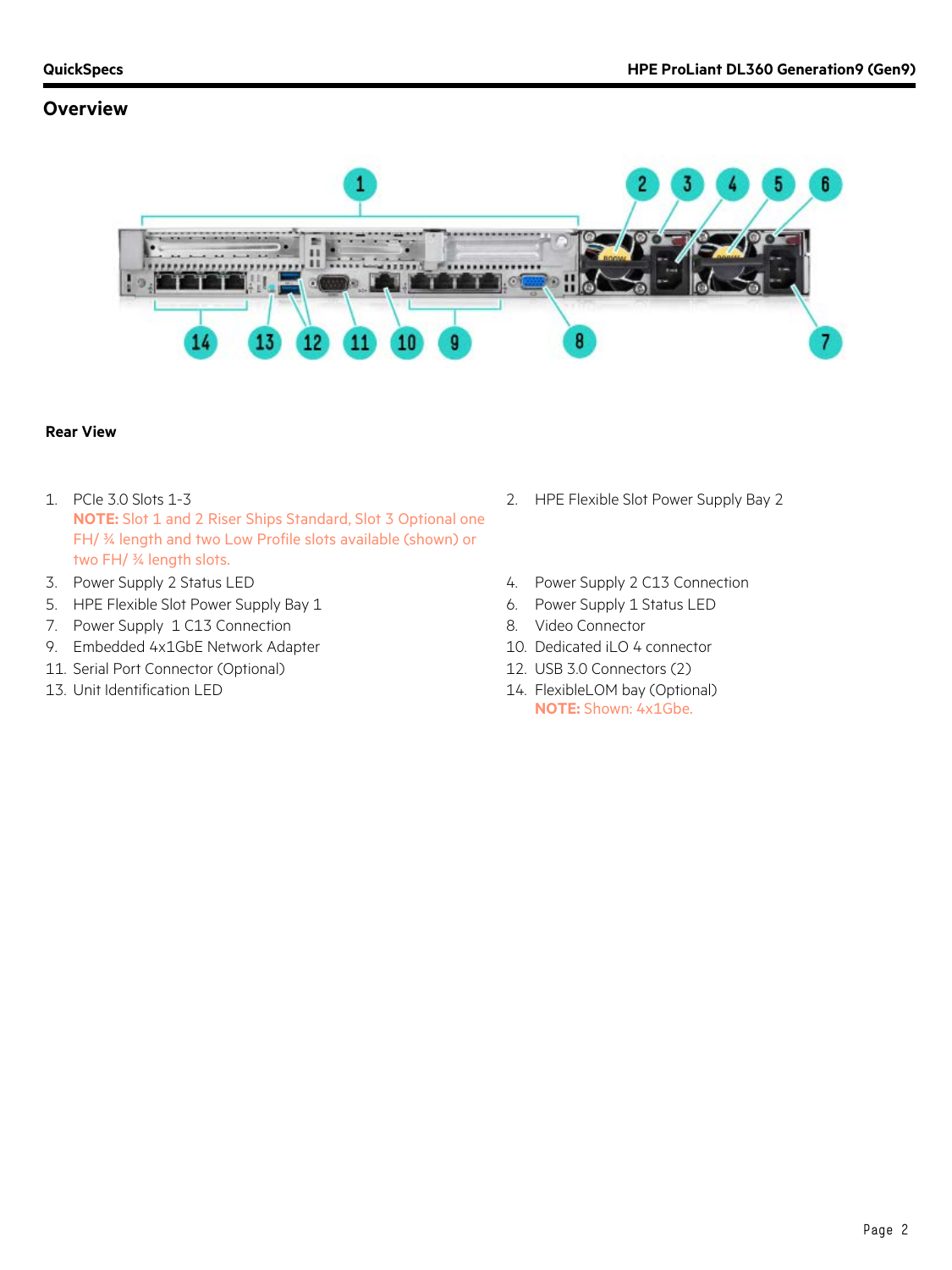### **Overview**



### **Internal View**

- 1. 5 Standard Fans Ship for 1P and 7 Standard Fans Ship for 2P **NOTE:** High Performance Fans also available as an option.
- 3. 2 Processors with HPE Smart Socket Guide 4. MicroSD card slot
- 
- 7. 2 HPE Flexible Slot Power supplies **NOTE:** Optional Micro UPS option
- 
- 
- 13. DDR4 DIMM slots. Shown fully populated in 24 slots (12 per processor)
- 2. HPE Smart Storage Battery (Optional)
- **NOTE:** Optional Dual Micro-SD option.
- 5. Dual Internal USB 3.0 connector 6. HPE Flexible Smart Array or Smart HBA (Optional) **NOTE:** H240ar shown and P440ar available.
	- 8. Secondary PCIe 3.0 riser for PCIe slot 3 (requires CPU 2)
- 9. Embedded 4x1Gbe NIC 10. Primary PCIe 3.0 riser for PCIe slots 1 & 2
- 11. FlexibleLOM Bay (Optional) 12. Embedded SATA Controller ports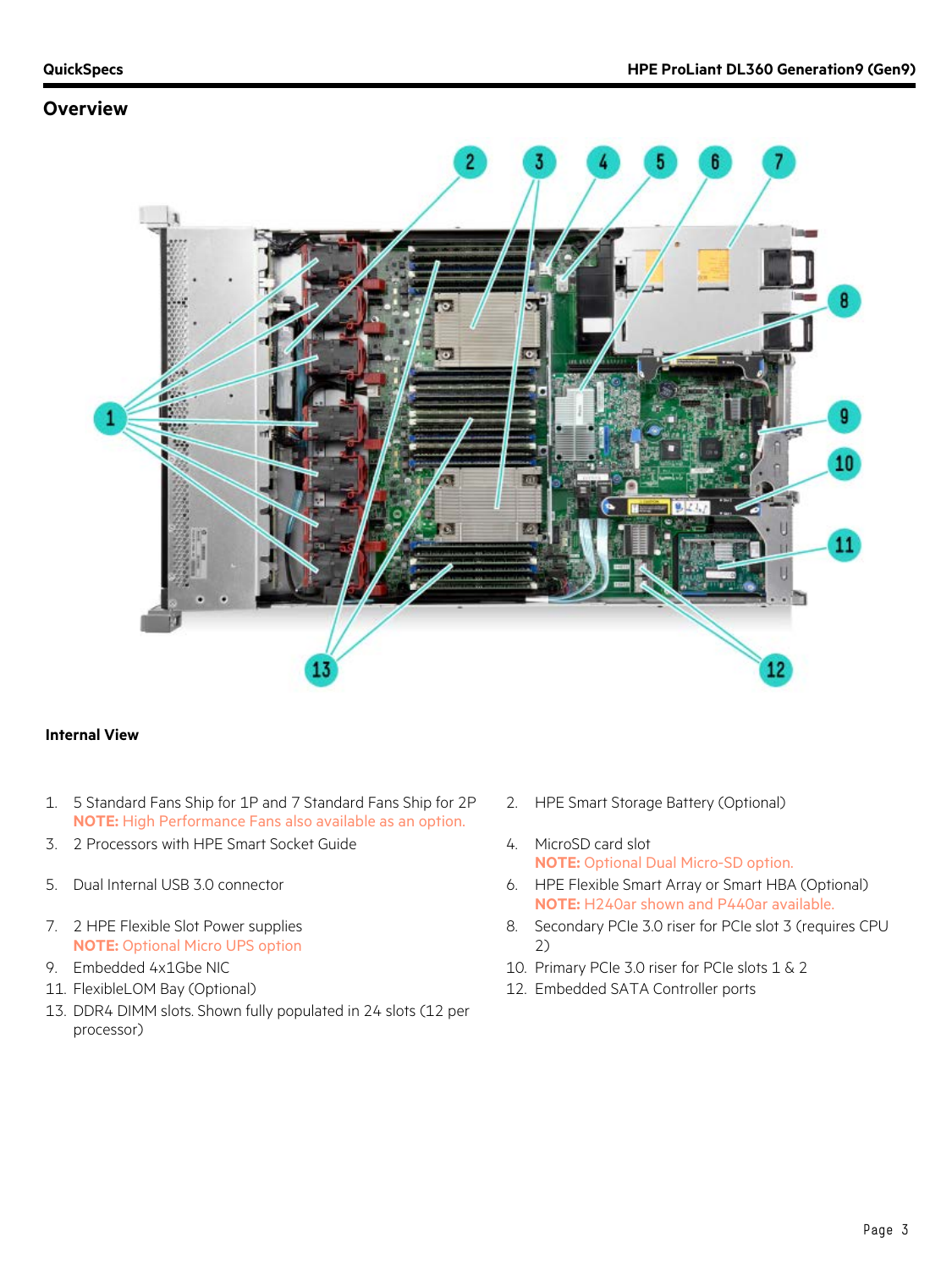| NOTE: For more information regarding Intel Xeon processors, please see the following http://www.intel.com/xeon. |  |
|-----------------------------------------------------------------------------------------------------------------|--|
|-----------------------------------------------------------------------------------------------------------------|--|

| Processor                       | Model      | <b>CPU</b> | <b>Cores</b>   | L3 Cache | <b>Power</b> | QPI       | DDR4 Hz |
|---------------------------------|------------|------------|----------------|----------|--------------|-----------|---------|
| Up to two of the                |            | frequency  |                |          |              |           |         |
| following depending<br>on model | E5-2699v3  | 2.3GHz     | 18             | 45MB     | 145W         | 9.6GT/s   | 2133    |
|                                 | E5-2698v3  | $2.3$ GHz  | 16             | 40MB     | 135W         | 9.6GT/s   | 2133    |
|                                 | E5-2697v3  | $2.6$ GHz  | 14             | 35MB     | 145W         | 9.6GT/s   | 2133    |
|                                 | E5-2695v3  | $2.3$ GHz  | 14             | 35MB     | 120W         | 9.6GT/s   | 2133    |
|                                 | E5-2690v3  | 2.6GHz     | 12             | 30MB     | 135W         | 9.6GT/s   | 2133    |
|                                 | E5-2687Wv3 | 3.1GHz     | 10             | 25MB     | 160W         | 9.6GT/s   | 2133    |
|                                 | E5-2683v3  | 2.0GHz     | 14             | 35MB     | 120W         | 9.6GT/s   | 2133    |
|                                 | E5-2680v3  | 2.5GHz     | 12             | 30MB     | <b>120W</b>  | 9.6GT/s   | 2133    |
|                                 | E5-2670v3  | 2.3GHz     | 12             | 30MB     | 120W         | 9.6GT/s   | 2133    |
|                                 | E5-2667v3  | 3.2GHz     | $\,8\,$        | 20MB     | 135W         | 9.6 G T/s | 2133    |
|                                 | E5-2660v3  | 2.6GHz     | 10             | 25MB     | 105W         | 9.6GT/s   | 2133    |
|                                 | E5-2650v3  | $2.3$ GHz  | 10             | 25MB     | 105W         | 9.6GT/s   | 2133    |
|                                 | E5-2650Lv3 | $1.8$ GHz  | 12             | 30MB     | 65W          | 9.6GT/s   | 2133    |
|                                 | E5-2643v3  | 3.4GHz     | 6              | 20MB     | 135W         | 9.6GT/s   | 2133    |
|                                 | E5-2640v3  | $2.6$ GHz  | 8              | 20MB     | 90W          | 8.0GT/s   | 1866    |
|                                 | E5-2637v3  | 3.5GHz     | $\overline{4}$ | 15MB     | 135W         | 9.6GT/s   | 2133    |
|                                 | E5-2630v3  | 2.4GHz     | $\,8\,$        | 20MB     | 85W          | 8.0GT/s   | 1866    |
|                                 | E5-2630Lv3 | 1.8GHz     | 8              | 20MB     | 55W          | 8.0GT/s   | 1866    |
|                                 | E5-2623v3  | 3.0GHz     | 4              | 10MB     | 105W         | 8.0GT/s   | 1866    |
|                                 | E5-2620v3  | 2.4GHz     | $\ddot{o}$     | 15MB     | 85W          | 8.0GT/s   | 1866    |
|                                 | E5-2609v3  | 1.9GHz     | 6              | 15MB     | 85W          | 6.4GT/s   | 1600    |
|                                 | E5-2603v3  | 1.6GHz     | 6              | 15MB     | 85W          | 6.4GT/s   | 1600    |
|                                 | E5-2699v4  | $2.2$ GHz  | 22             | 55MB     | 145W         | 9.6GT/s   | 2400    |
|                                 | E5-2698v4  | $2.2$ GHz  | 20             | 50MB     | 135W         | 9.6GT/s   | 2400    |
|                                 | E5-2697v4  | $2.3$ GHz  | 18             | 45MB     | 145W         | 9.6GT/s   | 2400    |
|                                 | E5-2697Av4 | 2.6GHz     | 16             | 40MB     | 145W         | 9.6GT/s   | 2400    |
|                                 | E5-2695v4  | 2.1GHz     | 18             | 45MB     | 120W         | 9.6GT/s   | 2400    |
|                                 | E5-2690v4  | 2.6GHz     | 14             | 35MB     | 135W         | 9.6GT/s   | 2400    |
|                                 | E5-2687Wv4 | 3.0GHz     | 12             | 30MB     | 160W         | 9.6GT/s   | 2400    |
|                                 | E5-2683v4  | $2.1$ GHz  | 16             | 40MB     | 120W         | 9.6GT/s   | 2400    |
|                                 | E5-2680v4  | 2.4GHz     | 14             | 35MB     | 120W         | 9.6GT/s   | 2400    |
|                                 | E5-2667v4  | 3.2GHz     | 8              | 25MB     | 135W         | 9.6GT/s   | 2400    |
|                                 | E5-2660v4  | 2.0GHz     | 14             | 35MB     | 105W         | 9.6GT/s   | 2400    |
|                                 | E5-2650v4  | $2.2$ GHz  | 12             | 30MB     | 105W         | 9.6GT/s   | 2400    |
|                                 | E5-2650Lv4 | $1.7$ GHz  | 14             | 35MB     | 65W          | 9.6 G T/s | 2400    |
|                                 | E5-2643v4  | 3.4GHz     | 6              | 20MB     | 135W         | 9.6GT/s   | 2400    |
|                                 | E5-2640v4  | 2.4GHz     | 10             | 25MB     | 90W          | 8.0GT/s   | 2133    |
|                                 | E5-2637v4  | 3.5GHz     | 4              | 15MB     | 135W         | 9.6GT/s   | 2400    |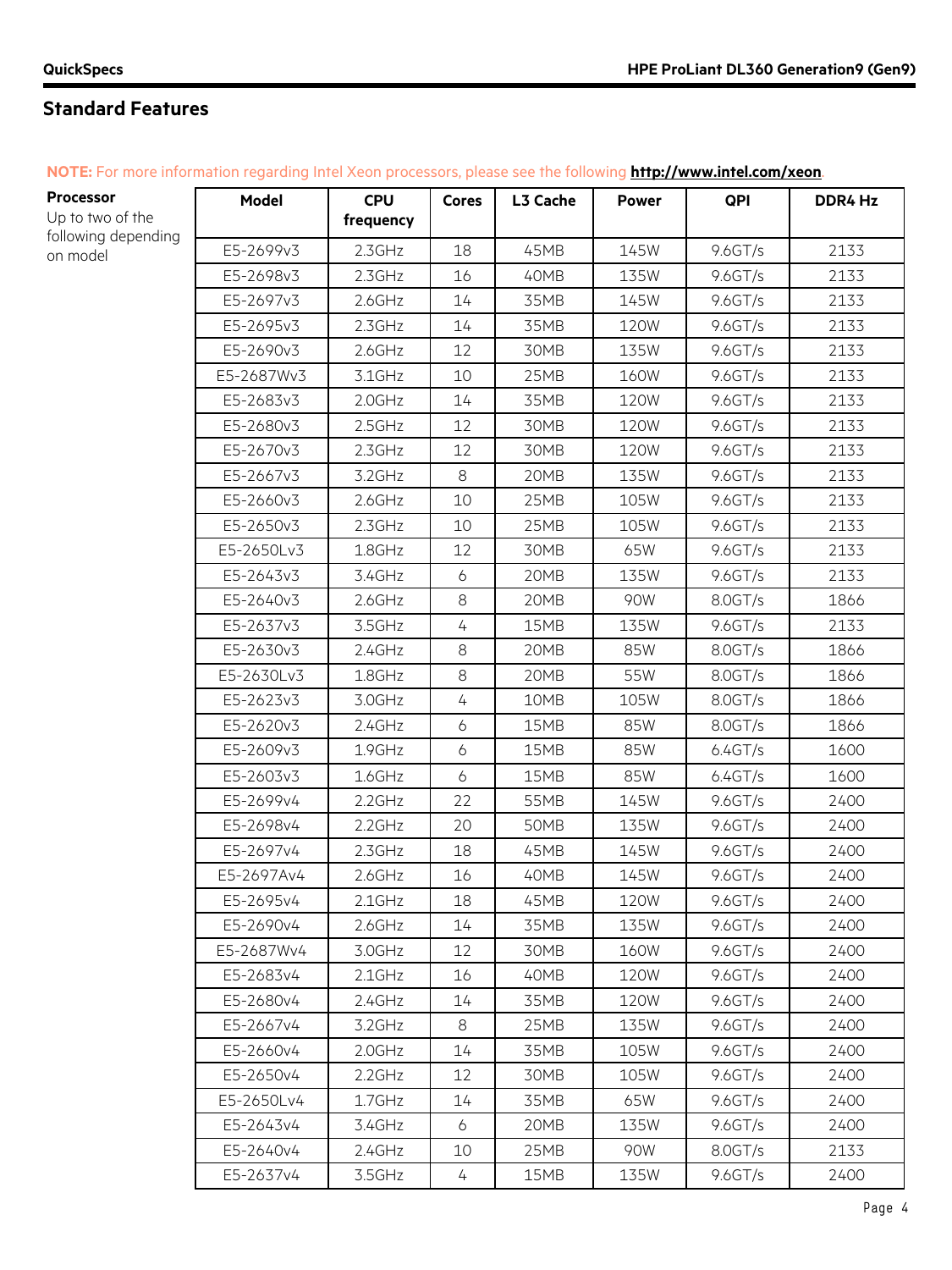|                                                             | E5-2630v4                                                                                                                                                                                                                                                                                                                                      | $2.2$ GHz                                                                                              | 10 | 25MB                                                      | 85W | 8.0GT/s                                                                             | 2133                                                                                     |  |  |  |
|-------------------------------------------------------------|------------------------------------------------------------------------------------------------------------------------------------------------------------------------------------------------------------------------------------------------------------------------------------------------------------------------------------------------|--------------------------------------------------------------------------------------------------------|----|-----------------------------------------------------------|-----|-------------------------------------------------------------------------------------|------------------------------------------------------------------------------------------|--|--|--|
|                                                             | E5-2630Lv4                                                                                                                                                                                                                                                                                                                                     | 1.8GHz                                                                                                 | 10 | 25MB                                                      | 55W | 8.0GT/s                                                                             | 2133                                                                                     |  |  |  |
|                                                             | E5-2623v4                                                                                                                                                                                                                                                                                                                                      | $2.6$ GHz                                                                                              | 4  | 10MB                                                      | 85W | 8.0GT/s                                                                             | 2133                                                                                     |  |  |  |
|                                                             | E5-2620v4                                                                                                                                                                                                                                                                                                                                      | $2.1$ GHz                                                                                              | 8  | 20MB                                                      | 85W | 8.0GT/s                                                                             | 2133                                                                                     |  |  |  |
|                                                             | E5-2609v4                                                                                                                                                                                                                                                                                                                                      | 1.7GHz                                                                                                 | 8  | 20MB                                                      | 85W | 6.4GT/s                                                                             | 1866                                                                                     |  |  |  |
|                                                             | E5-2603v4                                                                                                                                                                                                                                                                                                                                      | 1.7GHz                                                                                                 | 6  | 15MB                                                      | 85W | 6.4GT/s                                                                             | 1866                                                                                     |  |  |  |
|                                                             | E5-2699Av4<br>2.4 GHz<br>9.6GT/s<br>22<br>55MB<br>145W<br>2400                                                                                                                                                                                                                                                                                 |                                                                                                        |    |                                                           |     |                                                                                     |                                                                                          |  |  |  |
|                                                             | NOTE: Mixing of E5-2600 v3 and E5-2600 v4 processors is not supported<br>NOTE: All processors support Hyper-Threading except E5-2609 v4/v3 and E5-2603 v4/v3.<br>NOTE: Processors consuming up to 120w ship with standard heat sink.<br>$\bullet$<br>$\bullet$                                                                                 |                                                                                                        |    |                                                           |     | Processors consuming over 120w ships with a High Performance heat sink as standard. | A High Performance heat sink can be added to help reduce power consumption (795235-B21). |  |  |  |
| <b>Chipset</b>                                              | Intel® C610 Series Chipset<br>Intel® E5-2600v3 Processor Family<br>Intel® E5-2600v4 Processor Family<br>NOTE: For more information regarding Intel® chipsets, please see the following<br>URL: http://www.intel.com/products/server/chipsets/                                                                                                  |                                                                                                        |    |                                                           |     |                                                                                     |                                                                                          |  |  |  |
| On System                                                   | HPE iLO (Firmware HPE iLO4 2.0 or later) 4GB NAND<br>Management Chipset NOTE: 1GB USB user space configurable via UEFI and accessible via iLO. Read and learn more in<br>the iLO QuickSpecs.                                                                                                                                                   |                                                                                                        |    |                                                           |     |                                                                                     |                                                                                          |  |  |  |
| <b>Memory</b><br>One of the following<br>depending on model | Type:<br><b>HPE SmartMemory</b><br>DDR4 Registered (RDIMM) or Load Reduced (LRDIMM)                                                                                                                                                                                                                                                            |                                                                                                        |    |                                                           |     |                                                                                     |                                                                                          |  |  |  |
|                                                             | <b>DIMM Slots Available</b><br>24<br>(12 DIMM slots per processor, 4 channels per processor, 3 DIMMs per<br>channel)                                                                                                                                                                                                                           |                                                                                                        |    |                                                           |     |                                                                                     |                                                                                          |  |  |  |
|                                                             | Maximum Capacity<br>(LRDIMM)                                                                                                                                                                                                                                                                                                                   | 3TB                                                                                                    |    | (24 x 128GB LRDIMM)                                       |     |                                                                                     |                                                                                          |  |  |  |
|                                                             | Maximum Capacity<br>(RDIMM)                                                                                                                                                                                                                                                                                                                    | 768GB                                                                                                  |    | (24 x 32GB RDIMM)                                         |     |                                                                                     |                                                                                          |  |  |  |
|                                                             | Maximum Capacity<br>(NVDIMM)                                                                                                                                                                                                                                                                                                                   | 128GB<br>$(16 \times 8GB$ NVDIMM)*                                                                     |    |                                                           |     |                                                                                     |                                                                                          |  |  |  |
|                                                             | NVDIMM support only with the E5-2600v4 processors, and RDIMMs only                                                                                                                                                                                                                                                                             |                                                                                                        |    |                                                           |     |                                                                                     |                                                                                          |  |  |  |
|                                                             | 128GB DIMMS cannot be mixed with any other size DIMMs.<br>$\bullet$<br>*NVDIMMs cannot be used with LRDIMMs.<br>*A maximum of 16 NVDIMMs can be supported.<br>NVDIMMs are only supported on factory configured servers with E5-2600 v4 processors, not<br>$\bullet$<br>supported on servers upgraded from E5-2600 v3 to E5-2600 v4 processors. |                                                                                                        |    |                                                           |     |                                                                                     |                                                                                          |  |  |  |
| <b>Memory Protection</b>                                    | Advanced ECC                                                                                                                                                                                                                                                                                                                                   |                                                                                                        |    | all multibit error that occurs within a single DRAM chip. |     |                                                                                     | Advanced ECC uses single device data correction to detect and correct single and         |  |  |  |
|                                                             | Online Spare                                                                                                                                                                                                                                                                                                                                   | Memory online spare mode detects a rank that is degrading and switches<br>operation to the spare rank. |    |                                                           |     |                                                                                     |                                                                                          |  |  |  |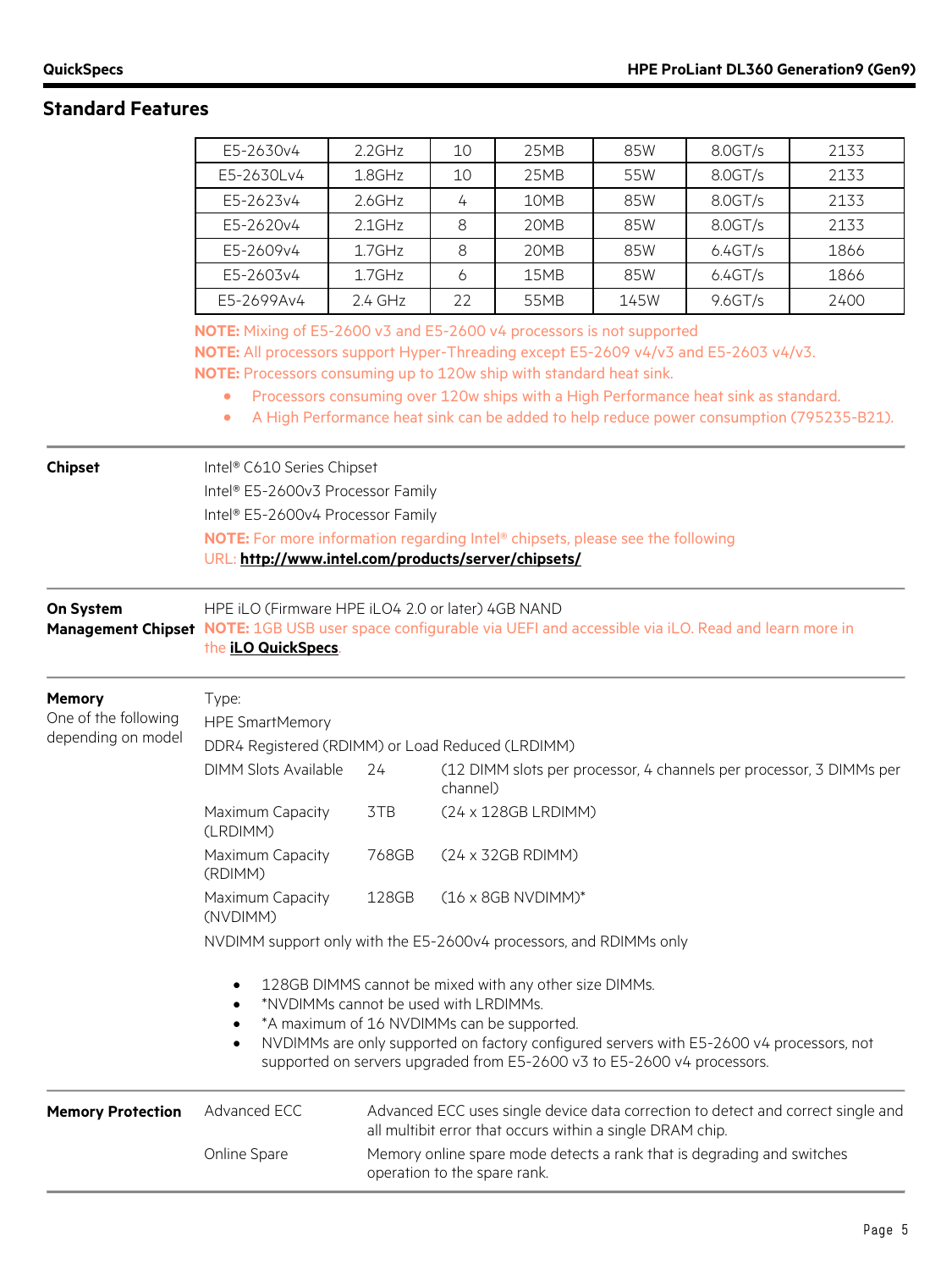### **Expansion Slots**

| Primary Riser                                                                                      | <b>Expansion</b><br>Slots #                                                                       | <b>Technology</b>                                                                                                                                                                                                                                                                                                                                                                                                                                                                                                                                                                                             | <b>Bus</b><br>Width | <b>Connector</b><br>Width                                                                                                                                        | <b>Bus</b><br><b>Number</b> | <b>Form Factor</b>                                                                                                                                                                                                                                                                                                                                                                                                                                                                                                                                                                                                                                                                                                                          | <b>Notes</b>      |
|----------------------------------------------------------------------------------------------------|---------------------------------------------------------------------------------------------------|---------------------------------------------------------------------------------------------------------------------------------------------------------------------------------------------------------------------------------------------------------------------------------------------------------------------------------------------------------------------------------------------------------------------------------------------------------------------------------------------------------------------------------------------------------------------------------------------------------------|---------------------|------------------------------------------------------------------------------------------------------------------------------------------------------------------|-----------------------------|---------------------------------------------------------------------------------------------------------------------------------------------------------------------------------------------------------------------------------------------------------------------------------------------------------------------------------------------------------------------------------------------------------------------------------------------------------------------------------------------------------------------------------------------------------------------------------------------------------------------------------------------------------------------------------------------------------------------------------------------|-------------------|
|                                                                                                    | 1                                                                                                 | <b>PCIe 3.0</b>                                                                                                                                                                                                                                                                                                                                                                                                                                                                                                                                                                                               | X16                 | X16                                                                                                                                                              | 7                           | Full-height, 34<br>length (up to<br>9.5") Slot                                                                                                                                                                                                                                                                                                                                                                                                                                                                                                                                                                                                                                                                                              | Proc 1            |
|                                                                                                    | $\overline{2}$                                                                                    | <b>PCle 3.0</b>                                                                                                                                                                                                                                                                                                                                                                                                                                                                                                                                                                                               | X <sub>8</sub>      | X8                                                                                                                                                               | 10                          | Low profile                                                                                                                                                                                                                                                                                                                                                                                                                                                                                                                                                                                                                                                                                                                                 | Proc 1            |
|                                                                                                    |                                                                                                   |                                                                                                                                                                                                                                                                                                                                                                                                                                                                                                                                                                                                               |                     |                                                                                                                                                                  |                             | NOTE: Bus Width indicates the number of physical electrical lanes running to the connector.                                                                                                                                                                                                                                                                                                                                                                                                                                                                                                                                                                                                                                                 |                   |
| Secondary Riser                                                                                    | <b>Expansion</b><br>Slots #                                                                       | <b>Technology</b>                                                                                                                                                                                                                                                                                                                                                                                                                                                                                                                                                                                             | <b>Bus</b><br>Width | <b>Connector</b><br><b>Width</b>                                                                                                                                 | <b>Bus</b><br><b>Number</b> | <b>Form Factor</b>                                                                                                                                                                                                                                                                                                                                                                                                                                                                                                                                                                                                                                                                                                                          | <b>Notes</b>      |
|                                                                                                    | 3                                                                                                 | <b>PCle 3.0</b>                                                                                                                                                                                                                                                                                                                                                                                                                                                                                                                                                                                               | X16                 | X16                                                                                                                                                              | 16                          | Full-height, full-<br>length slot Low<br>profile                                                                                                                                                                                                                                                                                                                                                                                                                                                                                                                                                                                                                                                                                            | Proc <sub>2</sub> |
|                                                                                                    | 3                                                                                                 | <b>PCIe 3.0</b>                                                                                                                                                                                                                                                                                                                                                                                                                                                                                                                                                                                               | X16                 | X16                                                                                                                                                              | 20                          | Full-height, 34<br>length (up to<br>9.5") slot                                                                                                                                                                                                                                                                                                                                                                                                                                                                                                                                                                                                                                                                                              | Proc $2^*$        |
|                                                                                                    | FH slots are supported max.                                                                       |                                                                                                                                                                                                                                                                                                                                                                                                                                                                                                                                                                                                               |                     |                                                                                                                                                                  |                             | NOTE: *If secondary FH kit (867249-B21) is installed, then primary PCIe Slot 2 cannot be used. Only 2                                                                                                                                                                                                                                                                                                                                                                                                                                                                                                                                                                                                                                       |                   |
| <b>Storage Controller</b><br>One of the following<br>depending on model<br><b>Internal Storage</b> | <b>Entry Models</b><br>٠<br>۰<br><b>Base Models</b><br>Performance Models<br><b>Optical Drive</b> | HPE Dynamic Smart Array B140i Controller<br>HPE H240ar Smart Host Bus Adapter<br>NOTE: For E5-2600v3 Entry models, the embedded B140i will operate in UEFI mode only.<br>For legacy mode support an additional controller will be needed.<br>For CTO orders please also select "HPE Legacy FIO Mode Setting", 758959-B22.<br>NOTE: The embedded B140i defaults to AHCI off the chipset. HPE Dynamic Smart Array Controller<br>needs to be enabled on the SATA only models if needed.<br>HPE Flexible Smart Array P440ar/2GB<br>HPE Flexible Smart Array P440ar/2GB<br>8 SFF with optional Universal Media bay |                     |                                                                                                                                                                  |                             |                                                                                                                                                                                                                                                                                                                                                                                                                                                                                                                                                                                                                                                                                                                                             |                   |
| <b>Devices</b><br>One of the following<br>depending on model                                       | <b>Hard Drives</b><br>Hard Drive Bays                                                             | 4 LFF<br>4 LFF                                                                                                                                                                                                                                                                                                                                                                                                                                                                                                                                                                                                | None ship standard  | Option Kit 764632-B21 VGA, SFF DVD-RW USB Kit<br>Option Kit 818213-B21 VGA, SFF DVD-ROM USB Kit<br>8 SFF with optional Universal Media Bay or NVMe drive support |                             | Option Kit 726536-B21 - HPE 9.5mm SATA DVD-ROM Jb Gen9 Kit<br>Option Kit 726537-B21 - HPE 9.5mm SATA DVD-RW Jb Gen9 Kit<br><b>NOTE:</b> Optical cable kit Required for optical drives, 766203-B21.<br>10 SFF; 8 SFF Model with optional 2 SFF SAS/SATA kit: 764630-B21<br>NOTE: HPE ProLiant DL360 Servers offer both SFF and LFF versions in CTO.<br>NOTE: Pre-configured models come populated with some hard drive blanks.<br>To order additional (single) hard drive blanks, use either SFF Hard Drive Blank<br>Kit (666987-B21) or HPE LFF Hard Drive Blank Kit (666986-B21).<br><b>NOTE:</b> The 2SFF kit comes with cable for internal B140i SATA controller.<br>For SAS an alternate storage controller and cable kit are required. |                   |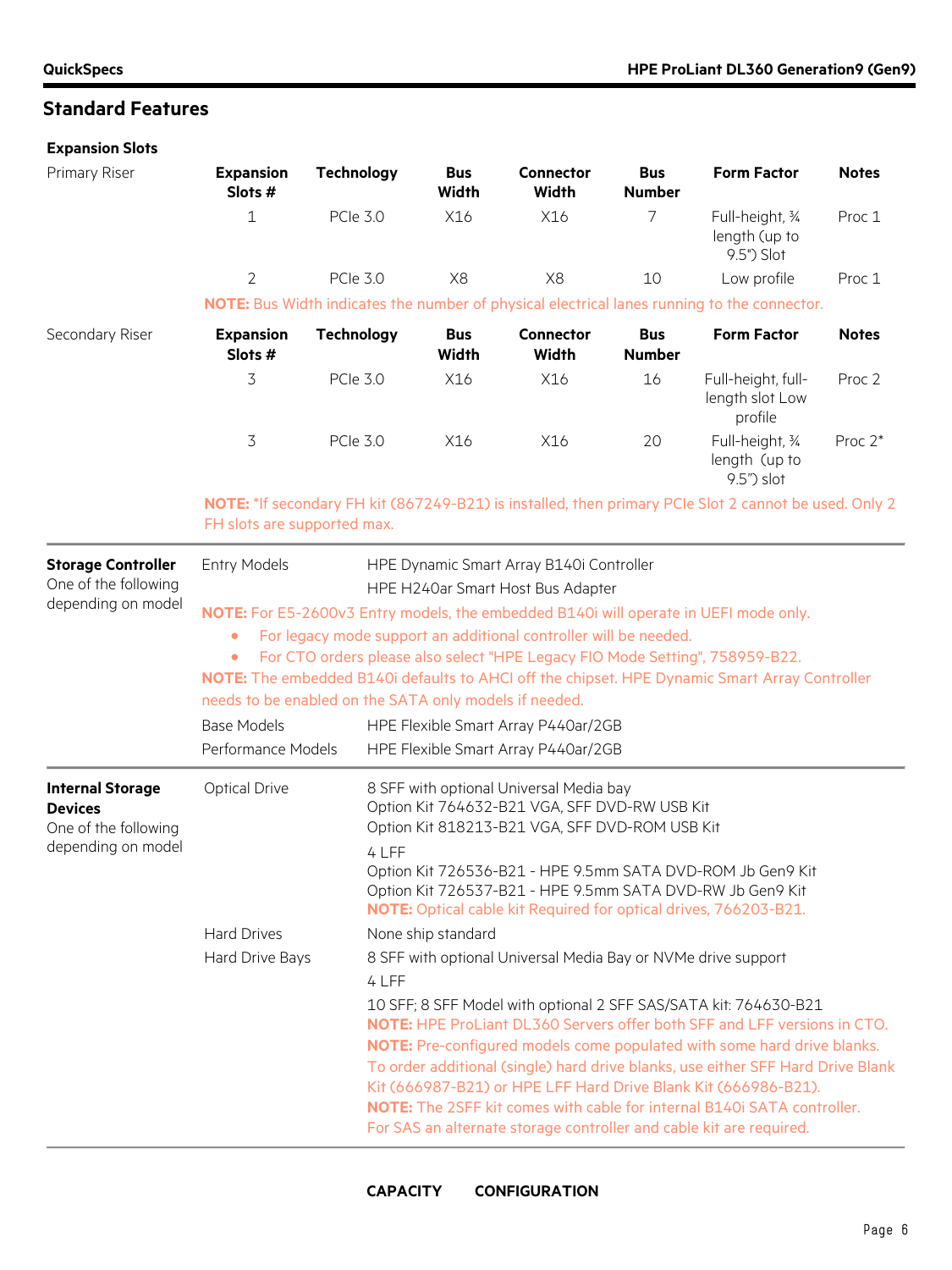| <b>Maximum Internal</b> | Hot Plug SFF SAS SSD            | 38.4TB  | 10 x 3.84TB                                            |
|-------------------------|---------------------------------|---------|--------------------------------------------------------|
| <b>Storage</b>          | Hot Plug SFF SATA<br><b>SSD</b> | 38.4TB  | 10 x 3.84TB                                            |
|                         | Hot Plug SFF SAS                | 20.0TB  | $10 \times 2.0$ TB                                     |
|                         | Hot Plug SFF SATA               | 20.0TB  | $10 \times 2.0$ TB                                     |
|                         | Hot Plug LFF SAS SSD            | 6.4TB   | $4 \times 1.6$ TB                                      |
|                         | Hot Plug LFF SATA<br><b>SSD</b> | 15.36TB | $4 \times 3.84$ TB                                     |
|                         | Hot Plug LFF SAS                | 40.0TB  | $4 \times 10$ TB                                       |
|                         | Hot Plug LFF SATA               | 40.0TB  | $4 \times 10$ TB                                       |
|                         | Hot Plug SFF NVMe<br>PCIe SSD   | 27.36TB | $6 \times 2.0$ TB NVMe +<br>$4 \times 3.84$ TB SFF SSD |
|                         |                                 |         |                                                        |

### **Power Supply**

One of the following depending on model HPE 500W Flex Slot Platinum Hot Plug Power Supply

**NOTE:** Available in 94% efficiency.

HPE 800W Flex Slot Platinum Hot Plug Power Supply

**NOTE:** Also available in 96%.

**NOTE:** Also available in -48VDC and 227VAC/380VDC power inputs 720480-B21 and 720484-B21 Universal PSU.

HPE 1400W Flex Slot Platinum Plus Hot Plug Power Supply

**NOTE:** Available in 94% efficiency.

HPE Flexible Slot Battery Backup Unit Kits

**NOTE:** Flex Slot Battery Backup provides 750W output and 500W in paralleled configuration.

HPE Flexible Slot (Flex Slot) Power Supplies share a common electrical and physical design that allows for hot plug, tool-less installation into HPE ProLiant Gen9 Performance Servers. Flex Slot power supplies are certified for high-efficiency operation and offer multiple power output options, allowing users to "right-size" a power supply for specific server configurations. This flexibility helps to reduce power waste, lower overall energy costs, and avoid "trapped" power capacity in the data center.

All pre-configured servers ship with a standard 6-foot IEC C-13/C-14 jumper cord (A0K02A). This jumper cord is also included with each standard AC power supply option kit. If a different power cord is required, please check the **[ProLiant Power Cables](https://www.hpe.com/us/en/pdfViewer.html?resource=/content/hpe/country/us/en/resources/integrated-systems/reference-guide/power-cords-and-cables)** web page.

To review the power requirements for your selected system, please use the HPE Power Advisor Tool located at **<http://www.hpe.com/info/hppoweradvisor>**.

Power specifications and technical content for all HPE Server power supplies can be found at **<http://www.hpe.com/info/proliant/powersupply>**.

| <b>System Fans</b>   |                                                                                                                                                                                                                                                                                                            | Non-redundant | <b>Redundant</b> |  |  |
|----------------------|------------------------------------------------------------------------------------------------------------------------------------------------------------------------------------------------------------------------------------------------------------------------------------------------------------|---------------|------------------|--|--|
| One of the following | 1P model                                                                                                                                                                                                                                                                                                   | N/A           | 5 fans           |  |  |
| depending on model   |                                                                                                                                                                                                                                                                                                            | Non-redundant | <b>Redundant</b> |  |  |
|                      | 2P model                                                                                                                                                                                                                                                                                                   | N/A           | 7 fans           |  |  |
|                      | <b>NOTE:</b> The second processor option kit contains two fans.<br>NOTE: High Performance Fan Kit, 766201-B21, is available to meet some extended ambient operating<br>temperatures above 35° C. Qualifications for extended ambient configurations are detailed<br>at: http://www.hpe.com/servers/ashrae. |               |                  |  |  |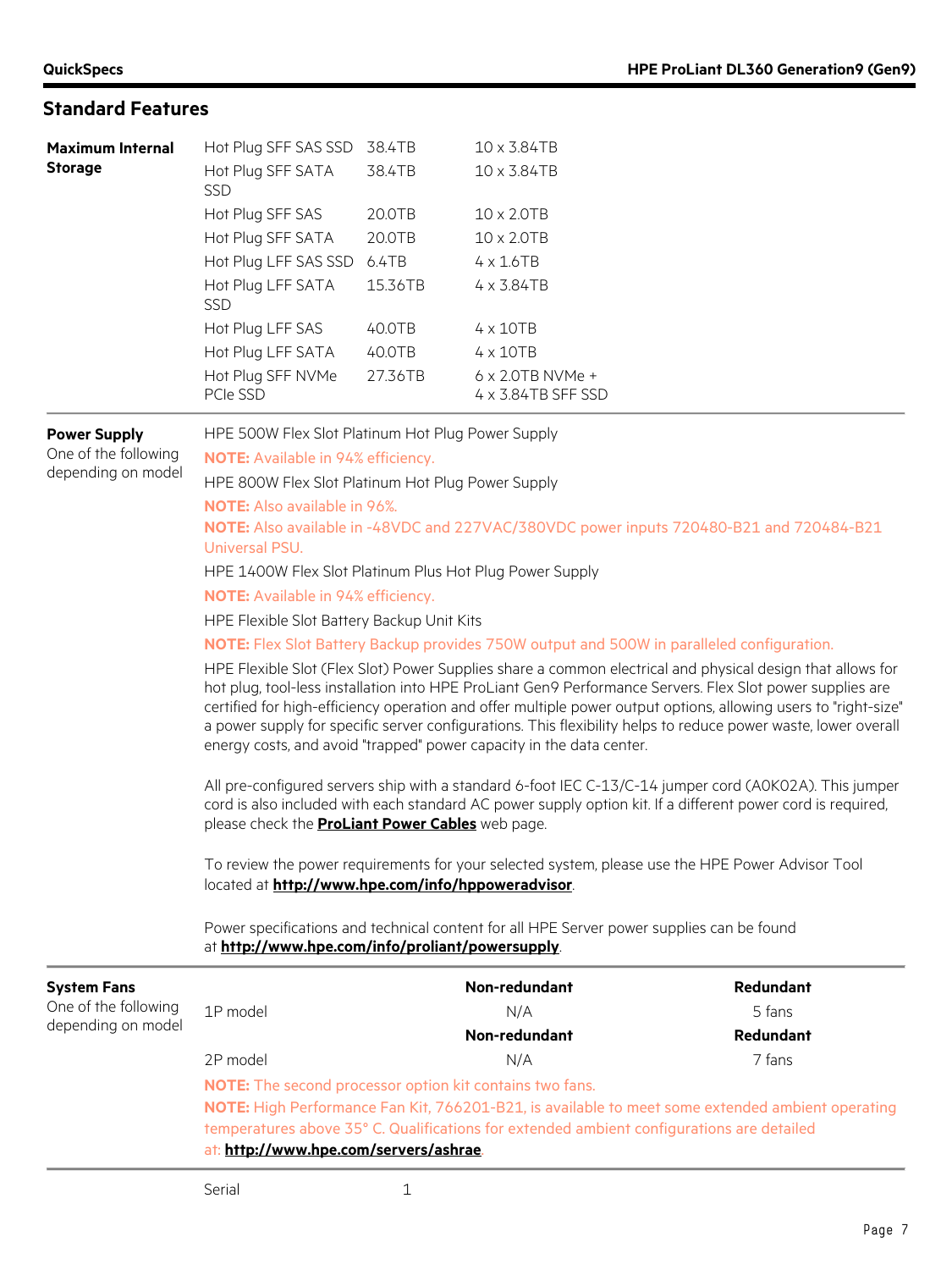|                                                        | NOTE: Serial Cable Option Kit: 764646-B21.                                                                                                                                                                              |                                                                                                                                                                                                                                                                                                                                                                                |  |  |  |  |  |
|--------------------------------------------------------|-------------------------------------------------------------------------------------------------------------------------------------------------------------------------------------------------------------------------|--------------------------------------------------------------------------------------------------------------------------------------------------------------------------------------------------------------------------------------------------------------------------------------------------------------------------------------------------------------------------------|--|--|--|--|--|
|                                                        | Video                                                                                                                                                                                                                   | 1 rear (Standard)<br>1 front (Optional)                                                                                                                                                                                                                                                                                                                                        |  |  |  |  |  |
|                                                        |                                                                                                                                                                                                                         | <b>NOTE:</b> Front VGA options available for 8SFF and 4LFF models.                                                                                                                                                                                                                                                                                                             |  |  |  |  |  |
|                                                        |                                                                                                                                                                                                                         | See Core Options section of this QuickSpecs for more details.                                                                                                                                                                                                                                                                                                                  |  |  |  |  |  |
|                                                        | Network RJ-45 (Ethernet)                                                                                                                                                                                                | Embedded 4x1GBE + FlexibleLOM bay                                                                                                                                                                                                                                                                                                                                              |  |  |  |  |  |
| <b>Interfaces</b>                                      | See HPE Networking section below for more details.                                                                                                                                                                      | NOTE: Both the SFF and LFF chassis have an embedded 4x1GbE NIC and FlexibleLOM bay.                                                                                                                                                                                                                                                                                            |  |  |  |  |  |
|                                                        | HPE iLO Remote<br>Management Network Port                                                                                                                                                                               | 1 Gb Dedicated                                                                                                                                                                                                                                                                                                                                                                 |  |  |  |  |  |
|                                                        | SD Connector                                                                                                                                                                                                            | 1 micro SD Internal                                                                                                                                                                                                                                                                                                                                                            |  |  |  |  |  |
|                                                        | card into the SD slot while the server is powered.                                                                                                                                                                      | NOTE: The Micro SD slot is not a hot-pluggable device. Customers should not attempt to plug an SD                                                                                                                                                                                                                                                                              |  |  |  |  |  |
|                                                        | <b>USB 3.0</b>                                                                                                                                                                                                          | 5 total: 2 rear, 1 front, 2 internal                                                                                                                                                                                                                                                                                                                                           |  |  |  |  |  |
| <b>Operating Systems</b>                               | <b>Microsoft Windows Server</b>                                                                                                                                                                                         |                                                                                                                                                                                                                                                                                                                                                                                |  |  |  |  |  |
| and Virtualization                                     | <b>Red Hat Enterprise Linux (RHEL)</b>                                                                                                                                                                                  |                                                                                                                                                                                                                                                                                                                                                                                |  |  |  |  |  |
| <b>Software Support for</b><br><b>ProLiant Servers</b> | <b>SUSE Linux Enterprise Server (SLES)</b>                                                                                                                                                                              |                                                                                                                                                                                                                                                                                                                                                                                |  |  |  |  |  |
|                                                        | <b>Canonical Ubuntu</b>                                                                                                                                                                                                 |                                                                                                                                                                                                                                                                                                                                                                                |  |  |  |  |  |
|                                                        |                                                                                                                                                                                                                         | <b>Oracle Linux</b>                                                                                                                                                                                                                                                                                                                                                            |  |  |  |  |  |
|                                                        | <b>CentOS</b>                                                                                                                                                                                                           |                                                                                                                                                                                                                                                                                                                                                                                |  |  |  |  |  |
|                                                        | <b>VMware</b>                                                                                                                                                                                                           |                                                                                                                                                                                                                                                                                                                                                                                |  |  |  |  |  |
|                                                        | <b>Citrix XenServer</b>                                                                                                                                                                                                 |                                                                                                                                                                                                                                                                                                                                                                                |  |  |  |  |  |
|                                                        | <b>Oracle Solaris</b>                                                                                                                                                                                                   |                                                                                                                                                                                                                                                                                                                                                                                |  |  |  |  |  |
|                                                        | <b>Wind River Linux</b>                                                                                                                                                                                                 | NOTE: For more information on Hewlett Packard Enterprise Certified and Supported ProLiant Servers<br>for OS and Virtualization Software and latest listing of software drivers available for your server<br>including how to purchase from Hewlett Packard Enterprise, please visit our OS Support Site<br>at: http://www.hpe.com/info/ossupport and our driver download page. |  |  |  |  |  |
| <b>Upgradeability</b>                                  | Upgradeable to 2 processors (44 Cores)                                                                                                                                                                                  |                                                                                                                                                                                                                                                                                                                                                                                |  |  |  |  |  |
|                                                        |                                                                                                                                                                                                                         | Up to 24 DIMM slots available for higher Memory capacity                                                                                                                                                                                                                                                                                                                       |  |  |  |  |  |
|                                                        |                                                                                                                                                                                                                         | Up to 10 SFF Hard Drive Bays; or 4 LFF Hard Drive Bays                                                                                                                                                                                                                                                                                                                         |  |  |  |  |  |
|                                                        |                                                                                                                                                                                                                         | FlexibleLOM slot for 1GbE or 10GbE or QDR/FDR InfiniBand Networking Options                                                                                                                                                                                                                                                                                                    |  |  |  |  |  |
|                                                        | Optional 3 slot riser (x16, x16, x8), or 2 slot primary riser (x16, x8)                                                                                                                                                 |                                                                                                                                                                                                                                                                                                                                                                                |  |  |  |  |  |
|                                                        | 3 PCIe 3.0 I/O slots for additional communications and storage expansion<br>NOTE: Slot 1 and 2 Riser Shipped Standard. Slot 3 Optional 1 FH, 34 length and 2 Low Profile slots<br>available or two FH, 34 length slots. |                                                                                                                                                                                                                                                                                                                                                                                |  |  |  |  |  |
|                                                        | Redundant Power Supplies                                                                                                                                                                                                |                                                                                                                                                                                                                                                                                                                                                                                |  |  |  |  |  |
|                                                        | Optical Drive supported via Universal Media Bay                                                                                                                                                                         |                                                                                                                                                                                                                                                                                                                                                                                |  |  |  |  |  |
|                                                        | Option Kit 818213-B21 VGA, SFF DVD-ROM USB Kit                                                                                                                                                                          | 8SFF Model with:<br>Option Kit 764632-B21 VGA, SFF DVD-RW USB Kit                                                                                                                                                                                                                                                                                                              |  |  |  |  |  |
|                                                        |                                                                                                                                                                                                                         |                                                                                                                                                                                                                                                                                                                                                                                |  |  |  |  |  |
|                                                        | 4LFF Model with:                                                                                                                                                                                                        |                                                                                                                                                                                                                                                                                                                                                                                |  |  |  |  |  |
|                                                        |                                                                                                                                                                                                                         | Option Kit 726536-B21 - HPE 9.5mm SATA DVD-ROM Jb Gen9 Kit<br>Option Kit 726537-B21 - HPE 9.5mm SATA DVD-RW Jb Gen9 Kit                                                                                                                                                                                                                                                        |  |  |  |  |  |
|                                                        |                                                                                                                                                                                                                         | Page 8                                                                                                                                                                                                                                                                                                                                                                         |  |  |  |  |  |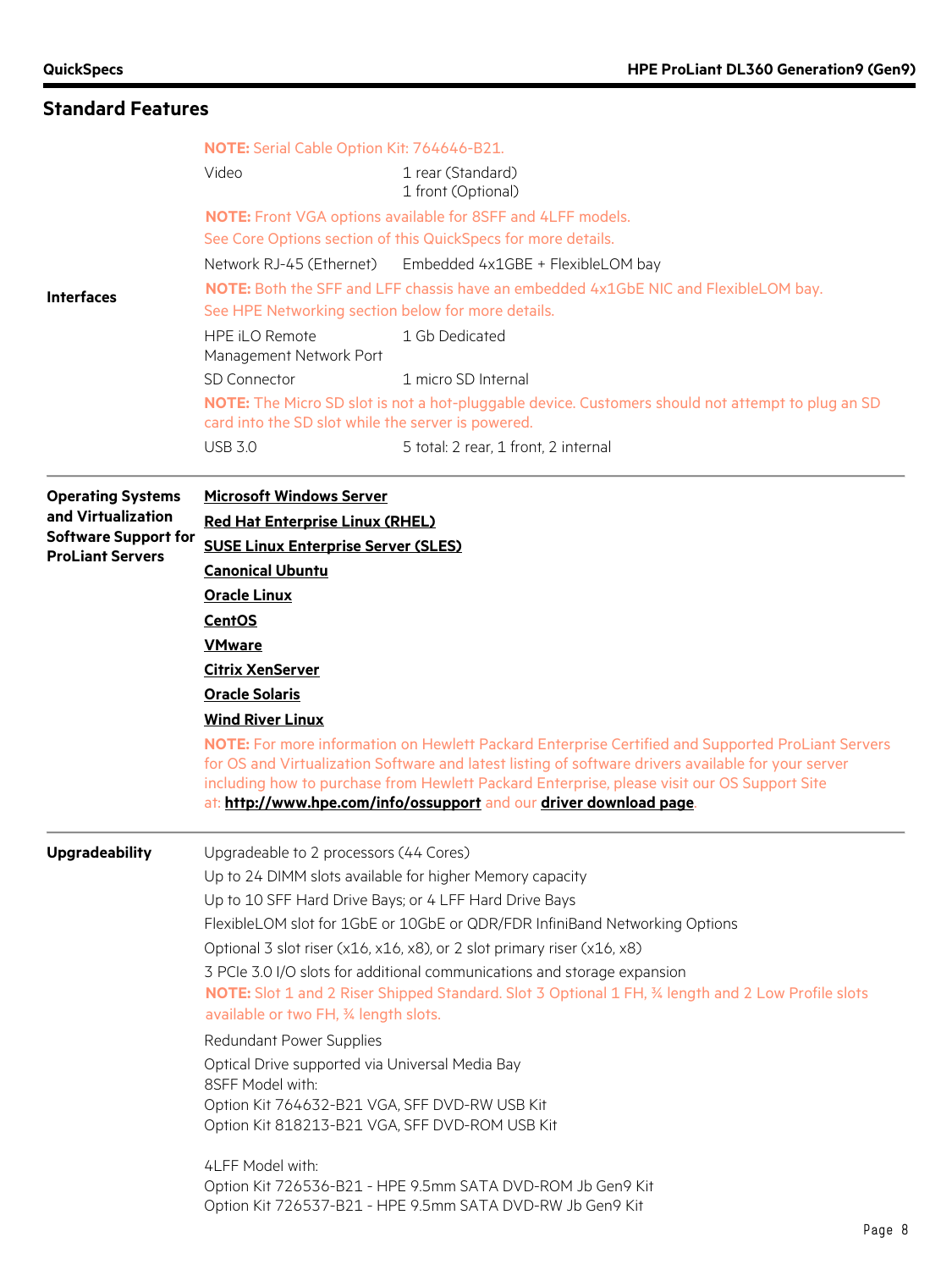**NOTE:** Optical cable kit Required for optical drives, 766203-B21.

| <b>Industry Standard</b><br>Compliance      | ACPI 2.0b Compliant<br>PCle 3.0 Compliant<br>PXE Support<br><b>WOL Support</b><br>Microsoft <sup>®</sup> Logo certifications<br>USB 3.0 Support<br><b>Energy Star</b><br>ASHRAE A3/A4<br><b>NOTE:</b> The DL360 Gen9 is now one of the first HPE ProLiant Gen9 Servers with Extended Ambient<br>Support up to 45C for data center infrastructures designed for better energy efficiency.<br>For additional technical thermal details regarding ambient temperatures, humidity and features support<br>please visit http://www.hpe.com/servers/ashrae.                                                            |  |  |  |
|---------------------------------------------|------------------------------------------------------------------------------------------------------------------------------------------------------------------------------------------------------------------------------------------------------------------------------------------------------------------------------------------------------------------------------------------------------------------------------------------------------------------------------------------------------------------------------------------------------------------------------------------------------------------|--|--|--|
| <b>Graphics</b>                             | Integrated Matrox G200 video standard with 16MB of Video RAM<br>1280 x 1024 (32 bpp)<br>1920 x 1200 (16 bpp)<br>$\bullet$                                                                                                                                                                                                                                                                                                                                                                                                                                                                                        |  |  |  |
| <b>HPE Server</b><br><b>UEFI/Legacy ROM</b> | Unified Extensible Firmware Interface (UEFI) is an industry standard that provides better manageability<br>and more secured configuration than the legacy ROM while interacting with your server at boot time. HPE<br>ProLiant Gen9 platform defaults to UEFI and can be factory or field configured for Legacy BIOS Boot<br>Mode.<br>NOTE: The UEFI System Utilities function is analogous to the HPE ROM-Based Setup Utility (RBSU) of<br>legacy BIOS. For more information, please visit http://www.hpe.com/servers/uefi.<br>UEFI enables numerous new capabilities specific to HPE ProLiant servers such as: |  |  |  |
|                                             | Secure Boot<br>$\bullet$                                                                                                                                                                                                                                                                                                                                                                                                                                                                                                                                                                                         |  |  |  |
|                                             | Operating system specific functionality                                                                                                                                                                                                                                                                                                                                                                                                                                                                                                                                                                          |  |  |  |
|                                             | Support for > 2.2 TB (using GPT) boot drives                                                                                                                                                                                                                                                                                                                                                                                                                                                                                                                                                                     |  |  |  |
|                                             | USB 3.0 Stack                                                                                                                                                                                                                                                                                                                                                                                                                                                                                                                                                                                                    |  |  |  |
|                                             | Embedded UEFI Shell                                                                                                                                                                                                                                                                                                                                                                                                                                                                                                                                                                                              |  |  |  |
|                                             | Mass Configuration Deployment Tool using RESTful API for iLO 4                                                                                                                                                                                                                                                                                                                                                                                                                                                                                                                                                   |  |  |  |
|                                             | PXE boot support for IPv6 networks                                                                                                                                                                                                                                                                                                                                                                                                                                                                                                                                                                               |  |  |  |
|                                             | Boot support for option cards that only support a UEFI option ROM<br>$\bullet$                                                                                                                                                                                                                                                                                                                                                                                                                                                                                                                                   |  |  |  |
|                                             | Network Stack configurations                                                                                                                                                                                                                                                                                                                                                                                                                                                                                                                                                                                     |  |  |  |
|                                             | NOTE: For UEFI Boot Mode, boot environment and OS image installations should be configured<br>properly to support UEFI.<br>NOTE: UEFI FIO Setting (758959-B22) can be selected to configure the system in Legacy mode in the<br>factory for your HPE ProLiant Gen9 Server.                                                                                                                                                                                                                                                                                                                                       |  |  |  |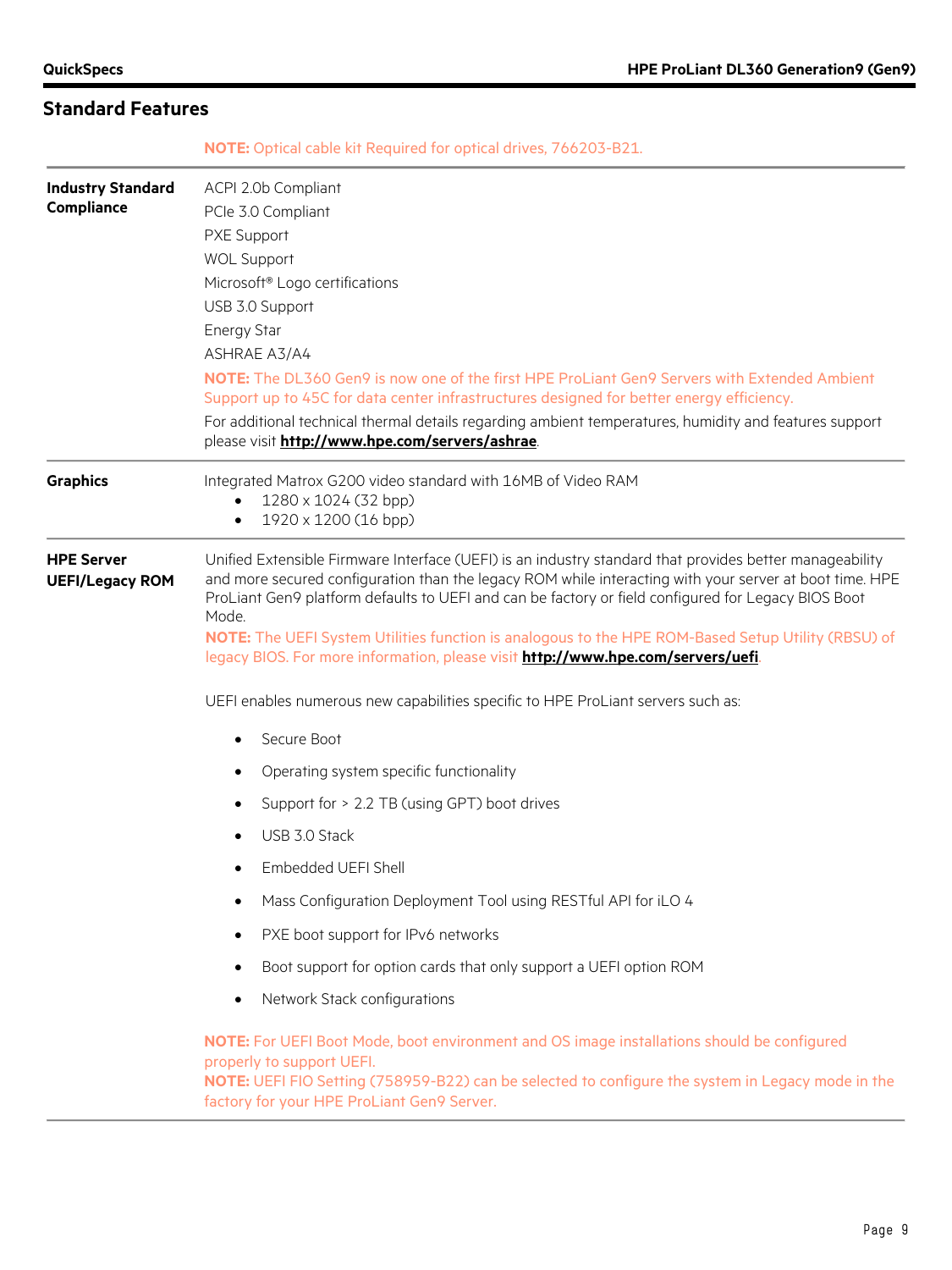| <b>Form Factor</b><br>One of the following<br>depending on model | 1U Rack form factor<br>8 SFF Drive Bay Version and 10 SFF Drive Bay Version:<br>1.7" (4.32cm) Height x 17.11" (43.47cm) Width x 27.5" (69.85cm) Length<br>4 LFF Drive Bay Version:<br>1.7" (4.32cm) Height x 17.11" (43.47cm) Width x 29.5" (74.67cm) Length<br><b>NOTE:</b> Dimensions without bezel. |                                                                                                                                                                                                                                                                                                                                                                                                  |  |  |  |
|------------------------------------------------------------------|--------------------------------------------------------------------------------------------------------------------------------------------------------------------------------------------------------------------------------------------------------------------------------------------------------|--------------------------------------------------------------------------------------------------------------------------------------------------------------------------------------------------------------------------------------------------------------------------------------------------------------------------------------------------------------------------------------------------|--|--|--|
| <b>Embedded</b><br>Management                                    | Lights-Out<br>(HPE iLO)                                                                                                                                                                                                                                                                                | HPE Integrated Monitor your servers for ongoing management, service alerting, reporting and remote<br>management with HPE iLO. Learn more at http://www.hpe.com/info/ilo.                                                                                                                                                                                                                        |  |  |  |
|                                                                  | <b>UEFI</b>                                                                                                                                                                                                                                                                                            | Configure and boot your servers securely with industry standard Unified Extensible<br>Firmware Interface (UEFI). Learn more at http://www.hpe.com/servers/uefi                                                                                                                                                                                                                                   |  |  |  |
|                                                                  | <b>RESTful API</b>                                                                                                                                                                                                                                                                                     | RESTful API for iLO 4 is Redfish 1.0 conformance for simplified server management<br>such as configuration and maintenance tasks based on modern industry<br>standards. Learn more at http://www.hpe.com/info/restfulapi.                                                                                                                                                                        |  |  |  |
|                                                                  | Intelligent<br><b>Provisioning</b>                                                                                                                                                                                                                                                                     | Hassle free server and OS provisioning for 1 or few servers with Intelligent Provisioning.<br>Learn more at http://www.hpe.com/servers/intelligentprovisioning.                                                                                                                                                                                                                                  |  |  |  |
|                                                                  | <b>Embedded</b><br>Remote<br><b>Support</b>                                                                                                                                                                                                                                                            | The Hewlett Packard Enterprise embedded remote support, when used with Insight<br>Online direct connect or HPE Insight Remote Support, allows HPE ProLiant servers to<br>transmit hardware events directly to Hewlett Packard Enterprise or a Hewlett Packard<br>Enterprise Authorized Partner for automated phone home support. Learn more<br>at http://www.hpe.com/info/insightonline/explore. |  |  |  |
| <b>Server utilities</b>                                          | <b>Smart Update</b>                                                                                                                                                                                                                                                                                    | Optimize firmware and driver updates with Smart Update solutions including Smart<br>Update Manager (SUM) and Service Pack for ProLiant (SPP). Learn more<br>at http://www.hpe.com/servers/smartupdatemanager.                                                                                                                                                                                    |  |  |  |
|                                                                  | <b>HPE Systems</b><br>(HPE SIM)                                                                                                                                                                                                                                                                        | HPE SIM allows you to monitor the health of your HPE ProLiant Servers and HPE<br>Insight Manager Integrity Servers, and also provides you with basic support for non-Hewlett Packard<br>Enterprise servers.<br>HPE SIM also integrates with Smart Update Manager to provide quick and seamless<br>firmware updates. Learn more at <b>http://www.hpe.com/servers/hpsim</b> .                      |  |  |  |
|                                                                  | <b>Scripting Tool</b><br><b>Kit and</b><br><b>Windows</b><br><b>PowerShell</b>                                                                                                                                                                                                                         | Provision 1 to many servers using your own scripts to discover and deploy them with<br>Scripting Tool Kit (STK) for Windows and Linux or Scripting Tools for Windows<br>PowerShell. Learn more at http://www.hpe.com/servers/proliant/stk<br>or http://www.hpe.com/servers/powershell                                                                                                            |  |  |  |
|                                                                  | <b>RESTful</b><br><b>Interface Tool</b>                                                                                                                                                                                                                                                                | RESTful Interface tool is a scripting tool to provision using RESTful API for iLO 4 to<br>discover and deploy servers at scale. Learn more<br>at http://www.hpe.com/info/resttool.                                                                                                                                                                                                               |  |  |  |
|                                                                  | <b>Application</b>                                                                                                                                                                                                                                                                                     | HPE iLO Mobile Enables the ability to access, deploy, and manage your server anytime from anywhere<br>from select smartphones and mobile devices. For additional information please<br>visit: http://www.hpe.com/info/ilo/mobileapp.                                                                                                                                                             |  |  |  |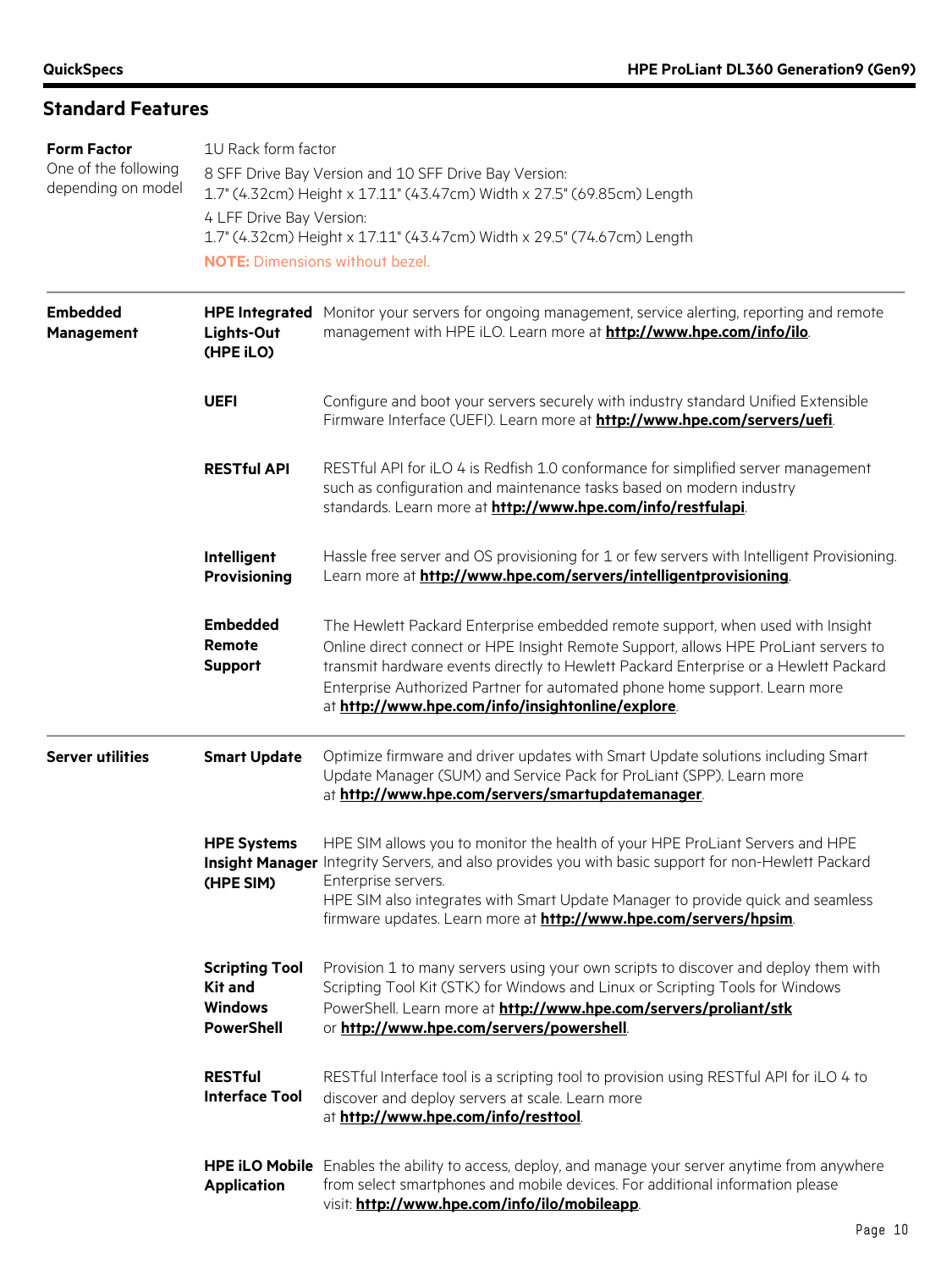|                 | <b>HPE Insight</b><br>Online                               | HPE Insight Online, available at no additional cost as part of your Hewlett Packard<br>Enterprise warranty or contractual support agreement with Hewlett Packard Enterprise,<br>is a personalized dashboard for simplified tracking of IT operations and support<br>information from anywhere, anytime. Learn more<br>at http://www.hpe.com/info/insightonline/explore.                                                                                                                                                                                                                                                                                                                                                                                                                                                                                                                                                                                                                                                                                                                                                                                                                                                                                                                                                                                                                                                                                     |  |  |  |  |  |
|-----------------|------------------------------------------------------------|-------------------------------------------------------------------------------------------------------------------------------------------------------------------------------------------------------------------------------------------------------------------------------------------------------------------------------------------------------------------------------------------------------------------------------------------------------------------------------------------------------------------------------------------------------------------------------------------------------------------------------------------------------------------------------------------------------------------------------------------------------------------------------------------------------------------------------------------------------------------------------------------------------------------------------------------------------------------------------------------------------------------------------------------------------------------------------------------------------------------------------------------------------------------------------------------------------------------------------------------------------------------------------------------------------------------------------------------------------------------------------------------------------------------------------------------------------------|--|--|--|--|--|
| <b>Security</b> | Power-on password                                          |                                                                                                                                                                                                                                                                                                                                                                                                                                                                                                                                                                                                                                                                                                                                                                                                                                                                                                                                                                                                                                                                                                                                                                                                                                                                                                                                                                                                                                                             |  |  |  |  |  |
|                 | Keyboard password                                          |                                                                                                                                                                                                                                                                                                                                                                                                                                                                                                                                                                                                                                                                                                                                                                                                                                                                                                                                                                                                                                                                                                                                                                                                                                                                                                                                                                                                                                                             |  |  |  |  |  |
|                 |                                                            | QuickLock, Network Server Mode                                                                                                                                                                                                                                                                                                                                                                                                                                                                                                                                                                                                                                                                                                                                                                                                                                                                                                                                                                                                                                                                                                                                                                                                                                                                                                                                                                                                                              |  |  |  |  |  |
|                 | Serial interface control                                   |                                                                                                                                                                                                                                                                                                                                                                                                                                                                                                                                                                                                                                                                                                                                                                                                                                                                                                                                                                                                                                                                                                                                                                                                                                                                                                                                                                                                                                                             |  |  |  |  |  |
|                 | Administrator's password                                   |                                                                                                                                                                                                                                                                                                                                                                                                                                                                                                                                                                                                                                                                                                                                                                                                                                                                                                                                                                                                                                                                                                                                                                                                                                                                                                                                                                                                                                                             |  |  |  |  |  |
|                 |                                                            | iLO 4 (Integrated Lights-Out 4) has 12 customizable user accounts and SSL encryption                                                                                                                                                                                                                                                                                                                                                                                                                                                                                                                                                                                                                                                                                                                                                                                                                                                                                                                                                                                                                                                                                                                                                                                                                                                                                                                                                                        |  |  |  |  |  |
|                 | iLO 4 can be disabled via a Global Setting                 |                                                                                                                                                                                                                                                                                                                                                                                                                                                                                                                                                                                                                                                                                                                                                                                                                                                                                                                                                                                                                                                                                                                                                                                                                                                                                                                                                                                                                                                             |  |  |  |  |  |
|                 | Integrated Lights-Out can be disabled via a Global Setting |                                                                                                                                                                                                                                                                                                                                                                                                                                                                                                                                                                                                                                                                                                                                                                                                                                                                                                                                                                                                                                                                                                                                                                                                                                                                                                                                                                                                                                                             |  |  |  |  |  |
|                 | iLO Advanced supports directory services integration       |                                                                                                                                                                                                                                                                                                                                                                                                                                                                                                                                                                                                                                                                                                                                                                                                                                                                                                                                                                                                                                                                                                                                                                                                                                                                                                                                                                                                                                                             |  |  |  |  |  |
|                 | <b>TPM 2.0</b>                                             |                                                                                                                                                                                                                                                                                                                                                                                                                                                                                                                                                                                                                                                                                                                                                                                                                                                                                                                                                                                                                                                                                                                                                                                                                                                                                                                                                                                                                                                             |  |  |  |  |  |
|                 | <b>UEFI</b>                                                |                                                                                                                                                                                                                                                                                                                                                                                                                                                                                                                                                                                                                                                                                                                                                                                                                                                                                                                                                                                                                                                                                                                                                                                                                                                                                                                                                                                                                                                             |  |  |  |  |  |
| Warranty        |                                                            | This product is covered by a global limited warranty and supported by Hewlett Packard Enterprise<br>Services and a worldwide network of Hewlett Packard Enterprise Authorized Channel Partners resellers.<br>Hardware diagnostic support and repair is available for three years from date of purchase. Support for<br>software and initial setup is available for 90 days from date of purchase. Enhancements to warranty<br>services are available through HPE Pointnext operational services or customized service agreements. Hard<br>drives have either a one year or three year warranty; refer to the specific hard drive QuickSpecs for details.<br>NOTE: Server Warranty includes 3-Year Parts, 3-Year Labor, 3-Year Onsite support with next business<br>day response. Warranty repairs may be accomplished through the use of Customer Self Repair (CSR)<br>parts. These parts fall into two categories: 1) Mandatory CSR parts are designed for easy replacement.<br>A travel and labor charge will result when customers decline to replace a Mandatory CSR part; 2)<br>Optional CSR parts are also designed for easy replacement but may involve added complexity.<br>Customers may choose to have Hewlett Packard Enterprise replace Optional CSR parts at no charge.<br>Additional information regarding worldwide limited warranty and technical support is available at:<br>http://h17007.www1.hpe.com/us/en/enterprise/servers/warranty/ |  |  |  |  |  |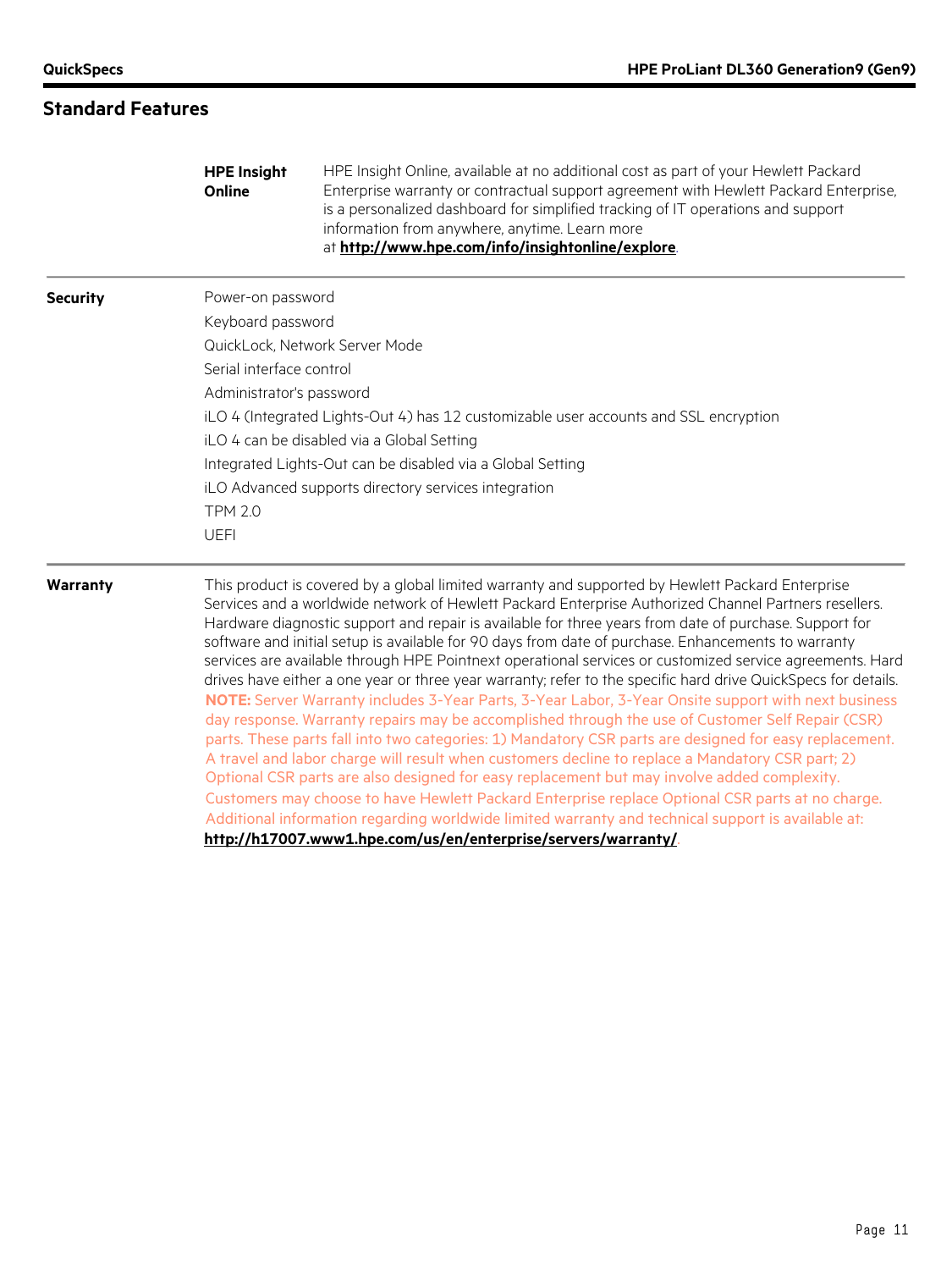# **Optional Features**

| Server Management HPE Insight              | Control                                                                                                                                                                                                                                                                                                                                                                                                                                                                                                                                                                                                                                                                                                                                                                                                                        | HPE Insight Control, lets you deploy, migrate, monitor, remote control, and optimize your<br>IT infrastructure through a single, simple management console. For more information,<br>see http://www.hpe.com/info/insightcontrol.                                                                                                                                                                                                                                                                                                                                                                                                                                                                                                                                                                                                                                                       |  |  |  |  |
|--------------------------------------------|--------------------------------------------------------------------------------------------------------------------------------------------------------------------------------------------------------------------------------------------------------------------------------------------------------------------------------------------------------------------------------------------------------------------------------------------------------------------------------------------------------------------------------------------------------------------------------------------------------------------------------------------------------------------------------------------------------------------------------------------------------------------------------------------------------------------------------|----------------------------------------------------------------------------------------------------------------------------------------------------------------------------------------------------------------------------------------------------------------------------------------------------------------------------------------------------------------------------------------------------------------------------------------------------------------------------------------------------------------------------------------------------------------------------------------------------------------------------------------------------------------------------------------------------------------------------------------------------------------------------------------------------------------------------------------------------------------------------------------|--|--|--|--|
|                                            | <b>HPE Insight</b><br><b>Cluster</b><br>Management<br>Utility (CMU)                                                                                                                                                                                                                                                                                                                                                                                                                                                                                                                                                                                                                                                                                                                                                            | HPE Insight Cluster Management Utility is a HyperScale management framework that<br>includes software for the centralized provisioning, management and monitoring of<br>nodes and infrastructure. Learn more at http://www.hpe.com/info/cmu.                                                                                                                                                                                                                                                                                                                                                                                                                                                                                                                                                                                                                                           |  |  |  |  |
| <b>Rack and Power</b><br>Infrastructure    | HPE Rack and Power Infrastructure products and services create highly efficient and intelligent solutions<br>for existing or new IT data centers. HPE Rack and Power infrastructure solutions - rack infrastructure,<br>power protection and management, performance optimized data centers (PODs) - are the foundation you<br>are looking for to help secure your long-term IT success. These products are designed to help you react to<br>changes in the industry. They deliver efficient, easy-to-use capabilities to manage, monitor, deploy and<br>provision infrastructure from entry to enterprise. As an industry leader, Hewlett Packard Enterprise is<br>uniquely positioned to address the key concerns of power, cooling, cable management and system access.<br>Learn more at HPE Rack and Power Infrastructure. |                                                                                                                                                                                                                                                                                                                                                                                                                                                                                                                                                                                                                                                                                                                                                                                                                                                                                        |  |  |  |  |
| <b>High Performance</b><br><b>Clusters</b> | <b>HPE Insight</b><br>Cluster<br>Management<br>Utility (CMU)                                                                                                                                                                                                                                                                                                                                                                                                                                                                                                                                                                                                                                                                                                                                                                   | HPE Insight Cluster Management Utility is a Hyperscale management framework that<br>includes software for the centralized provisioning, management and monitoring of nodes<br>and infrastructure. Learn more at http://www.hpe.com/info/cmu.                                                                                                                                                                                                                                                                                                                                                                                                                                                                                                                                                                                                                                           |  |  |  |  |
| <b>HPC Interconnects</b>                   |                                                                                                                                                                                                                                                                                                                                                                                                                                                                                                                                                                                                                                                                                                                                                                                                                                | NOTE: High Performance Computing (HPC) interconnect technologies are available for this server<br>under the HPE Cluster Platform product portfolio. These high-speed interconnects are fully supported<br>by Hewlett Packard Enterprise when they are part of these configure to order clusters. Solutions can be<br>defined with a lot of flexibility with the help of configuration tools. Please visit the following URL to<br>configure HPEC Clusters with InfiniBand Interconnects: https://www.hpe.com/info/hpc/solutions                                                                                                                                                                                                                                                                                                                                                        |  |  |  |  |
| <b>Storage Software</b>                    |                                                                                                                                                                                                                                                                                                                                                                                                                                                                                                                                                                                                                                                                                                                                                                                                                                | Whether you need to solve a specific data protection, archiving, or storage command and control<br>challenge, or deliver on strategic consolidation, compliance, or continuity initiatives, look no further<br>than Hewlett Packard Enterprise storage software. Our storage software helps you reduce costs, simplify<br>storage infrastructure, protect vital assets and respond faster to business opportunities.<br>Storage software that gets the job done:                                                                                                                                                                                                                                                                                                                                                                                                                       |  |  |  |  |
|                                            | $\bullet$<br>$\bullet$                                                                                                                                                                                                                                                                                                                                                                                                                                                                                                                                                                                                                                                                                                                                                                                                         | <b>Data Protection and Recovery Software</b><br>Whether you're a large enterprise or a smaller business, Hewlett Packard Enterprise data<br>protection and recovery software will cost-effectively protect you against disaster and ensure<br>business continuity.<br><b>Data Archive and Migration Software</b><br>Hewlett Packard Enterprise storage software enables you to comply with data retention and<br>retrieval requirements, improve application performance, and reduce costs by efficiently<br>migrating infrequently accessed or less valuable data to lower cost storage.<br><b>Storage Resource Management Software (SRM)</b><br>Hewlett Packard Enterprise storage resource management software reduces operational costs<br>and provides the command and control foundation you need to efficiently manage and visualize<br>your physical and virtual environments. |  |  |  |  |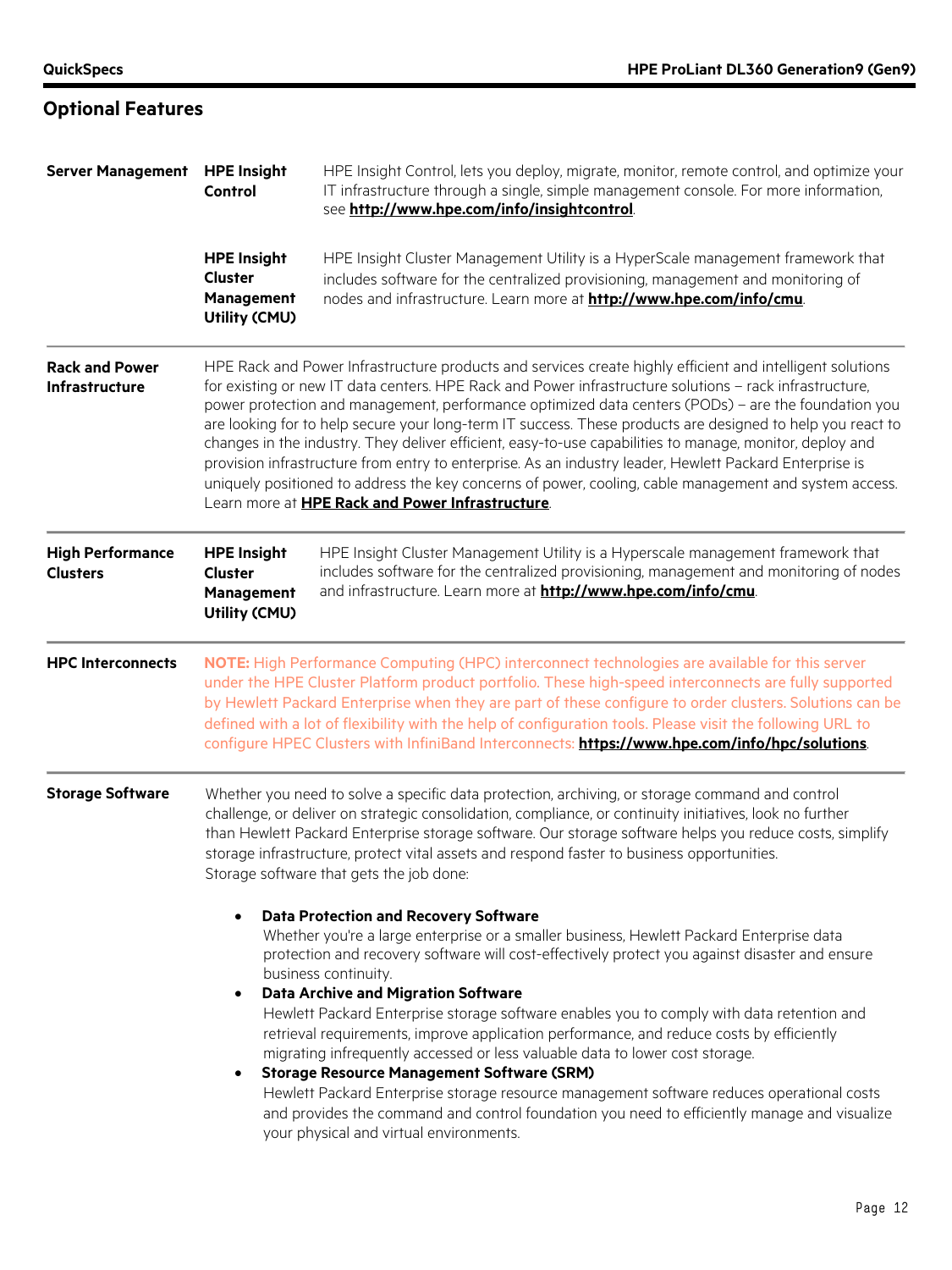### **Optional Features**

#### • **Data Replication Software**

Hewlett Packard Enterprise offers array-based and host-based replication software for use in disaster recovery, testing, application development and reporting.

• **Storage Device Management Software**

Maximize your investment in Hewlett Packard Enterprise storage and networking with software that enables hardware-specific configuration, performance tuning and connectivity management.

#### • **HPE StoreVirtual VSA**

Enable highly available and clustered storage in your HPE ProLiant servers with virtualized storage: Add StoreVirtual VSA to multiple servers, manage it as a single pool of shared storage capacity, and scale it to match your evolving needs. To simplify deployment, Hewlett Packard Enterprise offers StoreVirtual Ready Nodes, pre-defined reference configurations for converged vSphere and Hyper-V virtualization solutions. You also have the option to install free 1TBcapacity StoreVirtual VSA software during server setup within Intelligent Provisioning. HPE ProLiant Gen9 servers include a 3-year limited license for this HPE software-defined storage at no extra cost. More information, instructional videos, and free management software are available at **<http://www.hpe.com/storage/storevirtual>**

#### **NOTE:** For more information about Storage Software including QuickSpecs, please see: **<https://www.hpe.com/us/en/solutions/hpc-high-performance-computing/hpc-software.html>**.

**One Config Simple (SCE)** SCE is a guided self-service tool to help sales and non-technical people provide customers with initial configurations in 3 to 5 minutes. You may then send the configuration on for configuration help, or use in your existing ordering processes. If you require "custom" rack configuration or configuration for products not available in SCE, please contact Hewlett Packard Enterprise Customer Business Center or an Authorized Partner for assistance. **<http://ocs.ext.hpe.com/>**.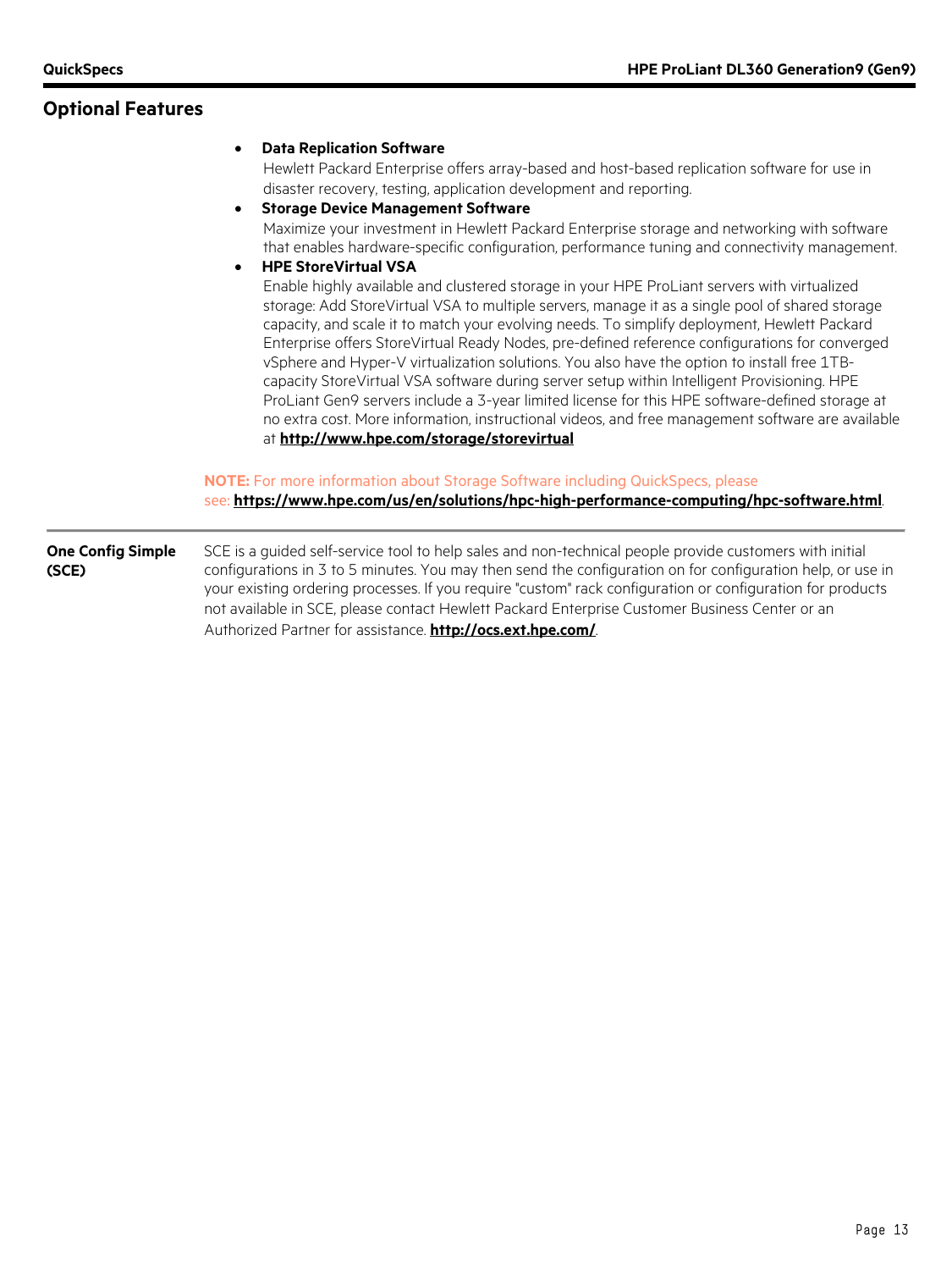| <b>Service and Support</b> |  |  |  |
|----------------------------|--|--|--|
|----------------------------|--|--|--|

#### **HPE Support Services** HPE Technology Services delivers confidence, reduces risk and helps customers realize agility and stability. Connect to Hewlett Packard Enterprise to help prevent problems and solve issues faster. HPE Support Services enable you to choose the right service level, length of coverage and response time as you purchase your new server, giving you full entitlement to the support for need for your IT and business.

**Connect your devices** Unlock all of the benefits of your technology investment by connecting your products to Hewlett Packard Enterprise. Achieve up to  $77\%$ <sup>1</sup> reduction in down time, near  $100\%$ <sup>2</sup> diagnostic accuracy and a single consolidated view of your environment. By connecting, you will receive 24x7monitoring, pre-failure alerts, automatic call logging, and automatic parts dispatch. HPE Proactive Care Service and HPE Datacenter Care Service customers will also benefit from proactive activities to help prevent issues and increase optimization. All of these benefits are already available to you with your server storage and networking products, securely connected to Hewlett Packard Enterprise support. **1- IDC 2 – HPE CSC reports 2014 - 2015**

#### **Recommended Standard: HPE Proactive Care\* with 24x7 coverage, three year Support Service**

**Support**

HPE Proactive Care gives customers an enhanced call experience. When your products are connected to Hewlett Packard Enterprise, Proactive Care helps prevent problems and maintains IT stability by utilizing personalized proactive reports with recommendations and advice. This service combines three years proactive reporting and advice with our 24x7 coverage, four hour hardware response time when there is a problem. This service also includes collaborative software support for Independent Software Vendors (ISVs), (Red Hat, VMWare, Microsoft, etc.) running on your Hewlett Packard Enterprise servers. **<https://www.hpe.com/h20195/v2/GetPDF.aspx/4AA3-8855ENW.pdf>**

**Optimized HPE Proactive Care\* with 6 hour call-to-repair commitment, three year Support Service** HPE Proactive Care gives customers an enhanced call experience. When your products are connected to Hewlett Packard Enterprise, Proactive Care helps prevent problems and maintains IT stability by utilizing personalized proactive reports with recommendations and advice. This service combines three years' proactive reporting and advice with our highest level of hardware support – Hewlett Packard Enterprise 24x7, six hour hardware call-to-repair. Hewlett Packard Enterprise is the only leading manufacturer who makes this level of coverage available as a standard service offering for your most valuable servers. This service also includes collaborative software support for Independent Software Vendors (ISVs), (Red Hat, VMWare, Microsoft, etc.) running on your Hewlett Packard Enterprise servers. **<https://www.hpe.com/h20195/v2/GetPDF.aspx/4AA3-8855ENW.pdf>**

**Parts and Materials** Hewlett Packard Enterprise will provide Hewlett Packard Enterprise-supported replacement parts and materials necessary to maintain the covered hardware product in operating condition, including parts and materials for available and recommended engineering improvements.

> Parts and components that have reached their maximum supported lifetime and/or the maximum usage limitations as set forth in the manufacturer's operating manual, product QuickSpecs, or the technical product data sheet will not be provided, repaired, or replaced as part of these services.

The defective media retention service feature option applies only to Disk or eligible SSD/Flash Drives replaced by Hewlett Packard Enterprise due to malfunction.

### **Related Services HPE Server Hardware Installation** Provides for the basic hardware installation of Hewlett Packard Enterprise branded servers, storage devices and networking options to assist you in bringing your new hardware into operation in a timely and professional manner.

**<https://www.hpe.com/h20195/V2/GetPDF.aspx/5981-9356EN.pdf>**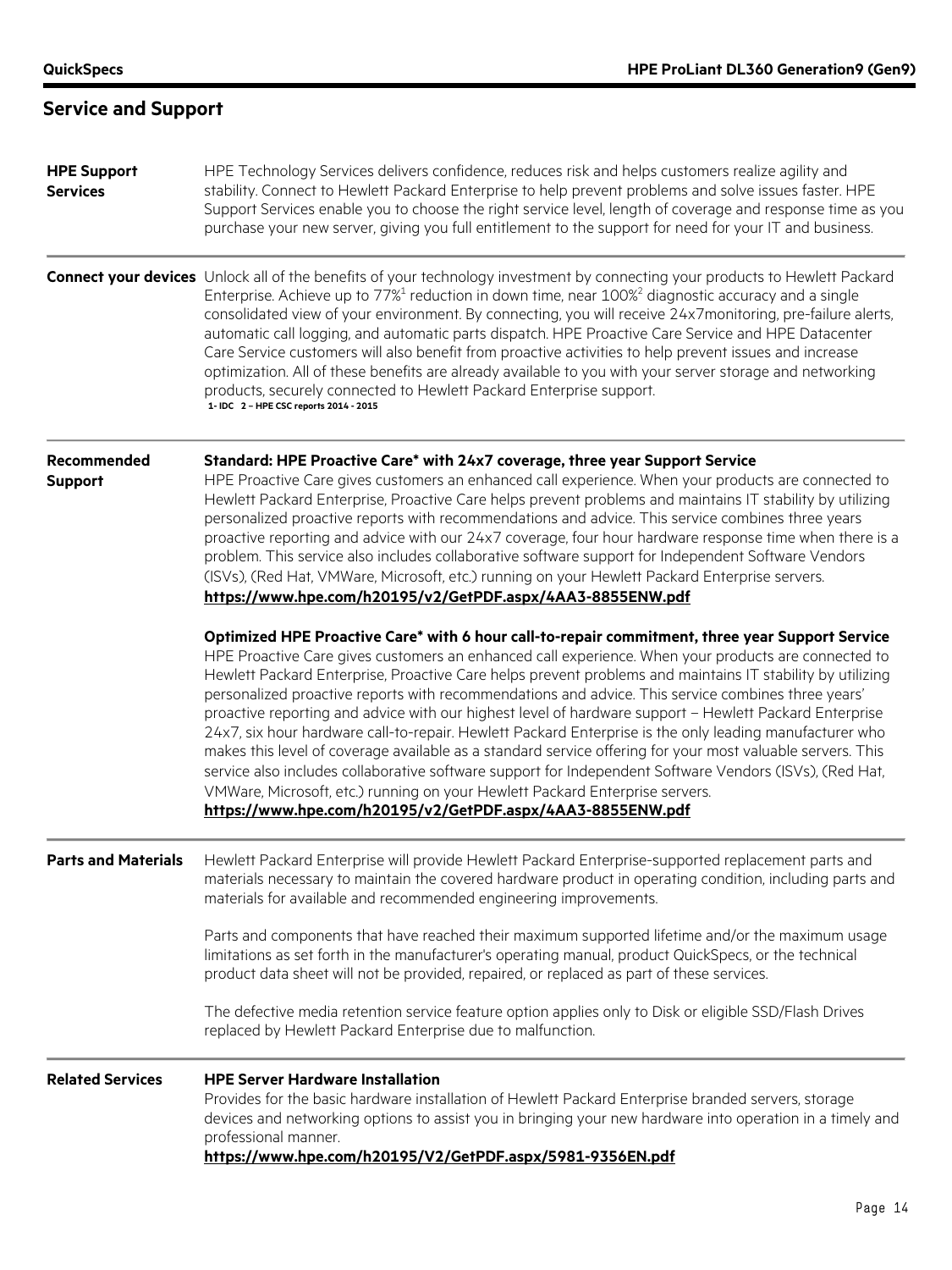|                                         | <b>HPE Installation and Startup Service</b><br>Provides for the installation and startup of Hewlett Packard Enterprise technology including BladeSystems,<br>C-Class enclosure, HPE ProLiant c-Class and Integrity server blades, storage blades, SAN switch blades,<br>HPE Virtual Connect modules (Ethernet and Fibre Channel), Ethernet network interconnects, and<br>InfiniBand, as well as the installation of one supported operating system type (Windows® or Linux). |
|-----------------------------------------|------------------------------------------------------------------------------------------------------------------------------------------------------------------------------------------------------------------------------------------------------------------------------------------------------------------------------------------------------------------------------------------------------------------------------------------------------------------------------|
|                                         | <b>HPE Technology Services Support Credits</b><br>Offer flexible services and technical skills to meet your changing IT demands. With a menu of service that<br>is tailored to suit your needs, you get additional resources and specialist skills to help you maintain peak<br>performance of your IT. Offered as annual credits, you can plan your budgets while proactively responding<br>to your dynamic business.                                                       |
| <b>HPE Education</b><br><b>Services</b> | Keep your IT staff trained making sure they have the right skills to deliver on your business<br>outcomes. Book on a class today and learn how to get the most from your technology<br>investment. http://www.hpe.com/ww/learn                                                                                                                                                                                                                                               |
| <b>HPE Support Center</b>               | The HPE Support Center is a personalized online support portal with access to information, tools and<br>experts to support Hewlett Packard Enterprise business products. Submit support cases online, chat with<br>Hewlett Packard Enterprise experts, access support resources or collaborate with peers.                                                                                                                                                                   |
|                                         | Learn more http://www.hpe.com/support/hpesc                                                                                                                                                                                                                                                                                                                                                                                                                                  |
|                                         | The Hewlett Packard Enterprise Support Center Mobile App* allows you to resolve issues yourself or<br>quickly connect to an agent for live support. Now, you can get access to personalized IT support anywhere,<br>anytime.                                                                                                                                                                                                                                                 |
|                                         | HPE Insight Remote Support and HPE Support Center are available at no additional cost with a Hewlett<br>Packard Enterprise warranty, HPE Support Service or Hewlett Packard Enterprise contractual support<br>agreement.                                                                                                                                                                                                                                                     |
|                                         | *HPE Support Center Mobile App is subject to local availability.                                                                                                                                                                                                                                                                                                                                                                                                             |
|                                         | For more information: http://www.hpe.com/services                                                                                                                                                                                                                                                                                                                                                                                                                            |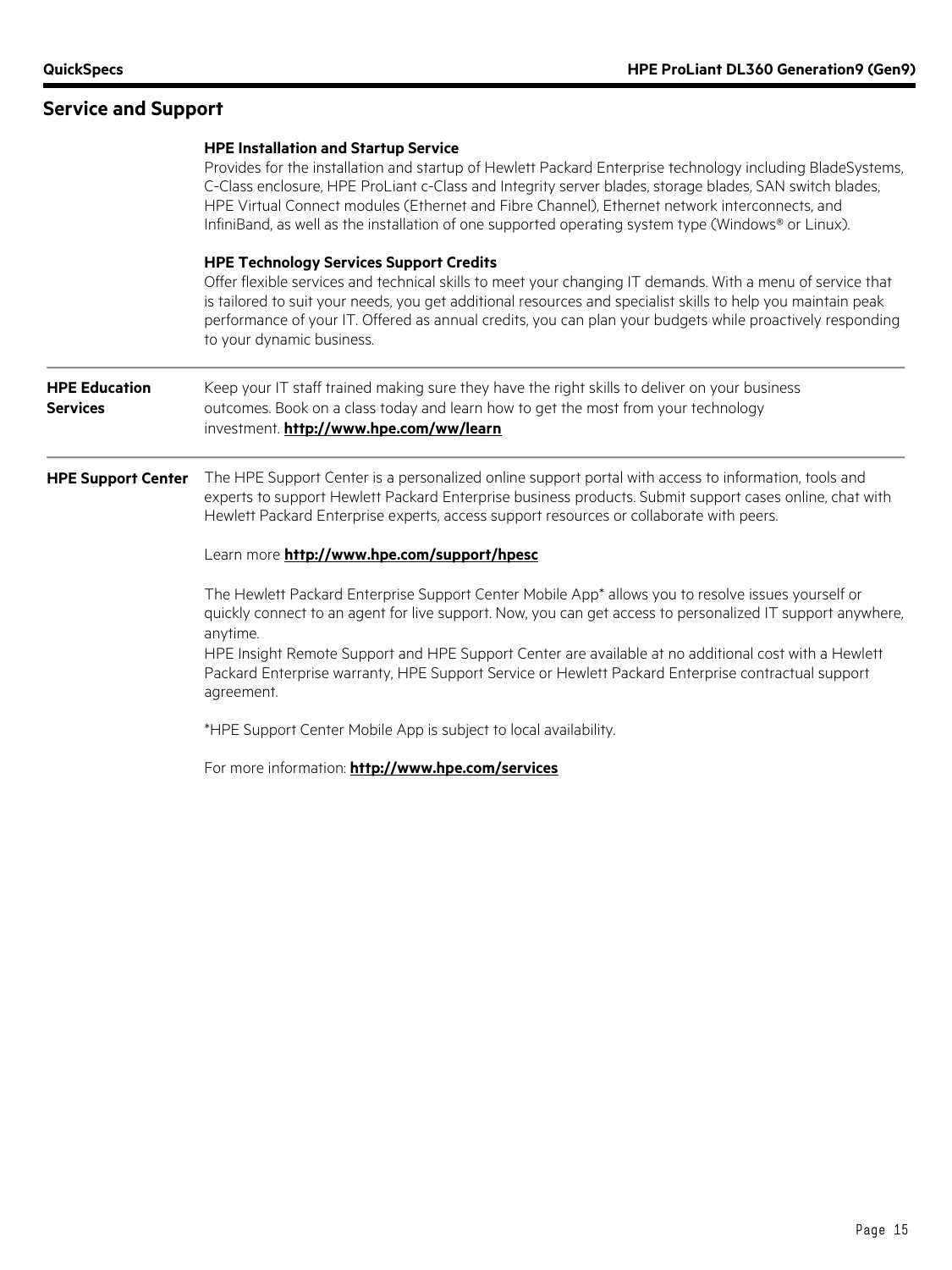### **Pre-configured Models**

For the Standard Features shipped in the "Factory Integrated Models", please see the "Configuration Information - Factory Integrated Models" section.

1. Pre-configured models ship with the configurations below. Options can be selected from the Core or Additional options section of this QuickSpecs.

2. Hewlett Packard Enterprise does not allow factory integration of options into pre-configured models. Any additional options purchased will be shipped separately.

3. If you desire a custom configuration please see "Configuration Information - Factory Integrated Models" section of this QuickSpecs.

**NOTE:** All Pre-configured Models come populated with some hard drive blanks installed. Should the customer need additional hard drive blanks, they can order more using either HPE SFF Hard Drive Blank Kit (666987-B21) or HPE LFF Hard Drive Blank Kit (666986-B21).

**NOTE:** All pre-configured servers ship with a standard 6-foot IEC C-13/C-14 jumper cord (A0K02A). This jumper cord is also included with each standard AC power supply option kit. If a different power cord is required, please check the **[ProLiant Power](http://h18004.www1.hp.com/products/servers/proliantstorage/power-protection/options/power-cable.html)  [Cables](http://h18004.www1.hp.com/products/servers/proliantstorage/power-protection/options/power-cable.html)** web page.

**CAUTION:** Hewlett Packard Enterprise recommends that a minimum of two people are required for all Rack Server installations. Please refer to your installation instructions for proper tools and number of people to use for any installation.

|                                     |                                                                                                                                                                                                                      | <b>Entry Models</b>                                                                                            |                                                                                                                                                                                  |                                                                                                                                                                                                                        | <b>Base Models</b>                                                                                                                                                                                                     |                                                                                                                                                                                                        |
|-------------------------------------|----------------------------------------------------------------------------------------------------------------------------------------------------------------------------------------------------------------------|----------------------------------------------------------------------------------------------------------------|----------------------------------------------------------------------------------------------------------------------------------------------------------------------------------|------------------------------------------------------------------------------------------------------------------------------------------------------------------------------------------------------------------------|------------------------------------------------------------------------------------------------------------------------------------------------------------------------------------------------------------------------|--------------------------------------------------------------------------------------------------------------------------------------------------------------------------------------------------------|
| [SKU Number]                        | 818207-B21                                                                                                                                                                                                           | 755260-B21                                                                                                     | 755261-B21                                                                                                                                                                       | 818208-B21                                                                                                                                                                                                             | 848736-B21                                                                                                                                                                                                             | 755262-B21                                                                                                                                                                                             |
| <b>Model Name</b>                   | <b>HPE ProLiant</b><br><b>DL360 Gen9</b><br>E5-2603v4 1P<br>8GB-R H240ar<br>8SFF 500W PS<br>Entry SAS<br>Server                                                                                                      | <b>HPE ProLiant</b><br><b>DL360 Gen9</b><br>E5-2603v3 1P<br>8GB-R B140i<br>500W PS Entry<br><b>SATA Server</b> | <b>HPE ProLiant</b><br><b>DL360 Gen9</b><br>E5-2603v3 1P<br>8GB-R H240ar<br><b>500W PS</b><br>Entry SAS<br>Server                                                                | <b>HPE ProLiant</b><br><b>DL360 Gen9</b><br>E5-2630v4 1P<br>16GB-R P440ar<br>8SFF 500W PS<br><b>Base SAS Server</b>                                                                                                    | <b>HPE ProLiant</b><br>DL360 Gen9<br>E5-2640v4 1P<br>16GB-R P440ar<br>8SFF 500W PS<br><b>Base Server</b>                                                                                                               | <b>HPE ProLiant</b><br>DL360 Gen9 E5-<br>2630v3 1P 16GB-<br>R P440ar 500W PS<br><b>Base SAS Server</b>                                                                                                 |
| Processor                           | Intel <sup>®</sup> Xeon <sup>®</sup><br>E5-2603v4                                                                                                                                                                    | Intel® Xeon® E5-2603v3                                                                                         |                                                                                                                                                                                  | Intel <sup>®</sup> Xeon <sup>®</sup><br>E5-2630v4                                                                                                                                                                      | Intel <sup>®</sup> Xeon <sup>®</sup><br>E5-2640v4                                                                                                                                                                      | Intel <sup>®</sup> Xeon® E5-<br>2630v3                                                                                                                                                                 |
| Number of<br><b>Processors</b>      |                                                                                                                                                                                                                      |                                                                                                                |                                                                                                                                                                                  | One                                                                                                                                                                                                                    |                                                                                                                                                                                                                        |                                                                                                                                                                                                        |
| <b>Memory</b>                       | 8GB (1x8GB<br>Registered<br><b>DIMMs, 2400</b><br>MHz)<br><b>NOTE: With E5-</b><br>2603 v4<br>Processor, the<br>actual DIMM<br>speed will<br>operate at<br>1866 MHz<br>depending on<br><b>DIMM</b><br>configuration. |                                                                                                                | 8GB (1x8GB Registered<br>DIMMs, 2133 MHz)<br><b>NOTE: With E5-2603 v3</b><br>Processor, the actual DIMM<br>speed will operate at 1600 MHz<br>depending on DIMM<br>configuration. | 16GB (1x16GB<br>Registered<br><b>DIMMs, 2400</b><br>MHz)<br><b>NOTE: With E5-</b><br>2630 v4<br>Processor, the<br>actual DIMM<br>speed will<br>operate at<br>2133 MHz<br>depending on<br><b>DIMM</b><br>configuration. | 16GB (1x16GB<br>Registered<br><b>DIMMs, 2400</b><br>MHz)<br><b>NOTE: With E5-</b><br>2640 v4<br>Processor, the<br>actual DIMM<br>speed will<br>operate at<br>2133 MHz<br>depending on<br><b>DIMM</b><br>configuration. | 16GB (1x16GB<br>Registered<br>DIMMs, 2133 MHz)<br><b>NOTE: With E5-</b><br>2630 v3 Processor.<br>the actual DIMM<br>speed will operate<br>at 1866 MHz<br>depending on<br><b>DIMM</b><br>configuration. |
| <b>Network</b><br><b>Controller</b> |                                                                                                                                                                                                                      |                                                                                                                |                                                                                                                                                                                  | HPE Embedded 1Gb Ethernet 4-port 331i Adapter                                                                                                                                                                          |                                                                                                                                                                                                                        |                                                                                                                                                                                                        |
| <b>Storage</b><br><b>Controller</b> | HPE H240ar<br>Smart Host Bus<br>Adapter                                                                                                                                                                              | <b>HPE Dynamic</b><br>Smart Array<br><b>B140i</b>                                                              | HPE H240ar<br>Smart Host<br><b>Bus Adapter</b>                                                                                                                                   |                                                                                                                                                                                                                        | HPE Flexible Smart Array P440ar/2GB                                                                                                                                                                                    |                                                                                                                                                                                                        |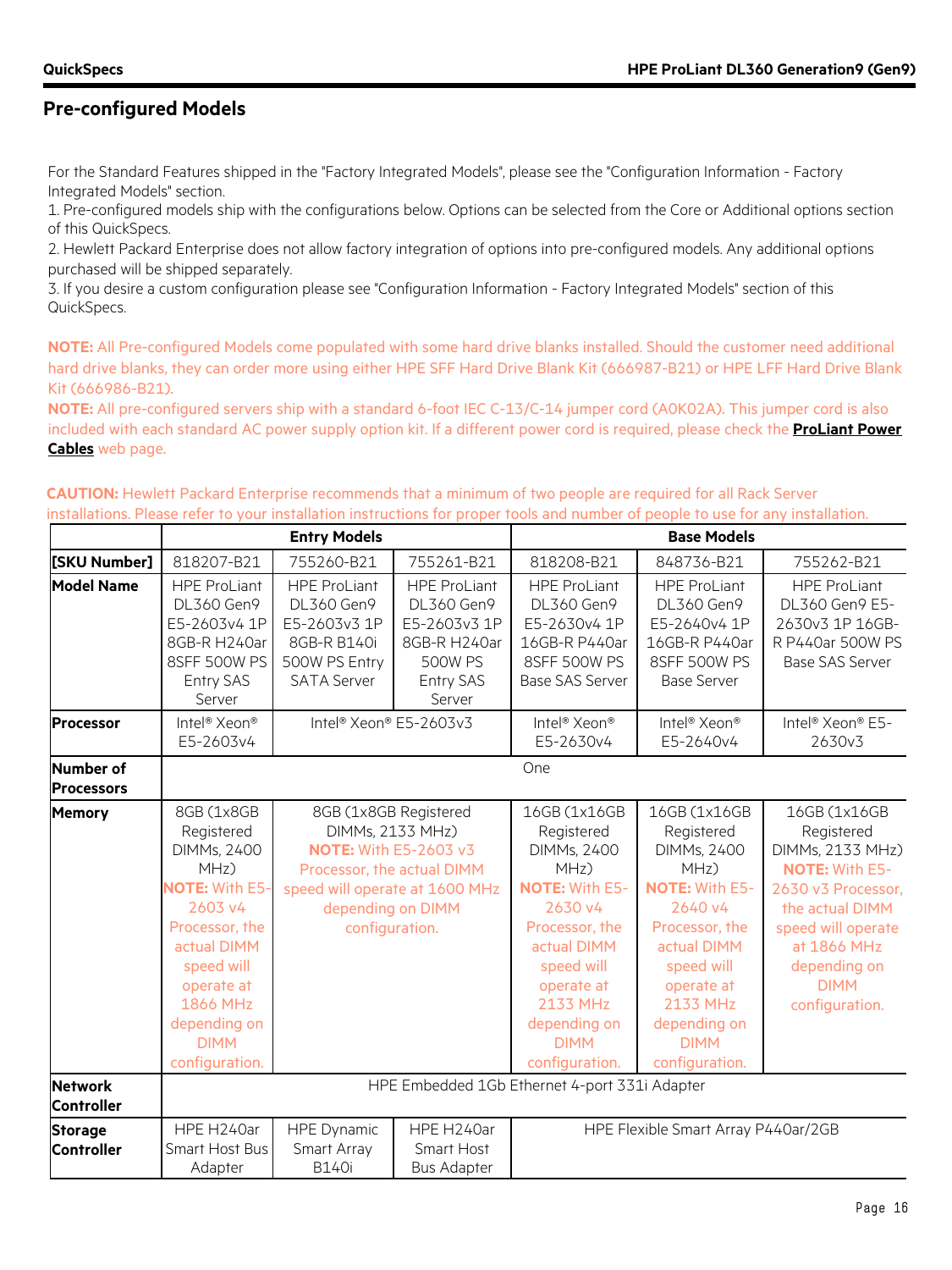# **Pre-configured Models**

| <b>Hard Drive</b>                  |                       | <b>NOTE: The</b><br>embedded<br>B140i will<br>operate in<br><b>UEFI mode</b><br>only. For<br>legacy support<br>an additional<br>controller will<br>be needed.                                                                                 |                                                                                                                                                |
|------------------------------------|-----------------------|-----------------------------------------------------------------------------------------------------------------------------------------------------------------------------------------------------------------------------------------------|------------------------------------------------------------------------------------------------------------------------------------------------|
|                                    | None ship<br>standard | None ship<br>standard<br><b>NOTE: The</b><br>embedded<br><b>B140i defaults</b><br>to AHCI off the<br>chipset. HPE<br><b>Dynamic Smart</b><br>Array<br>Controller<br>needs to be<br>enabled on the<br><b>SATA only</b><br>models if<br>needed. | None ship standard                                                                                                                             |
| Internal<br><b>Storage</b>         |                       |                                                                                                                                                                                                                                               | 8 SFF HDD Bays                                                                                                                                 |
| <b>Optical Drive</b><br>Bay        |                       |                                                                                                                                                                                                                                               | Optional via Universal Media Bay                                                                                                               |
| <b>PCI-Express</b><br><b>Slots</b> |                       |                                                                                                                                                                                                                                               | 2 Standard (1-FH/3/4 L, 1-LP) PCIe 3.0                                                                                                         |
| <b>Power Supply</b>                |                       |                                                                                                                                                                                                                                               | (1) HPE 500W Flex Slot Platinum Power Supply                                                                                                   |
| Fans                               |                       |                                                                                                                                                                                                                                               | 5 standard hot plug fans, redundant                                                                                                            |
| <b>Management</b>                  |                       |                                                                                                                                                                                                                                               | iLO Management (standard), Intelligent Provisioning (standard), iLO Advanced (optional), Insight Control<br>(optional), HPE OneView (optional) |
| <b>Form Factor</b>                 |                       |                                                                                                                                                                                                                                               | Rack (1U), HPE Easy Install Rails                                                                                                              |
| <b>Warranty</b>                    |                       |                                                                                                                                                                                                                                               | Server Warranty includes 3-Year Parts, 3-Year Labor, 3-Year Onsite support with next business day response                                     |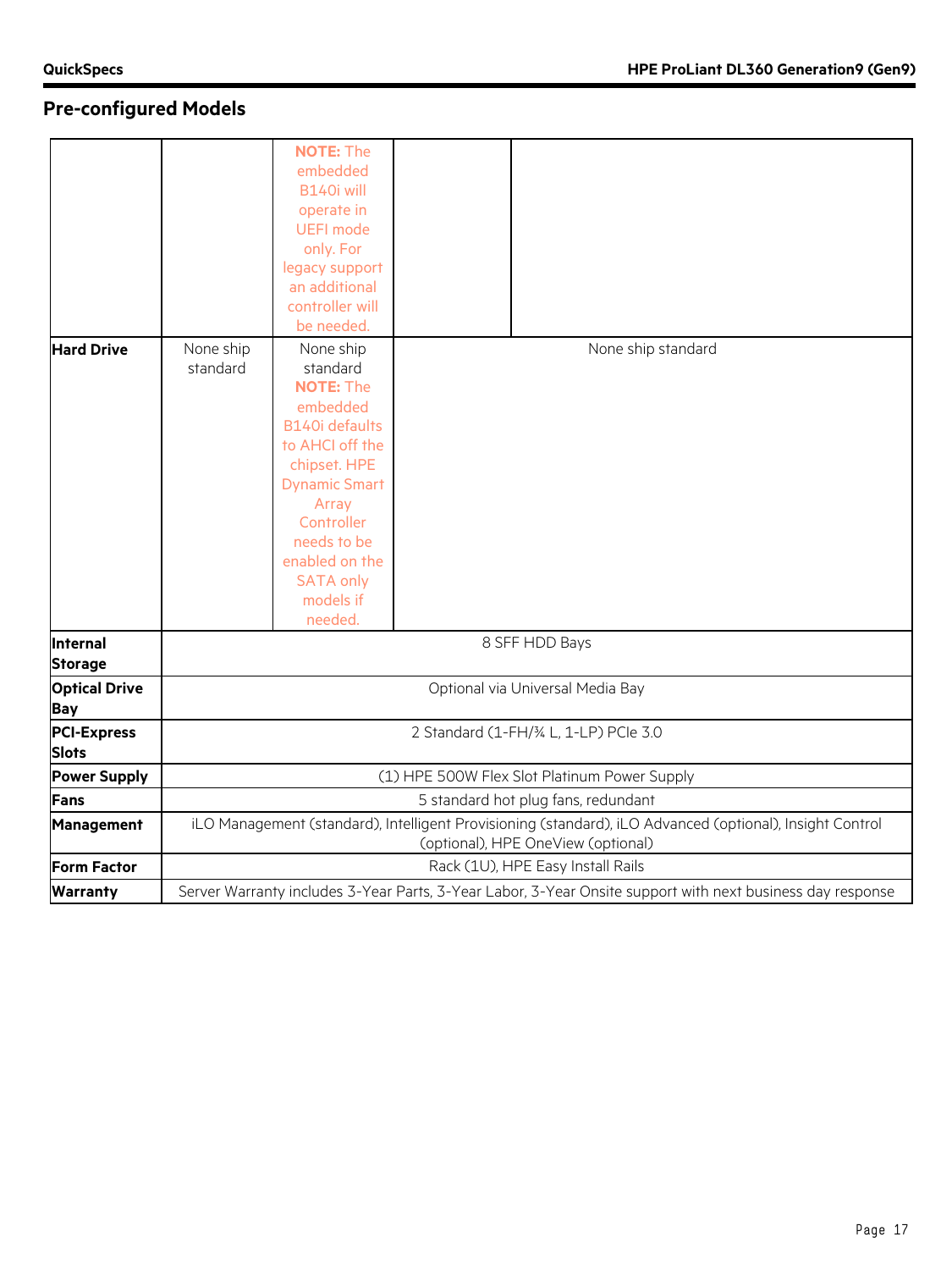# **Pre-configured Models**

|                             |                                                                                                                                                                                          | <b>Performance Models</b>                                                                                                                                                               |                                                                                                                                                                                          | <b>High Performance Models</b>                                                                                                                                                           |
|-----------------------------|------------------------------------------------------------------------------------------------------------------------------------------------------------------------------------------|-----------------------------------------------------------------------------------------------------------------------------------------------------------------------------------------|------------------------------------------------------------------------------------------------------------------------------------------------------------------------------------------|------------------------------------------------------------------------------------------------------------------------------------------------------------------------------------------|
| [SKU Number]                | 818209-B21                                                                                                                                                                               | 755263-B21                                                                                                                                                                              | 851937-B21                                                                                                                                                                               | 795236-B21                                                                                                                                                                               |
| <b>Model Name</b>           | HPE ProLiant DL360<br>Gen9 E5-2650v4 2P<br>32GB-R P440ar 8SFF<br>800W RPS Perf SAS<br>Server                                                                                             | HPE ProLiant DL360<br>Gen9 E5-2650v3 2P<br>32GB-R P440ar 800W<br>RPS Performance SAS<br>Server                                                                                          | HPE ProLiant DL360<br>Gen9 E5-2660v4 2P<br>64GB-R P440ar 8SFF<br>800W RPS Perf2 SAS<br>Server                                                                                            | HPE ProLiant DL360<br>Gen9 E5-2670v3 2P<br>64GB P440ar 8SFF<br>2x10Gb-T 2x800W<br>OneView Server                                                                                         |
| <b>Processor</b>            | Intel <sup>®</sup> Xeon <sup>®</sup> E5-<br>2650v4                                                                                                                                       | Intel <sup>®</sup> Xeon® E5-<br>2650v3                                                                                                                                                  | Intel <sup>®</sup> Xeon® E5-<br>2660v4                                                                                                                                                   | Intel <sup>®</sup> Xeon® E5-<br>2670v3                                                                                                                                                   |
| <b>Number of Processors</b> |                                                                                                                                                                                          |                                                                                                                                                                                         | Two                                                                                                                                                                                      |                                                                                                                                                                                          |
| <b>Memory</b>               | 32GB (2x16GB<br>Registered DIMMs,<br>2400 MHz)<br><b>NOTE: With E5-2650</b><br>v4 Processor, the<br>actual DIMM speed will<br>operate at 2400 MHz<br>depending on DIMM<br>configuration. | 32GB (2x16GB<br>Registered DIMMs,<br>2133 MHz)<br><b>NOTE: With E5-2650</b><br>v3 Processor, the<br>actual DIMM speed will<br>operate at 2133MHz<br>depending on DIMM<br>configuration. | 64GB (4x16GB<br>Registered DIMMs,<br>2400 MHz)<br><b>NOTE: With E5-2660</b><br>v4 Processor, the<br>actual DIMM speed will<br>operate at 2400 MHz<br>depending on DIMM<br>configuration. | 64GB (4x16GB<br>Registered DIMMs,<br>2133 MHz)<br><b>NOTE: With E5-2670</b><br>v3 Processor, the<br>actual DIMM speed will<br>operate at 2133 MHz<br>depending on DIMM<br>configuration. |
| <b>Network Controller</b>   | HPE Embedded 4x1Gb.<br>plus 2x10Gb-T Flexible<br><b>LOM</b>                                                                                                                              | <b>HPE Embedded</b><br>4x1Gb, plus 2x10Gb<br>FLR-T FlexFabric<br>Flexible LOM                                                                                                           | <b>HPE Embedded</b><br>4x1Gb, plus 2x10Gb<br>SFP+ Flexible LOM                                                                                                                           | <b>HPE Embedded</b><br>4x1Gb, plus 2x10Gb<br>FLR-T FlexFabric<br>Flexible LOM                                                                                                            |
| <b>Storage Controller</b>   |                                                                                                                                                                                          | HPE Flexible Smart Array P440ar/2GB                                                                                                                                                     | <b>HPE Smart Array</b><br>P440ar/2G Controller                                                                                                                                           | <b>HPE Flexible Smart</b><br>Array P440ar/2GB                                                                                                                                            |
| <b>Hard Drive</b>           |                                                                                                                                                                                          |                                                                                                                                                                                         | None ship standard                                                                                                                                                                       |                                                                                                                                                                                          |
| <b>Internal Storage</b>     |                                                                                                                                                                                          |                                                                                                                                                                                         | 8 SFF HDD Bays                                                                                                                                                                           |                                                                                                                                                                                          |
| <b>Optical Drive Bay</b>    |                                                                                                                                                                                          |                                                                                                                                                                                         | Optional via Universal Media Bay                                                                                                                                                         |                                                                                                                                                                                          |
| <b>PCI-Express Slots</b>    |                                                                                                                                                                                          | 2 Standard (1-FH/3/4 L, 1-LP) PCIe 3.0                                                                                                                                                  |                                                                                                                                                                                          | 3 Standard (1-FH/HL, 2-LP) PCIe 3.0                                                                                                                                                      |
| <b>Power Supply</b>         | (2) HPE 800W Flex Slot Platinum Power Supply                                                                                                                                             |                                                                                                                                                                                         | (1) HPE 800W Flex<br>Slot Platinum Power<br>Supply                                                                                                                                       |                                                                                                                                                                                          |
| Fans                        |                                                                                                                                                                                          |                                                                                                                                                                                         | 7 standard hot plug fans, redundant                                                                                                                                                      |                                                                                                                                                                                          |
| <b>Management</b>           | iLO Management (standard), Intelligent Provisioning (standard), iLO<br>Advanced (standard), HPE OneView (optional)                                                                       |                                                                                                                                                                                         | iLO Management<br>(standard), Intelligent<br>Provisioning<br>(standard), iLO<br>Advanced (standard),<br><b>HPE OneView</b><br>(Standard)                                                 |                                                                                                                                                                                          |
| <b>Energy Star</b>          |                                                                                                                                                                                          |                                                                                                                                                                                         | Meets Energy Star requirements                                                                                                                                                           |                                                                                                                                                                                          |
| <b>Form Factor</b>          |                                                                                                                                                                                          |                                                                                                                                                                                         | Rack (1U), HPE Easy Install Rails                                                                                                                                                        |                                                                                                                                                                                          |
| <b>Warranty</b>             | Server Warranty includes 3-Year Parts, 3-Year Labor, 3-Year Onsite support with next business day<br>response                                                                            |                                                                                                                                                                                         |                                                                                                                                                                                          |                                                                                                                                                                                          |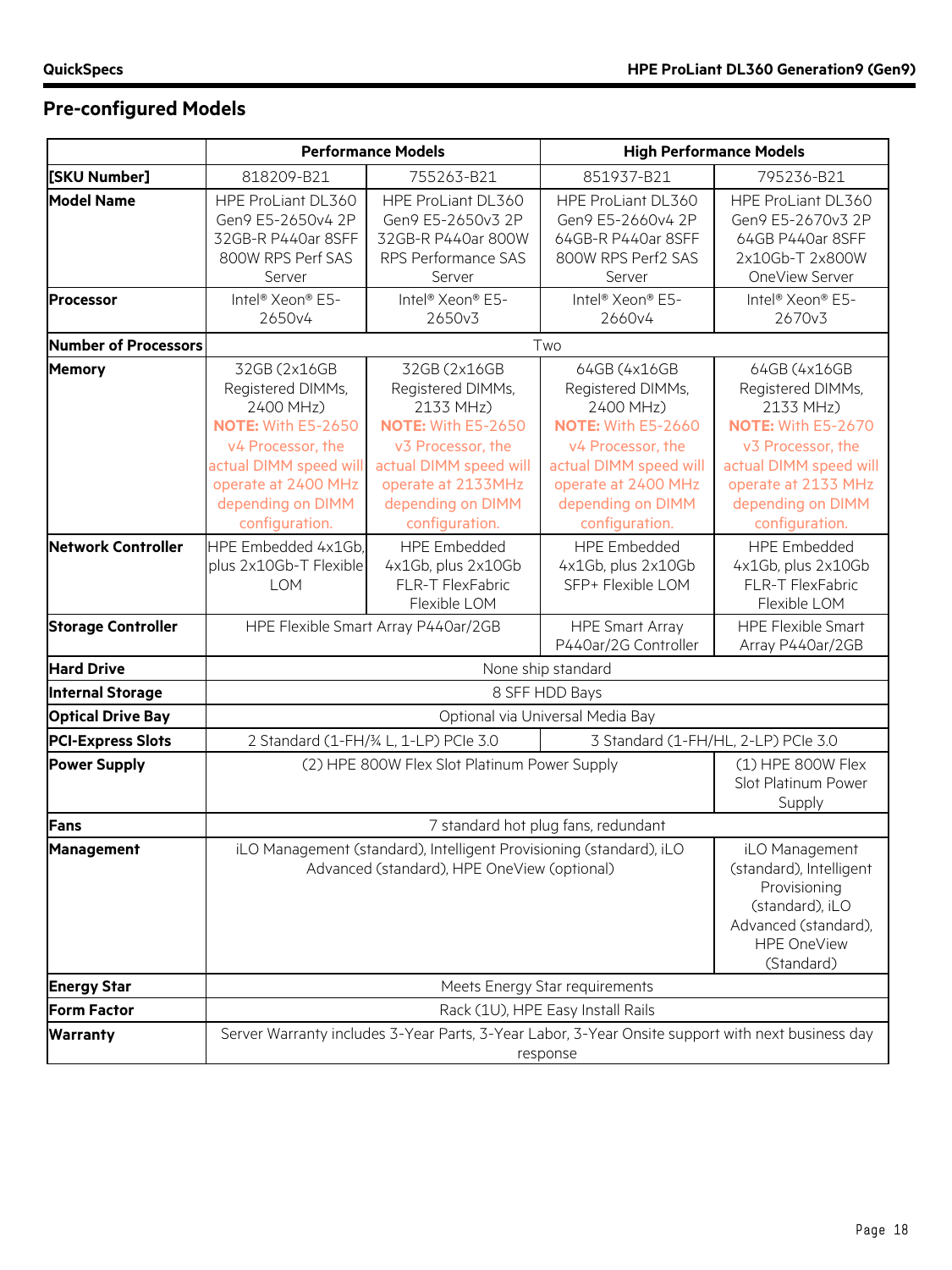# **Smart Buy Models**

|                           |                                                                                                                         | E5-2600v4 Series Smart Buys                                                                             |                                                                                        |                                                                                                                       |  |
|---------------------------|-------------------------------------------------------------------------------------------------------------------------|---------------------------------------------------------------------------------------------------------|----------------------------------------------------------------------------------------|-----------------------------------------------------------------------------------------------------------------------|--|
| [SKU Number]              | 850366-S01                                                                                                              | 861540-S01                                                                                              | 850367-S01<br>873831-S01                                                               |                                                                                                                       |  |
| <b>Model Name</b>         | HPE ProLiant DL360<br>Gen9 E5-2680v4 2P<br>SFF US Svr/S-Buy                                                             | HPE ProLiant DL360<br>Gen9 E5-2697v4 SFF US<br>Svr/S-Buy                                                | HPE ProLiant DL360<br>Gen9 E5-2690v4 SFF<br>US Svr/S-Buy                               | HPE ProLiant DL360<br>Gen9 E5-2609v4<br>8SFF Svr/S-B                                                                  |  |
| Processor                 | Intel <sup>®</sup> Xeon <sup>®</sup> E5-<br>2680v4                                                                      | Intel® Xeon® E5-2697v4                                                                                  | Intel <sup>®</sup> Xeon <sup>®</sup> E5-<br>2690v4                                     | Intel <sup>®</sup> Xeon <sup>®</sup> E5-<br>2609v4                                                                    |  |
| Number of Processors      | Two                                                                                                                     |                                                                                                         | One                                                                                    |                                                                                                                       |  |
| <b>Memory</b>             | 64GB (4x16GB<br>Registered DIMMs,<br>2400 MHz)<br><b>NOTE: DIMMs will</b><br>operate at 2400MHz<br>with this processor. | 32GB (2x16GB Registered DIMMs, 2400 MHz)<br>NOTE: DIMMs will operate at 2400MHz with this<br>processor. |                                                                                        | 8GB (1x8GB)<br>Registered DIMMs,<br>2400MHz)<br><b>NOTE: DIMMs will</b><br>operate at 1866MHz<br>with this processor. |  |
| Network Controller        | HPE Embedded 1Gb<br>Ethernet 4-port 331i<br>Adapter + HPE<br>533FLR-T 10GbE 2-<br>port                                  | HPE Embedded 1Gb<br>Ethernet 4-port 331i<br>Adapter                                                     | HPE Embedded 1Gb<br>Ethernet 4-port 331i<br>Adapter + HPE<br>533FLR-T 10GbE 2-<br>port | HPE Embedded 1Gb<br>Ethernet 4-port 331i<br>Adapter                                                                   |  |
| <b>Storage Controller</b> |                                                                                                                         | HPE Flexible Smart Array P440ar/2GB + Smart Storage Battery                                             | HPE H240ar Dynamic<br>Smart Array                                                      |                                                                                                                       |  |
| <b>Hard Drive</b>         |                                                                                                                         | None ship standard                                                                                      |                                                                                        |                                                                                                                       |  |
| <b>Internal Storage</b>   |                                                                                                                         | 8 SFF SATA/SAS Bays                                                                                     |                                                                                        |                                                                                                                       |  |
| <b>Optical Drive Bay</b>  |                                                                                                                         | None included, (Optional: DVD-ROM, DVD-RW via Universal Media Bay)                                      |                                                                                        |                                                                                                                       |  |
| <b>PCI-Express Slots</b>  | Three (3) Standard (1-<br>FH/HL, 2-LP) PCle 3.0                                                                         |                                                                                                         | Two (2) Standard (1-FH/¾ L, 1-LP) PCle 3.0                                             |                                                                                                                       |  |
| <b>Power Supply</b>       | Two (2) HPE 800W<br>Flex Slot Platinum<br>Power Supplies                                                                | Two (2) HPE 500W Flex<br>Slot Platinum Power<br>Supplies                                                | Two (2) HPE 800W<br>Flex Slot Platinum<br>Power Supplies                               | One (1) HPE 500W<br>Flex Slot Platinum<br>Power Supply                                                                |  |
| Fans                      | Seven (7) Standard<br>hot plug fans,<br>redundant                                                                       |                                                                                                         | Five (5) Standard hot plug fans, redundant                                             |                                                                                                                       |  |
| <b>Management</b>         |                                                                                                                         | Standard: iLO Management<br>Optional: iLO Advanced, Insight Control, HPE OneView                        |                                                                                        |                                                                                                                       |  |
| <b>Form Factor</b>        |                                                                                                                         | Rack (1U), HPE Easy Install Rails                                                                       |                                                                                        |                                                                                                                       |  |
| <b>Warranty</b>           |                                                                                                                         | 3-Year Parts, 3-Year Labor, 3-Year Onsite support with next business day response                       |                                                                                        |                                                                                                                       |  |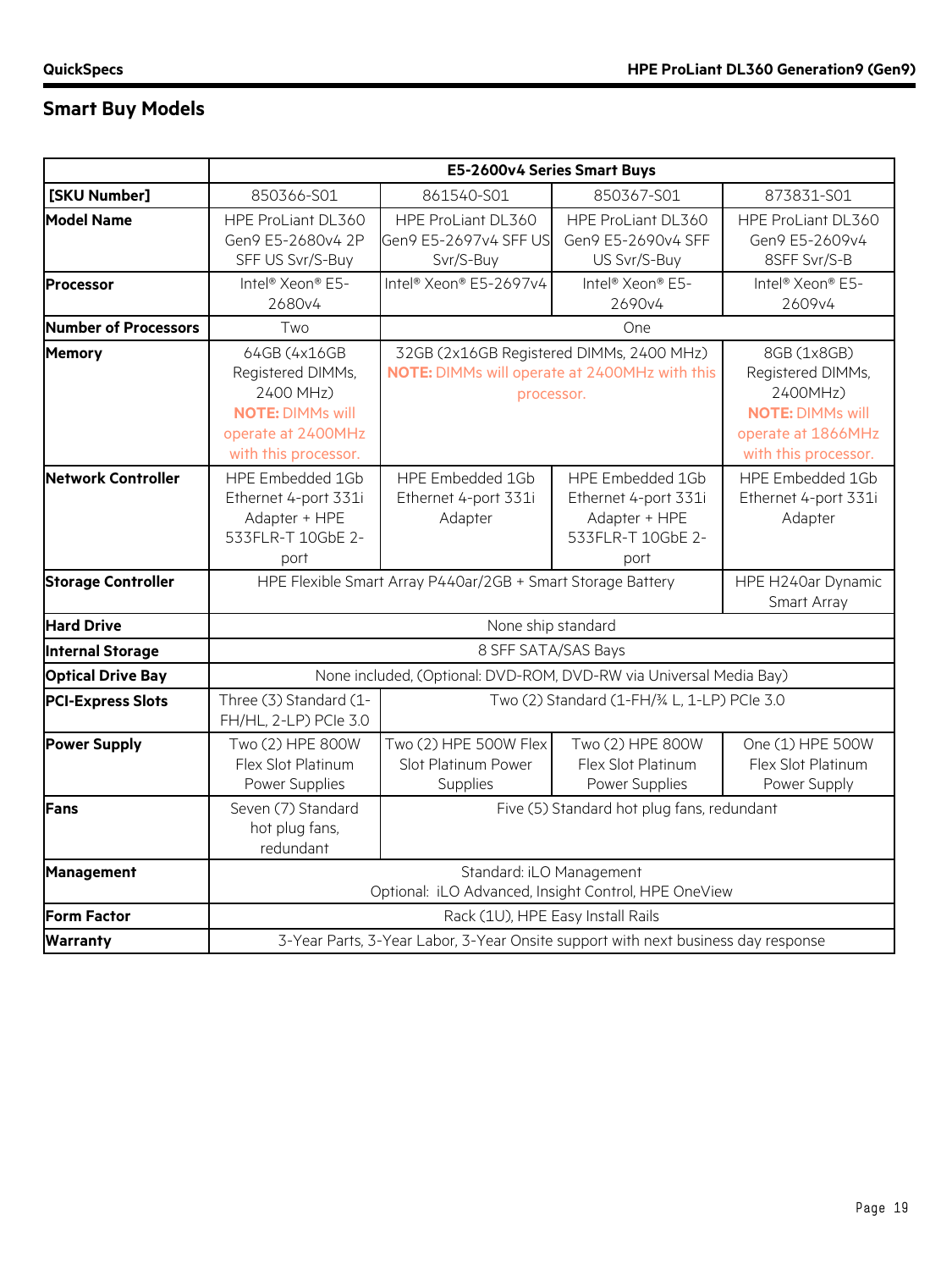# **Smart Buy Models**

|                           |                                                                                                                         | E5-2600v4 Series Smart Buys                                                                             |                                                                                   |                                                                                                                        |  |
|---------------------------|-------------------------------------------------------------------------------------------------------------------------|---------------------------------------------------------------------------------------------------------|-----------------------------------------------------------------------------------|------------------------------------------------------------------------------------------------------------------------|--|
| [SKU Number]              | 850365-S01                                                                                                              | 867446-S01                                                                                              | 867447-S01                                                                        | 849455-S01                                                                                                             |  |
| <b>Model Name</b>         | HPE ProLiant DL360<br>Gen9 E5-2643v4 SFF<br>US Svr/S-Buy                                                                | HPE ProLiant DL360<br>Gen9 E5-2640v4 SFF<br>US Svr/S-Buy                                                | HPE ProLiant DL360<br>Gen9 E5-2620v4 SFF<br>US Svr/S-Buy                          | HPE ProLiant DL360<br>Gen9 E5-2620v4 SAS<br>US Svr/S-Buy                                                               |  |
| Processor                 | Intel <sup>®</sup> Xeon® E5-<br>2643v4                                                                                  | Intel® Xeon® E5-2640v4                                                                                  | Intel <sup>®</sup> Xeon® E5-2620v4                                                |                                                                                                                        |  |
| Number of Processors      |                                                                                                                         |                                                                                                         | One                                                                               |                                                                                                                        |  |
| <b>Memory</b>             | 32GB (2x16GB<br>Registered DIMMs,<br>2400 MHz)<br><b>NOTE: DIMMs will</b><br>operate at 2400MHz<br>with this processor. | 16GB (1x16GB Registered DIMMs, 2400 MHz)<br>NOTE: DIMMs will operate at 2133MHz with this<br>processor. |                                                                                   | 16GB (2x8GB<br>Registered DIMMs,<br>2400 MHz)<br><b>NOTE: DIMMs will</b><br>operate at 2133MHz<br>with this processor. |  |
| Network Controller        |                                                                                                                         | HPE Embedded 1Gb Ethernet 4-port 331i Adapter                                                           |                                                                                   |                                                                                                                        |  |
| <b>Storage Controller</b> |                                                                                                                         | HPE Flexible Smart Array P440ar/2GB + Smart Storage Battery                                             | HPE H240ar Smart<br>Host Bus Adapter                                              |                                                                                                                        |  |
| <b>Hard Drive</b>         |                                                                                                                         |                                                                                                         | None ship standard                                                                |                                                                                                                        |  |
| <b>Internal Storage</b>   |                                                                                                                         |                                                                                                         | 8 SFF SATA/SAS Bays                                                               |                                                                                                                        |  |
| <b>Optical Drive Bay</b>  |                                                                                                                         | None included, (Optional: DVD-ROM, DVD-RW via Universal Media Bay)                                      |                                                                                   |                                                                                                                        |  |
| <b>PCI-Express Slots</b>  |                                                                                                                         |                                                                                                         | Two (2) Standard (1-FH/34 L, 1-LP) PCIe 3.0                                       |                                                                                                                        |  |
| <b>Power Supply</b>       | Two (2) HPE 500W<br>Flex Slot Platinum<br>Power Supplies                                                                |                                                                                                         | (1) HPE 500W Flex Slot Platinum Power Supplies                                    |                                                                                                                        |  |
| Fans                      |                                                                                                                         | Five (5) Standard hot plug fans, redundant                                                              |                                                                                   |                                                                                                                        |  |
| Management                |                                                                                                                         | Standard: iLO Management Engine<br>Optional: iLO Advanced, Insight Control, HPE OneView                 |                                                                                   |                                                                                                                        |  |
| <b>Form Factor</b>        |                                                                                                                         |                                                                                                         | Rack (1U), HPE Easy Install Rails                                                 |                                                                                                                        |  |
| <b>Warranty</b>           |                                                                                                                         |                                                                                                         | 3-Year Parts, 3-Year Labor, 3-Year Onsite support with next business day response |                                                                                                                        |  |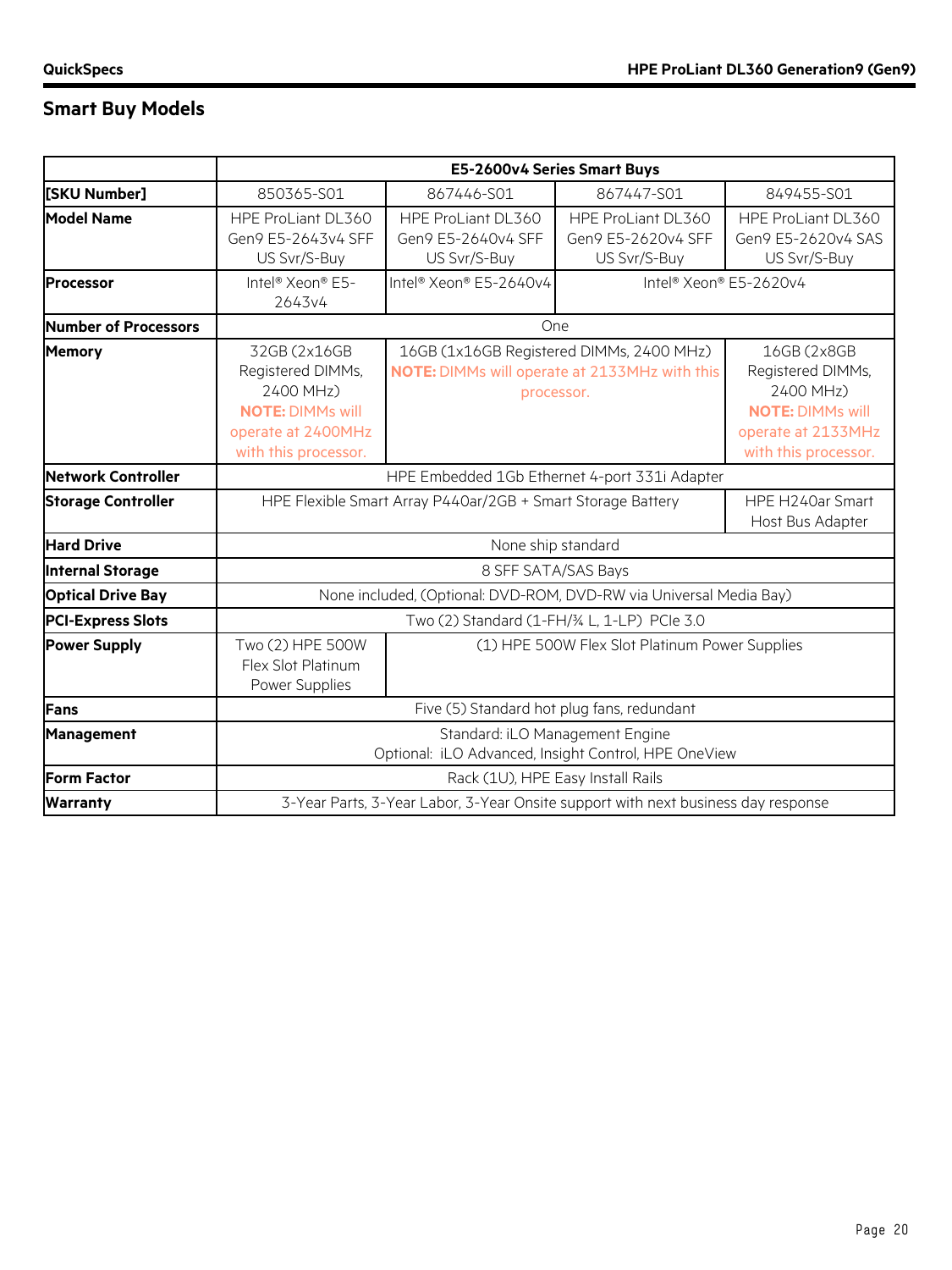This section lists some of the steps required to configure a Factory Integrated Model. To ensure only valid configurations are ordered, Hewlett Packard Enterprise recommends the use of an Hewlett Packard Enterprise approved configurator. Contact your local sales representative for information on configurable product offerings and requirements.

1. Factory Integrated Models must start with a CTO Server.

2. FIO indicates that this option is only available as a factory installable option.

3. All Factory Integrated Models will be populated with sufficient hard drive blanks based on the number of initial hard drives ordered with the server.

4. Some options may not be integrated at the factory. Contact your local sales representative for additional information.

### **Step 1: Base Configuration (choose one of the following configurable models)**

| <b>CTO Server</b>                   | HPE ProLiant DL360 Gen9 4LFF Configure-to-order<br>Server      | HPE ProLiant DL360 Gen9 8SFF Configure-to-<br>order Server |  |  |
|-------------------------------------|----------------------------------------------------------------|------------------------------------------------------------|--|--|
| <b>SKU Number</b>                   | 755259-B21                                                     | 755258-B21                                                 |  |  |
| <b>Processor</b>                    | 2 (optional) x HPE Smart Socket Guide                          |                                                            |  |  |
| <b>DIMM Slots</b>                   | 24 DIMM slots for RDIMM, LRDIMM DDR4 Memory                    |                                                            |  |  |
| <b>Storage</b><br><b>Controller</b> | HPE Dynamic Smart Array B140i                                  |                                                            |  |  |
| <b>PCIe</b>                         | 2 PCIe 3.0 Slots: Slot 1, FH / 3/4 Length; Slot 2, Low Profile |                                                            |  |  |
| <b>Drive Cage</b>                   | 4LFF Hot Plug                                                  | 8SFF Hot Plug                                              |  |  |
| <b>Network</b><br><b>Controller</b> | HPE Embedded 1Gb Ethernet 4-port 331i Adapter                  |                                                            |  |  |
| <b>Fans</b>                         | 5 standard hot plug fans, redundant                            |                                                            |  |  |
| <b>Management</b>                   | iLO Management (standard), Intelligent Provisioning (standard) |                                                            |  |  |
| <b>USB</b>                          | 1 front, 2 internal, 2 rear                                    |                                                            |  |  |
| <b>Ears</b>                         |                                                                | <b>HPE Quick Release Ears</b>                              |  |  |

**NOTE:** 4LFF CTO Server includes 1 SATA Cable, option kit (766213-B21), which attaches to the B140i controller. **NOTE:** 8SFF CTO Server includes two 4 x Mini-SAS Cables, option kit (766209-B21), which attaches to an optional HPE Smart HBA H240ar or HPE Smart Array P440ar controller.

### **Step 2: Choose Required Options (only one of the following from each list unless otherwise noted)**

### **HPE Processors E5-2600v4 Series Processors**

HPE DL360 Gen9 Intel® Xeon® E5-2630Lv4 (1.8GHz/10-core/25MB/55W) FIO Processor Kit 818164-L21 HPE DL360 Gen9 Intel® Xeon® E5-2650Lv4 (1.7GHz/14-core/35MB/65W) FIO Processor Kit 818166-L21 HPE DL360 Gen9 Intel® Xeon® E5-2603v4 (1.7GHz/6-core/15MB/85W) FIO Processor Kit 818168-L21 HPE DL360 Gen9 Intel® Xeon® E5-2609v4 (1.7GHz/8-core/20MB/85W) FIO Processor Kit 818170-L21 HPE DL360 Gen9 Intel® Xeon® E5-2620v4 (2.1GHz/8-core/20MB/85W) FIO Processor Kit 818172-L21 HPE DL360 Gen9 Intel® Xeon® E5-2623v4 (2.6GHz/4-core/10MB/85W) FIO Processor Kit 818190-L21 HPE DL360 Gen9 Intel® Xeon® E5-2637v4 (3.5GHz/4-core/15MB/135W) FIO Processor Kit 818192-L21 HPE DL360 Gen9 Intel® Xeon® E5-2643v4 (3.4GHz/6-core/20MB/135W) FIO Processor Kit 818194-L21 HPE DL360 Gen9 Intel® Xeon® E5-2640v4 (2.4GHz/10-core/25MB/90W) FIO Processor Kit 818176-L21 HPE DL360 Gen9 Intel® Xeon® E5-2650v4 (2.2GHz/12-core/30MB/105W) FIO Processor Kit 818178-L21 HPE DL360 Gen9 Intel® Xeon® E5-2660v4 (2.0GHz/14-core/35MB/105W) FIO Processor Kit 818180-L21 HPE DL360 Gen9 Intel® Xeon® E5-2697Av4 (2.6GHz/16-core/40MB/145W) FIO Processor Kit 818182-L21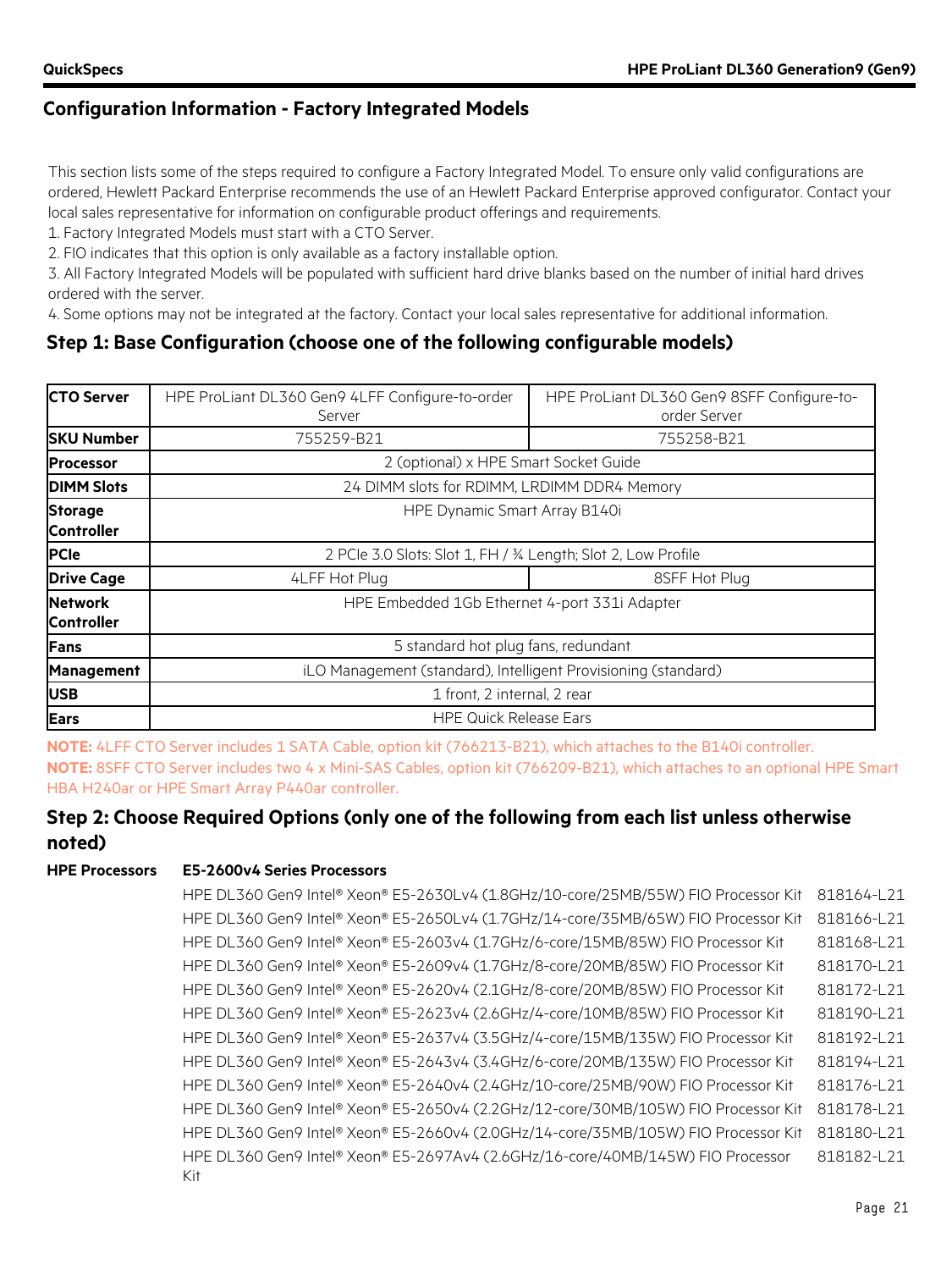HPE DL360 Gen9 Intel® Xeon® E5-2680v4 (2.4GHz/14-core/35MB/120W) FIO Processor Kit 818184-L21 HPE DL360 Gen9 Intel® Xeon® E5-2690v4 (2.6GHz/14-core/35MB/135W) FIO Processor Kit 818186-L21 HPE DL360 Gen9 Intel® Xeon® E5-2687Wv4 (3.0GHz/12-core/30MB/160W) FIO Processor Kit 818188-L21

HPE DL360 Gen9 Intel® Xeon® E5-2667v4 (3.2GHz/8-core/25MB/135W) FIO Processor Kit 818196-L21 HPE DL360 Gen9 Intel® Xeon® E5-2683v4 (2.1GHz/16-core/40MB/120W) FIO Processor Kit 818198-L21 HPE DL360 Gen9 Intel® Xeon® E5-2695v4 (2.1GHz/18-core/45MB/120W) FIO Processor Kit 818200-L21 HPE DL360 Gen9 Intel® Xeon® E5-2697v4 (2.3GHz/18-core/45MB/145W) FIO Processor Kit 818202-L21 HPE DL360 Gen9 Intel® Xeon® E5-2698v4 (2.2GHz/20-core/50MB/135W) FIO Processor Kit 818204-L21 HPE DL360 Gen9 Intel® Xeon® E5-2699v4 (2.2GHz/22-core/55MB/145W) FIO Processor Kit 818206-L21 HPE DL360 Gen9 Intel® Xeon® E5-2630v4 (2.2GHz/10-core/25MB/85W) FIO Processor Kit 818174-L21

### **E5-2600v3 series Processors**

HP DL360 Gen9 Intel® Xeon® E5-2603v3 (1.6GHz/6-core/15/MB/85W) FIO Processor Kit 755374-L21 HP DL360 Gen9 Intel® Xeon® E5-2609v3 (1.9GHz/6-core/15MB/85W) FIO Processor Kit 755378-L21 HP DL360 Gen9 Intel® Xeon® E5-2623v3 (3GHz/4-core/10MB/105W) FIO Processor Kit 755376-L21 HP DL360 Gen9 Intel® Xeon® E5-2620v3 (2.4GHz/6-core/15MB/85W) FIO Processor Kit 755382-L21 HP DL360 Gen9 Intel® Xeon® E5-2630v3 (2.4GHz/8-core/20MB/85W) FIO Processor Kit 755384-L21 HP DL360 Gen9 Intel® Xeon® E5-2640v3 (2.6GHz/8-core/20MB/90W) FIO Processor Kit 755836-L21 HP DL360 Gen9 Intel® Xeon® E5-2637v3 (3.5GHz/4-core/15MB/135W) FIO Processor Kit 755404-L21 HP DL360 Gen9 Intel® Xeon® E5-2630Lv3 (1.8GHz/8-core/20MB/55W) FIO Processor Kit 764097-L21 HP DL360 Gen9 Intel® Xeon® E5-2650v3 (2.3GHz/10-core/25MB/105W) FIO Processor Kit 755388-L21 HP DL360 Gen9 Intel® Xeon® E5-2660v3 (2.6GHz/10-core/25MB/105W) FIO Processor Kit 755390-L21 HP DL360 Gen9 Intel® Xeon® E5-2670v3 (2.3GHz/12-core/30MB/120W) FIO Processor Kit 755392-L21 HP DL360 Gen9 Intel® Xeon® E5-2680v3 (2.5GHz/12-core/30MB/120W) FIO Processor Kit 755394-L21 HP DL360 Gen9 Intel® Xeon® E5-2690v3 (2.6GHz/12-core/30MB/135W) FIO Processor Kit 755396-L21 HP DL360 Gen9 Intel® Xeon® E5-2683v3 (2GHz/14-core/35MB/120W) FIO Processor Kit 755398-L21 HP DL360 Gen9 Intel® Xeon® E5-2695v3 (2.3GHz/14-core/35MB/120W) FIO Processor Kit 755400-L21 HP DL360 Gen9 Intel® Xeon® E5-2697v3 (2.6GHz/14-core/35MB/145W) FIO Processor Kit 755402-L21 HP DL360 Gen9 Intel® Xeon® E5-2643v3 (3.4GHz/6-core/20MB/135W) FIO Processor Kit 755406-L21 HP DL360 Gen9 Intel® Xeon® E5-2667v3 (3.2GHz/8-core/20MB/135W) FIO Processor Kit 755408-L21 HP DL360 Gen9 Intel® Xeon® E5-2687Wv3 (3.1GHz/10-core/25MB/160W) FIO Processor Kit 755410-L21 HP DL360 Gen9 Intel® Xeon® E5-2698v3 (2.3GHz/16-core/40MB/135W) FIO Processor Kit 764099-L21

HP DL360 Gen9 Intel® Xeon® E5-2650Lv3 (1.8GHz/12-core/30MB/65W) FIO Processor Kit 764101-L21 HP DL360 Gen9 Intel® Xeon® E5-2699v3 (2.3GHz/18-core/45MB/145W) FIO Processor Kit 780003-L21 **NOTE:** If two processors are desired, select one xxxxxx-L21 and one corresponding xxxxxx-B21.

**NOTE:** Up to two processors supported. Mixing different processor models is not supported.

**NOTE:** DDR4 speed is the maximum memory speed of the processor. Actual memory speed may depend on the quantity and type of DIMMs installed.

**NOTE:** When v4 Processor is selected, then only PC4-2400T Memory Kit can be selected.

**NOTE:** When v3 Processor is selected, then only PC4-2133P Memory Kit can be selected.

**NOTE:** For the Intel® C600 Chipset E5-2600 Series, the letter preceding the model number indicates the Product Line (E3, E5, E7); 2600x v#, 2=number of CPUs in a Node, 6 is socket/segment designation, 00=Processor SKU, x=L for Low Power SKUs and v# (not yet designated)=version number.

**HPE Memory NOTE:** Select one or more memory kits from below.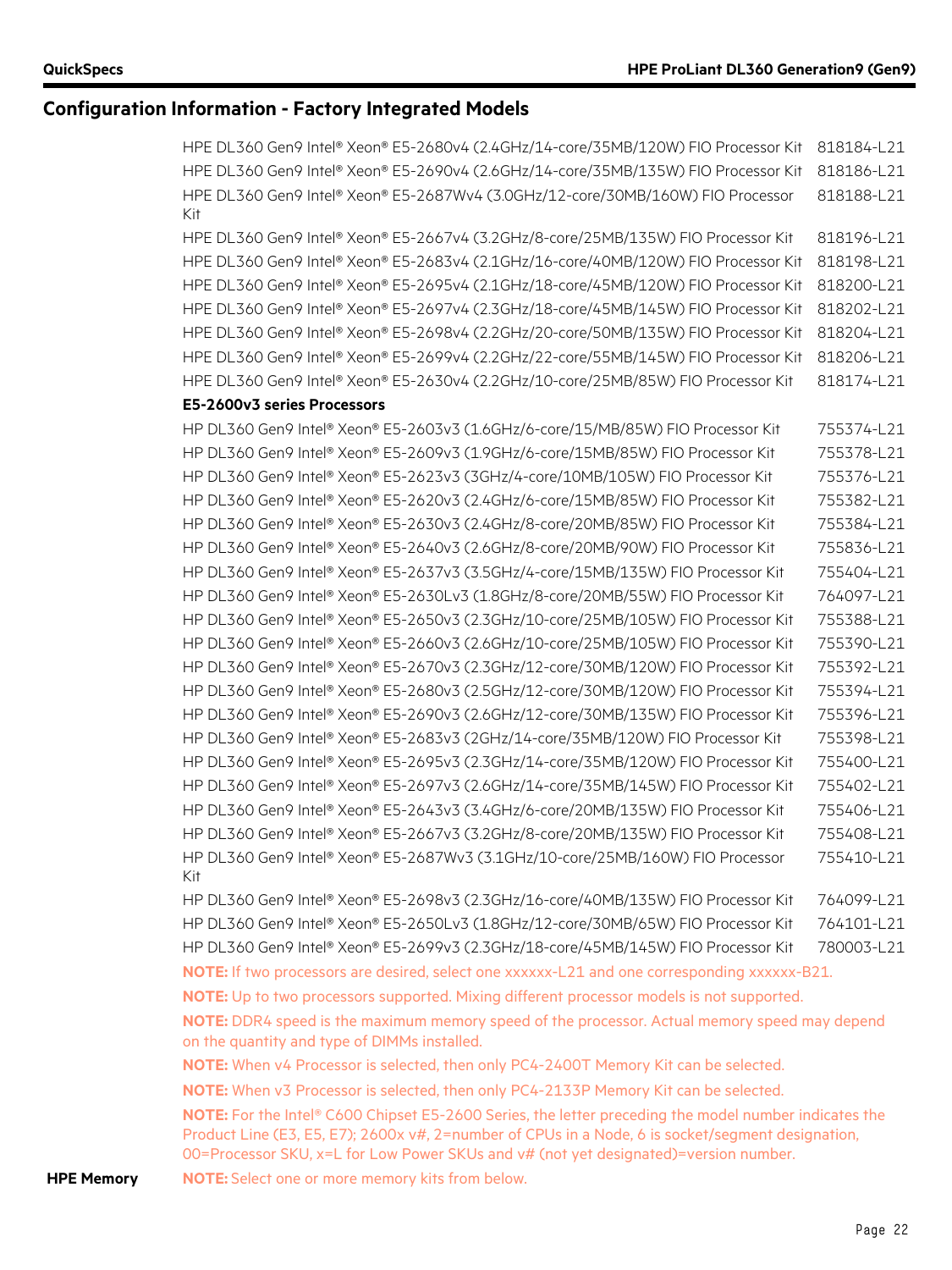**NOTE:** LRDIMM, RDIMM are all distinct memory technologies and cannot be mixed within a server. The majority of ProLiant Gen9 servers support LRDIMM and RDIMM

**NOTE:** HPE memory from previous generation servers are not qualified or warranted with this HPE ProLiant Server. HPE SmartMemory is required to realize the memory performance improvements and enhanced functionality listed in this document for Gen9

**NOTE:** If only one processor is installed, only half of the total DIMM slots are available. When populating with two processors all DIMM slots are available

**NOTE:** Kits described as LP include Low Power DIMMs. For more information on ProLiant Energy Efficient Features, see: **<http://www.hp.com/go/proliant-energy-efficient>**

**NOTE:** Depending on the memory configuration and processor model, the memory speed may run at 2400MHz, 2133MHz, 1866MHz, 1600MHz or 1333MHz. Please see Memory Population Table or the Online Memory Configuration Tool at: **[http://www.hp.com/go/ddr4config](http://h22195.www2.hp.com/DDR4memoryconfig/Home/Legal)**

#### **Registered DIMMs (RDIMMs) for E5-2600v4 Series**

| HP 8GB (1x8GB) Single Rank x8 DDR4-2400 CAS-17-17-17 Registered Memory Kit   | 805347-B21 |
|------------------------------------------------------------------------------|------------|
| HP 16GB (1x16GB) Single Rank x4 DDR4-2400 CAS-17-17-17 Registered Memory Kit | 805349-B21 |
| HP 16GB (1x16GB) Dual Rank x4 DDR4-2400 CAS-17-17-17 Registered Memory Kit   | 836220-B21 |
| HP 32GB (1x32GB) Dual Rank x4 DDR4-2400 CAS-17-17-17 Registered Memory Kit   | 805351-B21 |
| Registered DIMMs (RDIMMs) for E5-2600v3 Series                               |            |
| HP 4GB (1x4GB) Single Rank x8 DDR4-2133 CAS-15-15-15 Registered Memory Kit   | 726717-B21 |
| HP 8GB (1x8GB) Single Rank x4 DDR4-2133 CAS-15-15-15 Registered Memory Kit   | 726718-B21 |
| HP 8GB (1x8GB) Dual Rank x8 DDR4-2133 CAS-15-15-15 Registered Memory Kit     | 759934-B21 |
| HP 16GB (1x16GB) Dual Rank x4 DDR4-2133 CAS-15-15-15 Registered Memory Kit   | 726719-B21 |
| HP 32GB (1x32GB) Dual Rank x4 DDR4-2133 CAS-15-15-15 Registered Memory Kit   | 728629-B21 |
| Load Reduced DIMMs (RDIMMs) for E5-2600v4 Series                             |            |

HP 32GB (1x32GB) Dual Rank x4 DDR4-2400 CAS-17-17-17 Load Reduced Memory Kit 805353-B21 HP 64GB (1x64GB) Quad Rank x4 DDR4-2400 CAS-17-17-17 Load Reduced Memory Kit 805358-B21 HPE 128GB (1x128GB) Octal Rank x4 DDR4-2400 CAS-17-17-17 Load Registered Memory Kit 809208-B21

**NOTE:** 128GB DIMMs cannot be mixed with any other size DIMMs.

#### **Load Reduced DIMMs (LRDIMMs) for E5-2600v3 Series**

| HP 64GB (1x64GB) Quad Rank x4 DDR4-2133 CAS-15-15-15 Load Reduced Memory Kit | 726724-B21 |
|------------------------------------------------------------------------------|------------|
| HP 32GB (1x32GB) Quad Rank x4 DDR4-2133 CAS-15-15-15 Load Reduced Memory Kit | 726722-B21 |
| HP 16GB (1x16GB) Dual Rank x4 DDR4-2133 CAS-15-15-15 Load Reduced Memory Kit | 726720-B21 |

#### **HPE Persistent Memory (NVDIMM)**

**NOTE:** The following memory is supported by the E5-2600v4 series Processor only.

HPE 8GB NVDIMM Single Rank x4 DDR4-2133 Module 782692-B21

**NOTE:** A maximum of 16 NVDIMMs can be supported. NVDIMMs cannot be used with LRDIMMs. **NOTE:** NVDIMMs only supported on factory configured servers with E5-2600 v4 processors, not supported on servers upgraded from E5-2600 v3 to E5-2600 v4 processors.

**HPE Power Supplies**

**NOTE:** Prior to selecting a power supply option, it is highly recommended that you review your server configuration in the HPE Power Advisor tool to determine the right size power supply for your server configuration. The HPE Power Advisor is located at: **<http://www.hp.com/go/hppoweradvisor>**

**NOTE:** Mixing of power supplies in the same server is not supported. All power supplies must be of the same input voltage, output rating, and efficiency rating. If non-matching power supplies are installed, you may receive an error message and/or experience operational issues with your server.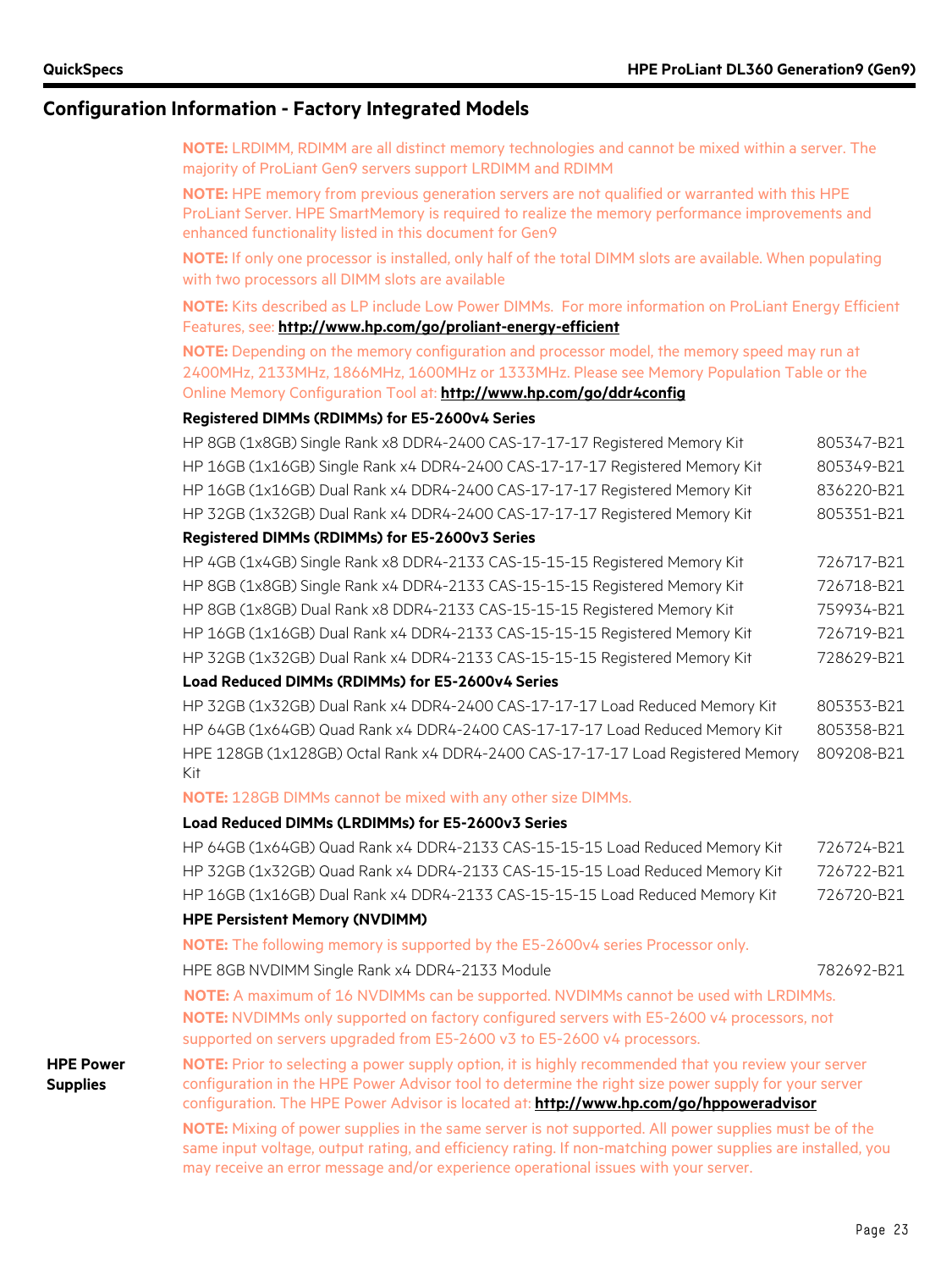| NOTE: Support for HPE Power Discovery Services is included with the 1400W Flex Slot option. Power<br>specifications and technical content for all HPE Server power supplies can be found |            |
|------------------------------------------------------------------------------------------------------------------------------------------------------------------------------------------|------------|
| at: http://www.hp.com/go/proliant/powersupply.                                                                                                                                           |            |
| <b>NOTE:</b> Maximum of two (2) Flex Slot Power Supplies per platform.                                                                                                                   |            |
| <b>HPE Flex Slot Hot-Plug Power Supplies</b>                                                                                                                                             |            |
| HP 500W Flex Slot Platinum Hot Plug Power Supply Kit                                                                                                                                     | 720478-B21 |
| NOTE: Flex Slot Platinum power supplies support power efficiency of up to 94% and include<br>a standard C-14 power inlet connector.                                                      |            |
| HP 800W Flex Slot Platinum Hot Plug Power Supply Kit                                                                                                                                     | 720479-B21 |
| NOTE: Flex Slot Platinum power supplies support power efficiency of up to 94% and include<br>a standard C-14 power inlet connector.                                                      |            |
| HP 800W Flex Slot Titanium Hot Plug Power Supply Kit                                                                                                                                     | 720482-B21 |
| NOTE: Flex Slot Titanium power supplies support power efficiency of up to 96% and include<br>a standard C-14 power inlet connector.                                                      |            |
| HP 800W Flex Slot Universal Hot Plug Power Supply Kit                                                                                                                                    | 720484-B21 |
| NOTE: Flex Slot universal power supplies support power efficiency of up to 94% and support<br>both 277VAC/380VDC power inputs.                                                           |            |
| HP 800W Flex Slot -48VDC Hot Plug Power Supply Kit                                                                                                                                       | 720480-B21 |
| <b>NOTE:</b> Flex Slot -48VDC power supplies support power efficiency of up to 94%                                                                                                       |            |
| HP 1400W Flex Slot Platinum Plus Hot Plug Power Supply Kit                                                                                                                               | 720620-B21 |
| NOTE: Flex Slot Platinum Plus power supplies support power efficiency of up to 94% and                                                                                                   |            |
| include a C-14 power inlet connector that can support HPE Power Discovery Services (blue<br>connector).                                                                                  |            |
| HP 750W Flex Slot Hot Plug Battery Backup Module                                                                                                                                         | 738024-B21 |
| NOTE: Flex Slot Battery Backup provides 750W output and 500W in paralleled<br>configuration.                                                                                             |            |
| NOTE: Only one Battery Backup module per server, and a Flex Slot Power Supply needed in<br>parallel.                                                                                     |            |

### **Step 3: Choose Additional Factory Integratable Options (only one of the following from each list unless otherwise noted)**

**HPE Storage Controllers NOTE:** The embedded B140i controller will be used as the primary controller if no controller is selected from the list below. Embedded SATA controller can support up to 8 SATA hard drives. Cable kit may be required. **HPE Smart Array Controllers** HP Smart Array P440ar/2GB FBWC 12Gb 2-ports Int FIO SAS Controller **NOTE:** Provides support for up to 8 internal SAS/SATA drives without using a PCIe slot. 749974-B21 HP Smart Array P440/4GB FBWC 12Gb 1-port Int FIO SAS Controller **NOTE:** Provides support for up to 8 internal SAS/SATA drives, consumes one PCIe slot. **NOTE:** Includes the HP Smart Storage Battery 761872-B21 **HPE Smart Host Bus Adapters** HP H240ar 12Gb 2-ports Int FIO Smart Host Bus Adapter **NOTE:** Provides support for up to 8 internal SAS/SATA drives without using a PCIe slot. 749976-B21 HP H240 12Gb 2-ports Int FIO Smart Host Bus Adapter 761873-B21 **HPE Cable Options** HP DL360 Gen9 LFF Smart Array P440ar/H240ar SAS Cable **NOTE:** Required with P440ar/2GB (749974-B21) or H240ar (749976-B21) if using the HP ProLiant DL360 Gen9 4LFF CTO Server (755259-B21) 766211-B21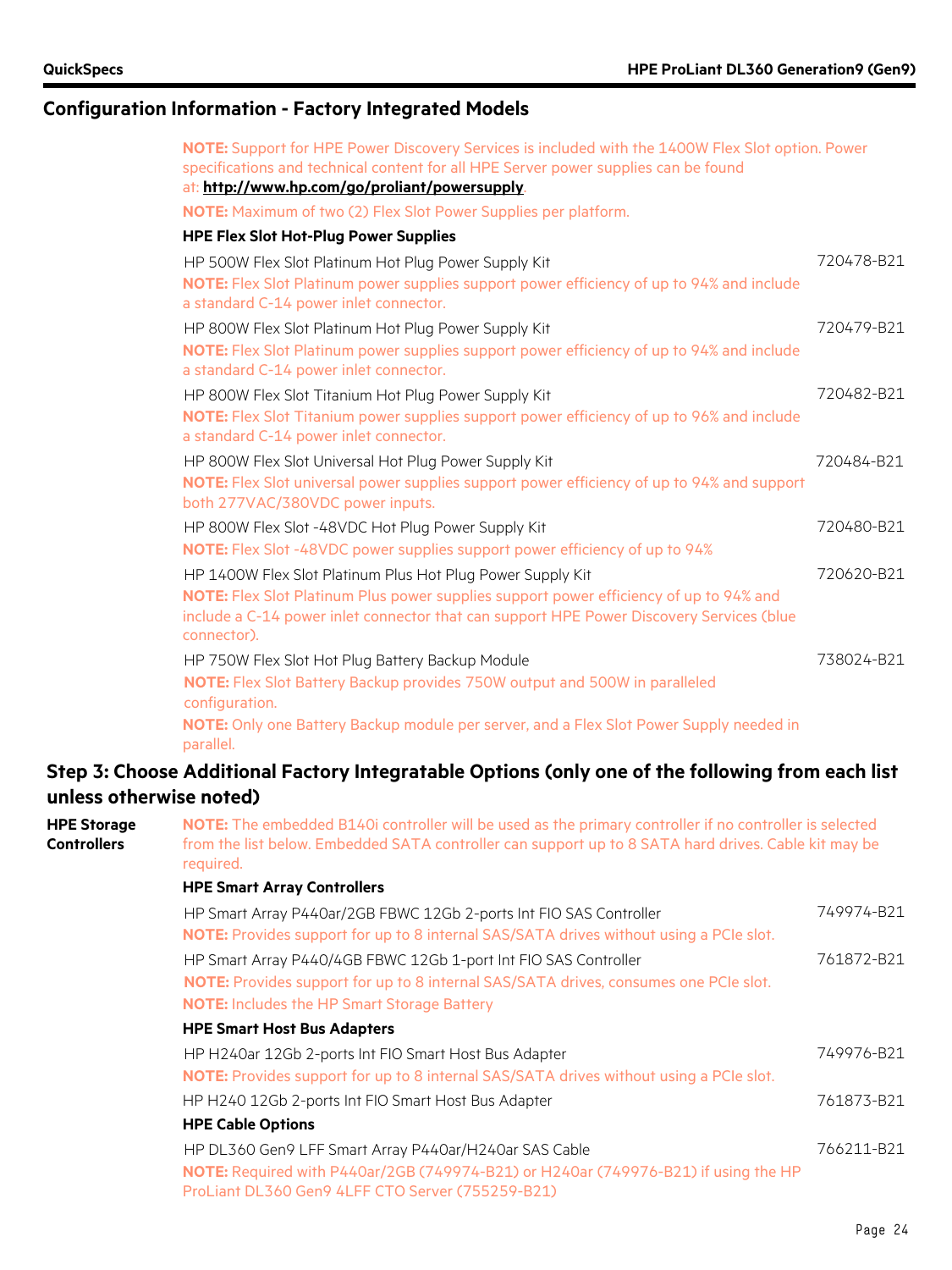|                                       | HP DL360 Gen9 SFF Embedded SATA Cable                                                                                                                                             | 766207-B21 |
|---------------------------------------|-----------------------------------------------------------------------------------------------------------------------------------------------------------------------------------|------------|
|                                       | NOTE: Required with the HP ProLiant DL360 Gen9 8SFF CTO Server (755258-B21) if<br>using the embedded B140i as primary controller                                                  |            |
|                                       | HP DL360 Gen9 SFF Smart Array P440/H240 SAS Cable                                                                                                                                 | 775927-B21 |
|                                       | NOTE: Required with P440/4GB (761872-B21) or H240 (761873-B21) if using the HP<br>ProLiant DL360 Gen9 8SFF CTO Server (755258-B21)                                                |            |
|                                       | HP DL360 Gen9 LFF Smart Array P440/H240 SAS Cable                                                                                                                                 | 775929-B21 |
|                                       | NOTE: Required with P440/4GB (761872-B21) or H240 (761873-B21) if using the HP<br>ProLiant DL360 Gen9 4LFF CTO Server (755259-B21)                                                |            |
| <b>BIOS Mode</b>                      | HP Legacy FIO Mode Setting                                                                                                                                                        | 758959-B22 |
|                                       | NOTE: If selected, then B140i will not be supported and can no longer be a primary<br>controller therefore, SAS internal controller must be selected to be the primary controller |            |
| <b>Controller State</b>               | HP FIO Enable B140i Setting                                                                                                                                                       | 784308-B21 |
|                                       | NOTE: Must be selected when B140i is used as the primary controller and RAID is desired.                                                                                          |            |
|                                       | HP Mfg FIO Enable HBA Mode Setting                                                                                                                                                | 792962-B21 |
|                                       | NOTE: When selected if H240ar/H240 are used as the primary controller then RAID is not<br>allowed.                                                                                |            |
| <b>HPE Insight</b><br><b>Software</b> | HP Insight Control including 1yr 24x7 support ProLiant ML/DL/BL-bundle Single Server FIO<br>License                                                                               | C6N36A     |
| <b>HPE Converged</b>                  | <b>HPE OneView Advanced (with HPE iLO Advanced)</b>                                                                                                                               |            |
| <b>Infrastructure</b>                 | HP OneView for ProLiant DL Server incl 3yr 24x7 Supp FIO Bundle Physical 1 Svr Lic                                                                                                | E5Y43A     |
| <b>Management</b>                     | <b>HPE OneView Advanced (without HPE iLO Advanced)</b>                                                                                                                            |            |
| <b>Software</b>                       | HP OneView w/o iLO including 3yr 24x7 Support FIO 1 Server LTU                                                                                                                    | P8B31A     |
|                                       | Step 4: Choose Additional Options for Factory Integration from Core and Additional Options                                                                                        |            |

**Sections below.**

**CAUTION:** Hewlett Packard Enterprise recommends that a minimum of two people are required for all Rack Server installations. Please refer to your installation instructions for proper tools and number of people to use for any installation.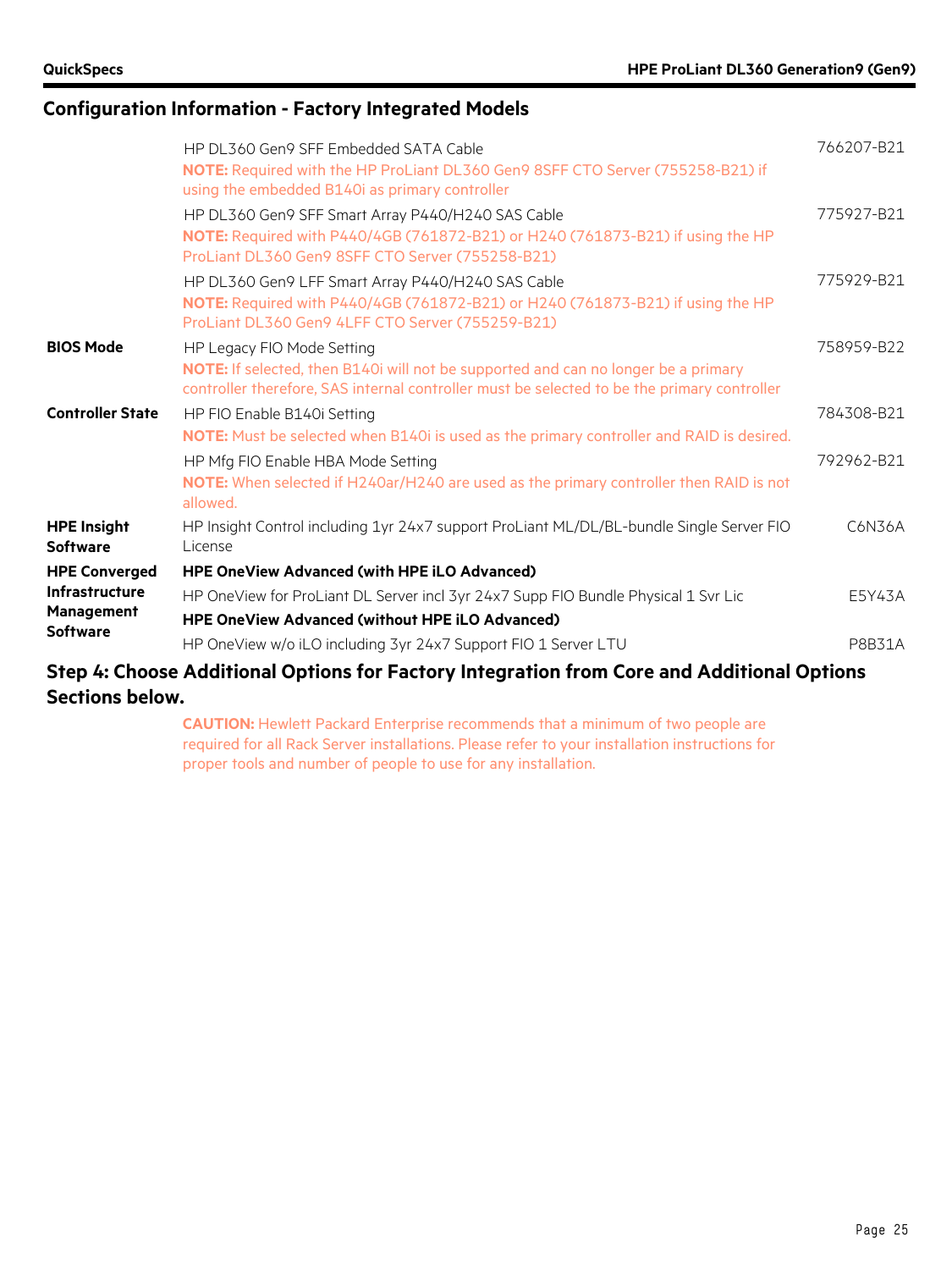**NOTE:** Some options may not be integrated at the factory. To ensure only valid configurations are ordered, Hewlett Packard Enterprise recommends the use of an Hewlett Packard Enterprise approved configurator. Contact your local sales representative for additional information.

| <b>HPE Unique</b> | HP DL360 Gen9 2SFF SAS/SATA Universal Media Bay Kit                                                                                       | 764630-B21 |
|-------------------|-------------------------------------------------------------------------------------------------------------------------------------------|------------|
| <b>Options</b>    | NOTE: Required when upgrading from an 8SFF config to a 10SFF config.                                                                      |            |
|                   | This option kit is not supported on the 4LFF CTO Server.                                                                                  |            |
|                   | This option kit cannot be used with the DVD-ROM or DVD-RW Universal Media Bay                                                             |            |
|                   | option kits.                                                                                                                              |            |
|                   | <b>NOTE:</b> This kit contains a cable to attach the 2 drives to the internal B140i SATA                                                  |            |
|                   | controller.                                                                                                                               |            |
|                   | For SAS, an alternate storage controller and its associated cable kit are required.                                                       |            |
|                   | HP DL360 Gen9 SFF DVD-RW/USB Universal Media Bay Kit                                                                                      | 764632-B21 |
|                   | <b>NOTE:</b> DVD-RW, USB 2.0 and VGA included.                                                                                            |            |
|                   | This option kit cannot be used with the 2 SFF SAS/SATA option kit (764630-B21).                                                           |            |
|                   | HP DL360 Gen9 SFF DVD/USB Universal Media Bay Kit                                                                                         | 818213-B21 |
|                   | NOTE: DVD ROM, USB 2.0 and VGA included.                                                                                                  |            |
|                   | This option kit cannot be used with the 2 SFF SAS/SATA option kit (764630-B21).                                                           |            |
|                   | HP DL360 Gen9 SFF USB/VGA Universal Media Bay Kit                                                                                         | 764634-B21 |
|                   | <b>NOTE:</b> Adds front VGA and USB 2.0 ports to SFF model.                                                                               |            |
|                   | This option kit cannot be used with the 2 SFF SAS/SATA option kit (764630-B21).                                                           |            |
|                   | HP DL360 Gen9 LFF USB/VGA Kit                                                                                                             | 764638-B21 |
|                   | <b>NOTE:</b> Adds front VGA and USB 2.0 ports to LFF model.                                                                               |            |
|                   | This option kit cannot be used with the 2 SFF SAS/SATA Option Kit (764630-B21).                                                           |            |
|                   | HP DL360 Gen9 High Performance Heat Sink Kit                                                                                              | 795235-B21 |
|                   | NOTE: These are included in some higher Watt processors (see processor section), but                                                      |            |
|                   | may also be added to lower power processors to reduce fan power consumption.                                                              |            |
|                   | HP DL360 Gen9 Rear Serial Port and Enablement Kit                                                                                         | 764646-B21 |
|                   | HP DL360 Gen9 Location Discovery Services Ear Kit                                                                                         | 764757-B21 |
|                   | NOTE: Requires ProLiant Location Discovery Services Infrastructure within server racks.                                                   |            |
|                   | HP DL360 Gen9 SFF Systems Insight Display Kit                                                                                             | 764636-B21 |
|                   | NOTE: Adds a System Insight Display for improved diagnosis capabilities on an 8FF or<br>10SFF model.                                      |            |
|                   | HP DL360 Gen9 LFF Systems Insight Display Kit                                                                                             | 764640-B21 |
|                   | NOTE: Adds a System Insight Display for improved diagnosis capabilities on a 4LFF<br>model.                                               |            |
|                   | HP DL360 Gen9 NVMe 2 Solid State Drive Express Bay Enablement Kit                                                                         | 764628-B21 |
|                   | NOTE: This option provides support for up to 2 NVMe SFF drives.                                                                           |            |
|                   | This option cannot be used with the Universal Media Bay Kit.                                                                              |            |
|                   | NOTE: The HPE DL360 Gen9 High Performance Fan Kit (766201-B21) will be required<br>with this option.                                      |            |
|                   | NOTE: The PCIe card in this enablement kit can only be populated in slot1 of primary<br>riser or in slot3 of secondary optional FH riser. |            |
|                   | HP DL360 Gen9 6 NVMe + 4 SAS/SATA Express Bay Enablement Kit                                                                              | 817676-B21 |
|                   | <b>NOTE:</b> This option kit provides support for up to 6 NVMe drives (drives 5-10).                                                      |            |
|                   |                                                                                                                                           |            |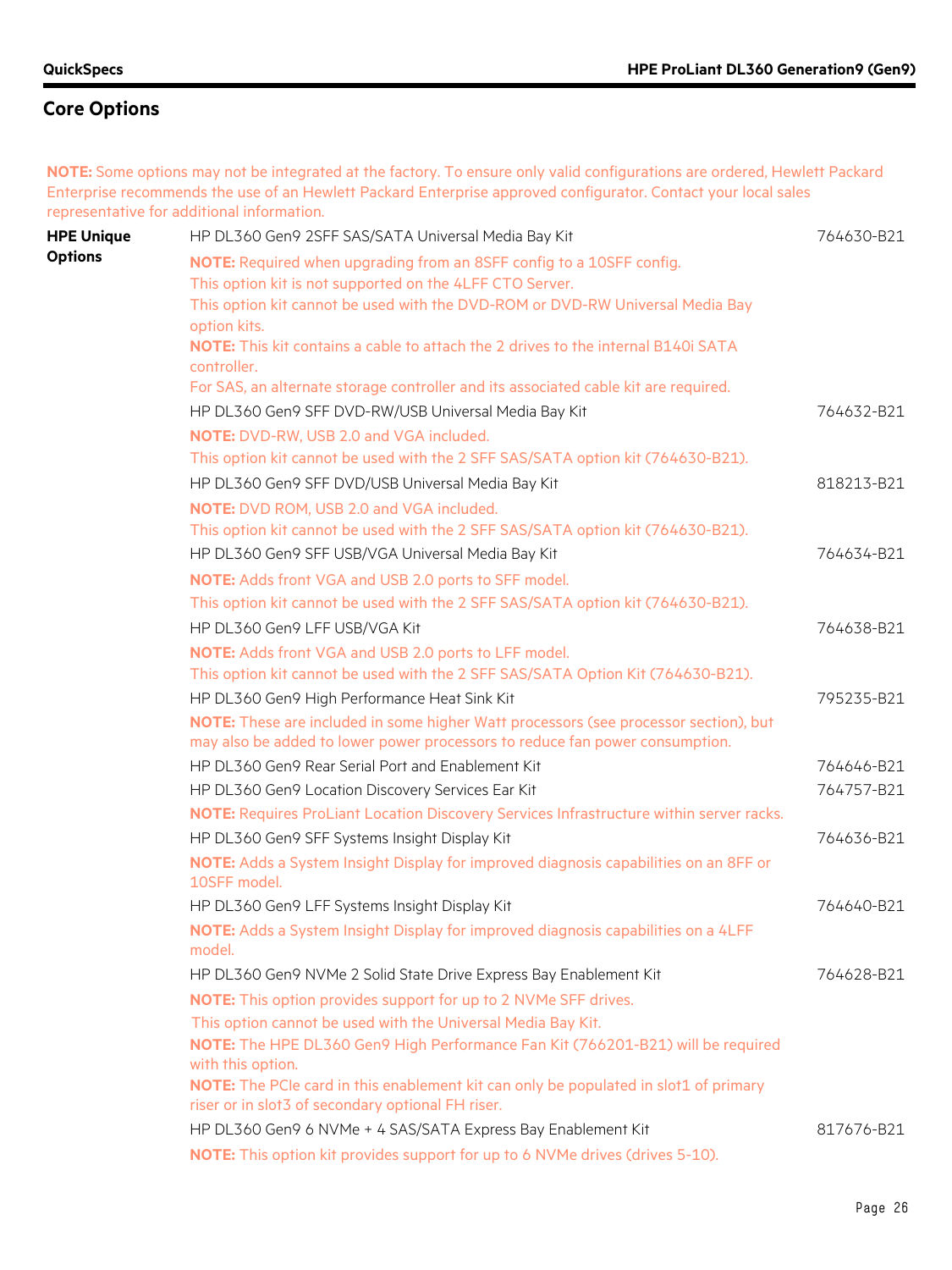**NOTE:** The PCIe card in this enablement kit can only be populated in slot1 of primary riser.

#### **HPE Processors E5-2600v4 series Processors**

HPE DL360 Gen9 Intel® Xeon® E5-2630Lv4 (1.8GHz/10-core/25MB/55W) Processor Kit 818164-B21 HPE DL360 Gen9 Intel® Xeon® E5-2650Lv4 (1.7GHz/14-core/35MB/65W) Processor Kit 818166-B21 HPE DL360 Gen9 Intel® Xeon® E5-2603v4 (1.7GHz/6-core/15MB/85W) Processor Kit 818168-B21 **NOTE:** This processor does not support Hyper-Threading. HPE DL360 Gen9 Intel® Xeon® E5-2609v4 (1.7GHz/8-core/20MB/85W) Processor Kit 818170-B21 **NOTE:** This processor does not support Hyper-Threading. HPE DL360 Gen9 Intel® Xeon® E5-2620v4 (2.1GHz/8-core/20MB/85W) Processor Kit 818172-B21 HPE DL360 Gen9 Intel® Xeon® E5-2623v4 (2.6GHz/4-core/10MB/85W) Processor Kit 818190-B21 HPE DL360 Gen9 Intel® Xeon® E5-2637v4 (3.5GHz/4-core/15MB/135W) Processor Kit 818192-B21 HPE DL360 Gen9 Intel® Xeon® E5-2643v4 (3.4GHz/6-core/20MB/135W) Processor Kit 818194-B21 HPE DL360 Gen9 Intel® Xeon® E5-2640v4 (2.4GHz/10-core/25MB/90W) Processor Kit 818176-B21 HPE DL360 Gen9 Intel® Xeon® E5-2650v4 (2.2GHz/12-core/30MB/105W) Processor Kit 818178-B21 HPE DL360 Gen9 Intel® Xeon® E5-2660v4 (2.0GHz/14-core/35MB/105W) Processor Kit 818180-B21 HPE DL360 Gen9 Intel® Xeon® E5-2697Av4 (2.6GHz/16-core/40MB/145W) Processor Kit 818182-B21 HPE DL360 Gen9 Intel® Xeon® E5-2680v4 (2.4GHz/14-core/35MB/120W) Processor Kit 818184-B21 HPE DL360 Gen9 Intel® Xeon® E5-2690v4 (2.6GHz/14-core/35MB/135W) Processor Kit 818186-B21 HPE DL360 Gen9 Intel® Xeon® E5-2687Wv4 (3.0GHz/12-core/30MB/160W) Processor Kit 818188-B21 HPE DL360 Gen9 Intel® Xeon® E5-2667v4 (3.2GHz/8-core/25MB/135W) Processor Kit 818196-B21 HPE DL360 Gen9 Intel® Xeon® E5-2683v4 (2.1GHz/16-core/40MB/120W) Processor Kit 818198-B21 HPE DL360 Gen9 Intel® Xeon® E5-2695v4 (2.1GHz/18-core/45MB/120W) Processor Kit 818200-B21 HPE DL360 Gen9 Intel® Xeon® E5-2697v4 (2.3GHz/18-core/45MB/145W) Processor Kit 818202-B21 HPE DL360 Gen9 Intel® Xeon® E5-2698v4 (2.2GHz/20-core/50MB/135W) Processor Kit 818204-B21 HPE DL360 Gen9 Intel® Xeon® E5-2699v4 (2.2GHz/22-core/55MB/145W) Processor Kit 818206-B21 HPE DL360 Gen9 Intel® Xeon® E5-2630v4 (2.2GHz/10-core/25MB/85W) Processor Kit 818174-B21 HPE DL360 Gen9 Intel® Xeon® E5-2699Av4 (2.4GHz/22-core/55MB/145W) Processor Kit 871580-B21 **E5-2600v3 series Processors** HPE DL360 Gen9 Intel® Xeon® E5-2603v3 (1.6GHz/6-core/15MB/85W) Processor Kit 755374-B21 **NOTE:** This processor does not support Hyper-Threading. HPE DL360 Gen9 Intel® Xeon® E5-2609v3 (1.9GHz/6-core/15MB/85W) Processor Kit 755378-B21 **NOTE:** This processor does not support Hyper-Threading. HPE DL360 Gen9 Intel® Xeon® E5-2623v3 (3GHz/4-core/10MB/105W) Processor Kit 755376-B21 HPE DL360 Gen9 Intel® Xeon® E5-2620v3 (2.4GHz/6-core/15MB/85W) Processor Kit 755382-B21 HPE DL360 Gen9 Intel® Xeon® E5-2630v3 (2.4GHz/8-core/20MB/85W) Processor Kit 755384-B21 HPE DL360 Gen9 Intel® Xeon® E5-2640v3 (2.6GHz/8-core/20MB/90W) Processor Kit 755386-B21 HPE DL360 Gen9 Intel® Xeon® E5-2637v3 (3.5GHz/4-core/15MB/135W) Processor Kit 755404-B21 HPE DL360 Gen9 Intel® Xeon® E5-2630Lv3 (1.8GHz/8-core/20MB/55W) Processor Kit 764097-B21 HPE DL360 Gen9 Intel® Xeon® E5-2650v3 (2.3GHz/10-core/25MB/105W) Processor Kit 755388-B21 HPE DL360 Gen9 Intel® Xeon® E5-2660v3 (2.6GHz/10-core/25MB/105W) Processor Kit 755390-B21 HPE DL360 Gen9 Intel® Xeon® E5-2670v3 (2.3GHz/12-core/30MB/120W) Processor Kit 755392-B21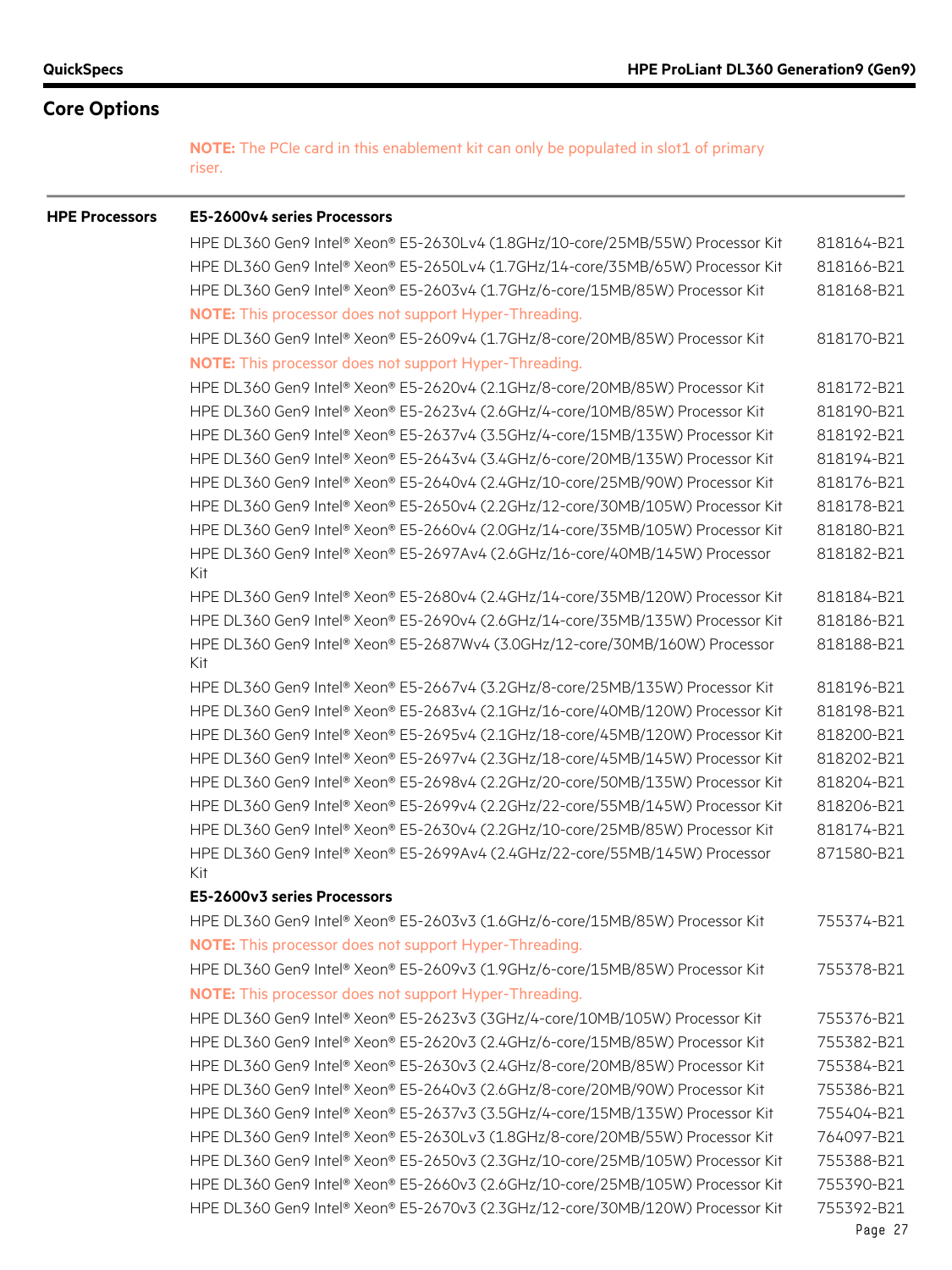|                   | HPE DL360 Gen9 Intel® Xeon® E5-2680v3 (2.5GHz/12-core/30MB/120W) Processor Kit                                                                                                                                                                                                                                                     | 755394-B21 |
|-------------------|------------------------------------------------------------------------------------------------------------------------------------------------------------------------------------------------------------------------------------------------------------------------------------------------------------------------------------|------------|
|                   | HPE DL360 Gen9 Intel® Xeon® E5-2690v3 (2.6GHz/12-core/30MB/135W) Processor Kit                                                                                                                                                                                                                                                     | 755396-B21 |
|                   | HPE DL360 Gen9 Intel® Xeon® E5-2683v3 (2GHz/14-core/35MB/120W) Processor Kit                                                                                                                                                                                                                                                       | 755398-B21 |
|                   | HPE DL360 Gen9 Intel® Xeon® E5-2695v3 (2.3GHz/14-core/35MB/120W) Processor Kit                                                                                                                                                                                                                                                     | 755400-B21 |
|                   | HPE DL360 Gen9 Intel® Xeon® E5-2697v3 (2.6GHz/14-core/35MB/145W) Processor Kit                                                                                                                                                                                                                                                     | 755402-B21 |
|                   | HPE DL360 Gen9 Intel® Xeon® E5-2643v3 (3.4GHz/6-core/20MB/135W) Processor Kit                                                                                                                                                                                                                                                      | 755406-B21 |
|                   | HPE DL360 Gen9 Intel® Xeon® E5-2667v3 (3.2GHz/8-core/20MB/135W) Processor Kit                                                                                                                                                                                                                                                      | 755408-B21 |
|                   | HPE DL360 Gen9 Intel® Xeon® E5-2687Wv3 (3.1GHz/10-core/25MB/160W) Processor<br>Kit                                                                                                                                                                                                                                                 | 755410-B21 |
|                   | HPE DL360 Gen9 Intel® Xeon® E5-2698v3 (2.3GHz/16-core/40MB/135W) Processor Kit                                                                                                                                                                                                                                                     | 764099-B21 |
|                   | HPE DL360 Gen9 Intel® Xeon® E5-2650Lv3 (1.8GHz/12-core/30MB/65W) Processor Kit                                                                                                                                                                                                                                                     | 764101-B21 |
|                   | HPE DL360 Gen9 Intel® Xeon® E5-2699v3 (2.3GHz/18-core/45MB/145W) Processor Kit                                                                                                                                                                                                                                                     | 780003-B21 |
|                   | NOTE: Mixing of E5-2600 v3 and E5-2600 v4 processors is not supported.<br>NOTE: All processors support Hyper-Threading except E5-2609 v4/v3 and E5-2603 v4/v3.<br>NOTE: Processors consuming up to 120w ship with standard heat sink.<br>NOTE: Processors consuming over 120w ships with a High Performance heat sink as standard. |            |
|                   | NOTE: A High Performance heat sink can be added to help reduce power consumption (795235-B21).                                                                                                                                                                                                                                     |            |
| <b>HPE Memory</b> | Registered DIMMs (RDIMMs) for E5-2600v4 Series                                                                                                                                                                                                                                                                                     |            |
|                   | HP 32GB (1x32GB) Dual Rank x4 DDR4-2400 CAS-17-17-17 Registered Memory Kit                                                                                                                                                                                                                                                         | 805351-B21 |
|                   | HPE 16GB (1x16GB) Dual Rank x4 DDR4-2400 CAS-17-17-17 Registered Memory Kit                                                                                                                                                                                                                                                        | 836220-B21 |
|                   | HP 16GB (1x16GB) Single Rank x4 DDR4-2400 CAS-17-17-17 Registered Memory Kit                                                                                                                                                                                                                                                       | 805349-B21 |
|                   | HP 8GB (1x8GB) Single Rank x8 DDR4-2400 CAS-17-17-17 Registered Memory Kit                                                                                                                                                                                                                                                         | 805347-B21 |
|                   | Load Reduced DIMMs (LRDIMMs) for E5-2600v4 Series                                                                                                                                                                                                                                                                                  |            |
|                   | HPE 128GB (1x128GB) Octal Rank x4 DDR4-2400 CAS-20-18-18 Load Reduced<br>Memory Kit                                                                                                                                                                                                                                                | 809208-B21 |
|                   | <b>NOTE:</b> 128GB DIMMs cannot be mixed with any other size DIMMs.                                                                                                                                                                                                                                                                |            |
|                   | HPE 64GB (1x64GB) Quad Rank x4 DDR4-2400 CAS-17-17-17 Load Reduced Memory<br>Kit                                                                                                                                                                                                                                                   | 805358-B21 |
|                   | HPE 32GB (1x32GB) Dual Rank x4 DDR4-2400 CAS-17-17-17 Load Reduced Memory<br>Kit                                                                                                                                                                                                                                                   | 805353-B21 |
|                   | Registered DIMMs (RDIMMs) for E5-2600v3 Series                                                                                                                                                                                                                                                                                     |            |
|                   | HP 32GB (1x32GB) Dual Rank x4 DDR4-2133 CAS-15-15-15 Registered Memory Kit                                                                                                                                                                                                                                                         | 728629-B21 |
|                   | HP 16GB (1x16GB) Dual Rank x4 DDR4-2133 CAS-15-15-15 Registered Memory Kit                                                                                                                                                                                                                                                         | 726719-B21 |
|                   | HP 8GB (1x8GB) Single Rank x4 DDR4-2133 CAS-15-15-15 Registered Memory Kit                                                                                                                                                                                                                                                         | 726718-B21 |
|                   | HP 8GB (1x8GB) Dual Rank x8 DDR4-2133 CAS-15-15-15 Registered Memory Kit                                                                                                                                                                                                                                                           | 759934-B21 |
|                   | HP 4GB (1x4GB) Single Rank x8 DDR4-2133 CAS-15-15-15 Registered Memory Kit                                                                                                                                                                                                                                                         | 726717-B21 |
|                   | Load Reduced DIMMs (LRDIMMs) for E5-2600v3 Series                                                                                                                                                                                                                                                                                  |            |
|                   | HP 64GB (1x64GB) Quad Rank x4 DDR4-2133 CAS-15-15-15 Load Reduced Memory Kit                                                                                                                                                                                                                                                       | 726724-B21 |
|                   | HP 32GB (1x32GB) Quad Rank x4 DDR4-2133 CAS-15-15-15 Load Reduced Memory Kit                                                                                                                                                                                                                                                       | 726722-B21 |
|                   | HP 16GB (1x16GB) Dual Rank x4 DDR4-2133 CAS-15-15-15 Load Reduced Memory Kit                                                                                                                                                                                                                                                       | 726720-B21 |
|                   | NOTE: Memory speeds will vary by processor model, please see memory section of QuickSpecs.                                                                                                                                                                                                                                         |            |
|                   | <b>HPE Persistent Memory (NVDIMM)</b>                                                                                                                                                                                                                                                                                              |            |
|                   | <b>NOTE:</b> The following memory is supported by the E5-2600v4 series Processor only.                                                                                                                                                                                                                                             |            |
|                   | HPE 8GB NVDIMM Single Rank x4 DDR4-2133 Module                                                                                                                                                                                                                                                                                     | 782692-B21 |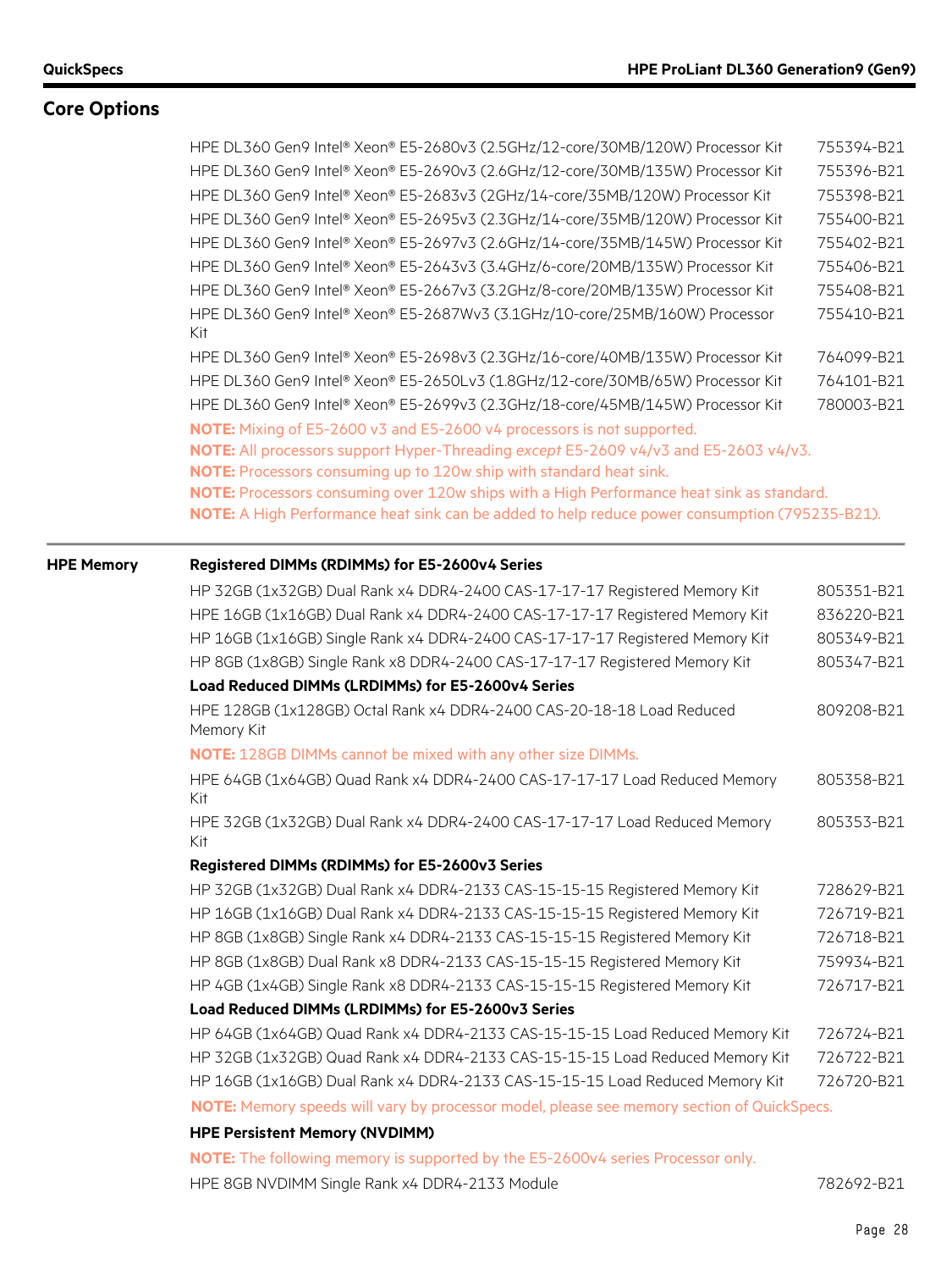| <b>Core Options</b> |                                                                                                                                                                                                                                                                      |            |
|---------------------|----------------------------------------------------------------------------------------------------------------------------------------------------------------------------------------------------------------------------------------------------------------------|------------|
|                     | <b>NOTE:</b> A maximum of 16 NVDIMMs can be supported. NVDIMMs cannot be used with LRDIMMs.<br>NOTE: NVDIMMs only supported on factory configured servers with E5-2600 v4 processors, not<br>supported on servers upgraded from E5-2600 v3 to E5-2600 v4 processors. |            |
|                     | HPE Optical Drives HPE 9.5mm SATA DVD-ROM JackBlack Gen9 Optical Drive                                                                                                                                                                                               | 726536-B21 |
|                     | NOTE: Supported only with the 4LFF Models & requires cable kit 766203-B21.                                                                                                                                                                                           |            |
|                     | HPE 9.5mm SATA DVD-RW JackBlack G9 Optical Drive                                                                                                                                                                                                                     | 726537-B21 |
|                     | NOTE: Supported only with the 4LFF Models & requires cable kit 766203-B21.                                                                                                                                                                                           |            |
|                     | HPE DL360 Gen9 LFF Optical Cable                                                                                                                                                                                                                                     | 766203-B21 |
|                     | HP DL360 Gen9 SFF DVD/USB Universal Media Bay Kit                                                                                                                                                                                                                    | 818213-B21 |
|                     | <b>NOTE:</b> Front DVD ROM, USB 2.0, and VGA and optical cable.                                                                                                                                                                                                      |            |
|                     | HP DL360 Gen9 SFF DVD-RW/USB Universal Media Bay Kit                                                                                                                                                                                                                 | 764632-B21 |
|                     | NOTE: Front DVD-RW, USB 2.0 and VGA, and optical cable.                                                                                                                                                                                                              |            |
|                     | HPE Mobile USB Non Leaded System DVD RW Drive                                                                                                                                                                                                                        | 701498-B21 |
|                     | <b>NOTE:</b> This is only supported on USB 3.0 ports.                                                                                                                                                                                                                |            |
| <b>HPE Drives</b>   | 12G SAS 10K Hot Plug SFF (2.5-inch) SC Enterprise Hard Drives - 3yr Warranty                                                                                                                                                                                         |            |
|                     | HPE 1.2TB SAS 12G Enterprise 10K SFF (2.5in) SC 3yr Wty HDD                                                                                                                                                                                                          | 781518-B21 |
|                     | HPE 900GB SAS 12G Enterprise 10K SFF (2.5in) SC 3yr Wty HDD                                                                                                                                                                                                          | 785069-B21 |
|                     | HPE 600GB SAS 12G Enterprise 10K SFF (2.5in) SC 3yr Wty HDD                                                                                                                                                                                                          | 781516-B21 |
|                     | HPE 300GB SAS 12G Enterprise 10K SFF (2.5in) SC 3yr Wty HDD                                                                                                                                                                                                          | 785067-B21 |
|                     | 12G SAS 10K Hot Plug SFF (2.5-inch) SC Hard Drives - 3yr Warranty                                                                                                                                                                                                    |            |
|                     | HPE 2.4TB SAS 12G Enterprise 10K SFF (2.5in) SC 3yr Wty 512e Digitally Signed<br>Firmware HDD                                                                                                                                                                        | 881457-B21 |
|                     | HPE 1.2TB SAS 12G Enterprise 10K SFF (2.5in) SC 3yr Wty Digitally Signed Firmware<br><b>HDD</b>                                                                                                                                                                      | 872479-B21 |
|                     | HPE 600GB SAS 12G Enterprise 10K SFF (2.5in) SC 3yr Wty Digitally Signed Firmware<br><b>HDD</b>                                                                                                                                                                      | 872477-B21 |
|                     | HPE 300GB SAS 12G Enterprise 10K SFF (2.5in) SC 3yr Wty Digitally Signed Firmware<br><b>HDD</b>                                                                                                                                                                      | 872475-B21 |
|                     | 12G SAS 15K Hot Plug SFF (2.5-inch) SC Hard Drives - 3yr Warranty                                                                                                                                                                                                    |            |
|                     | HPE 600GB SAS 12G Enterprise 15K SFF (2.5in) SC 3yr Wty HDD                                                                                                                                                                                                          | 759212-B21 |
|                     | HPE 450GB SAS 12G Enterprise 15K SFF (2.5in) SC 3yr Wty HDD                                                                                                                                                                                                          | 759210-B21 |
|                     | HPE 300GB SAS 12G Enterprise 15K SFF (2.5in) SC 3yr Wty HDD                                                                                                                                                                                                          | 759208-B21 |
|                     | 12G SAS 15K Hot Plug SFF (2.5-inch) SC Hard Drives - 3yr Warranty                                                                                                                                                                                                    |            |
|                     | HPE 900GB SAS 12G Enterprise 15K SFF (2.5in) SC 3yr Wty Digitally Signed Firmware<br><b>HDD</b>                                                                                                                                                                      | 870759-B21 |
|                     | HPE 600GB SAS 12G Enterprise 15K SFF (2.5in) SC 3yr Wty Digitally Signed Firmware<br><b>HDD</b>                                                                                                                                                                      | 870757-B21 |
|                     | HPE 300GB SAS 12G Enterprise 15K SFF (2.5in) SC 3yr Wty Digitally Signed Firmware<br><b>HDD</b>                                                                                                                                                                      | 870753-B21 |
|                     | 12G SAS 7.2K Hot Plug SFF (2.5-inch) SC Midline Hard Drives - 1yr Warranty                                                                                                                                                                                           |            |
|                     | HPE 1TB SAS 12G Midline 7.2K SFF (2.5in) SC 1yr Wty Digitally Signed Firmware HDD                                                                                                                                                                                    | 832514-B21 |
|                     | 12G SAS 7.2K Hot Plug SFF (2.5-inch) SC 512e Hard Drives - 1yr Warranty                                                                                                                                                                                              |            |
|                     | HPE 2TB SAS 12G Midline 7.2K SFF (2.5in) SC 1yr Wty 512e HDD                                                                                                                                                                                                         | 765466-B21 |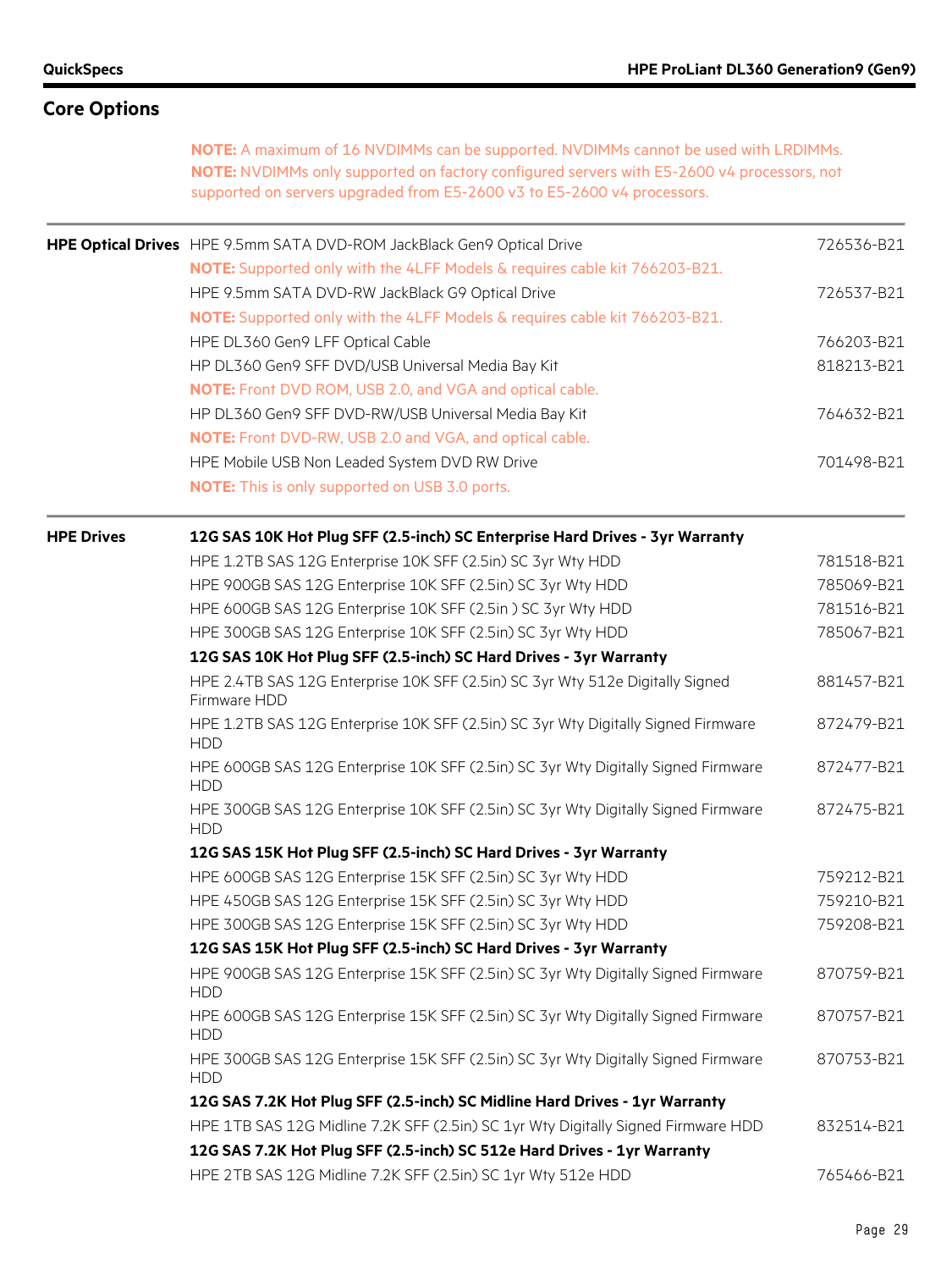| HPE 1TB SAS 12G Midline 7.2K SFF (2.5in) SC 1yr Wty 512e Digitally Signed Firmware<br><b>HDD</b>                                                                                                                 | 765464-B21               |
|------------------------------------------------------------------------------------------------------------------------------------------------------------------------------------------------------------------|--------------------------|
| 12G SAS 10K Hot Plug SFF (2.5-inch) SC 512e Hard Drives - 1yr Warranty                                                                                                                                           |                          |
| HPE 1.8TB SAS 12G Enterprise 10K SFF (2.5in) SC 3yr Wty 512e Digitally Signed<br>Firmware HDD                                                                                                                    | 872481-B21               |
| HPE 1.8TB SAS 12G Enterprise 10K SFF (2.5in) SC 3yr Wty 512e HDD                                                                                                                                                 | 791034-B21               |
| 12G SAS 15K Hot Plug SFF (2.5-inch) SC 512e Hard Drives - 1yr Warranty                                                                                                                                           |                          |
| HPE 600GB SAS 12G Enterprise 15K SFF (2.5in) SC 3yr Wty 512e Digitally Signed<br>Firmware HDD                                                                                                                    | 870763-B21               |
| HPE 900GB SAS 12G Enterprise 15K SFF (2.5in) SC 3yr Wty 512e Digitally Signed<br>Firmware HDD                                                                                                                    | 870765-B21               |
| HPE 600GB SAS 12G Enterprise 15K SFF (2.5in) SC 3yr Wty 512e HDD                                                                                                                                                 | 748387-B21               |
| 12G SAS Hot Plug LFF (3.5-inch) SC 512e Hard Drives- 3yr Warranty                                                                                                                                                |                          |
| HPE 10TB SAS 12G Midline 7.2K LFF (3.5in) SC 1yr Wty Helium 512e Digitally Signed<br>Firmware HDD                                                                                                                | 857644-B21               |
| HPE 8TB SAS 12G Midline 7.2K LFF (3.5in) SC 1yr Wty Helium 512e Digitally Signed<br>Firmware HDD                                                                                                                 | 861590-B21               |
| HPE 8TB SAS 12G Midline 7.2K LFF (3.5in) SC 1yr Wty 512e Digitally Signed Firmware<br><b>HDD</b>                                                                                                                 | 819201-B21               |
| HPE 6TB SAS 12G Midline 7.2K LFF (3.5in) SC 1yr Wty 512e HDD                                                                                                                                                     | 861754-B21               |
| HPE 4TB SAS 12G Midline 7.2K LFF (3.5in) SC 1yr Wty 512e HDD                                                                                                                                                     | 861756-B21               |
| 12G SAS Hot Plug LFF (3.5-inch) SC Enterprise Hard Drives - 3yr Warranty                                                                                                                                         |                          |
| HPE 600GB SAS 12G Enterprise 15K LFF (3.5in) SC 3yr Wty HDD                                                                                                                                                      | 765424-B21               |
| HPE 450GB SAS 12G Enterprise 15K LFF (3.5in) SCC 3yr Wty HDD                                                                                                                                                     | 737394-B21               |
| HPE 300GB SAS 12G Enterprise 15K LFF (3.5in) SCC 3yr Wty HDD                                                                                                                                                     | 737261-B21               |
| 12G SAS Hot Plug LFF (3.5-inch) SC Midline Hard Drives - 1yr Warranty                                                                                                                                            |                          |
| HPE 6TB SAS 12G Midline 7.2K LFF (3.5in) SC 1yr Wty Digitally Signed Firmware HDD                                                                                                                                | 846514-B21               |
| HPE 4TB SAS 12G Midline 7.2K LFF (3.5in) SC 1yr Wty Digitally Signed Firmware HDD                                                                                                                                | 872487-B21               |
| HPE 4TB SAS 12G Midline 7.2K LFF (3.5in) SC 1yr Wty HDD                                                                                                                                                          | 818367-B21               |
| HPE 3TB SAS 12G Midline 7.2K LFF (3.5in) SC 1yr Wty Digitally Signed Firmware HDD                                                                                                                                | 846528-B21               |
| HPE 2TB SAS 12G Midline 7.2K LFF (3.5in) SC 1yr Wty Digitally Signed Firmware HDD                                                                                                                                | 872485-B21               |
| HPE 2TB SAS 12G Midline 7.2K LFF (3.5in) SC 1yr Wty HDD                                                                                                                                                          | 818365-B21               |
| HPE 1TB SAS 12G Midline 7.2K LFF (3.5in) SC 1yr Wty Digitally Signed Firmware HDD                                                                                                                                | 846524-B21               |
| <b>SSD Selection</b>                                                                                                                                                                                             |                          |
| To streamline the configuration process for HPE ProLiant Gen9 servers and to provide the<br>best product availability, HPE recommends SSDs from the list located<br>here: http://www.hpe.com/products/recommend. |                          |
|                                                                                                                                                                                                                  |                          |
| 12G SAS Hot Plug SFF (2.5-inch) Write Intensive Solid State Drives - 3yr Warranty                                                                                                                                |                          |
| HPE 1.6TB SAS 12G Write Intensive SFF (2.5in) SC 3yr Wty Digitally Signed Firmware SSD                                                                                                                           | 873357-B21<br>873355-B21 |
| HPE 800GB SAS 12G Write Intensive SFF (2.5in) SC 3yr Wty Digitally Signed Firmware<br><b>SSD</b>                                                                                                                 |                          |
| HPE 400GB SAS 12G Write Intensive SFF (2.5in) SC 3yr Wty Digitally Signed Firmware<br>SSD                                                                                                                        | 873351-B21               |
| 12G SAS Hot Plug SFF (2.5-inch) SC Read Intensive Solid State Drives - 3yr Warranty                                                                                                                              |                          |
| HPE 7.68TB SAS 12G Read Intensive SFF (2.5in) SC 3yr Wty Digitally Signed Firmware<br>SSD                                                                                                                        | 870144-B21               |
| HPE 3.84TB SAS 12G Read Intensive SFF (2.5in) SC 3yr Wty Digitally Signed Firmware<br><b>SSD</b>                                                                                                                 | 872394-B21               |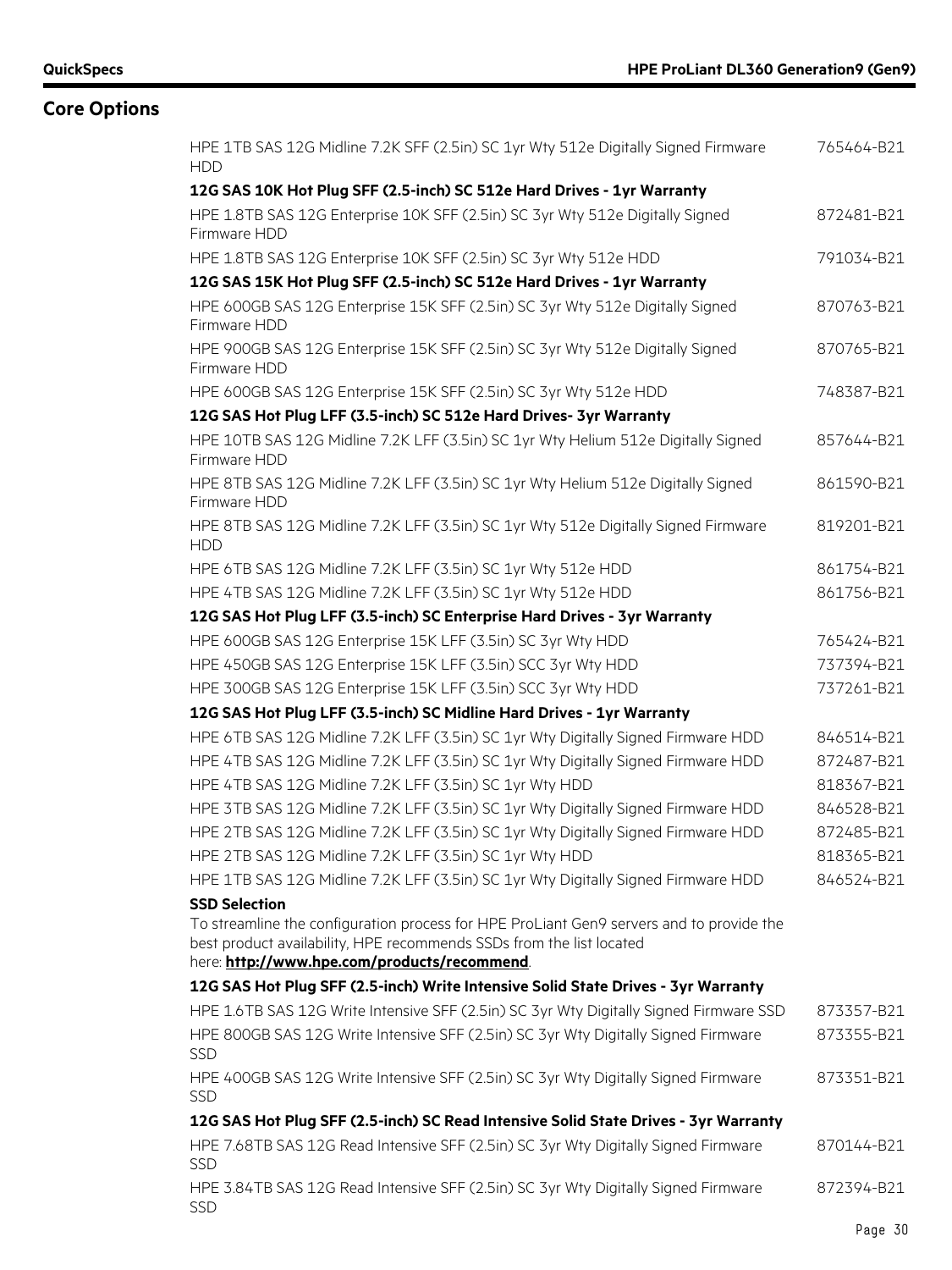| HPE 3.84TB SAS 12G Read Intensive SFF (2.5in) SC 3yr Wty Digitally Signed Firmware<br>SSD         | 875330-B21 |
|---------------------------------------------------------------------------------------------------|------------|
| HPE 1.92TB SAS 12G Read Intensive SFF (2.5in) SC 3yr Wty Digitally Signed Firmware<br><b>SSD</b>  | 872392-B21 |
| HPE 1.92TB SAS 12G Read Intensive SFF (2.5in) SC 3yr Wty Digitally Signed Firmware<br><b>SSD</b>  | 875326-B21 |
| HPE 960GB SAS 12G Read Intensive SFF (2.5in) SC 3yr Wty Digitally Signed Firmware<br><b>SSD</b>   | 872390-B21 |
| HPE 960GB SAS 12G Read Intensive SFF (2.5in) SC 3yr Wty Digitally Signed Firmware<br>SSD          | 875313-B21 |
| HPE 480GB SAS 12G Read Intensive SFF (2.5in) SC 3yr Wty Digitally Signed Firmware<br><b>SSD</b>   | 875311-B21 |
| 12G SAS Hot Plug SFF (2.5-inch) SC Mixed Use-3 Solid State Drives - 3yr Warranty                  |            |
| HPE 3.2TB SAS 12G Mixed Use SFF (2.5in) SC 3yr Wty Digitally Signed Firmware SSD                  | 873367-B21 |
| HPE 3.2TB SAS 12G Mixed Use SFF (2.5in) SC 3yr Wty Digitally Signed Firmware SSD                  | 872386-B21 |
| HPE 1.6TB SAS 12G Mixed Use SFF (2.5in) SC 3yr Wty Digitally Signed Firmware SSD                  | 873365-B21 |
| HPE 1.6TB SAS 12G Mixed Use SFF (2.5in) SC 3yr Wty Digitally Signed Firmware SSD                  | 872382-B21 |
| HPE 800GB SAS 12G Mixed Use SFF (2.5in) SC 3yr Wty Digitally Signed Firmware SSD                  | 873363-B21 |
| HPE 800GB SAS 12G Mixed Use SFF (2.5in) SC 3yr Wty Digitally Signed Firmware SSD                  | 872376-B21 |
| HPE 400GB SAS 12G Mixed Use SFF (2.5in) SC 3yr Wty Digitally Signed Firmware SSD                  | 873359-B21 |
| HPE 400GB SAS 12G Mixed Use SFF (2.5in) SC 3yr Wty Digitally Signed Firmware SSD                  | 872374-B21 |
| 12G SAS Hot Plug SFF (3.5-inch) SC Mixed Use-3 Solid State Drives - 3yr Warranty                  |            |
| HPE 800GB SAS 12G Mixed Use LFF (3.5in) SCC 3yr Wty Digitally Signed Firmware SSD                 | 872378-B21 |
| 6G SATA Hot Plug SFF (2.5 inch) SC Midline Hard Drives - 1yr Warranty                             |            |
| HPE 1TB SATA 6G Midline 7.2K SFF (2.5in) SC 1yr Wty Digitally Signed Firmware HDD                 | 655710-B21 |
| 6G SATA Hot Plug SFF (2.5-inch) SC 512e Hard Drives - 1yr Warranty                                |            |
| HPE 6TB SATA 6G Midline 7.2K LFF (3.5in) SC 1yr Wty 512e HDD                                      | 861750-B21 |
| HPE 4TB SATA 6G Midline 7.2K LFF (3.5in) SC 1yr Wty 512e HDD                                      | 861752-B21 |
| HPE 2TB SATA 6G Midline 7.2K SFF (2.5in) SC 1yr Wty 512e Digitally Signed Firmware<br><b>HDD</b>  | 765455-B21 |
| HPE 1TB SATA 6G Midline 7.2K SFF (2.5in) SC 1yr Wty 512e Digitally Signed Firmware<br><b>HDD</b>  | 765453-B21 |
| 6G SATA Hot Plug LFF (3.5-inch) SC 512e Hard Drives - 1yr Warranty                                |            |
| HPE 10TB SATA 6G Midline 7.2K LFF (3.5in) SC 1yr Wty Helium 512e Digitally Signed<br>Firmware HDD | 857648-B21 |
| HPE 8TB SATA 6G Midline 7.2K LFF (3.5in) SC 1yr Wty Helium 512e Digitally Signed<br>Firmware HDD  | 861594-B21 |
| HPE 8TB SATA 6G Midline 7.2K LFF (3.5in) SC 1yr Wty 512e Digitally Signed Firmware<br><b>HDD</b>  | 819203-B21 |
| 6G SATA Hot Plug LFF (3.5-inch) SC Midline Hard Drives - 1yr Warranty                             |            |
| HPE 6TB SATA 6G Midline 7.2K LFF (3.5in) SC 1yr Wty Digitally Signed Firmware HDD                 | 846510-B21 |
| HPE 4TB SATA 6G Midline 7.2K LFF (3.5in) SC 1yr Wty Digitally Signed Firmware HDD                 | 872491-B21 |
| HPE 4TB SATA 6G Midline 7.2K LFF (3.5in) SC 1yr Wty HDD                                           | 861678-B21 |
| HPE 3TB SATA 6G Midline 7.2K LFF (3.5in) SC 1yr Wty Digitally Signed Firmware HDD                 | 861693-B21 |
| HPE 2TB SATA 6G Midline 7.2K LFF (3.5in) SC 1yr Wty Digitally Signed Firmware HDD                 | 872489-B21 |
| HPE 2TB SATA 6G Midline 7.2K LFF (3.5in) SC 1yr Wty HDD                                           | 861676-B21 |
| HPE 1TB SATA 6G Midline 7.2K LFF (3.5in) SC 1yr Wty HDD                                           | 861691-B21 |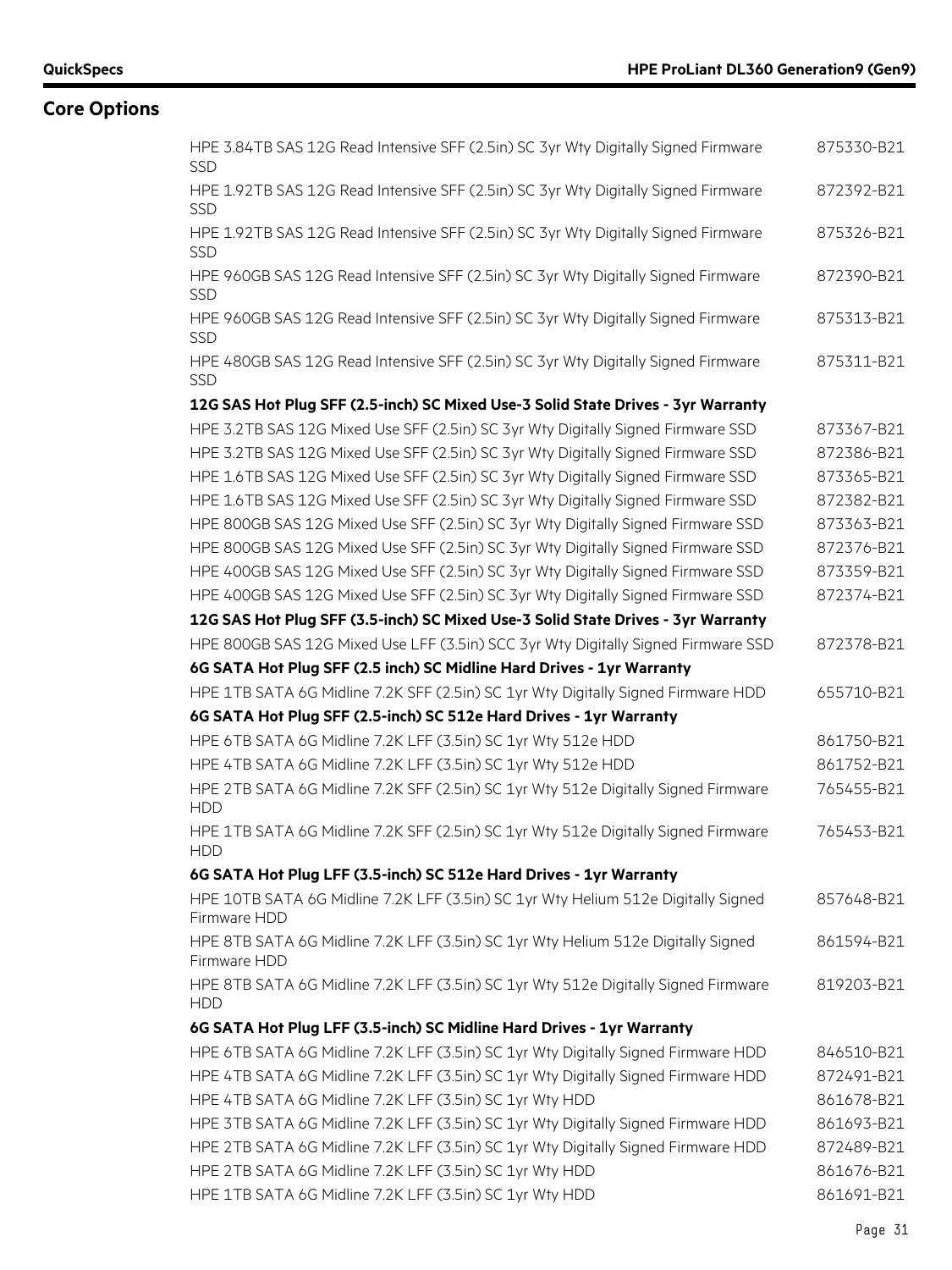| 6G SATA Hot Plug SFF (2.5-inch) SC DS Read Intensive Solid State Drives - 3yr                    |            |
|--------------------------------------------------------------------------------------------------|------------|
| <b>Warranty</b>                                                                                  |            |
| HPE 3.84TB SATA 6G Read Intensive SFF (2.5in) SC 3yr Wty Digitally Signed Firmware<br><b>SSD</b> | 877764-B21 |
| HPE 3.84TB 6G SATA Read Intensive SFF (2.5-inch) SC DS SSD                                       | 868830-B21 |
| HPE 1.92TB SATA 6G Read Intensive SFF (2.5in) SC 3yr Wty Digitally Signed Firmware<br><b>SSD</b> | 877758-B21 |
| HPE 1.92TB SATA 6G Read Intensive SFF (2.5in) SC 3yr Wty Digitally Signed Firmware<br><b>SSD</b> | 875513-B21 |
| HPE 1.92TB SATA 6G Read Intensive SFF (2.5in) SC 3yr Wty Digitally Signed Firmware<br><b>SSD</b> | 871770-B21 |
| HPE 1.92TB 6G SATA Read Intensive SFF (2.5-inch) SC DS SSD                                       | 868826-B21 |
| HPE 1.6TB SATA 6G Read Intensive SFF (2.5in) SC 3yr Wty Digitally Signed Firmware SSD            | 869386-B21 |
| HPE 960GB SATA 6G Read Intensive SFF (2.5in) SC 3yr Wty Digitally Signed Firmware<br><b>SSD</b>  | 877752-B21 |
| HPE 960GB SATA 6G Read Intensive SFF (2.5in) SC 3yr Wty SSD                                      | 871768-B21 |
| HPE 960GB SATA 6G Read Intensive SFF (2.5in) SC 3yr Wty Digitally Signed Firmware<br><b>SSD</b>  | 869384-B21 |
| HPE 960GB SATA 6G Read Intensive SFF (2.5in) SC 3yr Wty Digitally Signed Firmware<br><b>SSD</b>  | 875511-B21 |
| HPE 960GB 6G SATA Read Intensive SFF (2.5-inch) SC DS SSD                                        | 868822-B21 |
| HPE 480GB SATA 6G Read Intensive SFF (2.5in) SC 3yr Wty Digitally Signed Firmware<br><b>SSD</b>  | 877746-B21 |
| HPE 480GB SATA 6G Read Intensive SFF (2.5in) SC 3yr Wty Digitally Signed Firmware<br><b>SSD</b>  | 869378-B21 |
| HPE 480GB SATA 6G Read Intensive SFF (2.5in) SC 3yr Wty Digitally Signed Firmware<br><b>SSD</b>  | 875509-B21 |
| HPE 480GB 6G SATA Read Intensive SFF (2.5-inch) SC DS SSD                                        | 868818-B21 |
| HPE 240GB SATA 6G Read Intensive SFF (2.5in) SC 3yr Wty Digitally Signed Firmware<br><b>SSD</b>  | 877740-B21 |
| HPE 240GB 6G SATA Read Intensive SFF (2.5-inch) SC DS SSD                                        | 868814-B21 |
| HPE 240GB SATA 6G Read Intensive SFF (2.5in) SC 3yr Wty Digitally Signed Firmware<br><b>SSD</b>  | 869376-B21 |
| HPE 240GB SATA 6G Read Intensive SFF (2.5in) SC 3yr Wty Digitally Signed Firmware<br><b>SSD</b>  | 875503-B21 |
| HPE 150GB SATA 6G Read Intensive SFF (2.5in) SC 3yr Wty Digitally Signed Firmware<br>SSD         | 869374-B21 |
| Read Intensive - 6G SATA - M.2 - Solid State Drives                                              |            |
| HPE 960GB SATA 6G Read Intensive M.2 2280 3yr Wty Digitally Signed Firmware SSD                  | 875500-B21 |
| HPE 480GB SATA 6G Read Intensive M.2 2280 3yr Wty Digitally Signed Firmware SSD                  | 875319-B21 |
| HPE 480GB SATA 6G Read Intensive M.2 2280 3yr Wty Digitally Signed Firmware SSD                  | 875498-B21 |
| HPE 150GB SATA 6G Read Intensive M.2 2280 3yr Wty Digitally Signed Firmware SSD                  | 875317-B21 |
| 6G SATA Hot Plug SFF (2.5-inch) SC Write Intensive-2 Solid State Drives - 3yr                    |            |
| Warranty                                                                                         |            |
| HPE 1.6TB 6G SATA Write Intensive-2 SFF (2.5-inch) SC SSD                                        | 872363-B21 |
| HPE 800GB 6G SATA Write Intensive-2 SFF (2.5-inch) SC SSD                                        | 872359-B21 |
| HPE 400GB 6G SATA Write Intensive-2 SFF (2.5-inch) SC SSD                                        | 872355-B21 |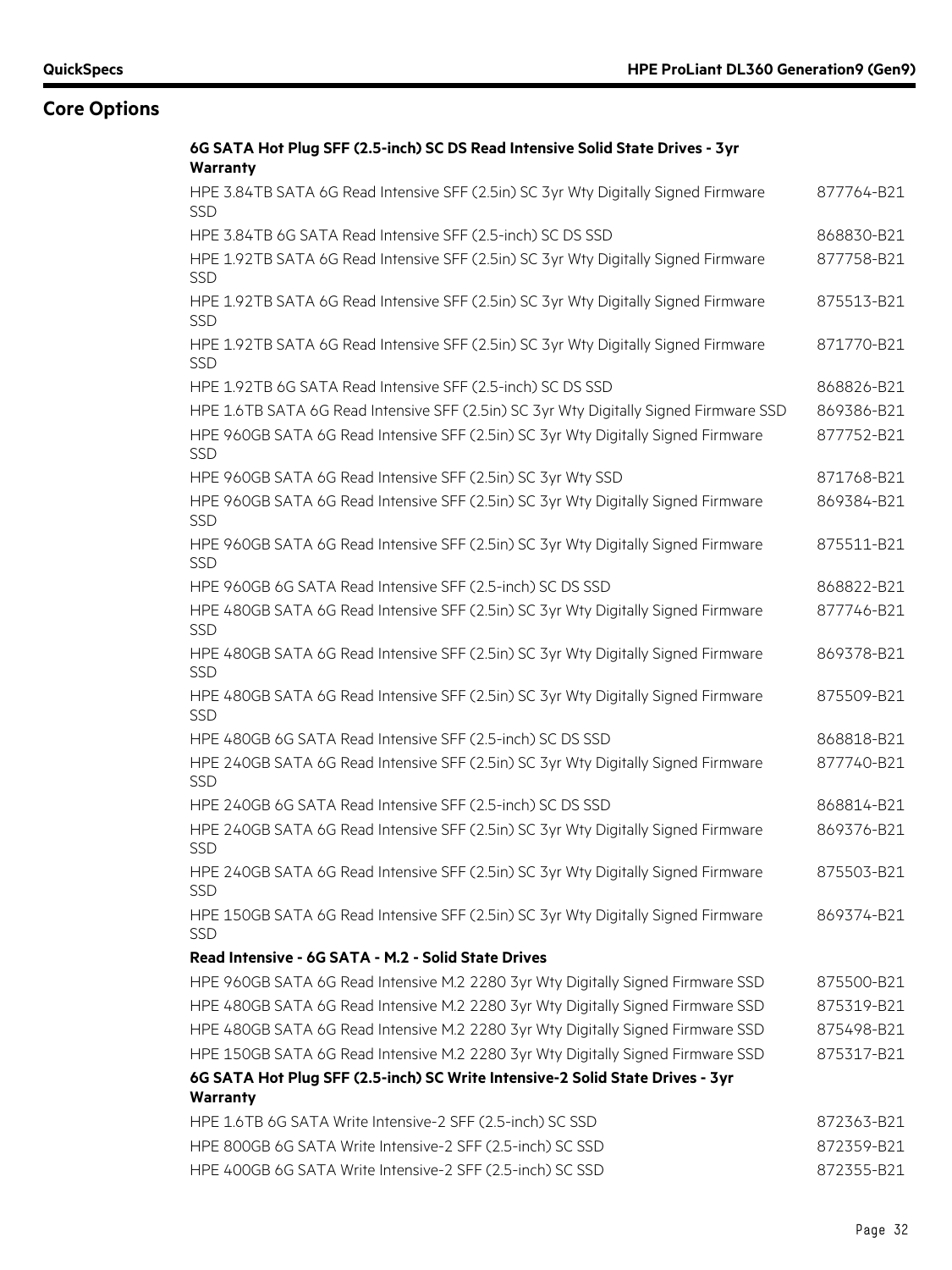### **6G SATA Hot Plug SFF (2.5-inch) SC DS Mixed Use Solid State Drives - 3yr Warranty**

| HPE 1.92TB SATA 6G Mixed Use SFF (2.5in) SC 3yr Wty Digitally Signed Firmware SSD                 | 872352-B21 |
|---------------------------------------------------------------------------------------------------|------------|
| HPE 1.92TB SATA 6G Mixed Use SFF (2.5in) SC 3yr Wty Digitally Signed Firmware SSD                 | 875478-B21 |
| HPE 960GB SATA 6G Mixed Use SFF (2.5in) SC 3yr Wty Digitally Signed Firmware SSD                  | 872348-B21 |
| HPE 960GB SATA 6G Mixed Use SFF (2.5in) SC 3yr Wty Digitally Signed Firmware SSD                  | 875474-B21 |
| HPE 480GB SATA 6G Mixed Use SFF (2.5in) SC 3yr Wty Digitally Signed Firmware SSD                  | 872344-B21 |
| HPE 480GB SATA 6G Mixed Use SFF (2.5in) SC 3yr Wty Digitally Signed Firmware SSD                  | 875470-B21 |
| HPE 240GB SATA 6G Mixed Use SFF (2.5in) SC 3yr Wty Digitally Signed Firmware SSD                  | 875483-B21 |
| Mixed Use - 6G SATA - M.2 - Solid State Drives                                                    |            |
| HPE 960GB SATA 6G Mixed Use M.2 2280 3yr Wty Digitally Signed Firmware SSD                        | 875492-B21 |
| HPE 480GB SATA 6G Mixed Use M.2 2280 3yr Wty Digitally Signed Firmware SSD                        | 875490-B21 |
| HPE 240GB SATA 6G Mixed Use M.2 2280 3yr Wty Digitally Signed Firmware SSD                        | 875488-B21 |
| 6G SATA Hot Plug SFF (2.5-inch) SC Mixed Use-2 Solid State Drives                                 |            |
| HPE 1.92TB SATA 6G Mixed Use SFF (2.5in) SC 3yr Wty Digitally Signed Firmware SSD                 | 877788-B21 |
| HPE 1.6TB SATA 6G Mixed Use SFF (2.5in) SC 3yr Wty SSD                                            | 804631-B21 |
| HPE 960GB SATA 6G Mixed Use SFF (2.5in) SC 3yr Wty Digitally Signed Firmware SSD                  | 877782-B21 |
| HPE 480GB SATA 6G Mixed Use SFF (2.5in) SC 3yr Wty Digitally Signed Firmware SSD                  | 877776-B21 |
| HPE 240GB SATA 6G Mixed Use SFF (2.5in) SC 3yr Wty Digitally Signed Firmware SSD                  | 880295-B21 |
| 6G SATA Hot Plug LFF (3.5-inch) SCC Read Intensive Solid State Drives                             |            |
| HPE 1.92TB SATA 6G Read Intensive LFF (3.5in) SCC 3yr Wty Digitally Signed Firmware<br><b>SSD</b> | 877760-B21 |
| HPE 1.6TB SATA 6G Read Intensive LFF (3.5in) SCC 3yr Wty Digitally Signed Firmware<br><b>SSD</b>  | 869388-B21 |
| HPE 960GB SATA 6G Read Intensive LFF (3.5in) SCC 3yr Wty Digitally Signed Firmware<br><b>SSD</b>  | 877754-B21 |
| HPE 480GB SATA 6G Read Intensive LFF (3.5in) SCC 3yr Wty Digitally Signed Firmware<br><b>SSD</b>  | 877748-B21 |
| HPE 480GB SATA 6G Read Intensive LFF (3.5in) SCC 3yr Wty Digitally Signed Firmware<br><b>SSD</b>  | 869380-B21 |
| 6G SATA Hot Plug LFF (3.5-inch) SCC Write Intensive-2 Solid State Drives - 3yr                    |            |
| <b>Warranty</b>                                                                                   |            |
| HPE 1.6TB 6G SATA Write Intensive-2 LFF (3.5-inch) SCC SSD                                        | 872365-B21 |
| HPE 800GB 6G SATA Write Intensive-2 LFF (3.5-inch) SCC SSD                                        | 872361-B21 |
| HPE 400GB 6G SATA Write Intensive-2 LFF (3.5-inch) SCC SSD                                        | 872357-B21 |
| 6G SATA Hot Plug LFF (3.5-inch) SCC DS Mixed Use Solid State Drives - 3yr Warranty                |            |
| HPE 1.92TB SATA 6G Mixed Use LFF (3.5in) SCC 3yr Wty Digitally Signed Firmware SSD                | 877790-B21 |
| HPE 1.92TB SATA 6G Mixed Use LFF (3.5in) SCC 3yr Wty Digitally Signed Firmware SSD                | 875480-B21 |
| HPE 960GB SATA 6G Mixed Use LFF (3.5in) SCC 3yr Wty Digitally Signed Firmware SSD                 | 877784-B21 |
| HPE 960GB SATA 6G Mixed Use LFF (3.5in) SCC 3yr Wty Digitally Signed Firmware SSD                 | 875476-B21 |
| HPE 960GB SATA 6G Mixed Use LFF (3.5in) SCC 3yr Wty Digitally Signed Firmware SSD                 | 872350-B21 |
| HPE 480GB SATA 6G Mixed Use LFF (3.5in) SCC 3yr Wty Digitally Signed Firmware SSD                 | 875472-B21 |
| HPE 480GB SATA 6G Mixed Use LFF (3.5in) SCC 3yr Wty Digitally Signed Firmware SSD                 | 872346-B21 |
| 6G SATA Hot Plug LFF (3.5-inch) SC Mixed Use-2 Solid State Drives - 3yr Warranty                  |            |
| HPE 1.6TB SATA 6G Mixed Use LFF (3.5in) SCC 3yr Wty SSD                                           | 804634-B21 |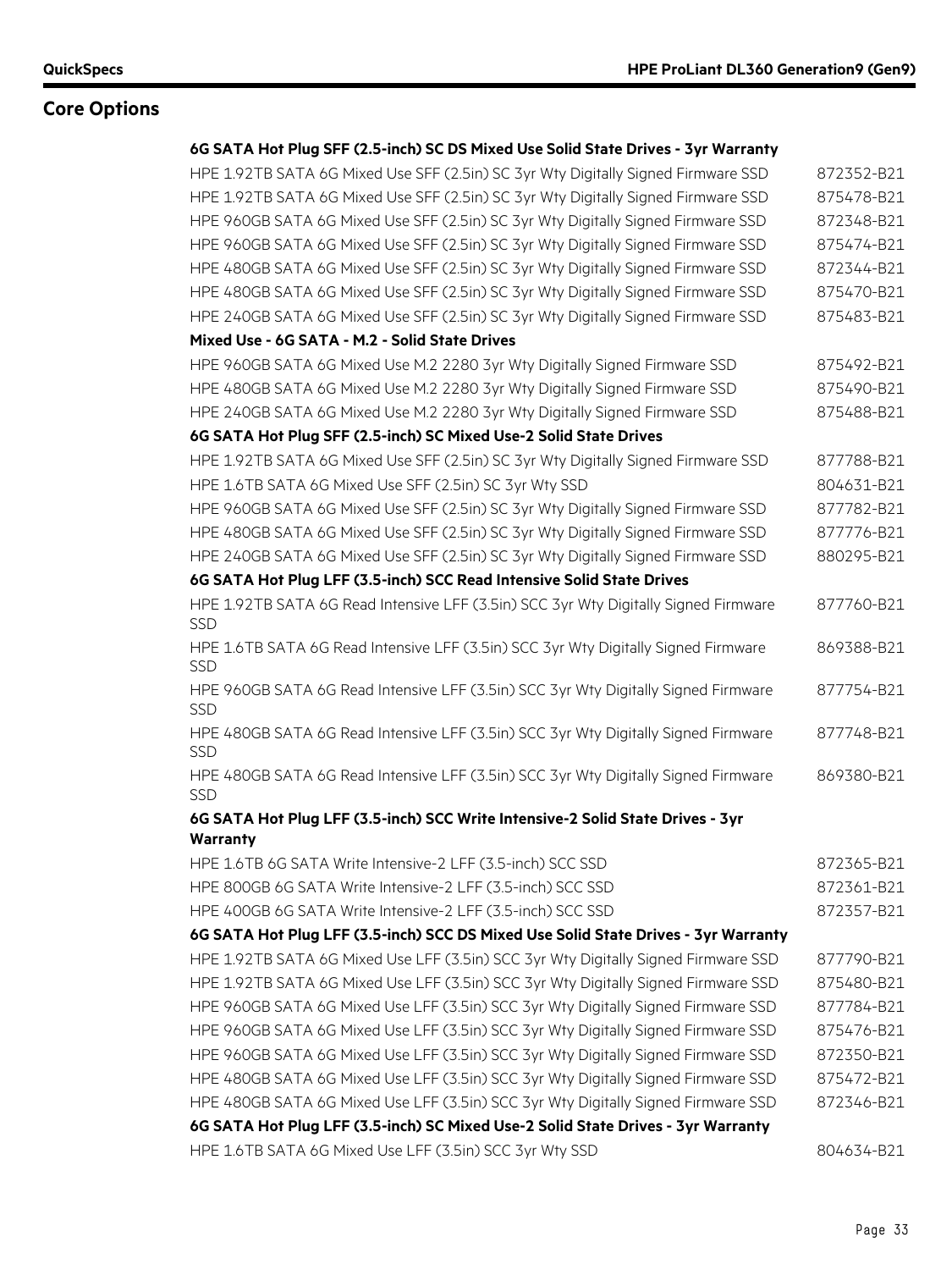| HPE NVMe PCIe Read Intensive SFF (2.5 inch) SC2 Solid State Drives - 3yr Warranty                                                          |            |
|--------------------------------------------------------------------------------------------------------------------------------------------|------------|
| HPE 2TB NVMe x4 Lanes Read Intensive SFF (2.5in) SCN 3yr Wty Digitally Signed<br>Firmware SSD                                              | 877986-B21 |
| HPE 2TB NVMe x4 Lanes Read Intensive SFF (2.5in) SCN 3yr Wty SSD                                                                           | 764908-B21 |
| HPE 1.92TB NVMe x4 Lanes Read Intensive SFF (2.5in) SCN 3yr Wty Digitally Signed<br>Firmware SSD                                           | 875591-B21 |
| HPE 1.2TB NVMe x4 Lanes Read Intensive SFF (2.5in) SCN 3yr Wty SSD                                                                         | 764906-B21 |
| HPE 1TB NVMe x4 Lanes Read Intensive SFF (2.5in) SCN 3yr Wty Digitally Signed<br>Firmware SSD                                              | 877984-B21 |
| HPE 960GB NVMe x4 Lanes Read Intensive SFF (2.5in) SCN 3yr Wty Digitally Signed<br>Firmware SSD                                            | 875589-B21 |
| HPE 480GB NVMe x4 Lanes Read Intensive SFF (2.5in) SCN 3yr Wty Digitally Signed<br>Firmware SSD                                            | 875587-B21 |
| HPE 400GB NVMe x4 Lanes Read Intensive SFF (2.5in) SCN 3yr Wty SSD                                                                         | 764904-B21 |
| <b>NOTE:</b> HPE NVMe drives need the enablement kit 764628-B21.                                                                           |            |
| NOTE: Hewlett Packard Enterprise has qualified the NVMe drive portfolio using the                                                          |            |
| Operating System inbox drivers.<br>NOTE: For full detail please see the HPE Solid State Drive QuickSpecs.                                  |            |
|                                                                                                                                            |            |
| HPE NVMe PCIe Write Intensive SFF (2.5-inch) Solid State Drives - 3yr Warranty                                                             | 764892-B21 |
| HPE 1.6TB NVMe x4 Lanes Write Intensive SFF (2.5in) SCN 3yr Wty SSD<br>HPE 800GB NVMe x4 Lanes Write Intensive SFF (2.5in) SCN 3yr Wty SSD | 736939-B21 |
| HPE 400GB NVMe x4 Lanes Write Intensive SFF (2.5in) SCN 3yr Wty SSD                                                                        | 736936-B21 |
| HPE NVMe PCIe Mixed Use SFF (2.5 inch) SC2 Solid State Drives - 3yr Warranty                                                               |            |
| HPE 3.2TB NVMe x4 Lanes Mixed Use SFF (2.5in) SCN 3yr Wty Digitally Signed Firmware<br><b>SSD</b>                                          | 877998-B21 |
| HPE 2TB NVMe x4 Lanes Mixed Use SFF (2.5in) SCN 3yr Wty SSD                                                                                | 765044-B21 |
| HPE 1.6TB NVMe x4 Lanes Mixed Use SFF (2.5in) SCN 3yr Wty Digitally Signed Firmware<br><b>SSD</b>                                          | 877994-B21 |
| HPE 1.6TB NVMe x4 Lanes Mixed Use SFF (2.5in) SCN 3yr Wty Digitally Signed Firmware<br><b>SSD</b>                                          | 875597-B21 |
| HPE 1.6TB NVMe x4 Lanes Mixed Use SFF (2.5in) SCN 3yr Wty SSD                                                                              | 765038-B21 |
| HPE 800GB NVMe x4 Lanes Mixed Use SFF (2.5in) SCN 3yr Wty Digitally Signed Firmware<br><b>SSD</b>                                          | 875595-B21 |
| HPE 800GB NVMe x4 Lanes Mixed Use SFF (2.5in) SCN 3yr Wty SSD                                                                              | 765036-B21 |
| HPE 400GB NVMe x4 Lanes Mixed Use SFF (2.5in) SCN 3yr Wty Digitally Signed Firmware<br><b>SSD</b>                                          | 875593-B21 |
| HPE 400GB NVMe x4 Lanes Mixed Use SFF (2.5in) SCN 3yr Wty SSD                                                                              | 765034-B21 |
| M.2 SSD                                                                                                                                    |            |
| HPE Universal SATA HHHL 3yr Wty M.2 Kit                                                                                                    | 878783-B21 |
| HPE 340GB SATA 6G Read Intensive 3yr Wty Dual M.2 Kit                                                                                      | 835565-B21 |
| HPE 340GB SATA 6G Read Intensive 3yr Wty M.2 Kit                                                                                           | 835563-B21 |
| NOTE: M.2 drives go in PCIe slots and use B140i SATA controller only.                                                                      |            |
| <b>NOTE:</b> M.2 supports Software RAID only.                                                                                              |            |
| <b>NOTE:</b> No HPE Flexible Smart Array supported.                                                                                        |            |
| <b>Hard Drive Blank Kits</b>                                                                                                               |            |
| HPE Large Form Factor Hard Drive Blank Kit                                                                                                 | 666986-B21 |
| HPE Small Form Factor Hard Drive Blank Kit                                                                                                 | 666987-B21 |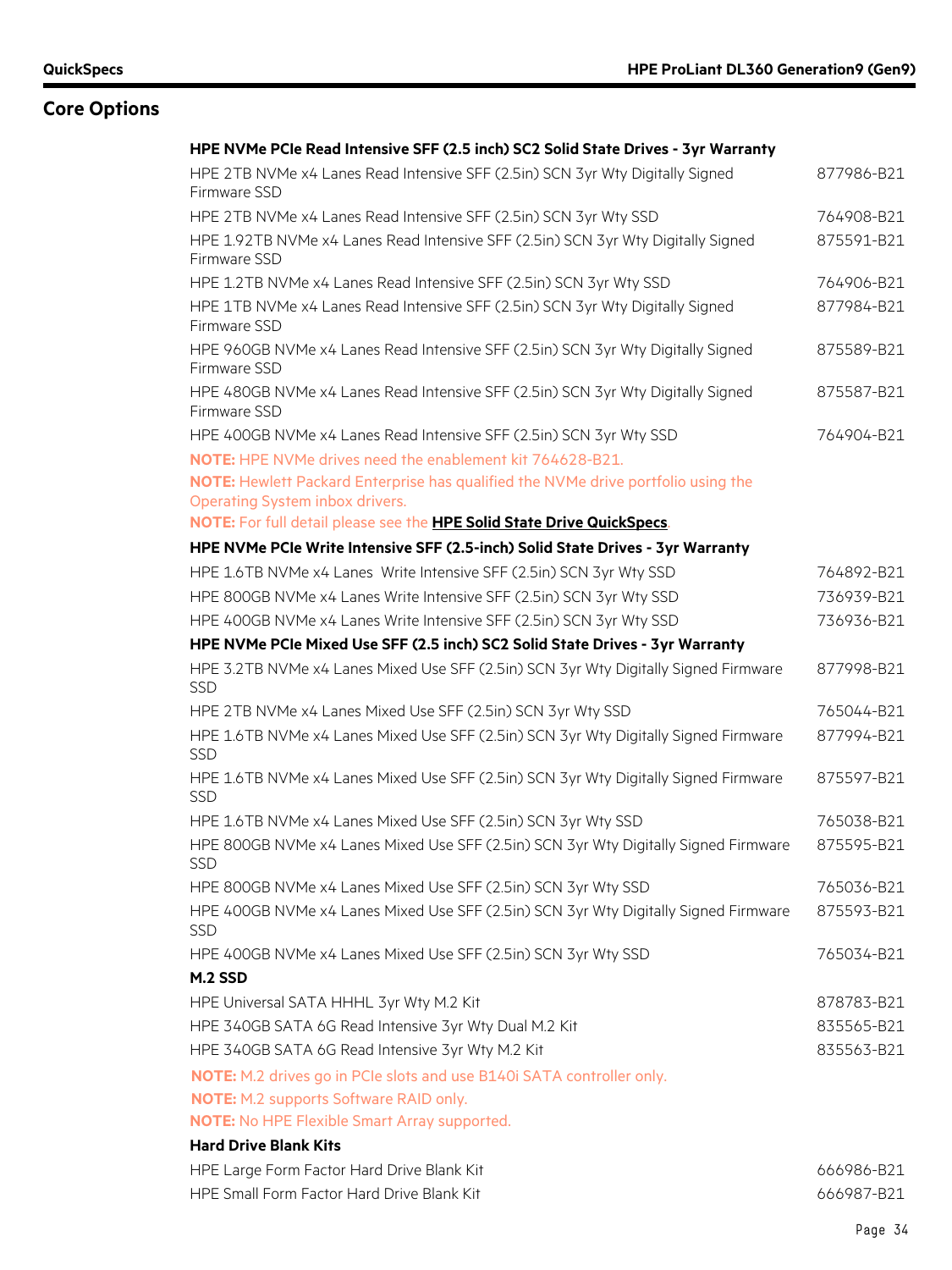|                       | <b>Hard Drive Kits</b>                                                                                                                                                                                                                          |            |
|-----------------------|-------------------------------------------------------------------------------------------------------------------------------------------------------------------------------------------------------------------------------------------------|------------|
|                       | HP DL360 Gen9 2SFF SAS/SATA Universal Media Bay Kit                                                                                                                                                                                             | 764630-B21 |
|                       | <b>NOTE:</b> Required when upgrading 8SFF config to 10SFF model. Not supported in the<br><b>4LFF Model.</b>                                                                                                                                     |            |
|                       | HP DL360 Gen9 NVMe 2 Solid State Drive Express Bay Enablement Kit                                                                                                                                                                               | 764628-B21 |
|                       | NOTE: This option provides support for up to 2NVMe drives in SFF models only. This<br>option cannot be used with the Universal Media Bay Kit.<br>NOTE: The HPE DL360 Gen9 High Performance Fan Kit (766201-B21) is required with                |            |
|                       | the NVMe kit.                                                                                                                                                                                                                                   |            |
|                       | NOTE: The PCIe card can only be used in slot1 of primary riser or slot3 of secondary<br>optional FH riser.                                                                                                                                      |            |
|                       | HP DL360 Gen9 6 NVMe + 4 SAS/SATA Express Bay Enablement Kit                                                                                                                                                                                    | 817676-B21 |
|                       | NOTE: This option provides support for up to 6NVMe drives in SFF models only. Adding<br>NVMe drives replaces support for Universal Media Bay.<br>NOTE: The PCIe card in this enablement kit can only be populated in slot1 of primary<br>riser. |            |
| <b>HPE Networking</b> | 25 Gigabit Ethernet adapters                                                                                                                                                                                                                    |            |
|                       | HPE Ethernet 4x25Gb 1-port 620QSFP28 Adapter                                                                                                                                                                                                    | 817762-B21 |
|                       | HPE Ethernet 10/25Gb 2-port 640SFP28 Adapter                                                                                                                                                                                                    | 817753-B21 |
|                       | 10 Gigabit Ethernet adapters                                                                                                                                                                                                                    |            |
|                       | HPE Ethernet 10Gb 2-port 562SFP+ Adapter                                                                                                                                                                                                        | 727055-B21 |
|                       | HPE Ethernet 10Gb 2-port 561T Adapter                                                                                                                                                                                                           | 716591-B21 |
|                       | HPE Ethernet 10Gb 2-port 560SFP+ Adapter                                                                                                                                                                                                        | 665249-B21 |
|                       | HPE Ethernet 10Gb 2-port 557SFP+ Adapter                                                                                                                                                                                                        | 788995-B21 |
|                       | HPE Ethernet 10Gb 2-port 546SFP+ Adapter                                                                                                                                                                                                        | 779793-B21 |
|                       | HPE Ethernet 10Gb 2-port 530SFP Adapter                                                                                                                                                                                                         | 652503-B21 |
|                       | HPE Ethernet 10Gb 2-port 530T Adapter                                                                                                                                                                                                           | 656596-B21 |
|                       | NOTE: The DL360 Gen9 servers ship with 4x1Gb Embedded.                                                                                                                                                                                          |            |
|                       | <b>NOTE:</b> A minimum of two Gigabytes (2 GB) of server memory is required per each<br>adapter.                                                                                                                                                |            |
|                       | NOTE: Direct Attach Cable (DAC) for copper environments or fiber transceivers and                                                                                                                                                               |            |
|                       | cables for fiber-optic environments must be purchased separately.                                                                                                                                                                               |            |
|                       | NOTE: Please see NIC QuickSpecs for Technical Specifications and additional<br>information: http://www.hpe.com/servers/ProLiantNICs.                                                                                                            |            |
|                       | 1 Gigabit Ethernet adapters                                                                                                                                                                                                                     |            |
|                       | HPE Ethernet 1Gb 4-port 366T Adapter                                                                                                                                                                                                            | 811546-B21 |
|                       | HPE Ethernet 1Gb 4-port 331T Adapter                                                                                                                                                                                                            | 647594-B21 |
|                       | HPE Ethernet 1Gb 2-port 361T Adapter                                                                                                                                                                                                            | 652497-B21 |
|                       | HPE Ethernet 1Gb 2-port 332T Adapter                                                                                                                                                                                                            | 615732-B21 |
|                       | <b>FlexibleLOM Adapters</b>                                                                                                                                                                                                                     |            |
|                       | HPE Ethernet 10/25Gb 2-port 640FLR-SFP28 Adapter                                                                                                                                                                                                | 817749-B21 |
|                       | HPE Ethernet 10Gb 2-port 562FLR-SFP+ Adapter                                                                                                                                                                                                    | 727054-B21 |
|                       | HPE Ethernet 10Gb 2-port 561FLR-T Adapter                                                                                                                                                                                                       | 700699-B21 |
|                       | HPE Ethernet 10Gb 2-port 560FLR-SFP+ Adapter                                                                                                                                                                                                    | 665243-B21 |
|                       | HPE FlexFabric 10Gb 2-port 556FLR-T Adapter                                                                                                                                                                                                     | 794525-B21 |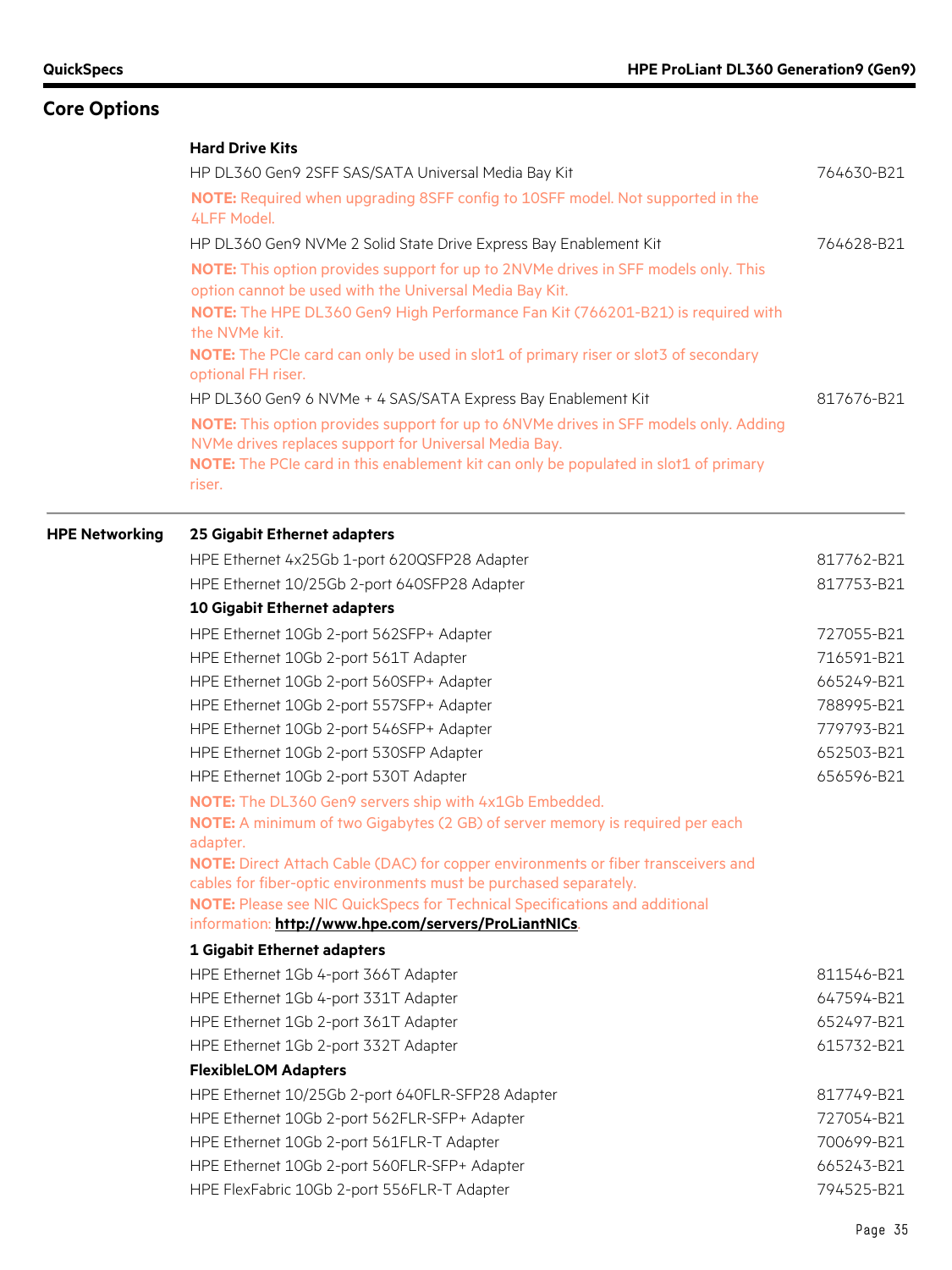| <b>Core Options</b>   |                                                                                                                                                                                                                               |                          |
|-----------------------|-------------------------------------------------------------------------------------------------------------------------------------------------------------------------------------------------------------------------------|--------------------------|
|                       | HPE FlexFabric 10Gb 2-port 556FLR-SFP+ Adapter<br>HPE Ethernet 10Gb 2-port 546FLR-SFP+ Adapter                                                                                                                                | 727060-B21<br>779799-B21 |
|                       | HPE FlexFabric 10Gb 4-port 536FLR-T Adapter                                                                                                                                                                                   | 764302-B21               |
|                       | HPE FlexFabric 10Gb 2-port 534FLR-SFP+ Adapter                                                                                                                                                                                | 700751-B21               |
|                       | HPE FlexFabric 10Gb 2-port 533FLR-T Adapter                                                                                                                                                                                   | 700759-B21               |
|                       | HPE Ethernet 1Gb 4-port 366FLR Adapter                                                                                                                                                                                        | 665240-B21               |
|                       | HPE Ethernet 1Gb 4-port 331FLR Adapter                                                                                                                                                                                        | 629135-B22               |
|                       | NOTE: The DL360 Gen9 chassis ships with 4x1Gb Embedded.<br>NOTE: Only one FlexibleLOM can be added to the server as an upgradeable option.                                                                                    |                          |
|                       |                                                                                                                                                                                                                               |                          |
| <b>HPE InfiniBand</b> | HPE InfiniBand FDR/Ethernet 10Gb/40Gb 2-port 544+QSFP Adapter                                                                                                                                                                 | 764284-B21               |
|                       | HPE InfiniBand FDR/Ethernet 10Gb/40Gb 2-port 544+FLR-QSFP Adapter                                                                                                                                                             | 764285-B21               |
|                       | HPE InfiniBand QDR/Ethernet 10Gb 2-port 544+FLR-QSFP Adapter                                                                                                                                                                  | 764286-B21<br>872725-B21 |
|                       | HPE InfiniBand EDR 100Gb 1-port 841QSFP28 Adapter                                                                                                                                                                             | 825110-B21               |
|                       | HPE InfiniBand EDR/Ethernet 100Gb 1-port 840QSFP28 Adapter                                                                                                                                                                    |                          |
|                       | HPE InfiniBand EDR/Ethernet 100Gb 2-port 840QSFP28 Adapter                                                                                                                                                                    | 825111-B21<br>829334-B21 |
|                       | HPE 100Gb 1-port OP101 QSFP28 x8 PCIe Gen3 with Intel® Omni-Path Architecture<br>Adapter                                                                                                                                      |                          |
|                       | HPE 100Gb 1-port OP101 QSFP28 x16 PCIe Gen3 with Intel® Omni-Path Architecture<br>Adapter                                                                                                                                     | 829335-B21               |
|                       | <b>NOTE:</b> For additional InfiniBand<br>information: https://www.hpe.com/h20195/v2/GetHTML.aspx?docname=c04154440                                                                                                           |                          |
|                       |                                                                                                                                                                                                                               |                          |
|                       |                                                                                                                                                                                                                               | 764642-B21               |
| <b>Options</b>        | HPE I/O Expansion HP DL360 Gen9 Low Profile PCIe Slot CPU2 Kit<br>NOTE: This option kit requires a second CPU and will add an additional Low Profile PCIe<br>3.0 slot.                                                        |                          |
|                       | HPE DL360 Gen9 2P Full Height PCIe Slot 2 GPU Enablement Kit                                                                                                                                                                  | 867249-B21               |
|                       | NOTE: This enablement kit can support more than one Full Height/GPU card                                                                                                                                                      |                          |
|                       | <b>NOTE:</b> This option kit requires a second CPU and will add an additional FH / 34 Length                                                                                                                                  |                          |
|                       | PCIe 3.0 slot.<br>NOTE: This kit includes GPU power cable and bracket; when this option kit is installed<br>the Low Profile PCIe3.0 riser is not useable.                                                                     |                          |
|                       | NOTE: It is not possible to convert a unit with the Full height kit back to dual Low Profile<br>brackets.                                                                                                                     |                          |
|                       |                                                                                                                                                                                                                               |                          |
| <b>HPE Power</b>      | <b>HPE Flex Slot Platinum Hot-plug Power supplies</b>                                                                                                                                                                         |                          |
| <b>Supplies</b>       | HPE 1400W Flex Slot Platinum Plus Hot Plug Power Supply Kit                                                                                                                                                                   | 720620-B21               |
|                       | NOTE: Flex Slot Platinum Plus power supplies support power efficiency of up to 94%.<br>Includes a C-14 power inlet (blue) connector that can support HPE Power Discovery                                                      |                          |
|                       | Services.                                                                                                                                                                                                                     |                          |
|                       | HPE 500W Flex Slot Platinum Hot Plug Power Supply Kit<br><b>NOTE:</b> Flex Slot Platinum power supplies support power efficiency of up to 94%.                                                                                | 720478-B21               |
|                       | Includes a C-14 power inlet connector.                                                                                                                                                                                        |                          |
|                       | HPE 800W Flex Slot Platinum Hot Plug Power Supply Kit<br><b>NOTE:</b> Flex Slot Platinum power supplies support power efficiency of up to 96%.<br>NOTE: Also available in -48VDC and 227VAC / 380VDC power inputs, 720480 and | 720479-B21               |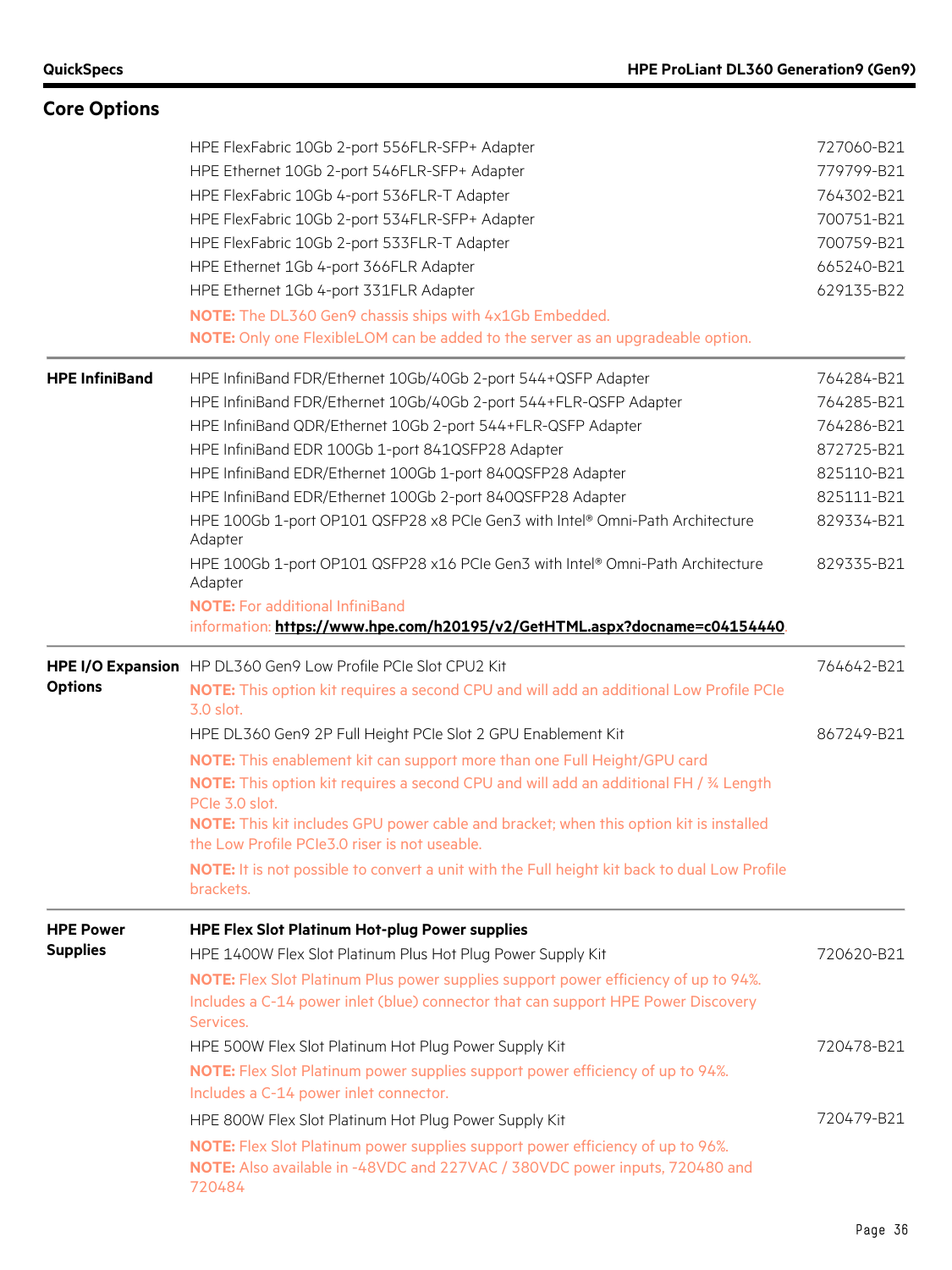| <b>Core Options</b>    |                                                                                                                                                                                                                                                                                                                                                                                                                                                                                                                                                                                  |               |
|------------------------|----------------------------------------------------------------------------------------------------------------------------------------------------------------------------------------------------------------------------------------------------------------------------------------------------------------------------------------------------------------------------------------------------------------------------------------------------------------------------------------------------------------------------------------------------------------------------------|---------------|
|                        | HPE 800W Flex Slot Titanium Hot Plug Power Supply Kit                                                                                                                                                                                                                                                                                                                                                                                                                                                                                                                            | 720482-B21    |
|                        | <b>NOTE:</b> Flex Slot Titanium power supplies support power efficiency of up to 96%.<br>Includes a C-14 power inlet connector.                                                                                                                                                                                                                                                                                                                                                                                                                                                  |               |
|                        | HPE 800W Flex Slot Universal Hot Plug Power Supply Kit                                                                                                                                                                                                                                                                                                                                                                                                                                                                                                                           | 720484-B21    |
|                        | NOTE: Flex Slot Universal power supplies support power efficiency of up to 94% and<br>support both 277VAC / 380VDC power inputs.                                                                                                                                                                                                                                                                                                                                                                                                                                                 |               |
|                        | HPE 800W Flex Slot -48VDC Hot Plug Power Supply Kit                                                                                                                                                                                                                                                                                                                                                                                                                                                                                                                              | 720480-B21    |
|                        | <b>NOTE:</b> Flex Slot -48VDC power supplies support power efficiency of up to 94%.                                                                                                                                                                                                                                                                                                                                                                                                                                                                                              |               |
|                        | NOTE: Maximum of 2 Flex Slot power supplies per platform.                                                                                                                                                                                                                                                                                                                                                                                                                                                                                                                        |               |
|                        | NOTE: All power supplies must be of the same input voltage, output rating, and efficiency rating. If non-<br>matching power supplies are installed, you may receive an error message and/experience operational<br>issues with your server.                                                                                                                                                                                                                                                                                                                                      |               |
|                        | NOTE: Mixing different power supplies in the same server may limit or disable some power supply<br>features including support for power redundancy. To ensure access to all available features, all power<br>supplies within the same server should have the same output and efficiency ratings<br>NOTE: Prior to selecting a power supply option, it is highly recommended that you review your server<br>configuration in the HPE Power Advisor tool to determine the right size power supply. The HPE Power<br>Advisor is located at: http://www.hpe.com/info/hppoweradvisor. |               |
|                        | NOTE: Support for HPE Power Discovery Services is included with the 1400W Flex Slot option. Power                                                                                                                                                                                                                                                                                                                                                                                                                                                                                |               |
|                        | specifications and technical content for all HPE Server power supplies can be found                                                                                                                                                                                                                                                                                                                                                                                                                                                                                              |               |
|                        | at: http://www.hpe.com/info/proliant/powersupply.                                                                                                                                                                                                                                                                                                                                                                                                                                                                                                                                |               |
| <b>HPE Computation</b> | HPE NVIDIA Tesla P4 8GB Computational Accelerator                                                                                                                                                                                                                                                                                                                                                                                                                                                                                                                                | Q0V79A        |
| and Graphics           | <b>NOTE:</b> Max of 2 cards can be ordered (Slots 1 and 3).                                                                                                                                                                                                                                                                                                                                                                                                                                                                                                                      |               |
| <b>Accelerators</b>    | NOTE: If 2 cards are installed, then 867249-B21 (HPE DL360 Gen9 2P PCIe GPU<br>Enablemnt Kit) is required.                                                                                                                                                                                                                                                                                                                                                                                                                                                                       |               |
|                        | HPE NVIDIA Tesla M4 4GB Computational Accelerator                                                                                                                                                                                                                                                                                                                                                                                                                                                                                                                                | <b>P9U90A</b> |
|                        | NOTE: Max of 2 cards can be ordered (Slots 1 and 3).                                                                                                                                                                                                                                                                                                                                                                                                                                                                                                                             |               |
|                        | NOTE: If 2 cards are installed, then 764642-B21 (HPE DL360 Gen9 Low Profile PCIe                                                                                                                                                                                                                                                                                                                                                                                                                                                                                                 |               |
|                        | Slot CPU2 Kit) is required.                                                                                                                                                                                                                                                                                                                                                                                                                                                                                                                                                      |               |
|                        | HPE NVIDIA Quadro M2000 Graphics Accelerator                                                                                                                                                                                                                                                                                                                                                                                                                                                                                                                                     | P8Y48A        |
|                        | <b>NOTE:</b> Max of 2 cards can be ordered (Slots 1 and 3).                                                                                                                                                                                                                                                                                                                                                                                                                                                                                                                      |               |
|                        | NOTE: If 2 cards are installed, then 867249-B21 (HPE DL360 Gen9 2P PCIe GPU<br>Enablemnt Kit) is required.                                                                                                                                                                                                                                                                                                                                                                                                                                                                       |               |
|                        | HPE NVIDIA Quadro M4000 Graphics Accelerator                                                                                                                                                                                                                                                                                                                                                                                                                                                                                                                                     | M9X58A        |
|                        | <b>NOTE:</b> Max of 2 cards can be ordered (Slots 1 and 3).                                                                                                                                                                                                                                                                                                                                                                                                                                                                                                                      |               |
|                        | NOTE: If 1 card is installed, then 766199-B21 (HPE DL360 Gen9 GPU Cable for CPU1                                                                                                                                                                                                                                                                                                                                                                                                                                                                                                 |               |
|                        | Kit) is required.                                                                                                                                                                                                                                                                                                                                                                                                                                                                                                                                                                |               |
|                        | NOTE: If 2 cards are installed, then only 867249-B21 (HPE DL360 Gen9 2P PCIe GPU<br>Enablemnt Kit) is required (GPU cable will be included in kit).                                                                                                                                                                                                                                                                                                                                                                                                                              |               |
|                        | HPE NVIDIA Quadro P4000 Graphics Accelerator                                                                                                                                                                                                                                                                                                                                                                                                                                                                                                                                     | Q0V78A        |
|                        | HP DL360 Gen9 GPU Cable for CPU1 Kit                                                                                                                                                                                                                                                                                                                                                                                                                                                                                                                                             | 766199-B21    |
|                        | NOTE: This kit is required if one HPE NVIDIA Quadro M4000 Graphics Accelerator card<br>is installed (includes GPU cable and brackets).                                                                                                                                                                                                                                                                                                                                                                                                                                           |               |
|                        | NOTE: The NVIDIA Quadro modules are supported only on 64-bit versions of Linux and Windows<br>operating systems as well as on Virtual Machine client operating systems. The supported bare metal<br>operating systems are RHEL6, RHEL7, SLES 11, SLES12 and Windows Server 2012 R2.                                                                                                                                                                                                                                                                                              |               |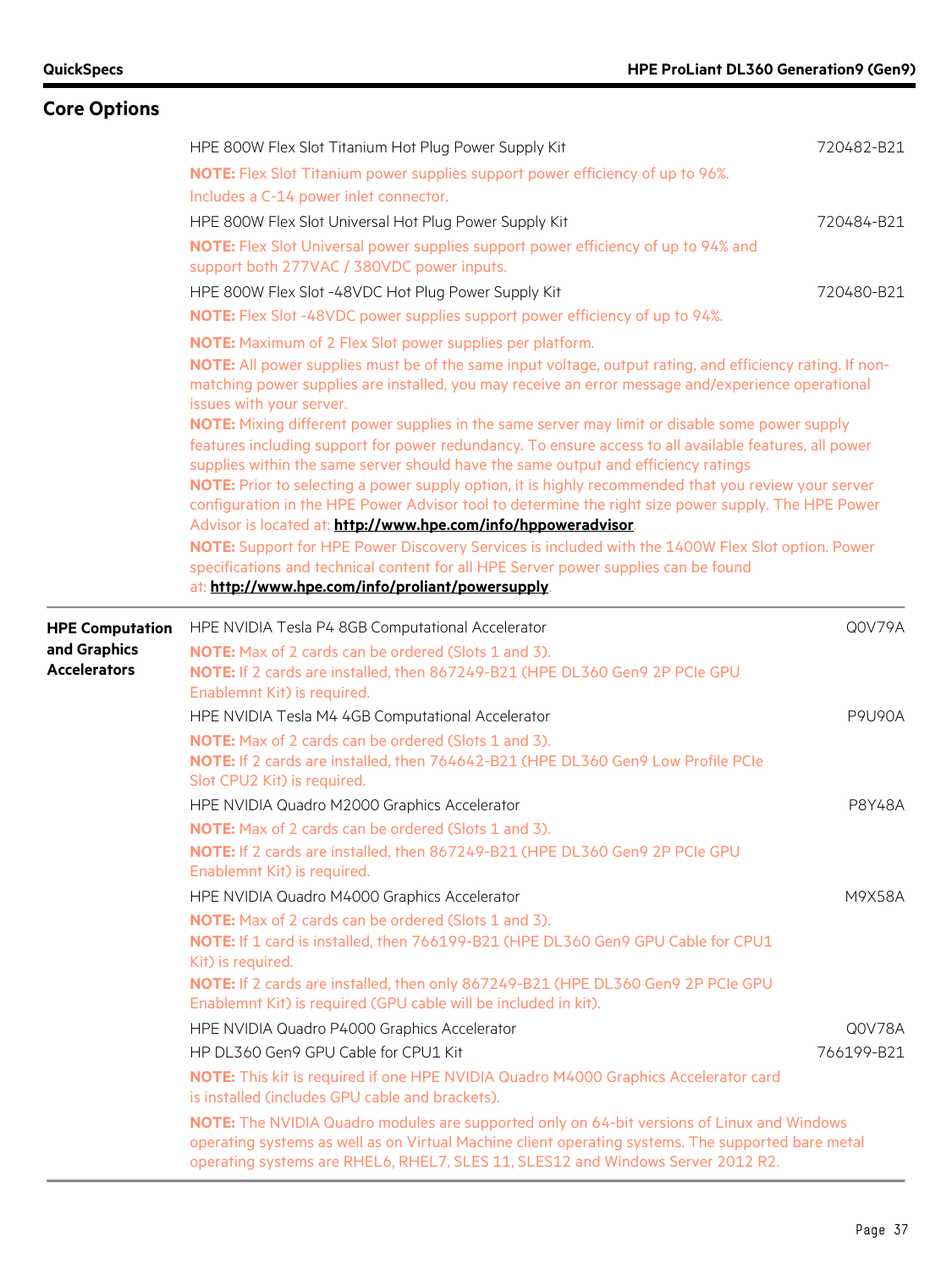**HPE Cooling Options**

HP DL360 Gen9 High Performance Fan Kit 766201-B21 **NOTE:** High Performance Fan Kit is required for some supported configurations (10SFF Chassis, 160W CPUs or higher, LRDIMMs, NVMe SSDs) and extended ambient operating temperatures above 35° C. Qualifications for extended ambient configurations are at: **<http://www.hpe.com/servers/ashrae>**. **NOTE:** High performance fan kit increases power consumption. To reduce power consumption use high performance heat sinks (795235-B21).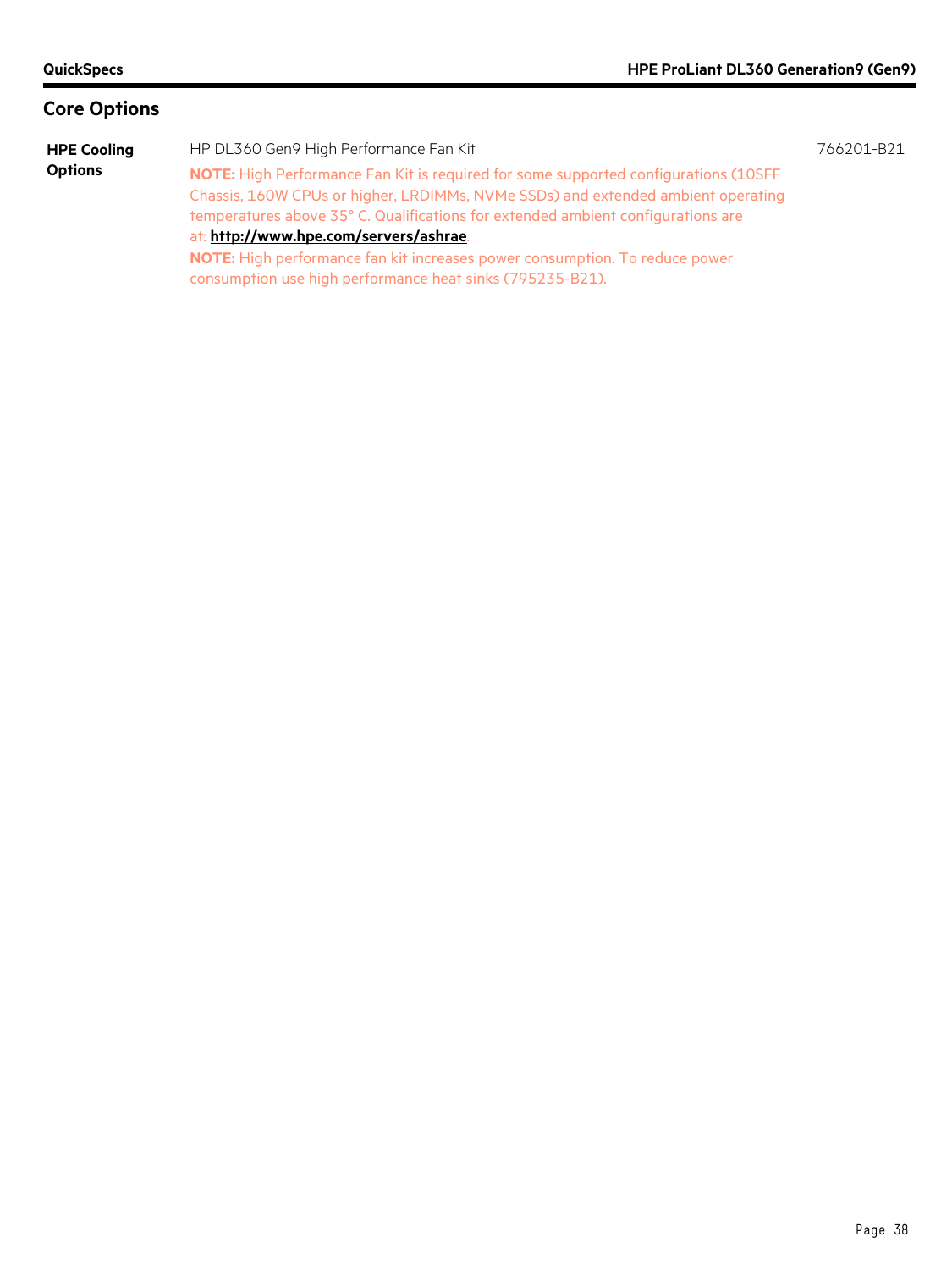**NOTE:** Some options may not be integrated at the factory. To ensure only valid configurations are ordered, Hewlett Packard Enterprise recommends the use of an Hewlett Packard Enterprise approved configurator. Contact your local sales representative for additional information.

| <b>HPE Insight</b>            | <b>HPE Insight Control</b>                                                                                                                                                                                                                                                                                                                                  |               |  |  |
|-------------------------------|-------------------------------------------------------------------------------------------------------------------------------------------------------------------------------------------------------------------------------------------------------------------------------------------------------------------------------------------------------------|---------------|--|--|
| <b>Software</b>               | HPE Insight Control including 1yr 24x7 Technical Support and Updates 1-server LTU                                                                                                                                                                                                                                                                           | C6N27A        |  |  |
|                               | HPE Insight Control including 1yr 24x7 TSU E-LTU                                                                                                                                                                                                                                                                                                            | C6N28ABE      |  |  |
|                               | HPE Insight Control Upgrade from iLO Advanced including 1yr 24x7 Support E-LTU                                                                                                                                                                                                                                                                              | C6N38ABE      |  |  |
|                               | NOTE: Electronic and Flexible-Quantity licenses can be used to purchase multiple licenses with a single<br>activation key.                                                                                                                                                                                                                                  |               |  |  |
|                               | NOTE: Customer will receive a license entitlement certificate. The license entitlement certificate must be<br>redeemed online or via fax in order to obtain the license activation key(s). Includes one year of 24x7<br>HPE Software Technical Support and Update Service.                                                                                  |               |  |  |
|                               | NOTE: Licenses ship without media. The HPE Insight Control Media Kit can be ordered separately, or                                                                                                                                                                                                                                                          |               |  |  |
|                               | can be downloaded at: https://www.hpe.com/info/insightmanagement.<br>NOTE: For additional license options please see the QuickSpecs                                                                                                                                                                                                                         |               |  |  |
|                               | at: https://www.hpe.com/h20195/v2/gethtml.aspx?docname=c04123391.                                                                                                                                                                                                                                                                                           |               |  |  |
| <b>HPE Converged</b>          | <b>HPE OneView Advanced (with HPE iLO Advanced)</b>                                                                                                                                                                                                                                                                                                         |               |  |  |
| Infrastructure                | HPE OneView including 3yr 24x7 Support Physical 1-server LTU                                                                                                                                                                                                                                                                                                | E5Y34A        |  |  |
| Management<br><b>Software</b> | HPE OneView including 3yr 24x7 Support Flexible Quantity E-LTU                                                                                                                                                                                                                                                                                              | E5Y35AAE      |  |  |
|                               | HPE OneView Advanced (without HPE iLO Advanced)                                                                                                                                                                                                                                                                                                             |               |  |  |
|                               | HPE OneView w/o iLO including 3yr 24x7 Support 1-server LTU                                                                                                                                                                                                                                                                                                 | <b>P8B24A</b> |  |  |
|                               | HPE OneView w/o iLO including 3yr 24x7 Support Track 1-server LTU                                                                                                                                                                                                                                                                                           | <b>P8B25A</b> |  |  |
|                               | HPE OneView w/o iLO including 3yr 24x7 Support Flexible Quantity E-LTU                                                                                                                                                                                                                                                                                      | P8B26AAE      |  |  |
|                               | HPE OneView Physical Media Kit LTU                                                                                                                                                                                                                                                                                                                          | E5Y37A        |  |  |
|                               | NOTE: Full licenses of HPE OneView Advanced also provide the right-to-use HPE<br>Insight Control without additional charge.                                                                                                                                                                                                                                 |               |  |  |
|                               | NOTE: Server provisioning (via 'HPE Insight Control server provisioning') is licensed<br>as part of HPE OneView Advanced and provides multi-server OS and driver<br>provisioning.                                                                                                                                                                           |               |  |  |
|                               | NOTE: Licenses ship without media. The HPE OneView Media Kit can be ordered<br>separately, or can be downloaded at: http://www.hpe.com/info/hpeoneview.                                                                                                                                                                                                     |               |  |  |
|                               | NOTE: Electronic and Flexible-Quantity licenses can be used to purchase multiple                                                                                                                                                                                                                                                                            |               |  |  |
|                               | licenses with a single activation key. NOTE: Licenses ship without media. The HPE                                                                                                                                                                                                                                                                           |               |  |  |
|                               | OneView Media Kit can be ordered separately, or can be downloaded<br>at: http://www.hpe.com/info/hpeoneview.                                                                                                                                                                                                                                                |               |  |  |
| <b>High Performance</b>       | <b>HPE Cluster Management Utility</b>                                                                                                                                                                                                                                                                                                                       |               |  |  |
| <b>Clusters</b>               | HPE Insight Cluster Management Utility 1yr 24x7 Flexible LTU                                                                                                                                                                                                                                                                                                | QL803B        |  |  |
|                               | HPE Insight Cluster Management Utility 3yr 24x7 Flexible LTU                                                                                                                                                                                                                                                                                                | <b>BD476A</b> |  |  |
|                               | NOTE: These part numbers can be used to purchase one certificate for multiple<br>licenses and support with a single activation key. Each license is for one node (server).<br>Customer will receive a printed end user license agreement and license entitlement<br>certificate via physical shipment. The license entitlement certificate must be redeemed |               |  |  |
|                               | online in order to obtain a license key. Customer also will receive a support agreement.                                                                                                                                                                                                                                                                    |               |  |  |
|                               | HPE Insight Cluster Management Utility Media                                                                                                                                                                                                                                                                                                                | <b>BD477A</b> |  |  |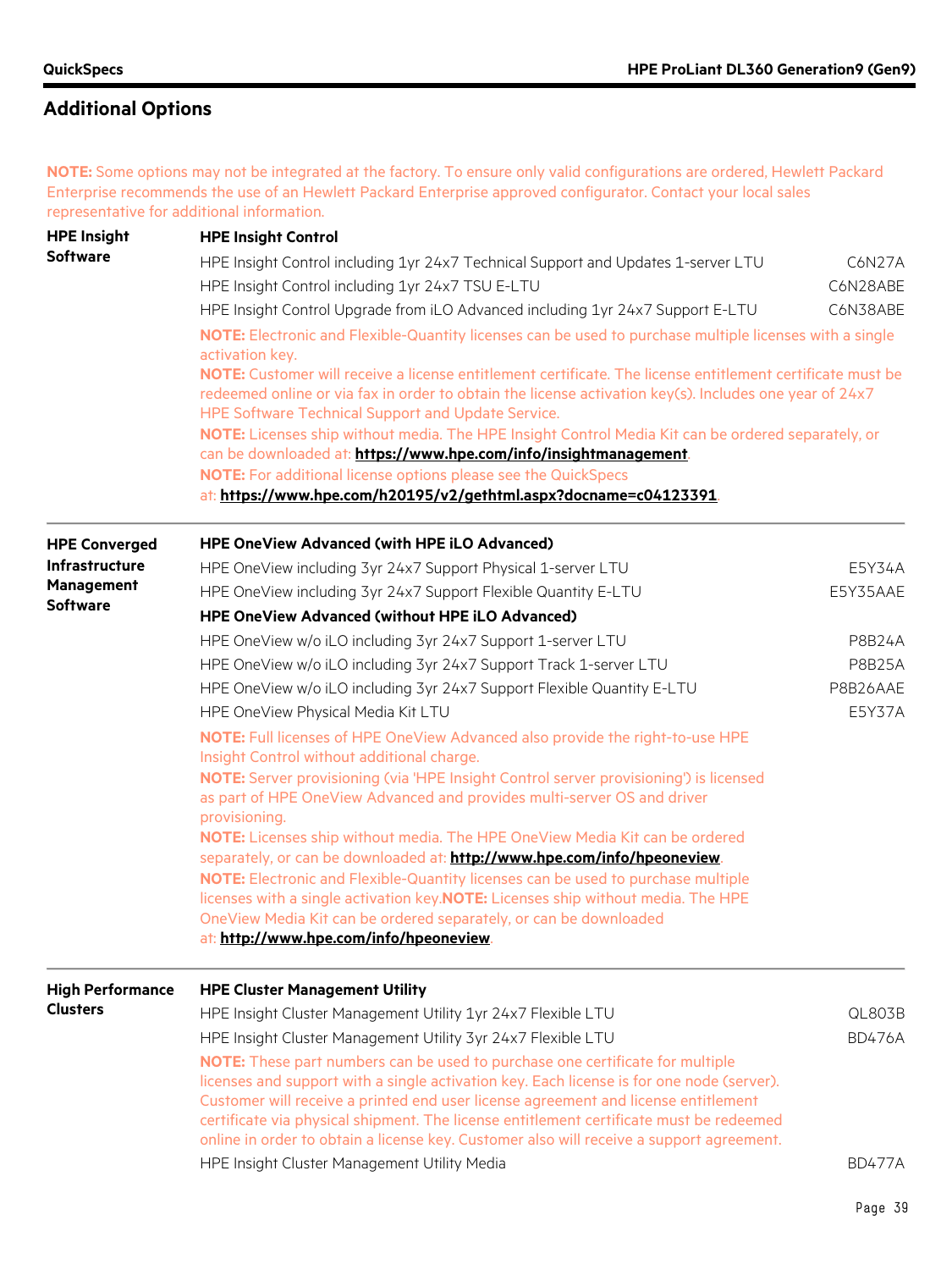### **NOTE:** For additional license kits please see the **[HPE Insight Cluster Management](https://www.hpe.com/h20195/v2/GetHTML.aspx?docname=c04111735)  [Utility QuickSpecs](https://www.hpe.com/h20195/v2/GetHTML.aspx?docname=c04111735)**.

| <b>HPE PCIe Workload</b>   | <b>HPE Read Intensive PCIe Workload Accelerator</b>                                                                                                                                                                                                                                                                                                                                                                                                                                                                                                                                                                                                                                                                                                                                                                                                                                                                                                                                                                                                      |            |
|----------------------------|----------------------------------------------------------------------------------------------------------------------------------------------------------------------------------------------------------------------------------------------------------------------------------------------------------------------------------------------------------------------------------------------------------------------------------------------------------------------------------------------------------------------------------------------------------------------------------------------------------------------------------------------------------------------------------------------------------------------------------------------------------------------------------------------------------------------------------------------------------------------------------------------------------------------------------------------------------------------------------------------------------------------------------------------------------|------------|
| <b>Accelerator Options</b> | HPE 3.2TB Read Intensive-2 HH/HL PCIe Workload Accelerator                                                                                                                                                                                                                                                                                                                                                                                                                                                                                                                                                                                                                                                                                                                                                                                                                                                                                                                                                                                               | 831737-B21 |
|                            | HPE 1.3TB Read Intensive-2 HH/HL PCIe Workload Accelerator                                                                                                                                                                                                                                                                                                                                                                                                                                                                                                                                                                                                                                                                                                                                                                                                                                                                                                                                                                                               | 831733-B21 |
|                            | <b>HPE Write Intensive PCIe Workload Accelerator</b>                                                                                                                                                                                                                                                                                                                                                                                                                                                                                                                                                                                                                                                                                                                                                                                                                                                                                                                                                                                                     |            |
|                            | HPE 1.6TB NVMe Write Intensive HH/HL PCIe Workload Accelerator                                                                                                                                                                                                                                                                                                                                                                                                                                                                                                                                                                                                                                                                                                                                                                                                                                                                                                                                                                                           | 803197-B21 |
|                            | HPE 800GB NVMe Write Intensive HH/HL PCIe Workload Accelerator                                                                                                                                                                                                                                                                                                                                                                                                                                                                                                                                                                                                                                                                                                                                                                                                                                                                                                                                                                                           | 803195-B21 |
|                            | <b>HPE Mixed Use PCIe Workload Accelerator</b>                                                                                                                                                                                                                                                                                                                                                                                                                                                                                                                                                                                                                                                                                                                                                                                                                                                                                                                                                                                                           |            |
|                            | HPE 6.4TB PCIe x8 Lanes Mixed Use HHHL 3yr Wty Digitally Signed Firmware Card                                                                                                                                                                                                                                                                                                                                                                                                                                                                                                                                                                                                                                                                                                                                                                                                                                                                                                                                                                            | 877829-B21 |
|                            | HPE 3.2TB PCIe x8 Lanes Mixed Use HHHL 3yr Wty Digitally Signed Firmware Card                                                                                                                                                                                                                                                                                                                                                                                                                                                                                                                                                                                                                                                                                                                                                                                                                                                                                                                                                                            | 877827-B21 |
|                            | HPE 1.6TB PCIe x8 Lanes Mixed Use HHHL 3yr Wty Digitally Signed Firmware Card                                                                                                                                                                                                                                                                                                                                                                                                                                                                                                                                                                                                                                                                                                                                                                                                                                                                                                                                                                            | 877825-B21 |
|                            | HPE 2.0TB NVMe Mixed Use HH/HL PCIe Workload Accelerator                                                                                                                                                                                                                                                                                                                                                                                                                                                                                                                                                                                                                                                                                                                                                                                                                                                                                                                                                                                                 | 803204-B21 |
|                            | HPE 1.6TB NVMe Mixed Use HH/HL PCIe Workload Accelerator                                                                                                                                                                                                                                                                                                                                                                                                                                                                                                                                                                                                                                                                                                                                                                                                                                                                                                                                                                                                 | 803202-B21 |
|                            | HPE 800GB NVMe Mixed Use HH/HL PCIe Workload Accelerator                                                                                                                                                                                                                                                                                                                                                                                                                                                                                                                                                                                                                                                                                                                                                                                                                                                                                                                                                                                                 | 803200-B21 |
|                            | NOTE: Please see the HPE PCIe Workload Accelerators for ProLiant Servers                                                                                                                                                                                                                                                                                                                                                                                                                                                                                                                                                                                                                                                                                                                                                                                                                                                                                                                                                                                 |            |
|                            | <b>QuickSpecs</b> for Technical Specifications and additional information.                                                                                                                                                                                                                                                                                                                                                                                                                                                                                                                                                                                                                                                                                                                                                                                                                                                                                                                                                                               |            |
| <b>HPE Security</b>        | HPE 1U Security Bezel Kit                                                                                                                                                                                                                                                                                                                                                                                                                                                                                                                                                                                                                                                                                                                                                                                                                                                                                                                                                                                                                                | 664918-B21 |
|                            | HPE Trusted Platform Module 2.0 Kit                                                                                                                                                                                                                                                                                                                                                                                                                                                                                                                                                                                                                                                                                                                                                                                                                                                                                                                                                                                                                      | 745823-B21 |
|                            | NOTE: This option kit is supported on Gen9 servers with UEFI Mode not Legacy                                                                                                                                                                                                                                                                                                                                                                                                                                                                                                                                                                                                                                                                                                                                                                                                                                                                                                                                                                             |            |
|                            | Mode. It is not compatible with HPE ProLiant Gen8 servers or earlier generation<br>variants.                                                                                                                                                                                                                                                                                                                                                                                                                                                                                                                                                                                                                                                                                                                                                                                                                                                                                                                                                             |            |
|                            | NOTE: HPE Gen9 servers purchased earlier may require latest BIOS update to be<br>compatible.                                                                                                                                                                                                                                                                                                                                                                                                                                                                                                                                                                                                                                                                                                                                                                                                                                                                                                                                                             |            |
|                            | NOTE: HPE server systems can have a TPM module (of any type) installed only once.<br>It cannot be replaced with any other TPM module.                                                                                                                                                                                                                                                                                                                                                                                                                                                                                                                                                                                                                                                                                                                                                                                                                                                                                                                    |            |
|                            | HPE Trusted Platform Module Option                                                                                                                                                                                                                                                                                                                                                                                                                                                                                                                                                                                                                                                                                                                                                                                                                                                                                                                                                                                                                       | 488069-B21 |
|                            | <b>NOTE:</b> The TPM (Trusted Platform Module) is a microcontroller chip that can securely<br>store artifacts used to authenticate the server platform. These artifacts can include<br>passwords, certificates and encryption keys. Windows® BitLocker™ Drive Encryption<br>(BitLocker) is a data protection feature available in Windows Server® 2008. BitLocker<br>leverages the enhanced security capabilities of a Trusted Platform Module (TPM)<br>version 1.2. The TPM works with BitLocker to help protect user data and to ensure<br>that a server running Windows Server 2008 has not been tampered with while the<br>system was offline.<br>NOTE: ProLiant OS pre-installed units will come with the partition required for TPM<br>deployment.<br>NOTE: The TPM key is unique to every TPM deployed server and must be retained.<br>Misplacing or losing the key could result in data loss.<br>NOTE: The HPE Trusted Platform Module Option (488069-B21) is the TPM 1.2<br>version. Compatible server platforms include Gen8 and Gen9 servers. |            |
|                            | NOTE: HPE server systems can have a TPM module (of any type) installed only once.<br>It cannot be replaced with any other TPM module.                                                                                                                                                                                                                                                                                                                                                                                                                                                                                                                                                                                                                                                                                                                                                                                                                                                                                                                    |            |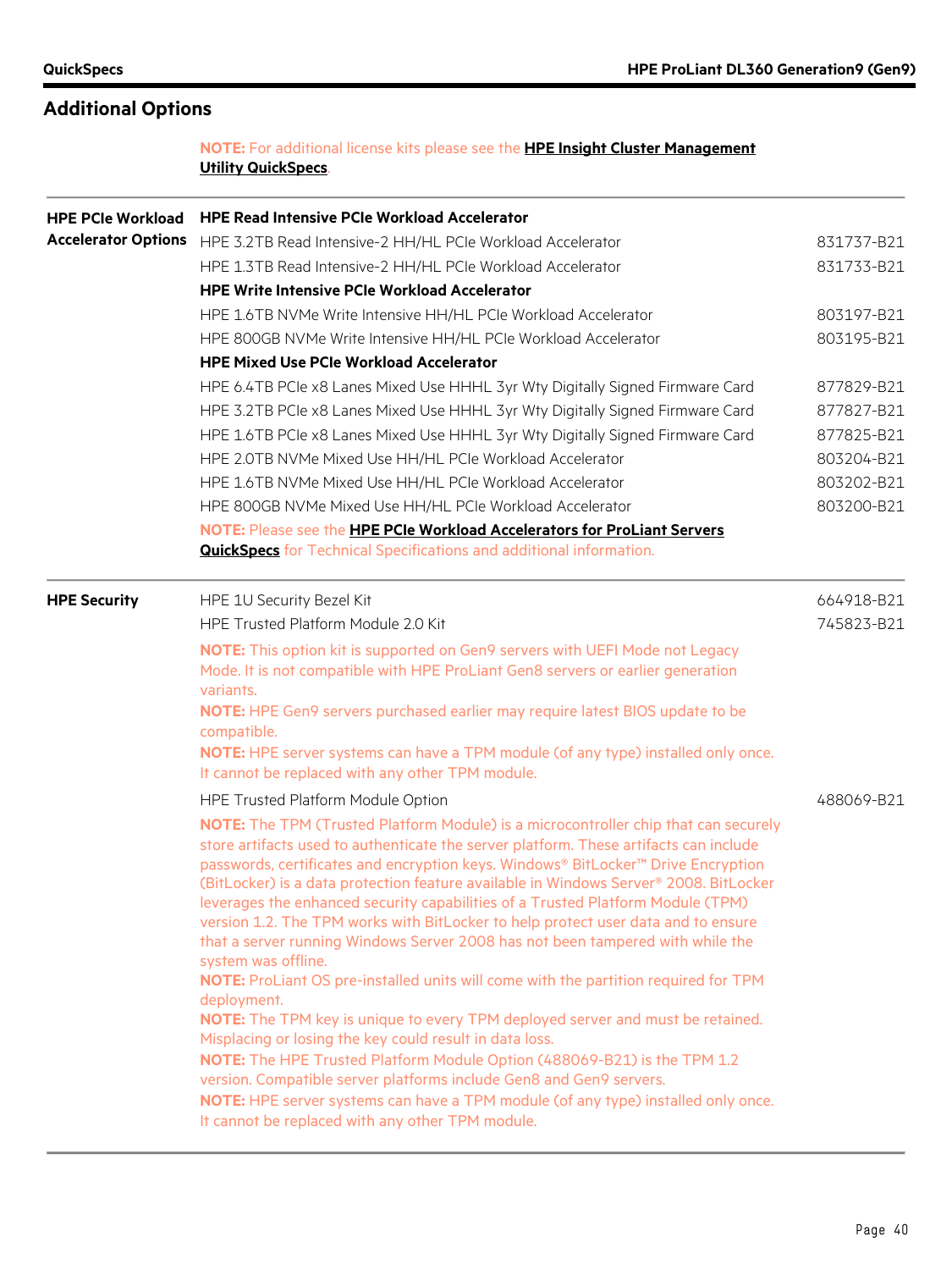| <b>HPE Storage</b> | <b>SAS Controllers</b>                                                                                                                                                                                                                                     |            |
|--------------------|------------------------------------------------------------------------------------------------------------------------------------------------------------------------------------------------------------------------------------------------------------|------------|
| <b>Controllers</b> | <b>HPE Smart Array Controllers</b>                                                                                                                                                                                                                         |            |
|                    | HPE Smart Array P841/4GB FBWC 12Gb 4-ports Ext SAS Controller                                                                                                                                                                                              | 726903-B21 |
|                    | HPE Smart Array P840/4GB FBWC 12Gb 2-ports Int SAS Controller                                                                                                                                                                                              | 726897-B21 |
|                    | HP DL360 Gen9 Smart Array P840 SAS Card with Cable Kit                                                                                                                                                                                                     | 766205-B21 |
|                    | NOTE: Includes the P840 Smart Array controller with 4GB integrated cache, HPE<br>Smart Storage Battery, and associated cabling required to attach it to a 10 SFF<br>configuration.                                                                         |            |
|                    | HPE Smart Array P840ar/2GB FBWC 12Gb 2-port Internal SAS Controller                                                                                                                                                                                        | 843199-B21 |
|                    | NOTE: The Smart Array P840ar SAS controller will require the P840ar Cable Kit<br>843234-B21.                                                                                                                                                               |            |
|                    | HPE Smart Array P441/4GB FBWC 12Gb 2-ports Ext SAS Controller                                                                                                                                                                                              | 726825-B21 |
|                    | HPE Smart Array P440/4GB FBWC 12Gb 1-port Int SAS Controller                                                                                                                                                                                               | 726821-B21 |
|                    | HPE Smart Array P440ar/2GB FBWC 12Gb 2-ports Int SAS Controller                                                                                                                                                                                            | 726736-B21 |
|                    | HPE DL360 Gen9 Smart Array P440ar Controller for 2 GPU Configurations                                                                                                                                                                                      | 726740-B21 |
|                    | NOTE: This controller is specific for the DL360 Gen9 with 2 GPGPUs installed. It has a<br>unique heatsink that will allow the 2 <sup>nd</sup> GPU to fit.                                                                                                  |            |
|                    | NOTE: When ordering controllers, see HPE Cable Options below for required cable(s).                                                                                                                                                                        |            |
|                    | <b>HPE Smart Host Bus Adapters</b>                                                                                                                                                                                                                         |            |
|                    | HPE H241 12Gb 2-ports Ext Smart Host Bus Adapter                                                                                                                                                                                                           | 726911-B21 |
|                    | HPE H240 12Gb 2-ports Int Smart Host Bus Adapter                                                                                                                                                                                                           | 726907-B21 |
|                    | HPE H240ar 12Gb 2-ports Int Smart Host Bus Adapter                                                                                                                                                                                                         | 726757-B21 |
|                    | NOTE: The H240ar will support up to 8 internal SAS/SATA drives without using a<br>PCIe slot.                                                                                                                                                               |            |
|                    | NOTE: When ordering controllers, see HPE Cable Options below for required cable(s).                                                                                                                                                                        |            |
|                    | <b>HPE Cable Options</b>                                                                                                                                                                                                                                   |            |
|                    | HPE DL360 Gen9 Smart Array P840ar Cable Kit                                                                                                                                                                                                                | 843234-B21 |
|                    | HP DL360 Gen9 SFF Embedded SATA Cable                                                                                                                                                                                                                      | 766207-B21 |
|                    | NOTE: Needed only when attaching drive bays to the B140i controller in an 8 SFF<br>Model.                                                                                                                                                                  |            |
|                    | HP DL360 Gen9 SFF Smart Array P440/H240 SAS Cables                                                                                                                                                                                                         | 775927-B21 |
|                    | NOTE: Required for use with the HPE Smart Array P440 (PCIe Controllers) 726821-                                                                                                                                                                            |            |
|                    | B21 or 761872-B21, the option kit documentation details out cable placement with<br>the HPE Smart Array P440 in PCIe 3.0 Slots 1 or 2 connecting to the 8SFF backplane<br>or the 2 SFF SAS/SATA option kit.                                                |            |
|                    | HP DL360 Gen9 SFF Smart Array P440ar/H240ar SAS Cable                                                                                                                                                                                                      | 766209-B21 |
|                    | HP DL360 Gen9 LFF Embedded SATA Cable                                                                                                                                                                                                                      | 766213-B21 |
|                    | HP DL360 Gen9 LFF Smart Array P440/H240 SAS Cables                                                                                                                                                                                                         | 775929-B21 |
|                    | NOTE: Required for use with the HPE Smart Array P440 (PCIe Controllers) 726821-<br>B21 or 761872-B21, the option kit documentation details out cable placement with<br>the HPE Smart Array P440 in PCIe 3.0 Slots 1 or 2 connecting to the 4LFF backplane. |            |
|                    | HP DL360 Gen9 LFF Smart Array P440ar/H240ar SAS Cable                                                                                                                                                                                                      | 766211-B21 |
|                    | NOTE: Required for an upgrade from a B140i SATA controller to a HPE Smart HBA<br>240ar or HPE Smart Array P440ar.                                                                                                                                          |            |
|                    | NOTE: Options noted "DL360 Gen9 SFF" are supported on the 8 SFF Model only. Options<br>noted "DL360 Gen9 LFF" are supported on the 4 LFF Model only.                                                                                                       |            |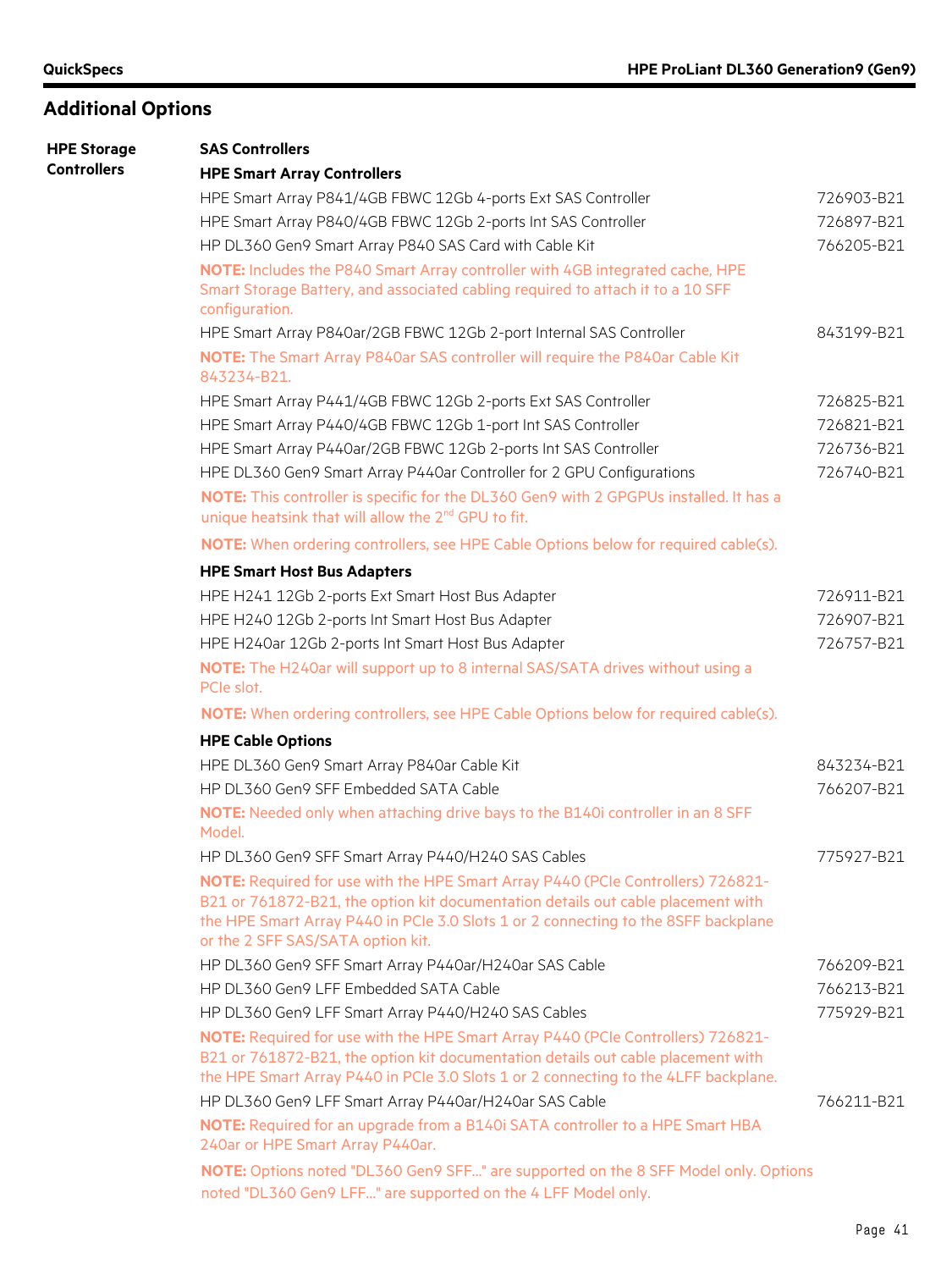|                        | <b>Optional Software</b>                                                                                                                                                        |                                          |  |  |  |  |  |
|------------------------|---------------------------------------------------------------------------------------------------------------------------------------------------------------------------------|------------------------------------------|--|--|--|--|--|
|                        | HPE Smart Array SR SmartCache (Single Key/Single Server) LTU                                                                                                                    | D7S26A                                   |  |  |  |  |  |
|                        | HPE Smart Array SR SmartCache (Single Key/Multiple Servers) LTU                                                                                                                 | D7S27A                                   |  |  |  |  |  |
|                        | HPE Smart Array SR SmartCache (Single Key/Multiple Servers) E-LTU                                                                                                               | D7S27AAE                                 |  |  |  |  |  |
|                        | <b>NOTE:</b> HPE SmartCache is supported when one of the supported Smart Array<br>Controllers is installed in the server.                                                       |                                          |  |  |  |  |  |
|                        | NOTE: HPE SmartCache comes standard (no licensing is required) if the HPE Smart<br>Array P840 Controller is installed in the server.                                            |                                          |  |  |  |  |  |
|                        | <b>Optional Upgrades</b>                                                                                                                                                        |                                          |  |  |  |  |  |
|                        | HP 96W Smart Storage Battery with 145mm Cable for DL/ML/SL Servers                                                                                                              | 727258-B21                               |  |  |  |  |  |
| <b>HPE Tape Backup</b> | NOTE: For the complete range of tape drives, autoloaders, libraries and media<br>see: http://www.hpe.com/storage/storeever. For hardware and software compatibility of HPE tape |                                          |  |  |  |  |  |
|                        | backup products http://www.hpe.com/storage/BURAcompatibility.                                                                                                                   |                                          |  |  |  |  |  |
|                        | <b>Rack-Mount Tape Solutions</b>                                                                                                                                                |                                          |  |  |  |  |  |
|                        | <b>Tape Drives</b>                                                                                                                                                              |                                          |  |  |  |  |  |
|                        | HPE StoreEver LTO-7 Ultrium 15000 External Tape Drive                                                                                                                           | <b>BB874A</b>                            |  |  |  |  |  |
|                        | HPE StoreEver 1/8 G2 LTO-6 Ultrium 6250 Fibre Channel Tape Autoloader                                                                                                           | COH19A                                   |  |  |  |  |  |
|                        | HPE StoreEver LTO-6 Ultrium 6250 Tape Drive in a 1U Rack Mount Kit                                                                                                              | COL99A                                   |  |  |  |  |  |
|                        | HPE StoreEver LTO-6 Ultrium 6250 External Tape Drive                                                                                                                            | <b>EH970A</b>                            |  |  |  |  |  |
|                        | HPE StoreEver LTO-5 Ultrium 3000 SAS Tape Drive in a 1U Rack Mount Kit                                                                                                          | EJ014B                                   |  |  |  |  |  |
|                        | HPE StoreEver LTO-5 Ultrium 3000 SAS External Tape Drive                                                                                                                        | <b>EH958B</b><br><b>EH946C</b><br>EH920B |  |  |  |  |  |
|                        | HPE StoreEver LTO-4 Ultrium 1760 SAS (1) in a 1U Rack Mount Kit                                                                                                                 |                                          |  |  |  |  |  |
|                        | HPE StoreEver LTO-4 Ultrium 1760 SAS External Tape Drive                                                                                                                        |                                          |  |  |  |  |  |
|                        | HPE StoreEver 1U SAS Rack Mount Kit                                                                                                                                             | AE459B                                   |  |  |  |  |  |
|                        | <b>HPE Tape Storage Systems</b>                                                                                                                                                 |                                          |  |  |  |  |  |
|                        | <b>HPE StoreEver MSL6480</b>                                                                                                                                                    |                                          |  |  |  |  |  |
|                        | HPE StoreEver MSL6480 Scaleable Expansion Module                                                                                                                                | <b>QU626A</b>                            |  |  |  |  |  |
|                        | HPE StoreEver MSL6480 Scalable Base Module                                                                                                                                      | <b>QU625A</b>                            |  |  |  |  |  |
|                        |                                                                                                                                                                                 |                                          |  |  |  |  |  |
|                        | HPE StoreEver MSL2024 0-drive Tape Library                                                                                                                                      | AK379A                                   |  |  |  |  |  |
|                        | HPE StoreEver MSL4048 0-drive Tape Library                                                                                                                                      | AK381A                                   |  |  |  |  |  |
|                        | NOTE: Please see the HPE StoreEver MSL6480 Tape Library QuickSpecs for<br>Technical Specifications and additional information).                                                 |                                          |  |  |  |  |  |
| <b>HPE Disk Backup</b> | <b>HPE RDX Removable Disk Backup System</b>                                                                                                                                     |                                          |  |  |  |  |  |
|                        | HPE RDX 4TB USB 3.0 External Disk Backup System                                                                                                                                 | Q2R33A                                   |  |  |  |  |  |
|                        | HPE RDX 3TB USB 3.0 Internal Disk Backup System                                                                                                                                 | <b>P9L71A</b>                            |  |  |  |  |  |
|                        | HPE RDX+ 3TB USB 3.0 External Disk Backup System                                                                                                                                | <b>P9L72A</b>                            |  |  |  |  |  |
|                        | HPE RDX 2TB USB3.0 External Disk Backup System                                                                                                                                  | E7X53B                                   |  |  |  |  |  |
|                        | HP RDX+ 1TB External Backup System                                                                                                                                              | <b>B7B69B</b>                            |  |  |  |  |  |
|                        | HP RDX+ 500GB External Backup System                                                                                                                                            | <b>B7B66B</b>                            |  |  |  |  |  |
|                        | HPE RDX+ External Docking System                                                                                                                                                | C8S07B                                   |  |  |  |  |  |
|                        | HPE D3700 Enclosure                                                                                                                                                             | QW967A                                   |  |  |  |  |  |
|                        |                                                                                                                                                                                 |                                          |  |  |  |  |  |
|                        | HPE D3600 Enclosure                                                                                                                                                             | QW968A                                   |  |  |  |  |  |
|                        | HPE StoreOnce 5100 48TB System                                                                                                                                                  | <b>BB915A</b>                            |  |  |  |  |  |
|                        | HPE StoreOnce 3540 24TB System                                                                                                                                                  | <b>BB914A</b>                            |  |  |  |  |  |
|                        |                                                                                                                                                                                 | Page 42                                  |  |  |  |  |  |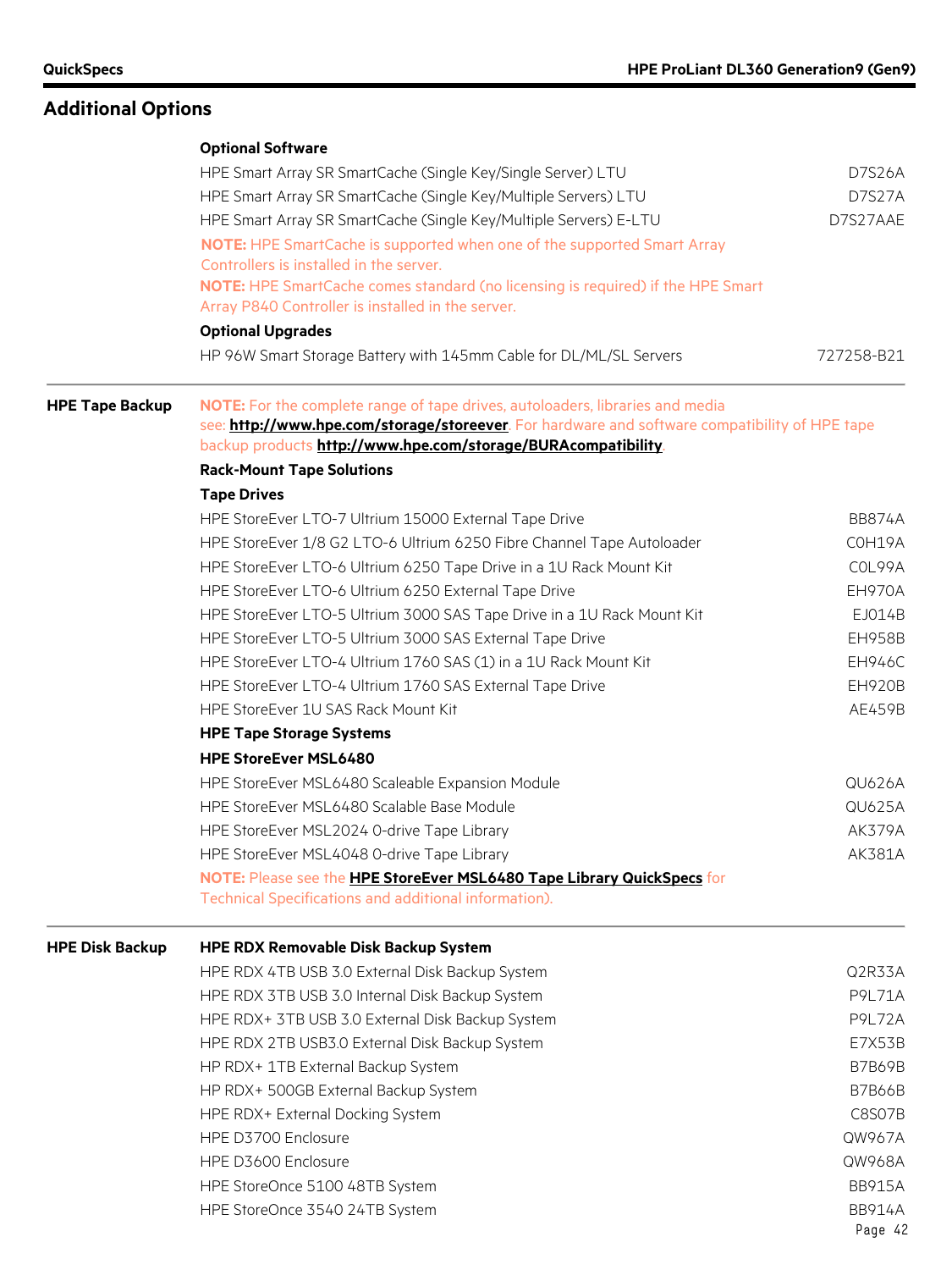|                        | HPE StoreOnce 3520 12TB System                                                                                                                            | <b>BB922A</b> |  |  |  |  |  |  |
|------------------------|-----------------------------------------------------------------------------------------------------------------------------------------------------------|---------------|--|--|--|--|--|--|
|                        | HPE StoreOnce 3100 8TB System                                                                                                                             | <b>BB913A</b> |  |  |  |  |  |  |
|                        | <b>NOTE:</b> For the complete range of RDX drives and media see:                                                                                          |               |  |  |  |  |  |  |
|                        | https://www.hpe.com/us/en/product-catalog/storage/disk-based-backup-systems.html.                                                                         |               |  |  |  |  |  |  |
|                        | For hardware and software compatibility of HPE disk backup products<br>see: http://www.hpe.com/storage/spock.                                             |               |  |  |  |  |  |  |
|                        |                                                                                                                                                           |               |  |  |  |  |  |  |
|                        | NOTE: Please see the HPE RDX Removable Disk Backup System QuickSpecs for additional part<br>numbers, Technical Specifications, and additional information |               |  |  |  |  |  |  |
| <b>HPE Storage</b>     | NOTE: The following is a list of all Fibre Channel Host Bus Adapters for Windows and Linux. For detailed                                                  |               |  |  |  |  |  |  |
| <b>Options</b>         | compatibility information please see:                                                                                                                     |               |  |  |  |  |  |  |
|                        | https://www.hpe.com/us/en/product-catalog/storage/storage-adapters.html                                                                                   |               |  |  |  |  |  |  |
|                        | <b>Emulex Fibre Channel HBAs</b>                                                                                                                          |               |  |  |  |  |  |  |
|                        | HPE StoreFabric SN1600E 32Gb Single Port Fibre Channel Host Bus Adapter                                                                                   | QOL11A        |  |  |  |  |  |  |
|                        | HPE StoreFabric SN1600E 32Gb Dual Port Fibre Channel Host Bus Adapter                                                                                     | QOL12A        |  |  |  |  |  |  |
|                        | HPE StoreFabric SN1200E 16Gb Single Port Fibre Channel Host Bus Adapter                                                                                   | QOL13A        |  |  |  |  |  |  |
|                        | HPE StoreFabric SN1200E 16Gb Dual Port Fibre Channel Host Bus Adapter                                                                                     | QOL14A        |  |  |  |  |  |  |
|                        | HPE StoreFabric SN1100E 16Gb Dual Port Fibre Channel Host Bus Adapter                                                                                     | C8R39A        |  |  |  |  |  |  |
|                        | HPE StoreFabric SN1100E 4-port 16Gb Fibre Channel Host Bus Adapter                                                                                        | P9D99A        |  |  |  |  |  |  |
|                        | HPE StoreFabric SN1100E 16Gb Single Port Fibre Channel Host Bus Adapter                                                                                   | C8R38A        |  |  |  |  |  |  |
|                        | HPE StoreFabric 84E 4-port 8Gb Fibre Channel Host Bus Adapter                                                                                             | E7Y63A        |  |  |  |  |  |  |
|                        | HPE 82E 8Gb 2-port PCIe Fibre Channel Host Bus Adapter                                                                                                    | AJ763B        |  |  |  |  |  |  |
|                        | HPE 81E 8Gb 1-port PCIe Fibre Channel Host Bus Adapter                                                                                                    |               |  |  |  |  |  |  |
|                        | <b>QLogic Fibre Channel HBAs</b>                                                                                                                          |               |  |  |  |  |  |  |
|                        | HPE StoreFabric SN1600Q 32Gb Single Port Fibre Channel Host Bus Adapter                                                                                   | <b>P9M75A</b> |  |  |  |  |  |  |
|                        | HPE StoreFabric SN1600Q 32Gb Dual Port Fibre Channel Host Bus Adapter                                                                                     | <b>P9M76A</b> |  |  |  |  |  |  |
|                        | HPE StoreFabric SN1100Q 16Gb Single Port Fibre Channel Host Bus Adapter                                                                                   | <b>P9D93A</b> |  |  |  |  |  |  |
|                        | HPE StoreFabric SN1100Q 16Gb Dual Port Fibre Channel Host Bus Adapter                                                                                     | <b>P9D94A</b> |  |  |  |  |  |  |
|                        | HPE StoreFabric SN1000Q 16GB 1-port PCIe Fibre Channel Host Bus Adapter                                                                                   | QW971A        |  |  |  |  |  |  |
|                        | HPE StoreFabric SN1000Q 16GB 2-port PCIe Fibre Channel Host Bus Adapter                                                                                   | QW972A        |  |  |  |  |  |  |
|                        | HPE StoreFabric 84Q 4-port 8Gb Fibre Channel Host Bus Adapter                                                                                             | P9D91A        |  |  |  |  |  |  |
|                        | HPE 82Q 8Gb 2-port PCIe Fibre Channel Host Bus Adapter                                                                                                    | AJ764A        |  |  |  |  |  |  |
|                        | HPE 81Q 8Gb 1-port PCIe Fibre Channel Host Bus Adapter                                                                                                    | <b>AK344A</b> |  |  |  |  |  |  |
|                        | <b>Converged Network Adapter</b>                                                                                                                          |               |  |  |  |  |  |  |
|                        | HPE StoreFabric CN1200E 10Gb Converged Network Adapter                                                                                                    | E7Y06A        |  |  |  |  |  |  |
|                        | HPE StoreFabric CN1100R Dual Port Converged Network Adapter                                                                                               | QW990A        |  |  |  |  |  |  |
|                        | HPE StoreFabric CN1200E 10GBASE-T Dual Port Converged Network Adapter                                                                                     | <b>N3U51A</b> |  |  |  |  |  |  |
|                        | HPE StoreFabric CN1100R 10GBASE-T Dual Port Converged Network Adapter                                                                                     | <b>N3U52A</b> |  |  |  |  |  |  |
| <b>HPE Data Center</b> | <b>HPE Advanced Series Racks</b>                                                                                                                          |               |  |  |  |  |  |  |
| <b>Racks</b>           | HPE 42U 600mm x 1075mm Advanced Pallet Rack                                                                                                               | <b>H6J65A</b> |  |  |  |  |  |  |
|                        | HPE 42U 600mm x 1075mm Advanced Shock Rack                                                                                                                |               |  |  |  |  |  |  |
|                        | HPE 42U 600mm x 1200mm Advanced Pallet Rack                                                                                                               |               |  |  |  |  |  |  |
|                        | HPE 42U 600mm x 1200mm Advanced Shock Rack                                                                                                                |               |  |  |  |  |  |  |
|                        | HPE 36U 600mm x 1075mm Advanced Pallet Rack                                                                                                               | <b>H6J77A</b> |  |  |  |  |  |  |
|                        | HPE 36U 600mm x 1075mm Advanced Shock Rack                                                                                                                | <b>H6J78A</b> |  |  |  |  |  |  |
|                        | HPE 14U 600mm x 1075mm Advanced Shock Rack                                                                                                                | H6J82A        |  |  |  |  |  |  |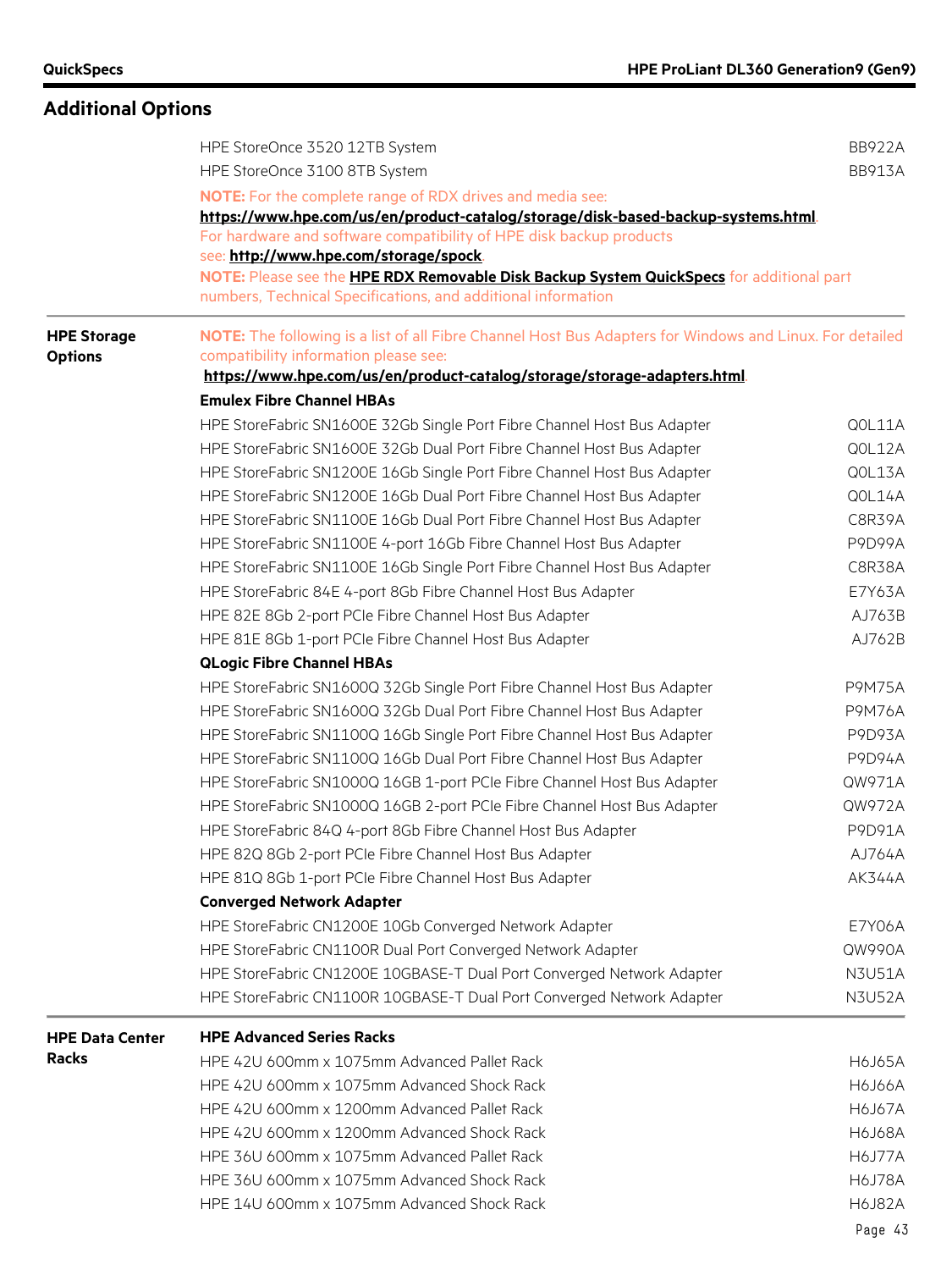|                           | HPE 22U 600mm x 1075mm Advanced Pallet Rack                                                                                                                                                                                                                                                                                                                                                                                                                                                                                                                                                                                                                                                               | <b>H6J83A</b> |  |  |  |  |  |  |  |
|---------------------------|-----------------------------------------------------------------------------------------------------------------------------------------------------------------------------------------------------------------------------------------------------------------------------------------------------------------------------------------------------------------------------------------------------------------------------------------------------------------------------------------------------------------------------------------------------------------------------------------------------------------------------------------------------------------------------------------------------------|---------------|--|--|--|--|--|--|--|
|                           | HPE 22U 600mm x 1075mm Advanced Shock Rack                                                                                                                                                                                                                                                                                                                                                                                                                                                                                                                                                                                                                                                                | <b>H6J84A</b> |  |  |  |  |  |  |  |
|                           | HPE 48U 600mm x 1075mm Advanced Pallet Rack                                                                                                                                                                                                                                                                                                                                                                                                                                                                                                                                                                                                                                                               | <b>H6J87A</b> |  |  |  |  |  |  |  |
|                           | HPE 48U 600mm x 1075mm Advanced Shock Rack                                                                                                                                                                                                                                                                                                                                                                                                                                                                                                                                                                                                                                                                |               |  |  |  |  |  |  |  |
|                           | NOTE: Please see the <b>HPE Advanced Series Racks QuickSpecs</b> for information on                                                                                                                                                                                                                                                                                                                                                                                                                                                                                                                                                                                                                       |               |  |  |  |  |  |  |  |
|                           | additional racks options and rack specifications.                                                                                                                                                                                                                                                                                                                                                                                                                                                                                                                                                                                                                                                         |               |  |  |  |  |  |  |  |
|                           | <b>HPE Enterprise Series Racks</b>                                                                                                                                                                                                                                                                                                                                                                                                                                                                                                                                                                                                                                                                        |               |  |  |  |  |  |  |  |
|                           | HPE 42U 600mm x 1075mm Enterprise Pallet Rack                                                                                                                                                                                                                                                                                                                                                                                                                                                                                                                                                                                                                                                             | <b>BW903A</b> |  |  |  |  |  |  |  |
|                           | HP 42U 600mm x 1075mm Enterprise Shock Rack                                                                                                                                                                                                                                                                                                                                                                                                                                                                                                                                                                                                                                                               | <b>BW904A</b> |  |  |  |  |  |  |  |
|                           | HP 42U 600mm x 1200mm Enterprise Pallet Rack                                                                                                                                                                                                                                                                                                                                                                                                                                                                                                                                                                                                                                                              | <b>BW907A</b> |  |  |  |  |  |  |  |
|                           | HP 42U 600mm x 1200mm Enterprise Shock Rack                                                                                                                                                                                                                                                                                                                                                                                                                                                                                                                                                                                                                                                               | <b>BW908A</b> |  |  |  |  |  |  |  |
|                           | HP 47U 600mm x 1075mm Enterprise Pallet Rack                                                                                                                                                                                                                                                                                                                                                                                                                                                                                                                                                                                                                                                              | <b>BW911A</b> |  |  |  |  |  |  |  |
|                           | HP 47U 600mm x 1075mm Enterprise Shock Rack                                                                                                                                                                                                                                                                                                                                                                                                                                                                                                                                                                                                                                                               | <b>BW912A</b> |  |  |  |  |  |  |  |
|                           | HP 47U 600mm x 1200mm Enterprise Pallet Rack                                                                                                                                                                                                                                                                                                                                                                                                                                                                                                                                                                                                                                                              | <b>BW913A</b> |  |  |  |  |  |  |  |
|                           | HP 47U 600mm x 1200mm Enterprise Shock Rack                                                                                                                                                                                                                                                                                                                                                                                                                                                                                                                                                                                                                                                               | <b>BW914A</b> |  |  |  |  |  |  |  |
|                           | HP 42U 800mm x 1075mm Enterprise Pallet Rack                                                                                                                                                                                                                                                                                                                                                                                                                                                                                                                                                                                                                                                              | <b>BW917A</b> |  |  |  |  |  |  |  |
|                           | HP 42U 800mm x 1075mm Enterprise Shock Rack                                                                                                                                                                                                                                                                                                                                                                                                                                                                                                                                                                                                                                                               | <b>BW918A</b> |  |  |  |  |  |  |  |
|                           | NOTE: Please see the HPE Enterprise Series Racks QuickSpecs for information<br>on additional racks options and rack specifications.                                                                                                                                                                                                                                                                                                                                                                                                                                                                                                                                                                       |               |  |  |  |  |  |  |  |
|                           | NOTE: Gen9 rail kits have changed significantly from prior generation rail kits. Please take a moment to<br>review the installation documentation that comes with the server to help you with the installation of<br>your Gen9 server.<br>NOTE: Rail kits are optional for DL360/380 Gen9 and is no longer standard with the server. Customers<br>have the option to purchase their server without a rail kit.<br>NOTE: Ball bearing and Easy Install rail kits contain telescoping rails to allow for in-rack servicing.<br>NOTE: To assist in the installation of the server into the rack an optional installation tool is available by<br>contacting your local services representative (695539-001). |               |  |  |  |  |  |  |  |
|                           | <b>CAUTION:</b> Hewlett Packard Enterprise recommends that a minimum of two people are required for all<br>Rack Server installations. Please refer to your installation instructions for proper tools and number of<br>people to use for any installation.                                                                                                                                                                                                                                                                                                                                                                                                                                                |               |  |  |  |  |  |  |  |
| <b>HPE Power</b>          | <b>HPE Basic Power Distribution Units (PDU)</b>                                                                                                                                                                                                                                                                                                                                                                                                                                                                                                                                                                                                                                                           |               |  |  |  |  |  |  |  |
| <b>Distribution Units</b> | HPE 800VA - 277V Input / 230V Output NA Rack Mount Transformer                                                                                                                                                                                                                                                                                                                                                                                                                                                                                                                                                                                                                                            | H3X09A        |  |  |  |  |  |  |  |
| (PDUs)                    | NOTE: Please see the HPE Basic Power Distribution Units (PDU) QuickSpecs                                                                                                                                                                                                                                                                                                                                                                                                                                                                                                                                                                                                                                  |               |  |  |  |  |  |  |  |
|                           | for information on additional options and product specifications.                                                                                                                                                                                                                                                                                                                                                                                                                                                                                                                                                                                                                                         |               |  |  |  |  |  |  |  |
|                           | <b>HPE Metered Power Distribution Units (PDU)</b>                                                                                                                                                                                                                                                                                                                                                                                                                                                                                                                                                                                                                                                         |               |  |  |  |  |  |  |  |
|                           | HPE Metered 4.9kVA/L6-30P 24A/208V Outlets (12) C13/Horizontal NA/JP PDU                                                                                                                                                                                                                                                                                                                                                                                                                                                                                                                                                                                                                                  | D9N44A        |  |  |  |  |  |  |  |
|                           | HPE Metered 3.6kVA/60320 C20 Detachable 16A/230V Outlets (16) C13/Vertical WW<br>PDU                                                                                                                                                                                                                                                                                                                                                                                                                                                                                                                                                                                                                      | D9N45A        |  |  |  |  |  |  |  |
|                           | HPE Metered 4.9kVA/L6-30P 24A/208V Outlets (20) C13 (4) C19/Vertical NA/JP<br>PDU                                                                                                                                                                                                                                                                                                                                                                                                                                                                                                                                                                                                                         | D9N47A        |  |  |  |  |  |  |  |
|                           | HPE Metered 3Ph 8.6kVA/L15-30P 24A/208V Outlets (18) C13 (3) C19/Vertical<br>NA/JP PDU                                                                                                                                                                                                                                                                                                                                                                                                                                                                                                                                                                                                                    | <b>D9N51A</b> |  |  |  |  |  |  |  |
|                           | HPE Metered 3Ph 8.6kVA/L21-30P 24A/120-208V Outlets (18) C13 (3) C19 (3) 5-<br>20R/Vertical NA/JP PDU                                                                                                                                                                                                                                                                                                                                                                                                                                                                                                                                                                                                     | D9N53A        |  |  |  |  |  |  |  |
|                           | HPE Metered 3Ph 14.4kVA/CS8365C 40A/208V Outlets (12) C13 (12) C19/Vertical<br>NA/JP PDU                                                                                                                                                                                                                                                                                                                                                                                                                                                                                                                                                                                                                  | <b>D9N58A</b> |  |  |  |  |  |  |  |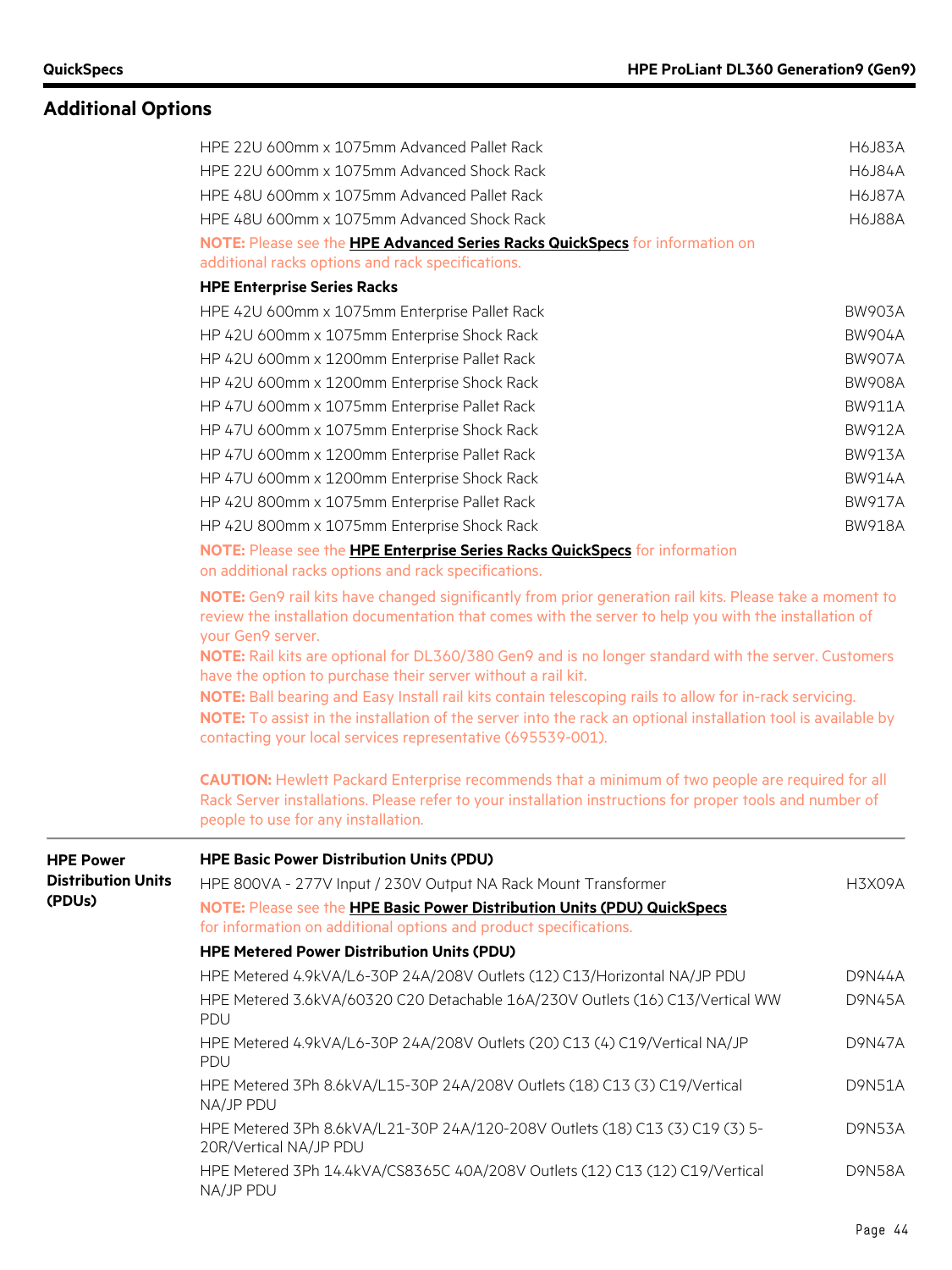| HPE Metered 3Ph 16.6kVA/60309 32A-30A 5-wire 24A/230V Outlets (30) C13 (3)<br>C19/Vertical NA/JP PDU                                            | <b>D9N61A</b> |
|-------------------------------------------------------------------------------------------------------------------------------------------------|---------------|
| HPE Metered 3Ph 16.6kVA/60309 32A-30A 5-wire 24A/230V Outlets (12) C13 (12)<br>C19/Vertical NA/JP PDU                                           | D9N62A        |
| HPE Metered 3Ph 17.3kVA/60309 60A 4-wire 48A/208V Outlets (24) C13 (3)<br>C19/Vertical NA/JP PDU                                                | <b>D9N54A</b> |
| HPE Metered 3Ph 17.3kVA/60309 60A 4-wire 48A/208V Outlets (12) C13 (12)<br>C19/Vertical NA/JP PDU                                               | <b>D9N59A</b> |
| HPE Metered 3Ph 17.3kVA/60309 60A 4-wire 48A/208V Outlets (12) C13 (12)<br>C19/Vertical NA/JP PDU                                               | G9Z07A        |
| HPE Metered 3Ph 19.9kVA/L22-30P 24A/277V Outlets (30) RF-203P-HP/Vertical NA<br><b>PDU</b>                                                      | D9N63A        |
| HP Environmental Sensor for Remote Monitored and Managed PDUs                                                                                   | E2D53A        |
| NOTE: Please see the HPE Metered Power Distribution Units (PDU) QuickSpecs for<br>information on additional options and product specifications. |               |
| HPE Intelligent Power Distribution Unit (PDU)                                                                                                   |               |
| HPE Intelligent Modular 4.9kVA/L6-30P 24A/208V Outlets (6) C19/Horizontal NA/JP<br>PDU                                                          | <b>AF520A</b> |
| HPE Intelligent Modular 8.3kVA/CS8265C 40A/208V Outlets (6) C19/Horizontal NA/JP<br>PDU                                                         | AF521A        |
| HPE Intelligent Modular 3Ph 8.6kVA/L15-30P 24A/208V Outlets (6) C19/Horizontal<br>NA/JP PDU                                                     | AF522A        |
| HPE Intelligent Modular 3Ph 17.3kVA/60309 60A 4-wire 48A/208V (6)<br>C19/Horizontal NA/JP PDU                                                   | AF523A        |
| HPE Intelligent Modular 3Ph 17.3kVA/60309 30A 5-wire 24A/240V (6)<br>C19/Horizontal NA/JP PDU                                                   | AF901A        |
| HPE Intelligent Modular 3Ph 17.3kVA/IEC 60309 60A 4-wire 48A/208V (12)<br>C19/Horizontal NA/JP PDU                                              | AF535A        |
| HPE Intelligent Modular 4.9kVA/L6-30P 24A/208V Outlets (20) C13 (6)<br>C19/Horizontal NA/JP PDU                                                 | AF531A        |
| HPE Intelligent Modular 3Ph 8.6kVA/L15-30P 24A/208V Outlets (20) C13 (6)<br>C19/Horizontal NA/JP PDU                                            | AF532A        |
| HPE Intelligent Modular 3Ph 14.4kVA/CS8365C 40A/208V Outlets (6) C19/Horizontal<br>NA/JP PDU                                                    | AF533A        |
| HPE 5xC13 Intelligent PDU Extension Bar G2 Kit                                                                                                  | AF547A        |
| HPE 5xC13 Outlets Power and UID LEDs Pair Standard Extension Bar                                                                                | AF528A        |
| NOTE: Please see the HPE Intelligent Power Distribution Unit (PDU) QuickSpecs for                                                               |               |
| information on additional options and product specifications.                                                                                   |               |
| HPE Metered and Switched Power Distribution Units (PDU)                                                                                         |               |
| HPE Metered Switched 2.8kVA/L5-30P 24A/120V Outlets (24) 5-20R /Vertical NA/JP<br>PDU                                                           | <b>H8B48A</b> |
| HPE Metered Switched 3.6kVA/60320 C20 Detachable 16A/230V Outlets (7) C13 (1)<br>C19/Vertical WW PDU                                            | <b>H8B49A</b> |
| HPE Metered Switched 4.9kVA/L6-30P 24A/208V Outlets (20) C13 (4) C19/Vertical<br>NA/JP PDU                                                      | H8B50A        |
| HPE Metered Switched 3Ph 8.6kVA/L15-30P 24A/208V Outlets (18) C13 (6)<br>C19/Vertical NA/JP PDU                                                 | <b>H8B52A</b> |
| HPE Metered Switched 3Ph 8.6kVA/L21-30P 24A/208V Outlets (20)C13 (3)C19 (1)5-<br>20R/Vertical NA/JP PDU                                         | H8B53A        |
|                                                                                                                                                 |               |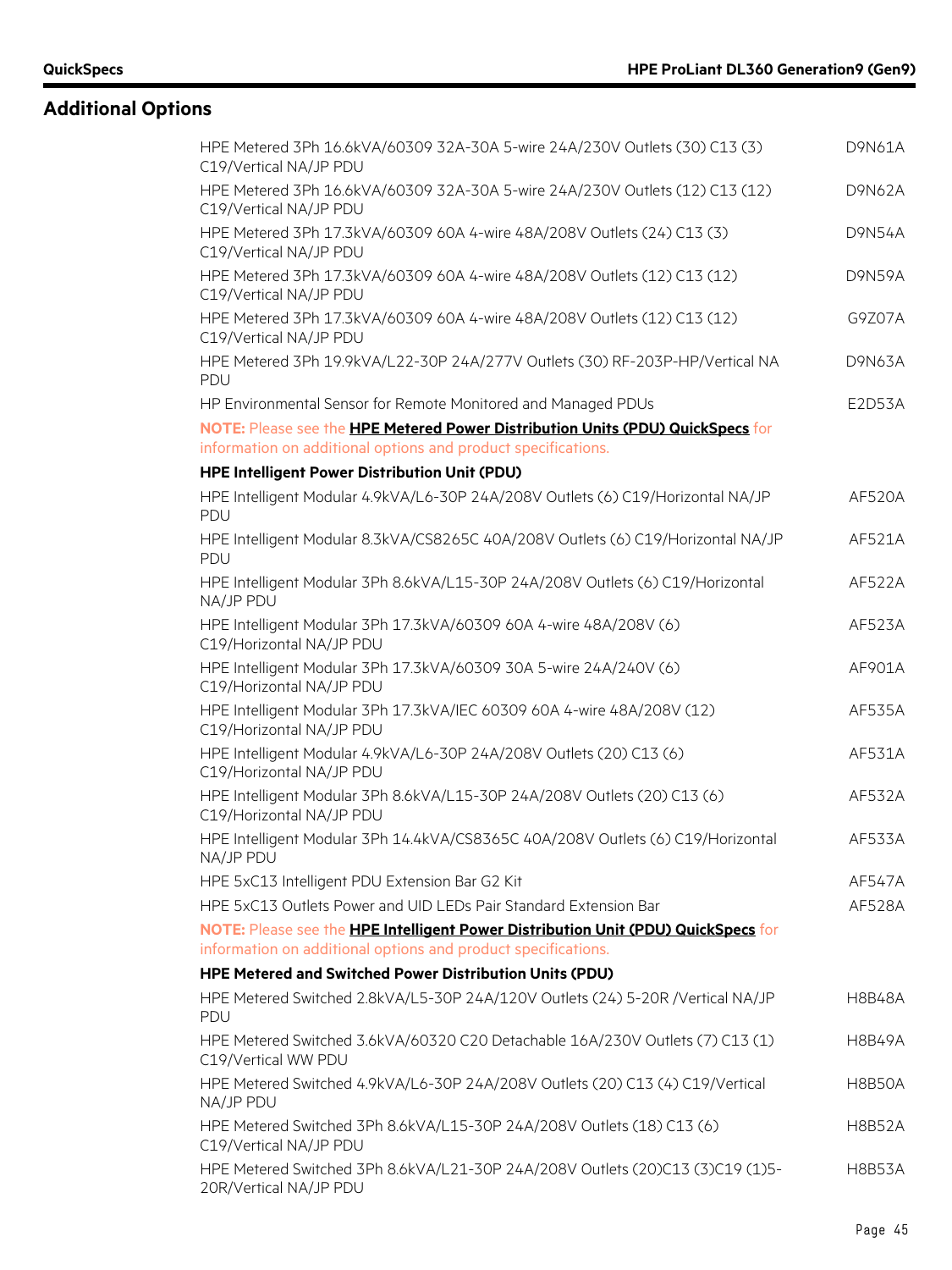| <b>Additional Options</b> |                                                                                                        |               |
|---------------------------|--------------------------------------------------------------------------------------------------------|---------------|
|                           | HPE Metered Switched 3Ph 14.4kVA/CS8365C 40A/208V Outlets (12) C13 (12)<br>C19/Vertical NA/JP PDU      | <b>H8B55A</b> |
|                           | HPE Metered Switched 3Ph 17.3kVA/60309 4-wire 48A/208V Outlets (12) C13 (12)<br>C19/Vertical NA/JP PDU | <b>H8B56A</b> |
|                           | NOTE: Please see the HPE Metered and Switched Power Distribution Units (PDU)                           |               |
|                           | <b>QuickSpecs</b> for information on additional options and product specifications.                    |               |
|                           | NOTE: To learn more, please visit the <b>HPE Uninterruptible Power Systems (UPS)</b><br>web page.      |               |
| <b>HPE Rack Mount</b>     | <b>HPE Location Discovery Services</b>                                                                 |               |
| <b>Consoles, KVM</b>      | HPE 42U Location Discovery Kit                                                                         | <b>BW946A</b> |
| Switches, and             | HPE 47U Location Discovery Kit                                                                         | <b>BW947A</b> |
| <b>Keyboards</b>          | HPE Location Discovery Services LCD8500 Kit                                                            | <b>TL052A</b> |
|                           | NOTE: Please see the HPE Location Discovery Services QuickSpecs for information                        |               |
|                           | on additional options and product specifications.                                                      |               |
|                           | <b>HPE Rack Mount Consoles</b>                                                                         |               |
|                           | HP LCD8500 1U US Rackmount Console Kit                                                                 | AF630A        |
|                           | HP LCD8500 1U US TAA Rackmount Console Kit                                                             | AF645A        |
|                           | <b>HPE KVM Switches</b>                                                                                |               |
|                           | HP 0x1x8 G3 KVM Console Switch                                                                         | AF651A        |
|                           | HP 0x2x16 G3 KVM Console Switch                                                                        | AF652A        |
|                           | HP TAA 0x2x16 G3 KVM Console Switch                                                                    | AF653A        |
|                           | HP USB Remote Access Key for G3 KVM Console Switches                                                   | AF650A        |
|                           | HP KVM Console USB Interface Adapter                                                                   | AF628A        |
|                           | HP 0x2x16 KVM Server Console Switch G2 with Virtual Media CAC Software                                 | AF618A        |
|                           | HP 0x2x32 KVM Server Console Switch G2 with Virtual Media CAC Software                                 | AF619A        |
|                           | HP KVM Console USB 2.0 Virtual Media CAC Interface Adapter                                             | AF629A        |
|                           | HP 1x4 USB/PS2 KVM Console Switch                                                                      | AF611A        |
|                           | HP 1x1Ex8 KVM IP Console Switch G2 with Virtual Media CAC Software                                     | AF620A        |
|                           | HP 2x1Ex16 KVM IP Console Switch G2 with Virtual Media CAC Software                                    | AF621A        |
|                           | HP 4x1Ex32 KVM IP Console Switch G2 with Virtual Media CAC Software                                    | AF622A        |
|                           | NOTE: To learn more, please visit the HPE KVM Switches web page.                                       |               |
|                           | <b>HPE USB Keyboard and Mouse</b>                                                                      |               |
|                           | HPE USB US Keyboard/Mouse Kit                                                                          | 631341-B21    |
|                           | <b>Rail Kits</b>                                                                                       |               |
|                           | HP 1U LFF Gen9 Easy Install Rail Kit                                                                   | 789388-B21    |
|                           | HP 1U Small Form Factor Easy Install Rail Kit                                                          | 734807-B21    |
|                           | HPE 1U Cable Management Arm for Easy Install Rail Kit                                                  | 734811-B21    |
|                           | <b>NOTE:</b> Supports the Easy Install Rail Kits only.                                                 |               |
|                           | HPE 1U Small Form Factor Ball Bearing Rail Kit                                                         | 663201-B21    |
|                           | HPE 1U Large Form Factor Ball Bearing Rail Kit                                                         | 663202-B21    |
|                           | HPE 1U Cable Management Arm for Ball Bearing Rail Kit                                                  | 663203-B21    |
|                           | <b>HPE Other Options</b>                                                                               |               |
|                           | HPE Rack LED Light Kit                                                                                 | <b>BW939A</b> |
|                           | HP Kit LCD 1.83m Latch Display Port Cable                                                              | G7T29A        |
|                           |                                                                                                        |               |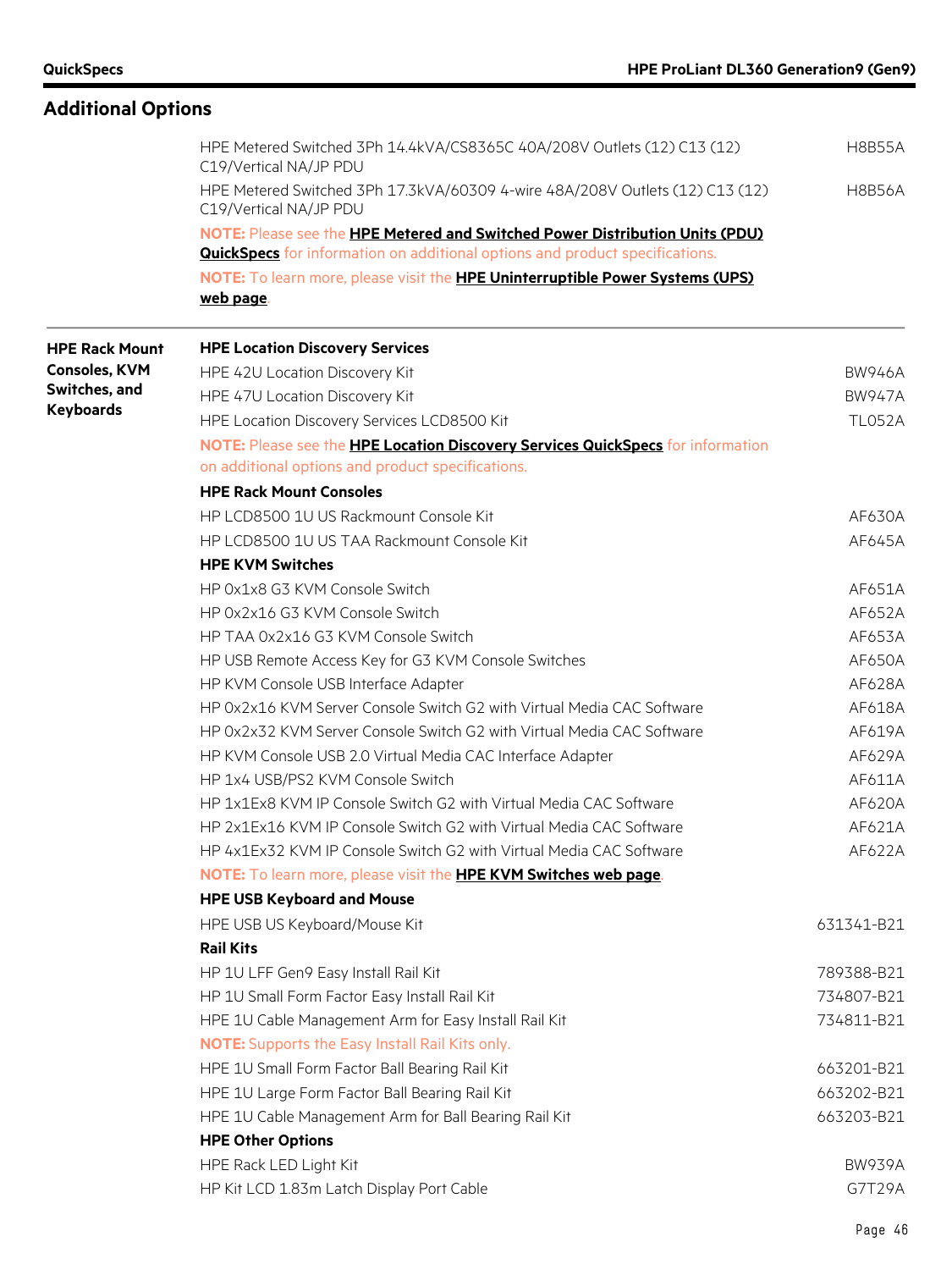|                      | HPE Uninterruptible HPE DirectFlow Three Phase UPS                                      |               |
|----------------------|-----------------------------------------------------------------------------------------|---------------|
| <b>Power Systems</b> | <b>Power Unit (1U UPS)</b>                                                              |               |
| (UPS)                | HPE R12000 DirectFlow - 1U Rackmount Uninterruptible Power System                       | G9Y75A        |
|                      | HPE R12000 DirectFlow - POD 1U Rackmount Uninterruptible Power System                   | AF478A        |
|                      | Input/Output Module Options for 1U UPS                                                  |               |
|                      | HPE 30A 400-415 Volt Three Phase NA R10000 DirectFlow UPS IEC309 Input/Output<br>Module | AF489A        |
|                      | HPE 30A 480 Volt Three Phase NA R12000 DirectFlow UPS L22-30 Input/Output<br>Module     | AF491A        |
|                      | HPE 30A 480 Volt Three Phase NA R12000 DirectFlow UPS IEC309 Input/Output<br>Module     | AF492A        |
|                      | HPE 30A 400-415 Volt Three Phase NA R12000 DirectFlow UPS IEC309 Input/Output<br>Module | G9Y76A        |
|                      | HPE DirectFlow UPS Management Card                                                      | AF493A        |
|                      | <b>Power Unit (2U UPS)</b>                                                              |               |
|                      | HPE R18000 DirectFlow - 2U Rackmount Uninterruptible Power System                       | AF479A        |
|                      | Input/Output Module Options for 2U UPS                                                  |               |
|                      | HPE 30A 480 Volt Three Phase NA R18000 DirectFlow UPS IEC309 Input/Output<br>Module     | AF486A        |
|                      | HPE 30A 480 Volt Three Phase NA R18000 DirectFlow UPS IEC309 Input/Output<br>Module     | AF487A        |
|                      | HPE 30A 400 Volt Three Phase NA R18000 DirectFlow UPS IEC309 Input/Output<br>Module     | D9Q02A        |
|                      | HPE 30A 400-415V Three Phase NA R18000 DirectFlow UPS 1:1 IEC309<br>Input/Output Module | AF484A        |
|                      | NOTE: All Input/Output Modules support dual output outlets except the AF484A.           |               |
|                      | <b>Battery Pack Options</b>                                                             |               |
|                      | HPE DirectFlow UPS - 1U Rackmount Lithium-ion Battery Pack                              | AF480A        |
|                      | HPE DirectFlow UPS - 3U Rackmount VRLA Battery Pack                                     | AF482A        |
|                      | HPE WW DirectFlow Secondary Battery Cable                                               | AF497A        |
|                      | NOTE: Please see the HPE DirectFlow Three Phase Uninterruptible Power System            |               |
|                      | <b>QuickSpecs</b> for information on additional options and product specifications.     |               |
|                      | <b>HPE Tower UPS</b>                                                                    |               |
|                      | HPE T750 G4 UPS Models                                                                  |               |
|                      | HPE T750 G4 NA/JP Uninterruptible Power System                                          | <b>J2P85A</b> |
|                      | HPE T1000 G4 UPS Models                                                                 |               |
|                      | HPE T1000 G4 NA/JP Uninterruptible Power System                                         | J2P86A        |
|                      | HPE T1500 G4 UPS Models                                                                 |               |
|                      | HPE T1500 G4 NA/JP Uninterruptible Power System                                         | <b>J2P87A</b> |
|                      | <b>HPE Rack/Tower UPS</b>                                                               |               |
|                      | HPE R/T2200 G4 UPS Models                                                               |               |
|                      | HPE R/T2200 G4 NA/JP Uninterruptible Power System                                       | J2R00A        |
|                      | HPE R/T3000 G4 UPS Models                                                               |               |
|                      | HPE R/T3000 G4 Low Voltage NA/JP Uninterruptible Power System                           | J2R01A        |
|                      | HPE R/T3000 G4 High Voltage NA/JP Uninterruptible Power System                          | J2R02A        |
|                      |                                                                                         | Page 47       |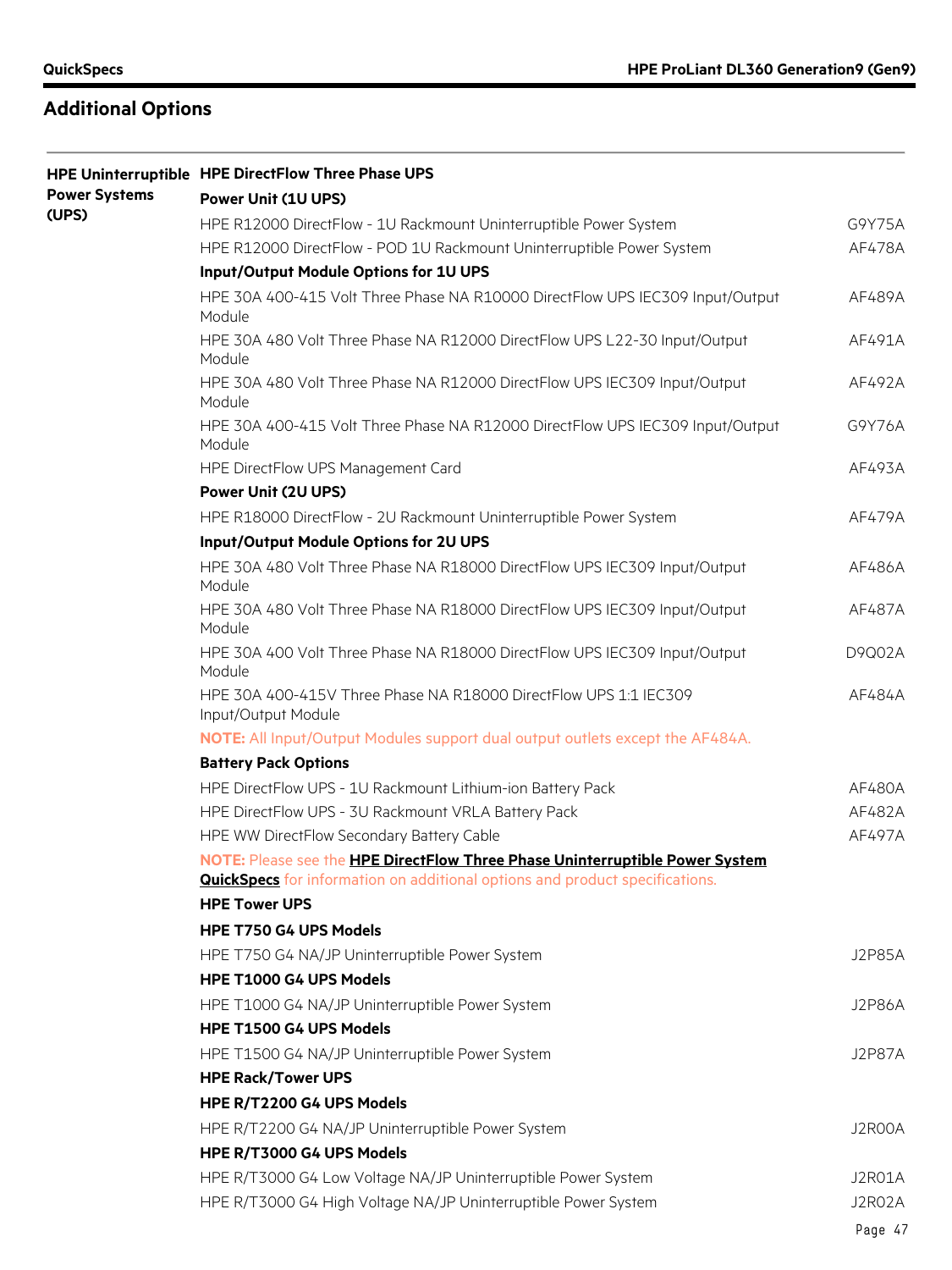|                       | R1500 G4 Models                                                                      |            |
|-----------------------|--------------------------------------------------------------------------------------|------------|
|                       | HPE R1500 G4 NA Uninterruptible Power System                                         | J2Q99A     |
|                       | R7000 Uninterruptible Power System (UPS)                                             |            |
|                       | HPE R7000 4U 50A High Voltage NA/JP Uninterruptible Power System                     | AF462A     |
|                       | R5000 Uninterruptible Power System (UPS)                                             |            |
|                       | HPE R5000 3U L630 High Voltage NA/JP Uninterruptible Power System                    | AF460A     |
|                       | NOTE: Please see the HPE Line Interactive Single Phase UPS QuickSpecs for            |            |
|                       | information on additional options and product specifications.                        |            |
|                       | <b>HPE UPS Options</b>                                                               |            |
|                       | HPE R/T2200 G4 Extended Runtime Module                                               | J2R09A     |
|                       | HPE R/T3000 G4 Extended Runtime Module                                               | J2R10A     |
|                       | HPE 2U Rack/Tower UPS Shipping Kit                                                   | L4Q11A     |
|                       | NOTE: To learn more, please visit the <b>HPE Uninterruptible Power Systems (UPS)</b> |            |
|                       | web page.                                                                            |            |
| <b>HPE USB and SD</b> | <b>HPE Enterprise Mainstream Flash Media Kits for Memory Cards</b>                   |            |
| <b>Options</b>        | HPE 32GB microSD Mainstream Flash Media Kit                                          | 700139-B21 |
|                       | HPE Dual 8GB microSD Enterprise Midline USB Kit                                      | 741279-B21 |
|                       | HPE 8GB microSD Enterprise Mainstream Flash Media Kit                                | 726116-B21 |
|                       | HPE 8GB USB Enterprise Mainstream Flash Media Drive Key Kit                          | 737953-B21 |
| <b>HPE Support</b>    | <b>Installation &amp; Start-up Services</b>                                          |            |
| <b>Services</b>       | HPE Install ProLiant DL36x(p) Service                                                | U4506E     |
|                       | HPE Installation and Startup DL36x(p) Service                                        | U4507E     |
|                       | <b>Proactive Care</b>                                                                |            |
|                       | HPE 3 year Proactive Care 24x7 DL360 Gen9 w/IC Service                               | U5HM4E     |
|                       | HPE 3 year Proactive Care 24x7 with DMR DL360 Gen9 w/IC Service                      | U5HM5E     |
|                       | HPE 3 year Proactive Care 24x7 with CDMR DL360 Gen9 w/IC Service                     | U5HM6E     |
|                       | HPE 3 year Proactive Care Call to Repair DL360 Gen9 w/IC Service                     | U5HN3E     |
|                       | HPE 3 year Proactive Care Call to Repair 24x7 with DMR DL360 Gen9 w/IC Service       | U5HN4E     |
|                       | HPE 3 year Proactive Care Call to Repair with CDMR DL360 Gen9 w/IC Service           | U5HN5E     |
|                       | HPE 3 year Proactive Care 24x7 DL360 Gen9 Service                                    | U7AM2E     |
|                       | HPE 3 year Proactive Care 24x7 with DMR DL360 Gen9 Service                           | U7AM3E     |
|                       | HPE 3 year Proactive Care 24x7 with CDMR DL360 Gen9 Service                          | U7AM4E     |
|                       | HPE 3 year Proactive Care Call to Repair DL360 Gen9 Service                          | U7AM8E     |
|                       | HPE 3 year Proactive Care Call to Repair 24x7 with DMR DL360 Gen9 Service            | U7AM9E     |
|                       | HPE 3 year Proactive Care Call to Repair with CDMR DL360 Gen9 Service                | U7AN0E     |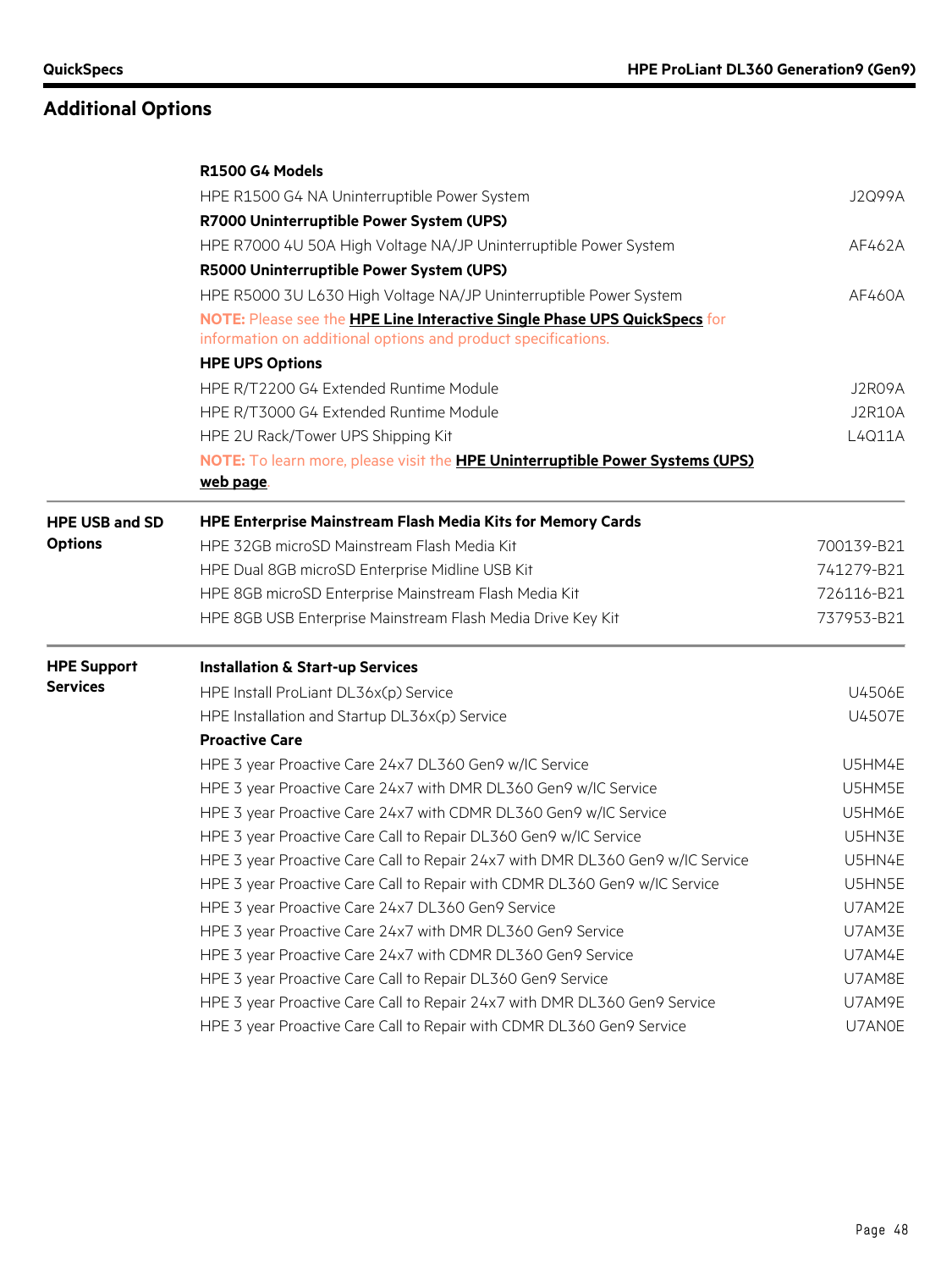#### **Memory Population guidelines**



#### **General Memory Population Rules and Guidelines**:

- . White DIMM slots denote the first slot of a channel. For 1 DPC (DIMM per channel) populate white slots only.
- . A minimum of one DIMM is required per server.
- . Install DIMMs only if the corresponding processor is installed.
- . When two processors are installed, balance the DIMMs across the two processors
- . Populate DIMMs from heaviest load (quad-rank) to lightest load (single-rank) within a channel. Heaviest load (DIMM with most ranks) within a channel goes furthest from the processor.
- . Do not mix RDIMMs or LRDIMMs.
- . DIMMs of different speeds may be mixed in any order; the server will select a common optimal speed
- . The maximum memory speed is a function of the memory type, memory configuration, and processor model.
- . The maximum memory capacity is a function of the memory type and number of installed processors
- . HPE memory from previous generation servers is not compatible with the DL360 Gen9 Server.
- . For memory population rules and additional memory guidelines, please see the DL360 Gen9 user guide at **<http://www.hpe.com/services>**.
- . There are four (4) Memory channels per processor; eight (8) channels per 2 processor server.
- . There are three (3) DIMM slots for each memory channel; twenty four (24) total slots for 2 processor server.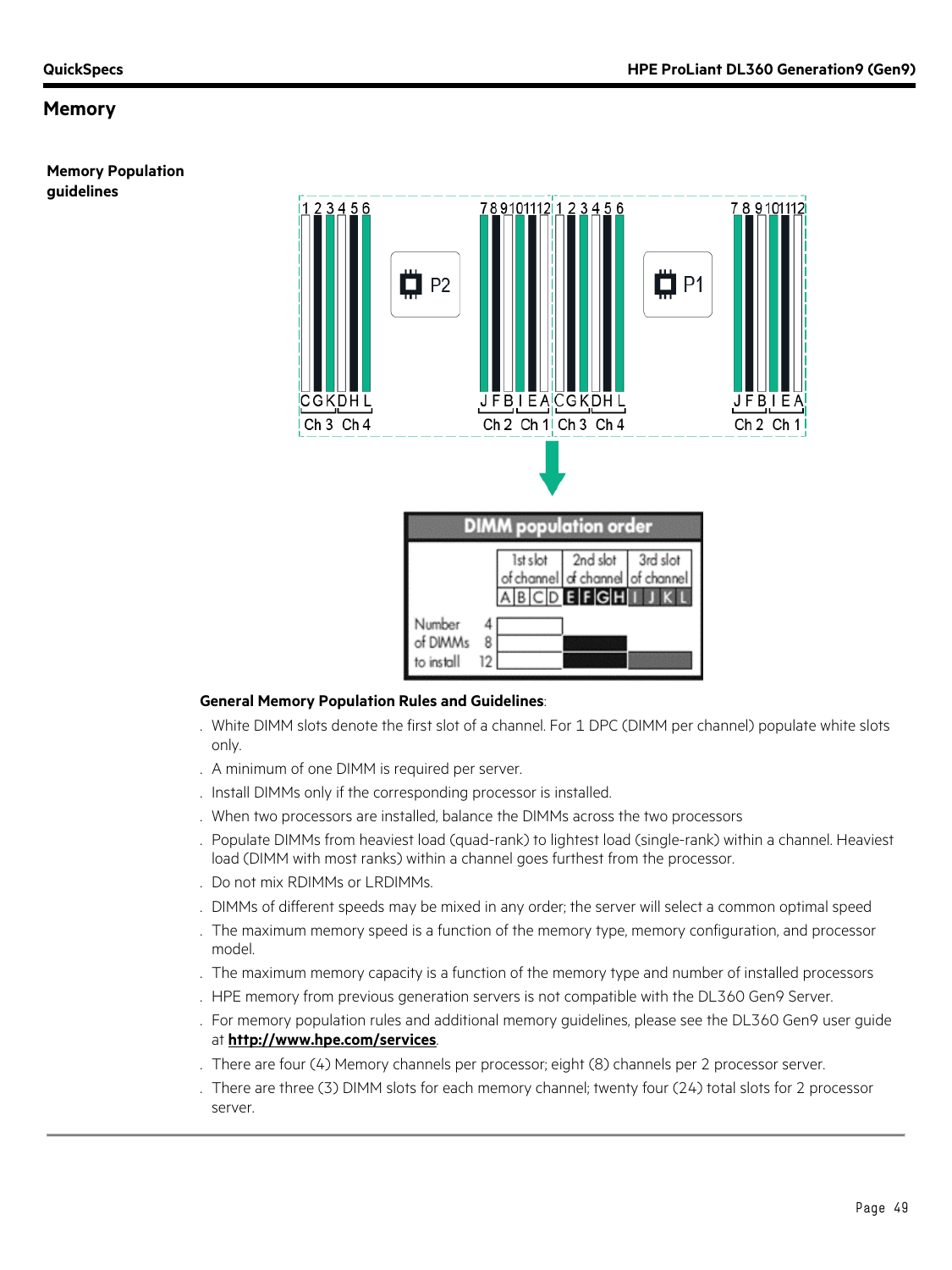**Intel Gen9 Supported Memory Bandwidth for HPE ProLiant Gen9 Intel® Xeon® E5-2600v4 Series Processor Family**

| <b>Memory Bandwidth and Capacity</b> |                     |                                  |                     |                               |                     |                                                                        |                     |
|--------------------------------------|---------------------|----------------------------------|---------------------|-------------------------------|---------------------|------------------------------------------------------------------------|---------------------|
| [DIMM Type]                          |                     | <b>Registered DIMMs (RDIMMs)</b> |                     | <b>Load Reduced (LRDIMMs)</b> |                     |                                                                        |                     |
| <b>HPE SKU P/N</b>                   |                     |                                  |                     |                               |                     | 805347-B21805349-B21836220-B21805351-B21805353-B21805358-B21809208-B21 |                     |
| <b>DIMM Rank</b>                     | Single Rank         | Single Rank                      | Dual Rank           | Dual Rank                     | Dual Rank           | Quad Rank                                                              | Octal Rank          |
| <b>DIMM Capacity</b>                 | 8GB                 | 16GB                             | 16GB                | 32GB                          | 32GB                | 64GB                                                                   | 128GB               |
| <b>Voltage</b>                       | Std Voltage<br>1.2V | Std Voltage<br>1.2V              | Std Voltage<br>1.2V | Std Voltage<br>1.2V           | Std Voltage<br>1.2V | Std Voltage<br>1.2V                                                    | Std Voltage<br>1.2V |
| <b>DRAM Depth [bit]</b>              | 1G                  | 2G                               | 1 <sub>G</sub>      | 2G                            | 2G                  | 2G                                                                     | 2G                  |
| <b>DRAM Width [bit]</b>              | x8                  | x4                               | x4                  | x4                            | x4                  | x4                                                                     | x4                  |
| <b>DRAM Density</b>                  | 8Gb                 | 8Gb                              | 4Gb                 | 8Gb                           | 8Gb                 | 8Gb                                                                    | 8Gb                 |
| <b>CAS Latency</b>                   | 17-17-17            | 17-17-17                         | 17-17-17            | 17-17-17                      | 17-17-17            | 17-17-17                                                               | 20-18-18            |
| <b>DIMM Native Speed</b><br>(MT/s)   | 2400                | 2400                             | 2400                | 2400                          | 2400                | 2400                                                                   | 2400                |
| <b>SLOTS THAT CAN BE POPULATED</b>   |                     |                                  |                     |                               |                     |                                                                        |                     |
| 24 slot servers                      | 24                  | 24                               | 24                  | 24                            | 24                  | 24                                                                     | 24                  |
| <b>MAXIMUM CAPACITY (GB)</b>         |                     |                                  |                     |                               |                     |                                                                        |                     |
|                                      | 192                 | 384                              | 384                 | 768                           | 768                 | 1536                                                                   | 3072                |
| POPULATED DIMM SPEED (MT/s)          |                     |                                  |                     |                               |                     |                                                                        |                     |
| 1 DIMM Per Channel                   | 2400                | 2400                             | 2400                | 2400                          | 2400                | 2400                                                                   | 2400                |
| 2 DIMM Per Channel                   | 2133                | 2133                             | 2400                | 2400                          | 2400                | 2400                                                                   | 2400                |
| 3 DIMM Per Channel                   | 1866                | 1866                             | 1866                | 1866                          | 2400                | 2400                                                                   | 2400                |

**NOTE:** Mixing the 128GB LRDIMM with other capacities is not supported.

### **Intel Gen9 Supported Memory Bandwidth for HPE ProLiant Gen9 Intel® Xeon® E5-2600v3 Series Processor Family**

| <b>Memory Bandwidth and Capacity</b> |                       |                       |                                  |                       |                               |                       |                       |                       |  |
|--------------------------------------|-----------------------|-----------------------|----------------------------------|-----------------------|-------------------------------|-----------------------|-----------------------|-----------------------|--|
| [DIMM Type]                          |                       |                       | <b>Registered DIMMs (RDIMMs)</b> |                       | <b>Load Reduced (LRDIMMs)</b> |                       |                       |                       |  |
| <b>HPE SKU P/N</b>                   | 726717-<br><b>B21</b> | 726718-<br><b>B21</b> | 759934-<br><b>B21</b>            | 726719-<br><b>B21</b> | 728629-<br><b>B21</b>         | 726720-<br><b>B21</b> | 726722-<br><b>B21</b> | 726724-<br><b>B21</b> |  |
| <b>DIMM Rank</b>                     | Single Rank           | Single Rank           | Dual Rank                        | Dual Rank             | Dual Rank                     | Dual Rank             | Quad Rank             | Quad Rank             |  |
| <b>DIMM Capacity</b>                 | 4GB                   | 8GB                   | 8GB                              | 16GB                  | 32GB                          | 16GB                  | 32GB                  | 64GB                  |  |
| <b>Voltage</b>                       | Std Voltage<br>1.2V   | Std Voltage<br>1.2V   | Std Voltage<br>1.2V              | Std Voltage<br>1.2V   | Std Voltage<br>1.2V           | Std Voltage<br>1.2V   | Std Voltage<br>1.2V   | Std Voltage<br>1.2V   |  |
| <b>DRAM Depth [bit]</b>              | 512M                  | 1G                    | 512M                             | 1G                    | 1G                            | 2G                    | 2G                    | 2G                    |  |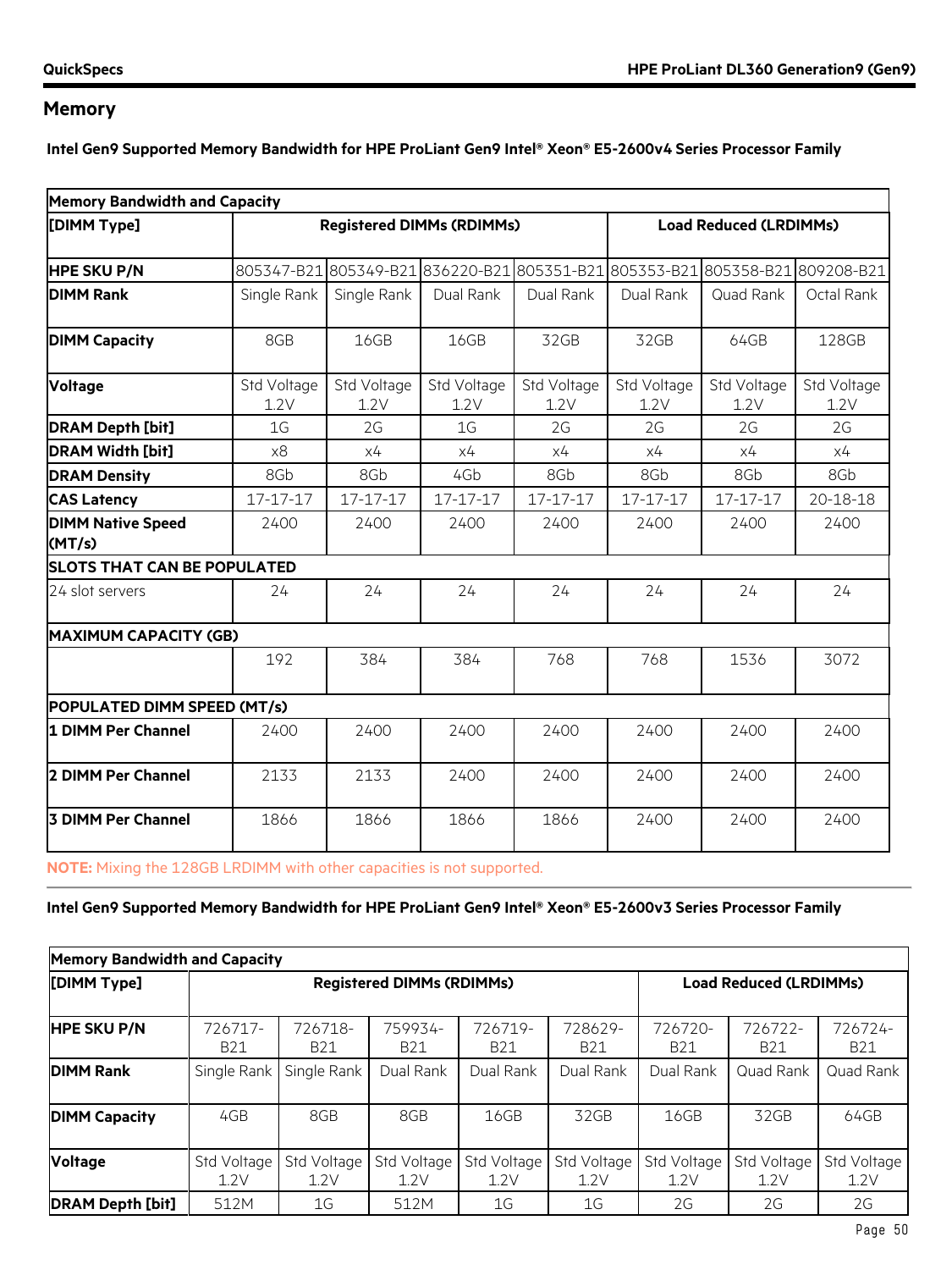| <b>DRAM Width [bit]</b>            | x8       | х4             | x8       | х4             | x4             | х4             | х4             | x4             |
|------------------------------------|----------|----------------|----------|----------------|----------------|----------------|----------------|----------------|
| <b>DRAM Density</b>                | 4Gb      | 4Gb            | 4Gb      | 4Gb            | 4Gb            | 8Gb            | 8Gb            | 8Gb            |
| <b>CAS Latency</b>                 | 15-15-15 | $15 - 15 - 15$ | 15-15-15 | $15 - 15 - 15$ | $15 - 15 - 15$ | $15 - 15 - 15$ | $15 - 15 - 15$ | $15 - 15 - 15$ |
| <b>DIMM Native</b><br>Speed (MT/s) | 2133     | 2133           | 2133     | 2133           | 2133           | 2133           | 2133           | 2133           |
| <b>SLOTS THAT CAN BE POPULATED</b> |          |                |          |                |                |                |                |                |
| 24 slot servers                    | 24       | 24             | 24       | 24             | 24             | 24             | 24             | 24             |
| <b>MAXIMUM CAPACITY (GB)</b>       |          |                |          |                |                |                |                |                |
|                                    | 96       | 192            | 192      | 384            | 768            | 384            | 768            | 1536           |
| POPULATED DIMM SPEED (MT/s)        |          |                |          |                |                |                |                |                |
| 1 DIMM Per<br><b>Channel</b>       | 2133     | 2133           | 2133     | 2133           | 2133           | 2133           | 2133           | 2133           |
| 2 DIMM Per<br><b>Channel</b>       | 2133     | 2133           | 2133     | 2133           | 2133           | 2133           | 2133           | 2133           |
| 3 DIMM Per<br><b>Channel</b>       | 1600     | 1600           | 1600     | 1600           | 1600           | 1866           | 1866           | 1866           |

### **DIMM slot and configuration diagram**

### **DIMM slot and configuration diagrams**

### **Basic memory slot & population diagram**

- Population order; start with "A" first, "B" second, "C" third, etc.
- When one processor is installed, install DIMMs in sequential alphabetic order: A, B, C, D, E, F.
- When two processors are installed, install DIMMs in sequential alphabetic order: CPU1-A, CPU2-A,CPU1- B,CPU2-B,CPU1-C, CP2-C.

|        | CPU <sub>1</sub> |                  |        | CPU <sub>2</sub> |        |  |  |
|--------|------------------|------------------|--------|------------------|--------|--|--|
|        | Slot #           | Population order | Slot # | Population order |        |  |  |
| Chnl 3 |                  |                  |        |                  | Chnl3  |  |  |
|        |                  | G                |        | G                |        |  |  |
|        | 3                | K                | 3      | K                |        |  |  |
|        |                  |                  |        |                  |        |  |  |
|        |                  | CPU <sub>1</sub> |        | CPU <sub>2</sub> |        |  |  |
|        | Slot #           | Population order | Slot # | Population order |        |  |  |
| Chnl 4 | 4                | D                | 4      |                  | Chnl 4 |  |  |
|        | כ                | Η                | 5      | Н                |        |  |  |
|        | 6                |                  | 6      |                  |        |  |  |
|        |                  |                  |        |                  |        |  |  |
|        |                  | CPU <sub>1</sub> |        | CPU <sub>2</sub> |        |  |  |
|        | Slot #           | Population order | Slot # | Population order |        |  |  |
| Chnl 2 |                  |                  |        |                  | Chnl 2 |  |  |
|        | 8                | Ė                | 8      |                  |        |  |  |
|        | 9                | B                | 9      | B                |        |  |  |
|        |                  |                  |        |                  |        |  |  |
|        |                  | CPU <sub>1</sub> |        | CPU <sub>2</sub> |        |  |  |
|        | Slot #           | Population order | Slot # | Population order |        |  |  |
| Chnl 1 | 10               |                  | 10     |                  | Chnl 1 |  |  |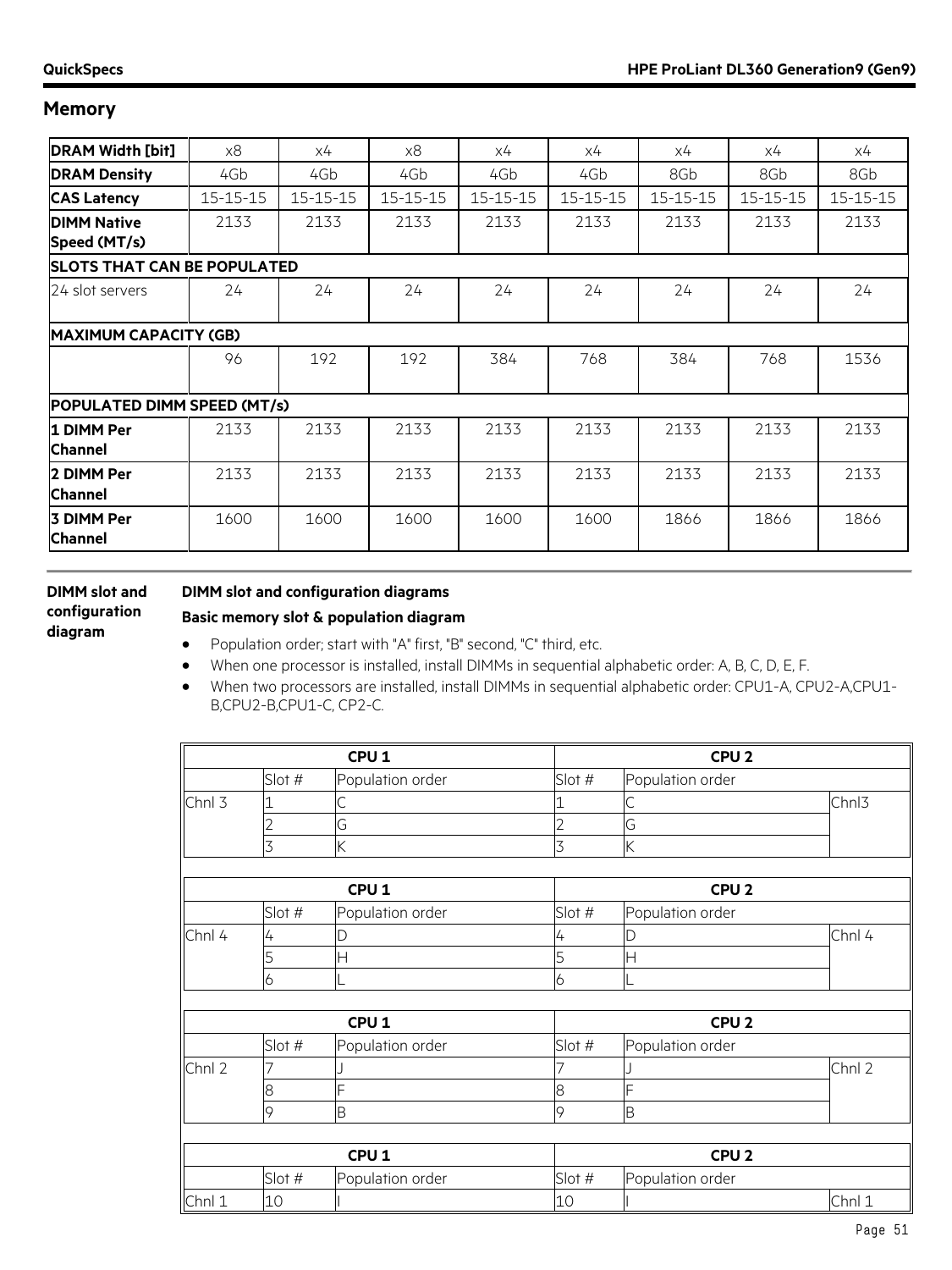٦

## **Memory**

| <b>Memory Speed by</b> | <b>Processor Models</b>                                                                                                                                                                                  | <b>Supported Memory Speeds</b> |
|------------------------|----------------------------------------------------------------------------------------------------------------------------------------------------------------------------------------------------------|--------------------------------|
| <b>Processor Model</b> | E5-2603v3, E5-2609v3                                                                                                                                                                                     | 1600MT/s                       |
|                        | E5-2623v3, E5-2620v3, E5-2630v3, E5-2640v3,<br>E5-2630Lv3                                                                                                                                                | 1866MT/s                       |
|                        | E5-2637v3, E5-2650v3, E5-2660v3, E5-2670v3, 2133MT/s<br>E5-2680v3, E5-2690v3, E5-2683v3, E5-2695v3,<br>E5-2697v3, E5-2643v3, E5-2667v3, E5-<br>2687Wv3, E5-2698v3, E5-2650Lv3, E5-2699v3                 |                                |
|                        | E5-2603v4, E5-2609v4                                                                                                                                                                                     | 1866MT/s                       |
|                        | E5-2630Lv4, E5-2620v4, E5-2623v4, E5-2640v4, 2133MT/s<br>E5-2630v4                                                                                                                                       |                                |
|                        | E5-2650Lv4, E5-2637v4, E5-2643v4, E5-2650v4, 2400MT/s<br>E5-2660v4. E5-2697Av4. E5-2680v4. E5-<br>2690v4, E5-2687Wv4, E5-2667v4, E5-2683v4,<br>E5-2695v4, E5-2697v4, E5-2698v4, E5-2699v4,<br>E5-2699Av4 |                                |

| <b>Standard and</b><br><b>Maximum Memory</b><br>Capacity | <b>Pre Configured Models</b> | <b>Standard Memory</b> | <b>Maximum Memory Plus</b><br><b>Optional Memory</b> | <b>Standard Memory</b><br><b>Replaced with Optional</b><br><b>Memory</b> |
|----------------------------------------------------------|------------------------------|------------------------|------------------------------------------------------|--------------------------------------------------------------------------|
| (Pre-configured<br>Models)                               | E5-2670v3                    | 64GB (4x16GB)          | 704GB (20x32GB,<br>4x16GB)                           | 1536GB (24x64GB)                                                         |
|                                                          | E5-2660v4                    | 64GB (4x16GB)          | 704GB (20x32GB,<br>4x16GB)                           | 3072GB (24x128GB)                                                        |
|                                                          | E5-2650v4                    | 32GB (2x16GB)          | 736GB (22x32GB,<br>2x16GB)                           | 3072GB (24x128GB)                                                        |
|                                                          | E5-2650v3                    | 32GB (2x16GB)          | 736GB (22x32GB,<br>2x16GB)                           | 1536GB (24x64GB)                                                         |
|                                                          | E5-2640v4, E5-2630v4         | 16GB (1x16GB)          | 752GB (23x32GB,<br>1x16GB)                           | 3072GB (24x128GB)                                                        |
|                                                          | E5-2630v3                    | 16GB (1x16GB)          | 752GB (23x32GB,<br>1x16GB)                           | 1536GB (24x64GB)                                                         |
|                                                          | E5-2603v4                    | 8GB (1x8GB)            | 744GB (23x32GB,<br>1x8GB)                            | 3072GB (24x128GB)                                                        |
|                                                          | E5-2603v3                    | 8GB (1x8GB)            | 744GB (23x32GB,<br>1x8GB)                            | 1536GB (24x64GB)                                                         |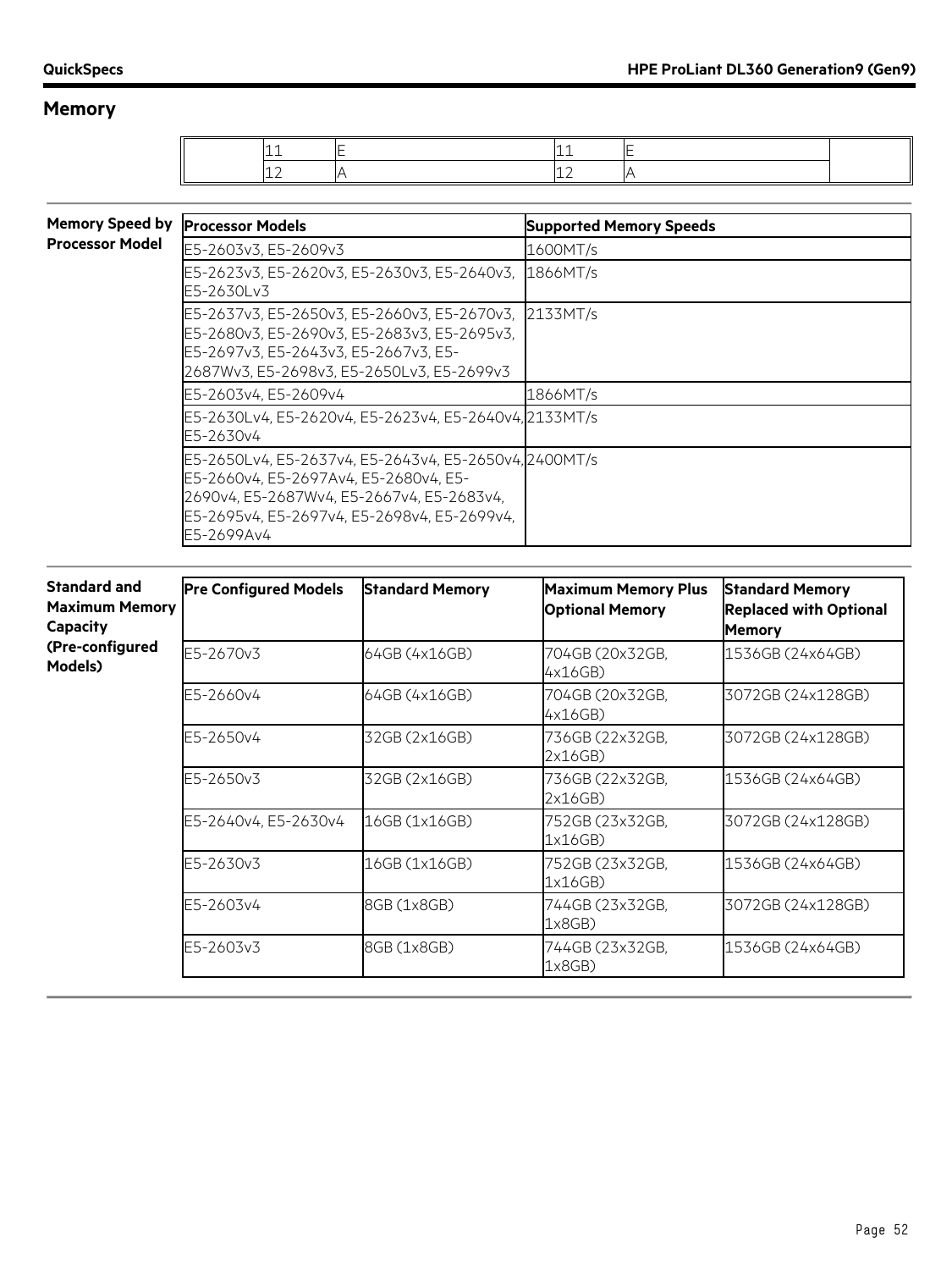### **DDR4 memory options part number decoder**

**NOTE:** Capacity references are rounded to the common gigabyte (GB) values.

- 8GB = 8,192MB
- 16GB = 16,384MB
- 32GB = 32,768MB
- 64GB = 65,536MB

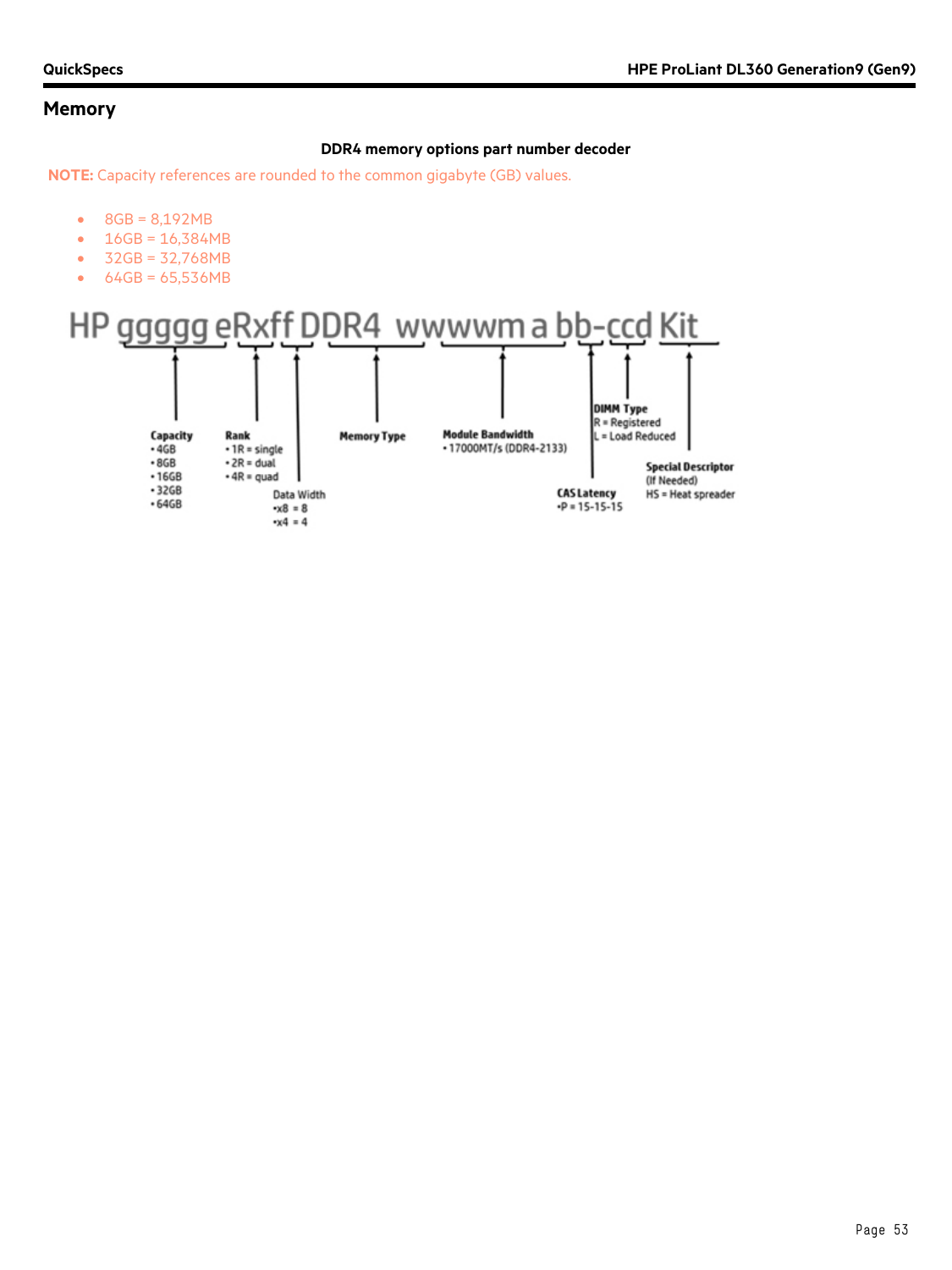### **Storage**



<u>SIODIES300 (ES500 (ES900 (ES100 0 )</u> ) }<br>S200 (ES40 0 (ES60 0 (ES70 0 (ES80 0 8 )</u>

- 1-8 8 x SFF SATA/SAS/SSD Hot Pluggable Hard Drive Bays
- 1-4 4 x LFF SATA/SAS/SSD Hot Pluggable Hard Drives Bays
- 1-10 10 x SFF SATA/SAS/SSD Hot Pluggable Hard Drive Bays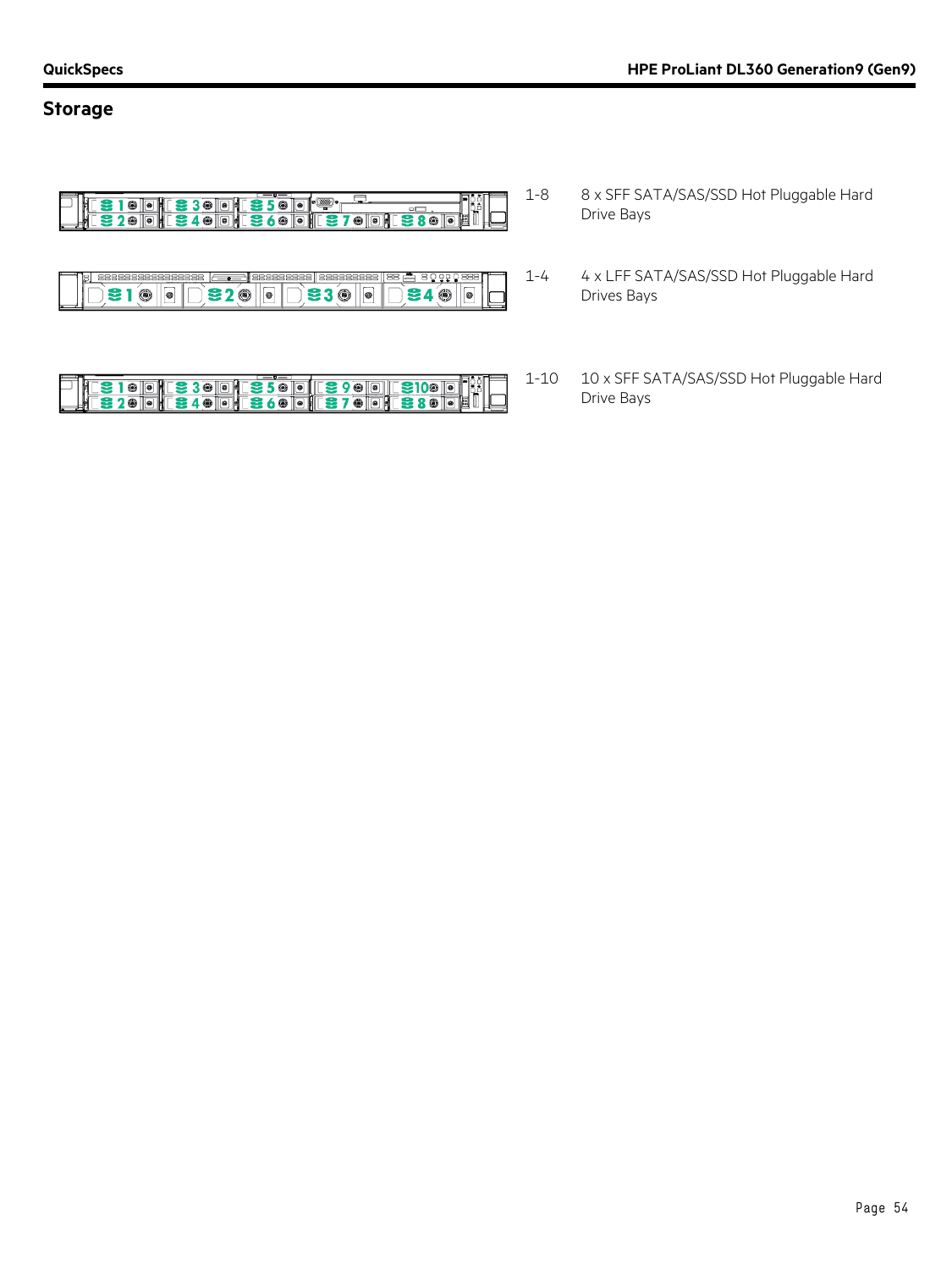| <b>System Unit</b> | <b>Dimensions</b>                                |                                                               | 8 SFF and 10 SFF 1.7 x 17.1 x 27.5 inches (4.32 x 43.47 x 69.85 cm)                                                                                                                                                                                                                                                                                                                                                                                                                                           |
|--------------------|--------------------------------------------------|---------------------------------------------------------------|---------------------------------------------------------------------------------------------------------------------------------------------------------------------------------------------------------------------------------------------------------------------------------------------------------------------------------------------------------------------------------------------------------------------------------------------------------------------------------------------------------------|
|                    |                                                  |                                                               | 4 LFF - 1.7 x 17.1 x 29.5 inches (4.32 x 43.46 x 75.0 cm)                                                                                                                                                                                                                                                                                                                                                                                                                                                     |
|                    | Weight                                           | Maximum:                                                      | 8 SFF Chassis 33.3 lb. (15.31 kg)                                                                                                                                                                                                                                                                                                                                                                                                                                                                             |
|                    | (approximate)                                    | (all hard drives, power<br>supply, and processor              | <b>NOTE:</b> Includes 2 SFF Option for a total of 10<br>SFF HDD.                                                                                                                                                                                                                                                                                                                                                                                                                                              |
|                    |                                                  | installed)                                                    | 4 LFF Chassis 37 lb. (16.78kg)                                                                                                                                                                                                                                                                                                                                                                                                                                                                                |
|                    |                                                  | Minimum:                                                      | 8SFF Chassis 27 lb. (12.25 kg)                                                                                                                                                                                                                                                                                                                                                                                                                                                                                |
|                    |                                                  | (one hard drive, power<br>supply, and processor<br>installed) | 4 LFF Chassis 30.36 lb. (13.77 kg)                                                                                                                                                                                                                                                                                                                                                                                                                                                                            |
|                    | <b>Input Requirements</b>                        | Rated Line Voltage                                            | 100 to 120 VAC                                                                                                                                                                                                                                                                                                                                                                                                                                                                                                |
|                    | (per power supply)                               |                                                               | 200 to 240 VAC                                                                                                                                                                                                                                                                                                                                                                                                                                                                                                |
|                    | <b>BTU Rating</b>                                | Maximum                                                       | For 800W Power Supply: 3207 BTU/hr (at 100<br>VAC), 3071 BTU/hr (at 200 VAC), 3112 BTU/hr<br>(at 240 VAC) for China Only                                                                                                                                                                                                                                                                                                                                                                                      |
|                    |                                                  |                                                               | For 500W Power Supply: 1979 BTU/hr (at 100<br>VAC), 1911 BTU/hr (at 200 VAC), 1965 BTU/hr<br>(at 240 VAC) for China Only                                                                                                                                                                                                                                                                                                                                                                                      |
|                    | <b>Power Supply Output</b><br>(per power supply) | Rated Steady-State<br>Power                                   | For 1400W Power Supply: 1400W (at 240 VAC),<br>1400W (at 240 VAC)                                                                                                                                                                                                                                                                                                                                                                                                                                             |
|                    |                                                  |                                                               | For 800W Power Supply: 800W (at 100 VAC),<br>800W (at 240 VAC), 800W (at 240 VAC) input<br>for China only                                                                                                                                                                                                                                                                                                                                                                                                     |
|                    |                                                  |                                                               | For 500W Power Supply: 500W (at 100 VAC),<br>500W (at 240 VAC), 500W (at 240 VAC) input<br>for China only                                                                                                                                                                                                                                                                                                                                                                                                     |
|                    |                                                  | Maximum Peak Power                                            | For 1400W Power Supply: 1400W (at 200 to 240<br>1VAC), 1400W (at 240 VAC) input for China only                                                                                                                                                                                                                                                                                                                                                                                                                |
|                    |                                                  |                                                               | For 800W Power Supply: 800W (at 100 to 127<br>VAC), 800W (at 200 to 240 1VAC), 800W (at<br>240 VAC) input for China only                                                                                                                                                                                                                                                                                                                                                                                      |
|                    |                                                  |                                                               | For 500W Power Supply: 500W (at 100 to 127<br>VAC), 500W (at 200 to 240 VAC), 500W (at 240<br>VAC) input for China only                                                                                                                                                                                                                                                                                                                                                                                       |
|                    | <b>System Inlet Temperature</b>                  | <b>Standard Operating</b><br>Support                          | 10° to 35°C (50° to 95°F) at sea level with an<br>altitude derating of 1.0°C per every 305 m (1.8°F<br>per every 1000 ft) above sea level to a maximum<br>of 3050 m (10,000 ft), no direct sustained<br>sunlight. Maximum rate of change is 20°C/hr<br>(36°F/hr). The upper limit and rate of change<br>may be limited by the type and number of options<br>installed.<br>NOTE: System performance during standard<br>operating support may be reduced if operating<br>with a fan fault or above 30°C (86°F). |
|                    |                                                  | <b>Extended Ambient</b><br><b>Operating Support</b>           | For approved hardware configurations, the<br>supported system inlet range is extended to be:<br>5° to 10°C (41° to 50°F) and 35° to 40°C (95° to<br>104°F) at sea level with an altitude derating of                                                                                                                                                                                                                                                                                                          |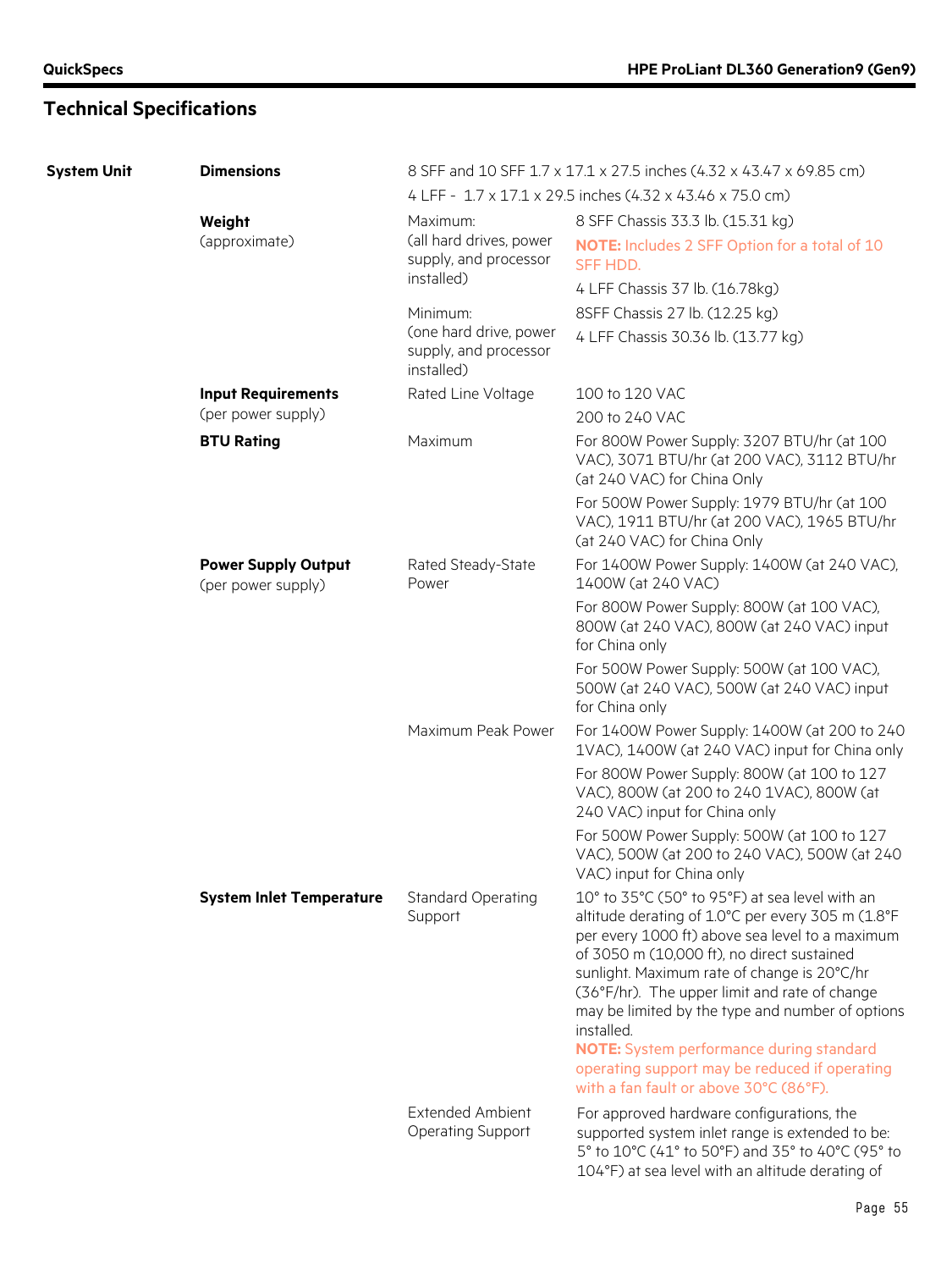**Technical Specifications**

### 1.0°C per every 175 m (1.8°F per every 574 ft) above 900 m (2953 ft) to a maximum of 3050 m (10,000 ft). The approved hardware configurations for this system are listed at the URL: **<http://www.hpe.com/servers/ashrae>** For approved hardware configurations, the supported system inlet range is extended to be: 40° to 45°C (104° to 113°F) at sea level with an altitude derating of 1.0°C per every 125 m (1.8°F per every 410 ft) above 900 m (2953 ft) to a maximum of 3050 m (10,000 ft). The approved hardware configurations for this system are listed at the URL: **<http://www.hpe.com/servers/ashrae>** System performance may be reduced if operating in the extended ambient operating range or with a fan fault. Non-operating -30° to 60°C (-22° to 140°F). Maximum rate of change is 20°C/hr (36°F/hr). **Relative Humidity C** Operating Minimum to be the higher (more moisture) of -12°C (10.4°F) dew point or 8% relative humidity. Maximum to be the lower (less moisture) of 24°C (75.2°F) dew point or 90% relative humidity. (non-condensing) Non-operating 5 to 95% relative humidity (Rh), 38.7°C (101.7°F) maximum wet bulb temperature, non-condensing. **Altitude Conserversign Conserversign COS** 3050 m (10,000 ft). This value may be limited by the type and number of options installed. Maximum allowable altitude change rate is 457 m/min (1500 ft/min). Non-operating 9144 m (30,000 ft). Maximum allowable altitude change rate is 457 m/min (1500 ft/min). **Acoustic Noise Listed are the declared A-Weighted sound power levels (LWAd) and** declared average bystander position A-Weighted sound pressure levels (LpAm) when the product is operating in a 23°C ambient environment. Noise emissions were measured in accordance with ISO 7779 (ECMA 74) and declared in accordance with ISO 9296 (ECMA 109). **Idle** LWAd (1P non-redundant) 4.6 A Average Bystander (2P redundant) 5.5 A Average Bystander LpAm (1P non-redundant) 29 dBA (2P redundant) 37 dBA **Operating** LWAd (1P non-redundant) 4.6 A Average Bystander (2P redundant) 6.2 C Average Bystander LpAm (1P non-redundant) 30 dBA

(2P redundant) 46 dBA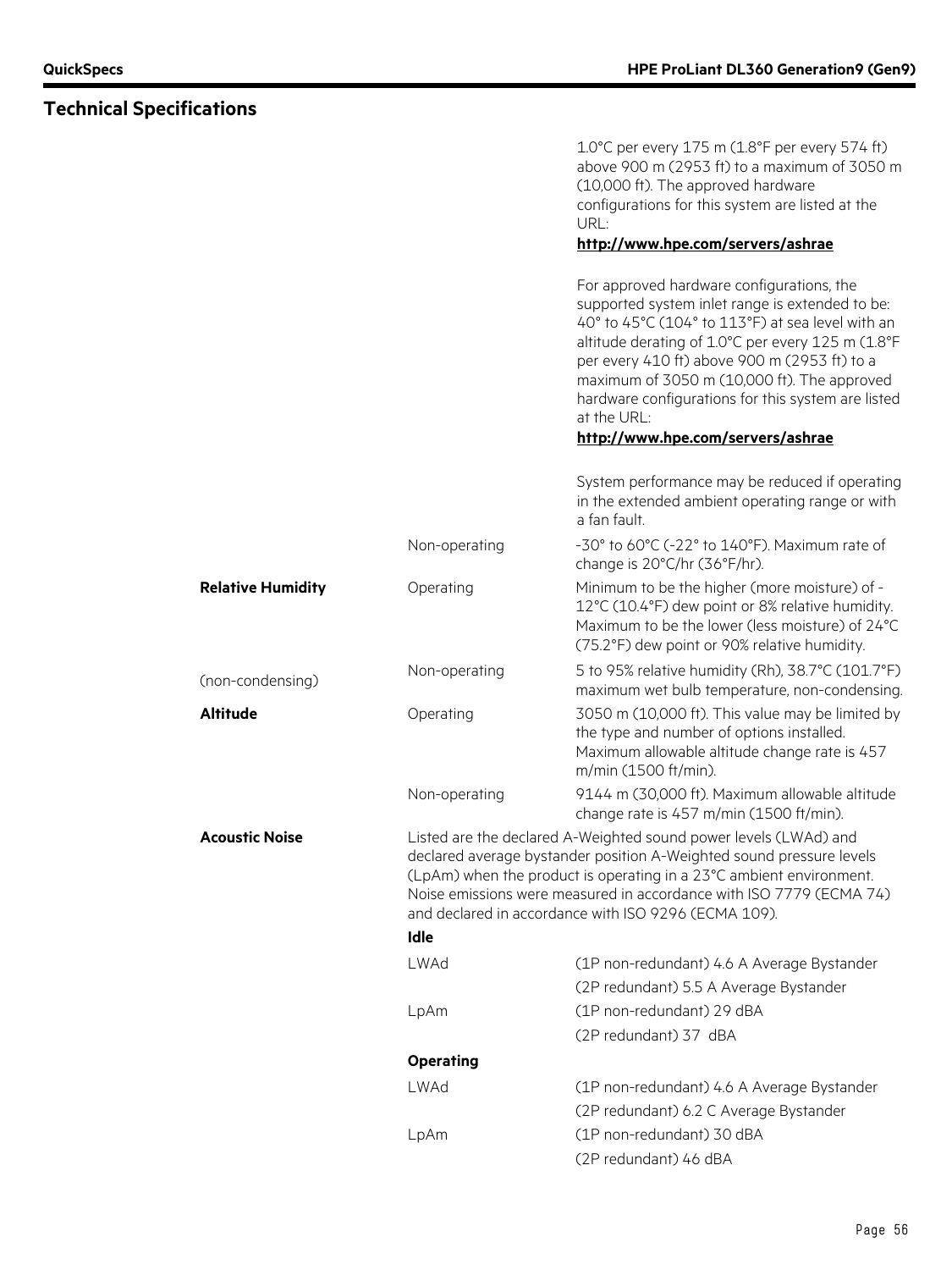# **Technical Specifications**

|                         |                                              | NOTE: 1P Configuration tested included two Intel E5-2630 v3, 2.3GHz<br>processors, one 500GB SAS HDD, five standard hot plug fans, one 8GB<br>DDR4 RDIMM's 2133MHz, one 500W power supply.<br>NOTE: 2P Configuration tested included two Intel E5-2650 v3, 2.6GHz<br>processors, one 500GB SAS HDD, seven standard hot plug fans, two<br>16GB DDR4 RDIMM's 2133MHz, one 500W power supply, P440ar HDD<br>controller PCI card with 2GB cache.<br>NOTE: Values are subject to change without notification and are for<br>reference only.<br><b>NOTE:</b> Performance of system, options, and ancillary equipment will vary<br>depending on the system configuration.<br>NOTE: Levels presented do not account for non-Hewlett Packard<br>Enterprise installed hardware. |                                                                                                                                                                                                                                  |  |  |
|-------------------------|----------------------------------------------|-----------------------------------------------------------------------------------------------------------------------------------------------------------------------------------------------------------------------------------------------------------------------------------------------------------------------------------------------------------------------------------------------------------------------------------------------------------------------------------------------------------------------------------------------------------------------------------------------------------------------------------------------------------------------------------------------------------------------------------------------------------------------|----------------------------------------------------------------------------------------------------------------------------------------------------------------------------------------------------------------------------------|--|--|
|                         | <b>Emissions Classification</b>              | <b>FCC Rating</b>                                                                                                                                                                                                                                                                                                                                                                                                                                                                                                                                                                                                                                                                                                                                                     | Class A                                                                                                                                                                                                                          |  |  |
|                         | (EMC)                                        | Normative Standards                                                                                                                                                                                                                                                                                                                                                                                                                                                                                                                                                                                                                                                                                                                                                   | CISPR 22; EN55022; EN55024; FCC CFR 47, Pt<br>15; ICES-003; CNS13438; GB9254; K22;K24; EN<br>61000-3-2; EN 61000-3-3; EN 60950-1; IEC<br>60950-1                                                                                 |  |  |
|                         |                                              | statements.                                                                                                                                                                                                                                                                                                                                                                                                                                                                                                                                                                                                                                                                                                                                                           | <b>NOTE:</b> Product conformance to cited product specifications is based on<br>sample (type) testing, evaluation, or assessment. This product or family<br>of products is eligible to bear the appropriate compliance logos and |  |  |
|                         | <b>HPE Dynamic Smart Number of PCI links</b> | Four                                                                                                                                                                                                                                                                                                                                                                                                                                                                                                                                                                                                                                                                                                                                                                  |                                                                                                                                                                                                                                  |  |  |
| Array B140i             | <b>PCI link rate</b>                         | 4Gb/s                                                                                                                                                                                                                                                                                                                                                                                                                                                                                                                                                                                                                                                                                                                                                                 |                                                                                                                                                                                                                                  |  |  |
| <b>Controller</b>       | <b>Storage protocol support</b>              | <b>SATA</b>                                                                                                                                                                                                                                                                                                                                                                                                                                                                                                                                                                                                                                                                                                                                                           |                                                                                                                                                                                                                                  |  |  |
|                         | <b>SAS/SATA peak data</b><br>transfer rate   | 6Gb/s                                                                                                                                                                                                                                                                                                                                                                                                                                                                                                                                                                                                                                                                                                                                                                 |                                                                                                                                                                                                                                  |  |  |
|                         | <b>Number of SAS/SATA links</b>              | 10 links                                                                                                                                                                                                                                                                                                                                                                                                                                                                                                                                                                                                                                                                                                                                                              |                                                                                                                                                                                                                                  |  |  |
|                         | <b>SAS/SATA connectivity</b>                 | 2x4 connectors; 2x1 connectors                                                                                                                                                                                                                                                                                                                                                                                                                                                                                                                                                                                                                                                                                                                                        |                                                                                                                                                                                                                                  |  |  |
|                         | <b>Expander support</b>                      | No.                                                                                                                                                                                                                                                                                                                                                                                                                                                                                                                                                                                                                                                                                                                                                                   |                                                                                                                                                                                                                                  |  |  |
|                         | <b>Drives supported (max)</b>                | Up to 10 Internal Drives                                                                                                                                                                                                                                                                                                                                                                                                                                                                                                                                                                                                                                                                                                                                              |                                                                                                                                                                                                                                  |  |  |
|                         | <b>RAID support</b>                          | 0, 1, 10, 5 SATA                                                                                                                                                                                                                                                                                                                                                                                                                                                                                                                                                                                                                                                                                                                                                      |                                                                                                                                                                                                                                  |  |  |
|                         | Software management                          | HPE SSA, SMH, SIM                                                                                                                                                                                                                                                                                                                                                                                                                                                                                                                                                                                                                                                                                                                                                     |                                                                                                                                                                                                                                  |  |  |
|                         | Warranty                                     | Server warranty                                                                                                                                                                                                                                                                                                                                                                                                                                                                                                                                                                                                                                                                                                                                                       |                                                                                                                                                                                                                                  |  |  |
|                         | <b>HPE Secure Encryption</b><br>license      | Not Supported                                                                                                                                                                                                                                                                                                                                                                                                                                                                                                                                                                                                                                                                                                                                                         |                                                                                                                                                                                                                                  |  |  |
|                         | <b>HPE SmartCache License</b>                | Not Supported                                                                                                                                                                                                                                                                                                                                                                                                                                                                                                                                                                                                                                                                                                                                                         |                                                                                                                                                                                                                                  |  |  |
|                         | <b>HPE Smart Storage</b><br>Administrator    | Supported                                                                                                                                                                                                                                                                                                                                                                                                                                                                                                                                                                                                                                                                                                                                                             |                                                                                                                                                                                                                                  |  |  |
| <b>HPE Ethernet 1Gb</b> | <b>Network Interface</b>                     | 10Base-T/100Base-TX/1000Base-TX                                                                                                                                                                                                                                                                                                                                                                                                                                                                                                                                                                                                                                                                                                                                       |                                                                                                                                                                                                                                  |  |  |
| 4-port 331i Adapter     | <b>Compatibility</b>                         | IEEE 802.3 10Base-T                                                                                                                                                                                                                                                                                                                                                                                                                                                                                                                                                                                                                                                                                                                                                   |                                                                                                                                                                                                                                  |  |  |
|                         |                                              | IEEE 802.3ab 1000Base-T                                                                                                                                                                                                                                                                                                                                                                                                                                                                                                                                                                                                                                                                                                                                               |                                                                                                                                                                                                                                  |  |  |
|                         |                                              | IEEE 802.3u 100Base-TX                                                                                                                                                                                                                                                                                                                                                                                                                                                                                                                                                                                                                                                                                                                                                |                                                                                                                                                                                                                                  |  |  |
|                         | <b>Data Transfer Method</b>                  | PCI Express, two lanes (x2)                                                                                                                                                                                                                                                                                                                                                                                                                                                                                                                                                                                                                                                                                                                                           |                                                                                                                                                                                                                                  |  |  |
|                         | <b>Controller</b>                            | BCM5719                                                                                                                                                                                                                                                                                                                                                                                                                                                                                                                                                                                                                                                                                                                                                               |                                                                                                                                                                                                                                  |  |  |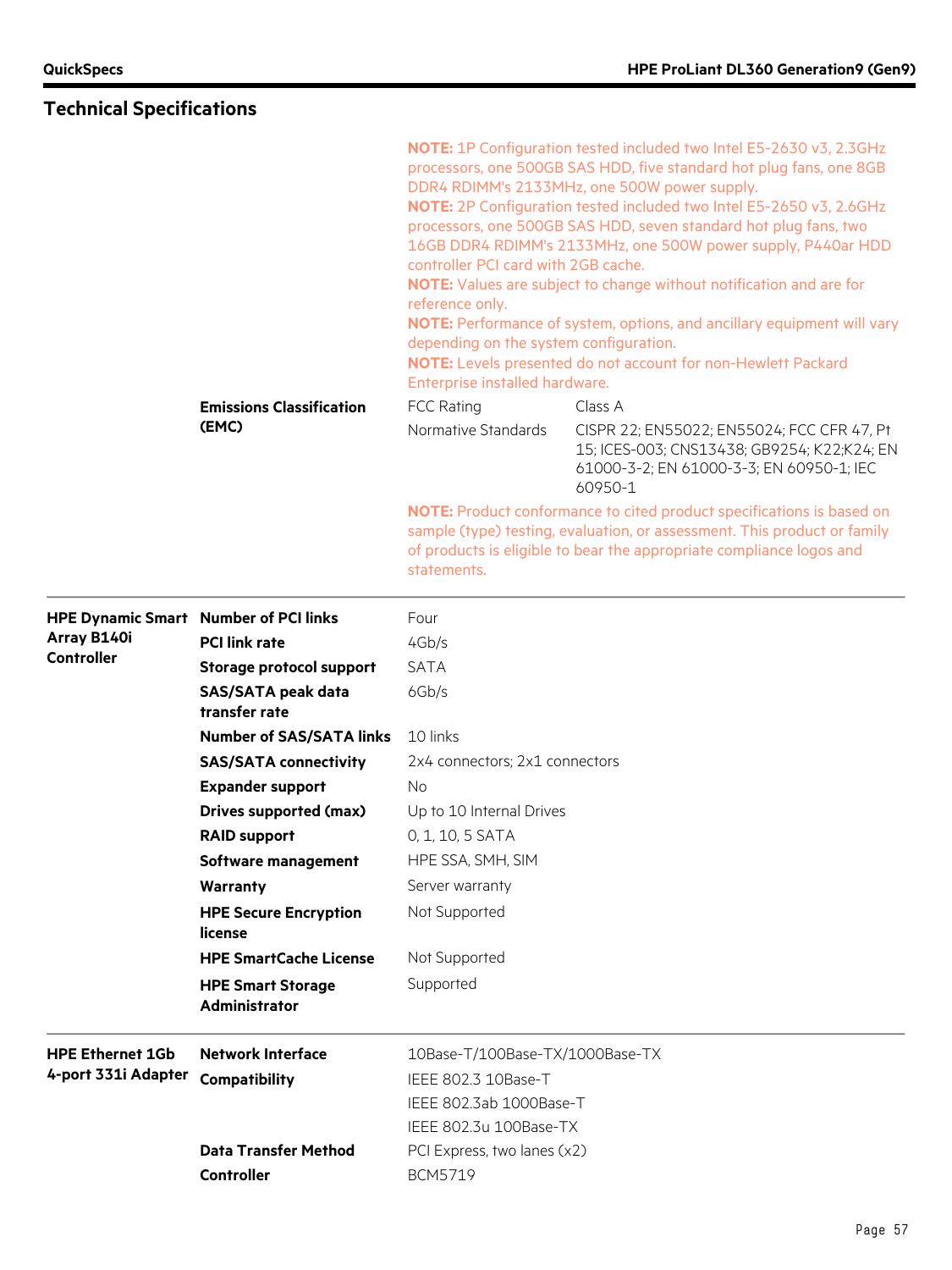|                                                          | <b>Network Transfer Rate</b> | 10Base-T (Half-Duplex)<br>10Base-T (Full-Duplex) | 10 Mb/s per port, 40 Mb/s combined<br>20 Mb/s per port, 80 Mb/s combined                                                                                                                                                                                                                                                                                                                                                                                 |
|----------------------------------------------------------|------------------------------|--------------------------------------------------|----------------------------------------------------------------------------------------------------------------------------------------------------------------------------------------------------------------------------------------------------------------------------------------------------------------------------------------------------------------------------------------------------------------------------------------------------------|
|                                                          |                              | 100Base-TX (Half-<br>Duplex)                     | 100 Mb/s per port, 400 Mb/s combined                                                                                                                                                                                                                                                                                                                                                                                                                     |
|                                                          |                              |                                                  | 100Base-TX (Full-Duplex) 200 Mb/s per port, 800 Mb/s combined                                                                                                                                                                                                                                                                                                                                                                                            |
|                                                          |                              | 1000Base-TX (Half and<br>Full-Duplex)            | 1000 Mb/s per port, 4000 Mb/s combined                                                                                                                                                                                                                                                                                                                                                                                                                   |
|                                                          |                              | 1000Base-TX (Full-<br>Duplex)                    | 2000 Mb/s per port, 8000 Mb/s combined                                                                                                                                                                                                                                                                                                                                                                                                                   |
|                                                          | Connector                    | Four RJ-45                                       |                                                                                                                                                                                                                                                                                                                                                                                                                                                          |
|                                                          | <b>Cable Support</b>         | 10 Base-T                                        | Categories 3, 4 or 5 UTP; up to 328 ft (100 m)                                                                                                                                                                                                                                                                                                                                                                                                           |
|                                                          |                              | 10/100/1000 Base-TX                              | Category 5 or higher UTP; up to 328 ft (100 m)                                                                                                                                                                                                                                                                                                                                                                                                           |
| <b>Environment-</b><br>friendly Products<br>and Approach | <b>Recycling</b>             | disposed of in a responsible manner.             | End-of-life Management and Hewlett Packard Enterprise offers end-of-life product return, trade-in, and<br>recycling programs, in many geographic areas, for our products. Products<br>returned to Hewlett Packard Enterprise will be recycled, recovered or                                                                                                                                                                                              |
|                                                          |                              | http://www.hpe.com/recycle                       |                                                                                                                                                                                                                                                                                                                                                                                                                                                          |
|                                                          |                              | Enterprise equipment.                            | The EU WEEE directive (2002/95/EC) requires manufacturers to provide<br>treatment information for each product type for use by treatment facilities.<br>This information (product disassembly instructions) is posted on the<br>Hewlett Packard Enterprise web site. These instructions may be used by<br>recyclers and other WEEE treatment facilities as well as Hewlett Packard<br>Enterprise OEM customers who integrate and re-sell Hewlett Packard |

# **Technical Specifications**

**<http://www.hpe.com/recycle>**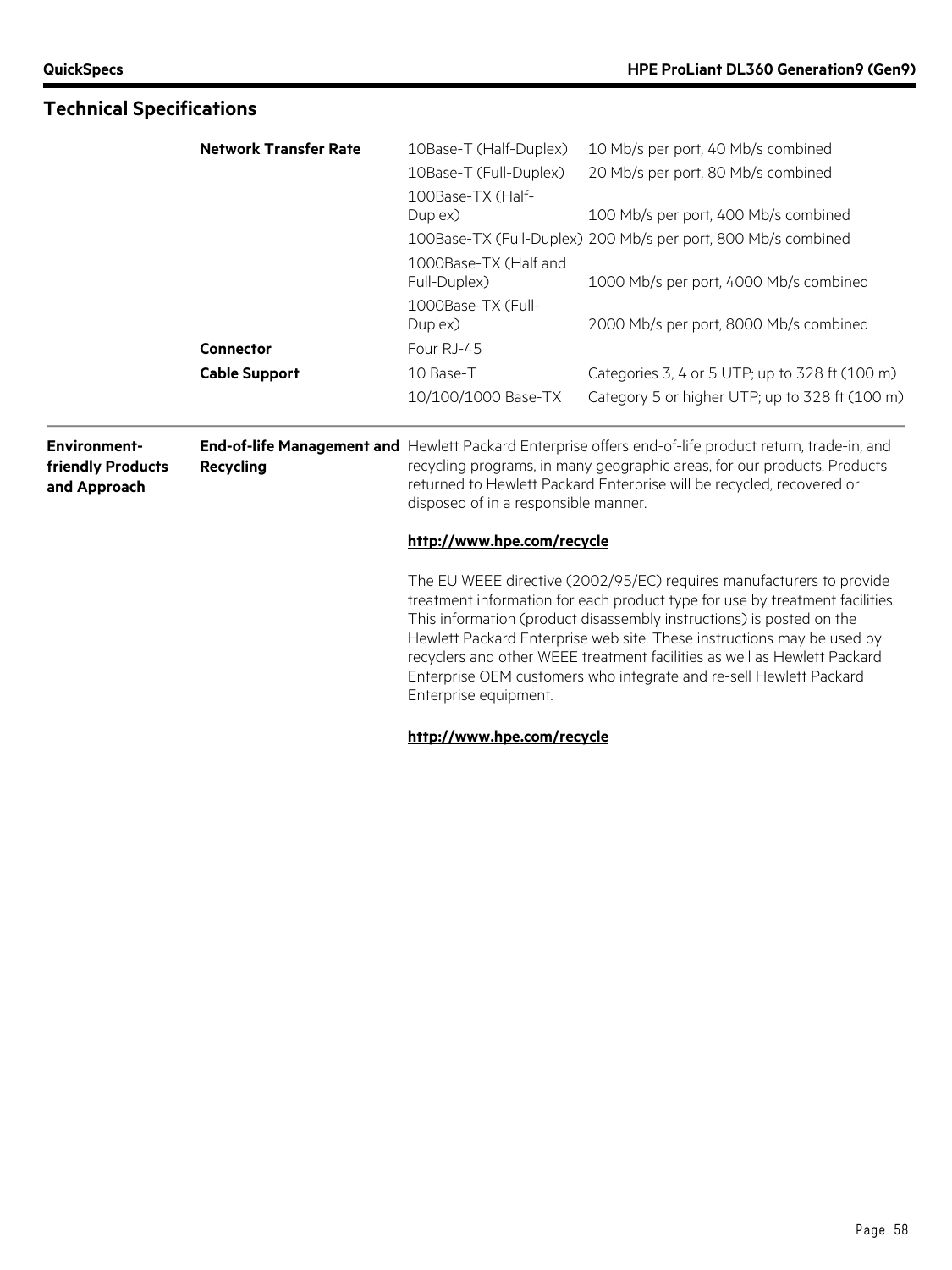| <b>Date</b> | <b>Version History</b> | <b>Action</b> | <b>Description of Change</b>                                                                                                |
|-------------|------------------------|---------------|-----------------------------------------------------------------------------------------------------------------------------|
| 16-Oct-2017 | From Version 35 to 36  | Added         | Note was added under HPE 1U Cable Management<br>Arm for Easy Install Rail Kit.                                              |
| 25-Sep-2017 | From Version 34 to 35  | Added         | Added new Solid State Drives offering.<br>Added new PCIe Accelerator options.                                               |
|             |                        | Changed       | Core Options and Additional Options were revised.                                                                           |
|             |                        | Removed       | Obsolete SKUs were removed from the QuickSpecs.                                                                             |
| 7-Aug-2017  | From Version 33 to 34  | Added         | Added new Solid State Drives offering to the HPE<br>Drives section.                                                         |
| 11-Jul-2017 | From Version 32 to 33  | Added         | Added new GPU option.                                                                                                       |
|             |                        | Changed       | Operating Systems and Virtualization Software Support<br>for ProLiant Servers section was revised.                          |
| 20-Jun-2017 | From Version 31 to 32  | Changed       | Expansion Slots section was revised.                                                                                        |
| 5-Jun-2017  | From Version 30 to 31  | Added         | Added new Solid State Drives offering to the HPE<br>Drives section.                                                         |
|             |                        | Changed       | HPE InfiniBand section was revised.                                                                                         |
| 8-May-2017  | From Version 29 to 30  | Added         | New HPE Computation and Graphics Accelerators<br>options were added.                                                        |
|             |                        | Changed       | Processor and Power Supply sections under Standard<br>Features were revised.                                                |
|             |                        |               | HPE Power Supplies section was revised.                                                                                     |
|             |                        | Removed       | Obsolete SKUs were removed from the QuickSpecs.                                                                             |
| 3-Apr-2017  | From Version 28 to 29  | Changed       | Internal View image call outs were revised.                                                                                 |
| 27-Mar-2017 | From Version 27 to 28  | Added         | Added new Hard Drives and new HPE Networking<br>option.                                                                     |
|             |                        | Changed       | HPE I/O Expansion Options section was revised.                                                                              |
| 17-Feb-2017 | From Version 26 to 27  | Changed       | HPE Memory section under Core Options was revised.                                                                          |
| 13-Feb-2017 | From Version 25 to 26  | Added         | Added new HDD and SSD offering to the HPE Drives<br>section.                                                                |
|             |                        | Changed       | Graphics and HPE StoreVirtual VSA were revised.                                                                             |
| 28-Nov-2016 | From Version 24 to 25  | Added         | Added new LFF Hard Drives, new Fiber Channel HBAs<br>up to 32Gb, and new E5-2699A v4 processor.                             |
|             |                        | Changed       | Processors, Memory, Maximum Internal Storage, HPE<br>Drives, and HPE Computation and Graphics<br>Accelerators were revised. |
|             |                        | Removed       | Obsolete SKUs were removed from the QuickSpecs.                                                                             |
| 7-Oct-2016  | From Version 23 to 24  | Changed       | Notes under the HPE Computation and Graphics<br>Accelerators section were revised.                                          |
| 26-Sep-2016 | From Version 22 to 23  | Added         | Added new SATA LFF hard drives offering.<br>New NVIDIA Tesla M4 4GB Module was added.                                       |
|             |                        | Changed       | Maximum Internal Storage was revised.                                                                                       |
|             |                        | Removed       | Obsolete SKUs were removed from the QuickSpecs.                                                                             |
| 19-Aug-2016 | From Version 21 to 22  | Changed       | Smart Buy models section was revised for the NA<br>version only.                                                            |
| 15-Aug-2016 | From Version 20 to 21  | Added         | Added new Networking, Storage, and Unique options.                                                                          |
|             |                        | Changed       | Overview, Memory, Standard Features section, Pre-<br>configured Models,                                                     |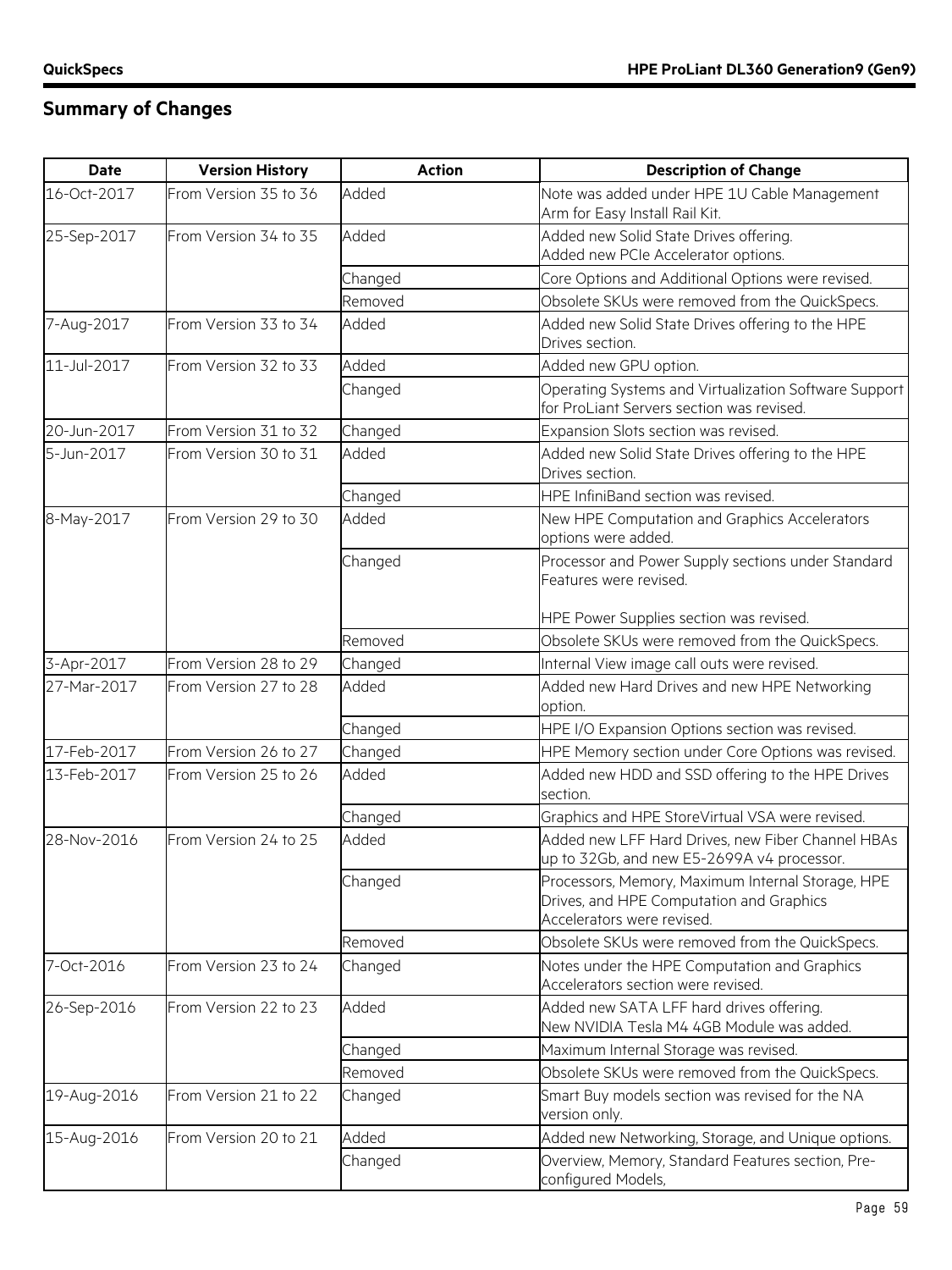|             |                       |         | Configuration Information - Factory Integrated Models,<br>HPE Drives, InfiniBand, and Computation and Graphics<br>Accelerators were revised.                                                                                                                                                                                                       |
|-------------|-----------------------|---------|----------------------------------------------------------------------------------------------------------------------------------------------------------------------------------------------------------------------------------------------------------------------------------------------------------------------------------------------------|
| 8-Jul-2016  | From Version 19 to 20 | Changed | Smart Buy models section was revised for the NA<br>version only.                                                                                                                                                                                                                                                                                   |
| 6-Jun-2016  | From Version 18 to 19 | Added   | Added new HPE 25GB Ethernet Adapters, HPE 100GB<br>OPA Adapter, HPE 128GB DIMM (8Rx4 PC4-2400T-<br>L) Kit, HPE NVIDIA Quadro M2000 GPU Module, HPE<br>StoreFabric 84Q 4-port 8Gb FC HBA, and new 2TB,<br>4TB, and 8TB LFF Drives.                                                                                                                  |
|             |                       | Changed | Memory, Maximum Internal Storage, Pre-configured<br>Models, HPE Unique Options, HPE Memory, HPE<br>Drives, HPE InfiniBand, HPE Power Supplies, HPE<br>Computation and Graphics Accelerators, HPE Insight<br>Software, HPE PCIe Workload Accelerator Options, HPE<br>Storage Controllers, HPE Disk Backup, and HPE<br>Storage Options were updated. |
| 22-Apr-2016 | From Version 17 to 18 | Changed | Smart Buy model 800079-S01 was revised.                                                                                                                                                                                                                                                                                                            |
| 15-Apr-2016 | From Version 16 to 17 | Changed | Smart Buy models section was revised for the NA<br>version only.                                                                                                                                                                                                                                                                                   |
| 5-Apr-2016  | From Version 15 to 16 | Added   | Added new NVIDIA Quadro M4000 GPU module.                                                                                                                                                                                                                                                                                                          |
|             |                       | Changed | What's New section was updated.<br>Standard Features/Memory and HPE Memory sections<br>were revised.                                                                                                                                                                                                                                               |
| 31-Mar-2016 | From Version 14 to 15 | Added   | Added Intel E5-2600v4 Processors support, new HPE<br>Smart Memory DDR4 2400MHz, new HPE Persistent<br>Memory, new HPE Flexible Smart Array P840ar<br>controller, new NVIDIA Quadro GPU options, and new<br>TPM 2.0 module.                                                                                                                         |
|             |                       | Changed | Embedded Management, Security, Warranty, Service<br>and Support, Pre-configured Models, Memory, and<br>Storage Options sections were revised.                                                                                                                                                                                                      |
|             |                       | Removed | Obsolete SKUs were removed from the QuickSpecs.                                                                                                                                                                                                                                                                                                    |
| 26-Feb-2016 | From Version 13 to 14 | Changed | Note for front view image – callout #9 was updated.                                                                                                                                                                                                                                                                                                |
| 16-Feb-2016 | From Version 12 to 13 | Added   | New HDD offering was added to HPE Drives.                                                                                                                                                                                                                                                                                                          |
|             |                       | Changed | Maximum Internal Storage, HPE Power Supplies, HPE<br>Computation and Graphics Accelerators, HPE Disk<br>Backup, HPE Data Center Racks, and HPE Power<br>Distribution Units (PDUs) were revised.                                                                                                                                                    |
|             |                       | Removed | Obsolete SKUs were removed from the QuickSpecs.                                                                                                                                                                                                                                                                                                    |
| 17-Dec-2015 | From Version 11 to 12 | Added   | Smart Buy models were added to the NA version.                                                                                                                                                                                                                                                                                                     |
| 1-Dec-2015  | From Version 10 to 11 | Added   | New HDD offering was added to HPE Drives.                                                                                                                                                                                                                                                                                                          |
|             |                       |         | New options added to HPE PCIe Workload Accelerator<br>Options, HPE Tape Backup, and HPE Disk Storage<br>Systems.                                                                                                                                                                                                                                   |
|             |                       | Changed | On System Management Chipset, Embedded<br>Management, and Server utilities were revised.                                                                                                                                                                                                                                                           |
|             |                       |         | Product images were updated.                                                                                                                                                                                                                                                                                                                       |
|             |                       | Removed | Obsolete SKUs were removed from the QuickSpecs.                                                                                                                                                                                                                                                                                                    |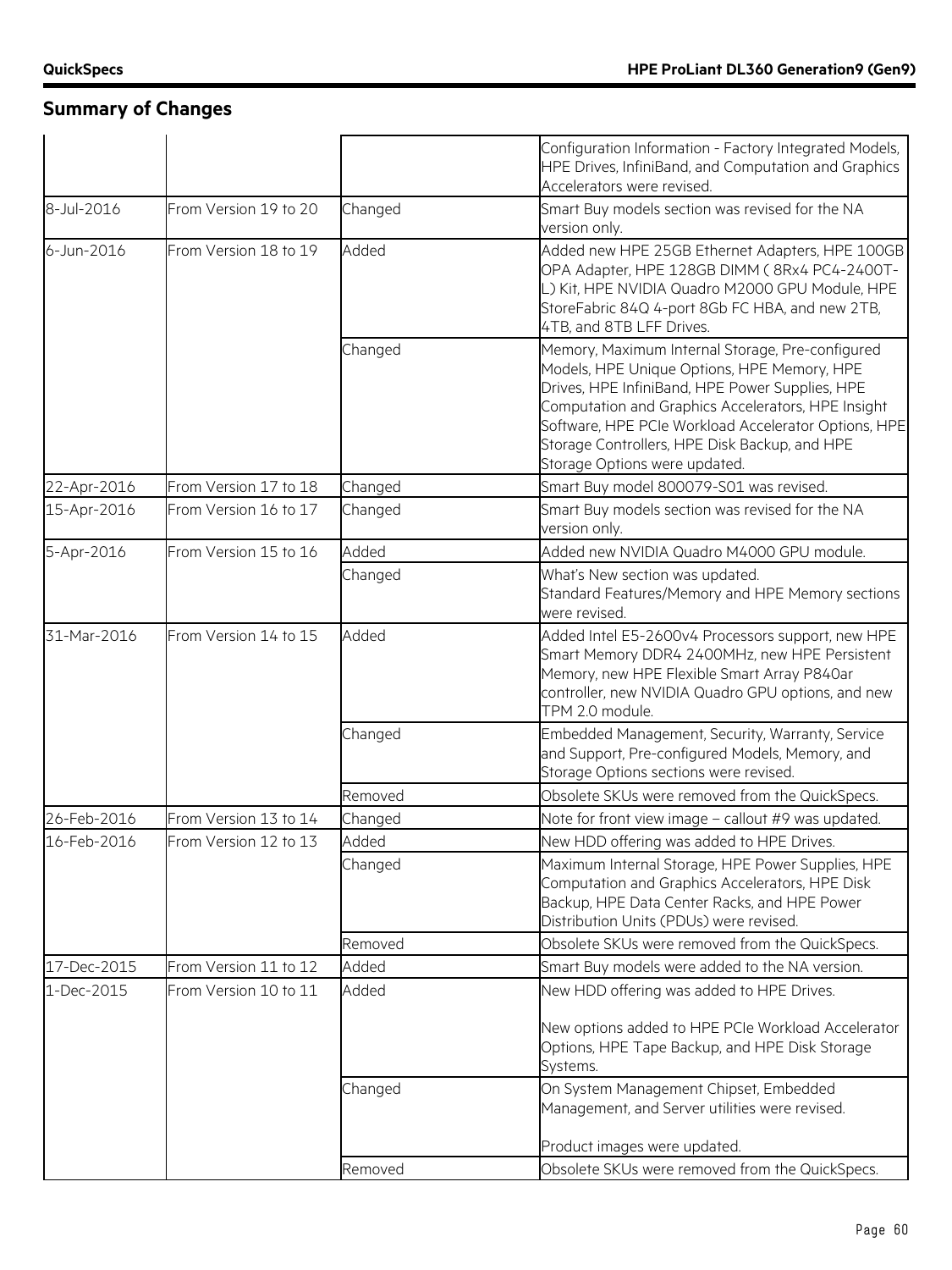| 28-Sep-2015 | From Version 9 to 10 | Added   | Added support for PCIe Solid State Drives, additional<br>6Gb SATA SSD drives, support for new Network<br>adapters, and support for new PCIe workload<br>accelerators.                                                             |
|-------------|----------------------|---------|-----------------------------------------------------------------------------------------------------------------------------------------------------------------------------------------------------------------------------------|
|             |                      |         | Added new HPE OneView management software.                                                                                                                                                                                        |
|             |                      | Changed | Internal Storage Devices, Maximum Internal Storage,<br>and HPE Drives were updated.                                                                                                                                               |
|             |                      | Removed | Obsolete SKUs were removed from the QuickSpecs.                                                                                                                                                                                   |
| 17-Aug-2015 | From Version 8 to 9  | Added   | Added new Solid State Drives offering.                                                                                                                                                                                            |
|             |                      | Changed | What's New changed to:<br>Support for PCIe Solid State Drives<br>Support for additional 6Gb SATA SSD drives                                                                                                                       |
|             |                      |         | Maximum Internal Storage and HPE Unique Options<br>were revised.                                                                                                                                                                  |
| 1-Jun-2015  | From Version 7 to 8  | Added   | New DVD Universal Media Bay option was added.                                                                                                                                                                                     |
|             |                      |         | New larger capacity HDDs (up to 8TB LFF), Max<br>capacity 32TB were added.                                                                                                                                                        |
|             |                      |         | New higher capacity memory (64GB), Max capacity<br>1.5TB was added.                                                                                                                                                               |
|             |                      |         | New Networking options were added.                                                                                                                                                                                                |
|             |                      |         | Optional Software was added to HPE Storage<br>Controllers.                                                                                                                                                                        |
|             |                      | Changed | HPE Disk Backup and HPE Uninterruptible Power<br>Systems (UPS) were updated.                                                                                                                                                      |
| 30-Mar-2015 | From Version 6 to 7  | Added   | New Hard Drives offering. Added new HPE PCIe<br>Workload Accelerator Options. Optional Software<br>added to HPE Storage Controllers. Added new HPE<br>Pointnext operational services.                                             |
|             |                      | Changed | What's New, Core Options, and Additional Options were<br>revised.                                                                                                                                                                 |
|             |                      | Removed | Removed obsolete HPE Pointnext operational services.                                                                                                                                                                              |
| 17-Feb-2015 | From Version 5 to 6  | Added   | Added Smart Buy Models to the NA version only.                                                                                                                                                                                    |
| 9-Feb-2015  | From Version 4 to 5  | Added   | Added What's New section.                                                                                                                                                                                                         |
|             |                      |         | Added new HPE Drives, Pre-configured Models, and G4<br>UPS models.                                                                                                                                                                |
|             |                      | Changed | HPE Processors, HPE Disk Backup, HPE Tape Backup,<br>HPE Rack Mount Consoles, KVM Switches, and<br>Keyboards, HPE Uninterruptible Power Systems (UPS),<br>and HPE Computation and Graphics Accelerators<br>sections were revised. |
| 1-Dec-2014  | From Version 3 to 4  | Changed | Changes were made throughout the QuickSpecs.                                                                                                                                                                                      |
| 13-Oct-2014 | From Version 2 to 3  | Added   | 6G SATA Enterprise Value G1 Solid State Drives were<br>added to Core Option section.                                                                                                                                              |
|             |                      |         | HPE PCIe Workload Accelerator Options, HPE USB and<br>SD options were added to the Additional Options<br>section.                                                                                                                 |